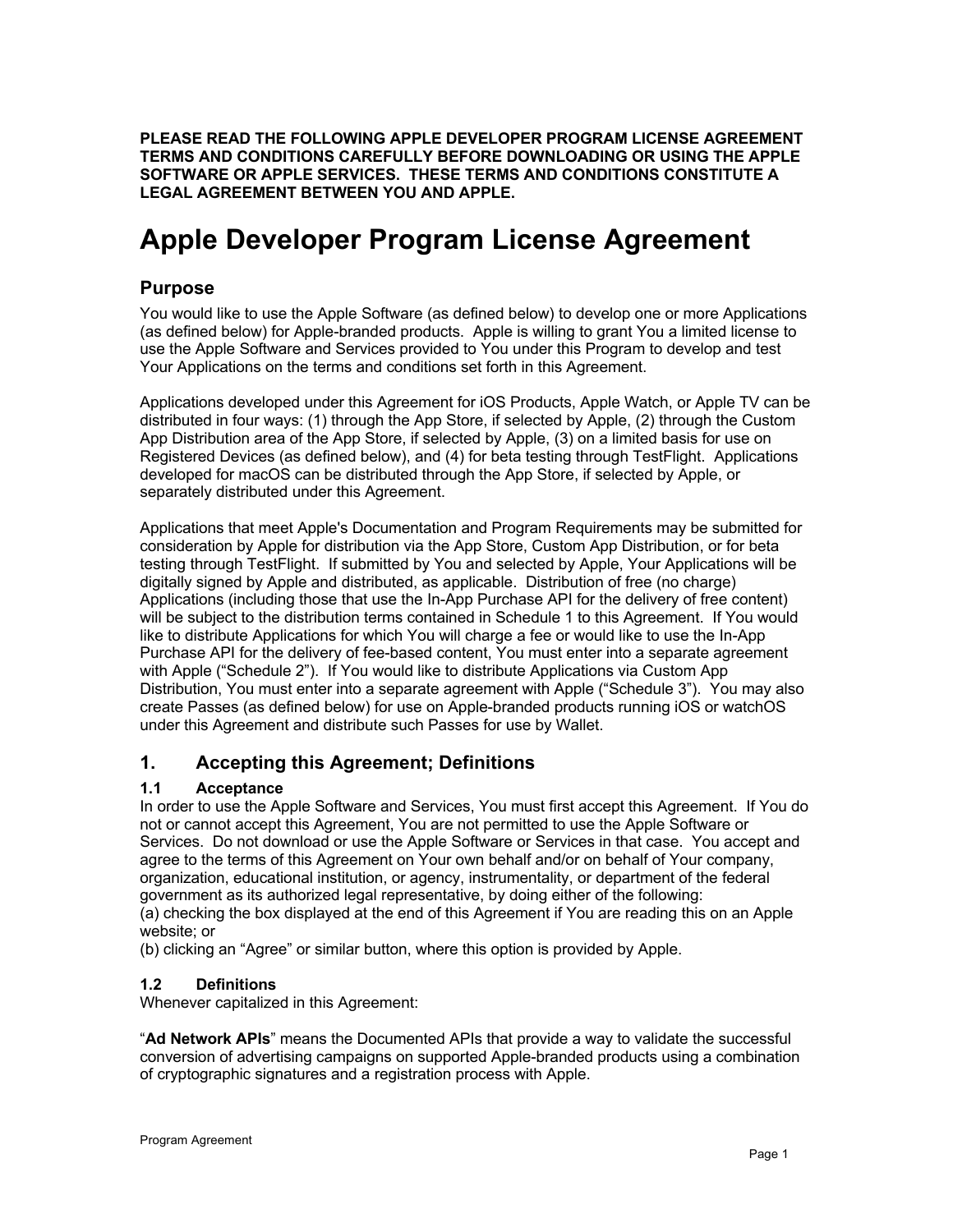"**Ad Support APIs**" means the Documented APIs that provide the Advertising Identifier and Advertising Preference.

"**Advertising Identifier**" means a unique, non-personal, non-permanent identifier provided by iOS or tvOS through the Ad Support APIs that is associated with a particular iOS Product or Apple TV and is to be used solely for advertising purposes, unless otherwise expressly approved by Apple in writing.

"**Advertising Preference**" means the Apple setting that enables an end-user to set an ad tracking preference.

"**Agreement**" means this Apple Developer Program License Agreement, including any attachments, Schedule 1 and any exhibits thereto which are hereby incorporated by this reference. For clarity, this Agreement supersedes the iOS Developer Program License Agreement (including any attachments, Schedule 1 and any exhibits thereto), the Safari Extensions Digital Signing Agreement, the Safari Extensions Gallery Submission Agreement, and the Mac Developer Program License Agreement.

"**App Store**" means an electronic store and its storefronts branded, owned, and/or controlled by Apple, or an Apple Subsidiary or other affiliate of Apple, through which Licensed Applications may be acquired.

"**App Store Connect**" means Apple's proprietary online content management tool for Applications.

"**Apple**" means Apple Inc., a California corporation with its principal place of business at One Apple Park Way, Cupertino, California 95014, U.S.A.

"**Apple Certificates**" means the Apple-issued digital certificates provided to You by Apple under the Program.

"**Apple Maps Service**" means the mapping platform and Map Data provided by Apple via the MapKit API for iOS version 6 or later and for use by You only in connection with Your Applications, or the mapping platform and Map Data provided by Apple via MapKit JS for use by You only in connection with Your Applications, websites, or web applications.

"**Apple Pay APIs**" means the Documented APIs that enable end-users to send payment information they have stored on a supported Apple-branded product to an Application to be used in payment transactions made by or through the Application, and includes other payment-related functionality as described in the Documentation.

"**Apple Pay Payload**" means a customer data package passed through the Apple Software and Apple Pay APIs as part of a payment transaction (e.g., name, email, billing address, shipping address, and device account number).

"**Apple Push Notification Service**" or "**APN**" means the Apple Push Notification service that Apple may provide to You to enable You to transmit Push Notifications to Your Application or for use as otherwise permitted herein.

"**APN API**" means the Documented API that enables You to use the APN to deliver a Push Notification to Your Application or for use as otherwise permitted herein.

"**Apple Services**" or "**Services**" means the developer services that Apple may provide or make available through the Apple Software or as part of the Program for use with Your Covered Products or development, including any Updates thereto (if any) that may be provided to You by Apple under the Program.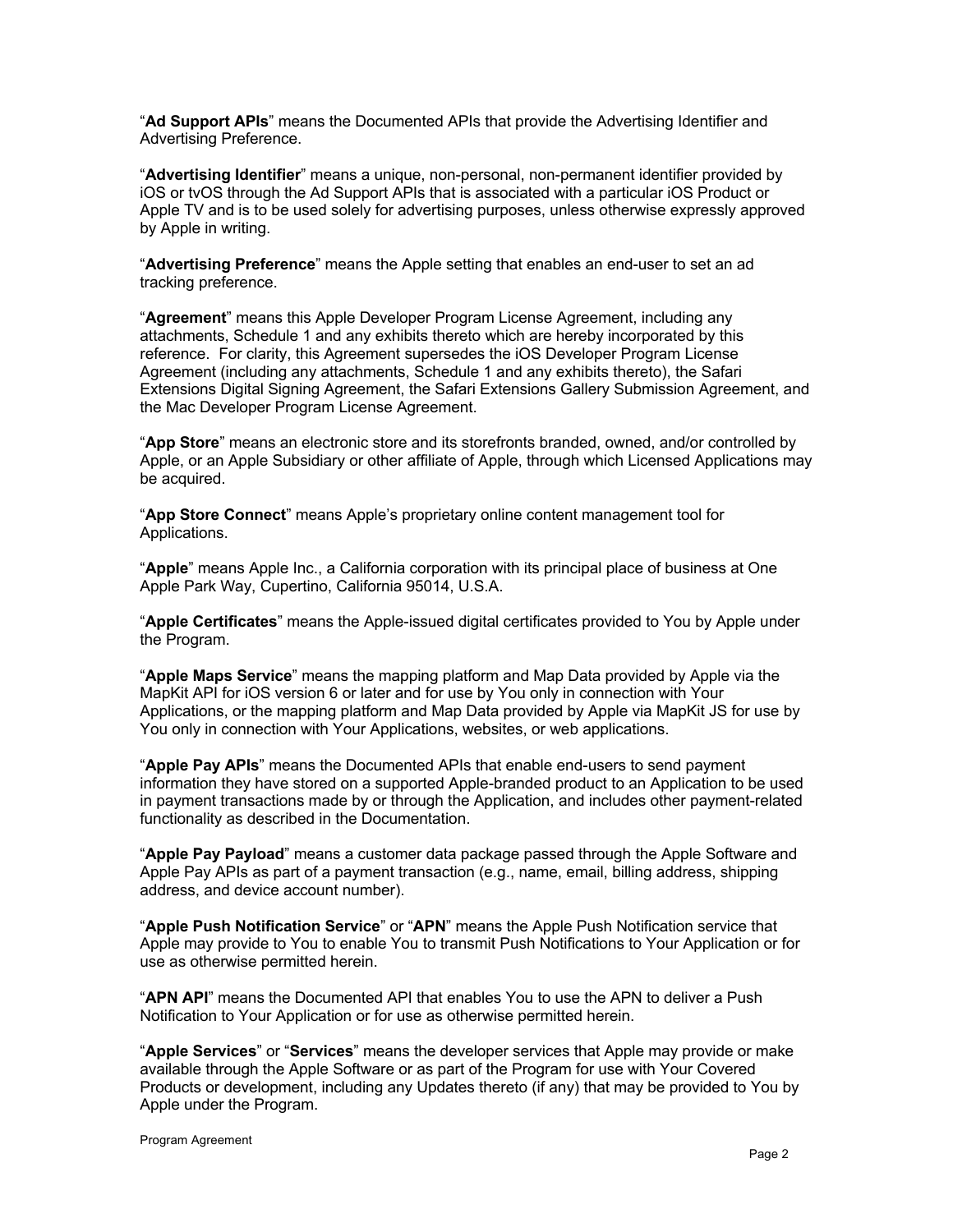"**Apple Software**" means Apple SDKs, iOS, watchOS, tvOS, and/or macOS, the Provisioning Profiles, FPS SDK, FPS Deployment Package, and any other software that Apple provides to You under the Program, including any Updates thereto (if any) that may be provided to You by Apple under the Program.

"**Apple SDKs**" means the Apple-proprietary Software Development Kits (SDKs) provided hereunder, including but not limited to header files, APIs, libraries, simulators, and software (source code and object code) labeled as part of iOS, watchOS, tvOS, or Mac SDK and included in the Xcode Developer Tools package for purposes of targeting Apple-branded products running iOS, watchOS, tvOS, or macOS, respectively.

"**Apple Subsidiary**" means a corporation at least fifty percent (50%) of whose outstanding shares or securities (representing the right to vote for the election of directors or other managing authority) are owned or controlled, directly or indirectly, by Apple, and that is involved in the operation of or otherwise affiliated with the App Store, Custom App Distribution, TestFlight, and as otherwise referenced herein (e.g., Attachment 4).

"**Apple TV**" means an Apple-branded product that runs the tvOS.

"**Apple Watch**" means an Apple-branded product that runs the watchOS.

"**Application**" means one or more software programs (including extensions, media, and Libraries that are enclosed in a single software bundle) developed by You in compliance with the Documentation and the Program Requirements, for distribution under Your own trademark or brand, and for specific use with an Apple-branded product running iOS, watchOS, tvOS, or macOS, as applicable, including bug fixes, updates, upgrades, modifications, enhancements, supplements to, revisions, new releases and new versions of such software programs.

"**Authorized Developers**" means Your employees and contractors, members of Your organization or, if You are an educational institution, Your faculty and staff who (a) each have an active and valid Apple Developer account with Apple, (b) have a demonstrable need to know or use the Apple Software in order to develop and test Covered Products, and (c) to the extent such individuals will have access to Apple Confidential Information, each have written and binding agreements with You to protect the unauthorized use and disclosure of such Apple Confidential Information.

"**Authorized Test Units**" means Apple-branded hardware units owned or controlled by You that have been designated by You for Your own testing and development purposes under this Program, and if You permit, Apple-branded hardware units owned or controlled by Your Authorized Developers so long as such units are used for testing and development purposes on Your behalf and only as permitted hereunder.

"**Beta Testers**" means end-users whom You have invited to sign up for TestFlight in order to test pre-release versions of Your Application and who have accepted the terms and conditions of the TestFlight Application.

"**Custom App Distribution**" means the Apple program that offers third parties the ability to obtain volume purchases of Licensed Applications and/or customized Licensed Applications through Apple Business Manager, Apple School Manager, or as otherwise permitted by Apple.

"**ClassKit APIs**" means the Documented APIs that enable You to send student progress data for use in a school-managed environment.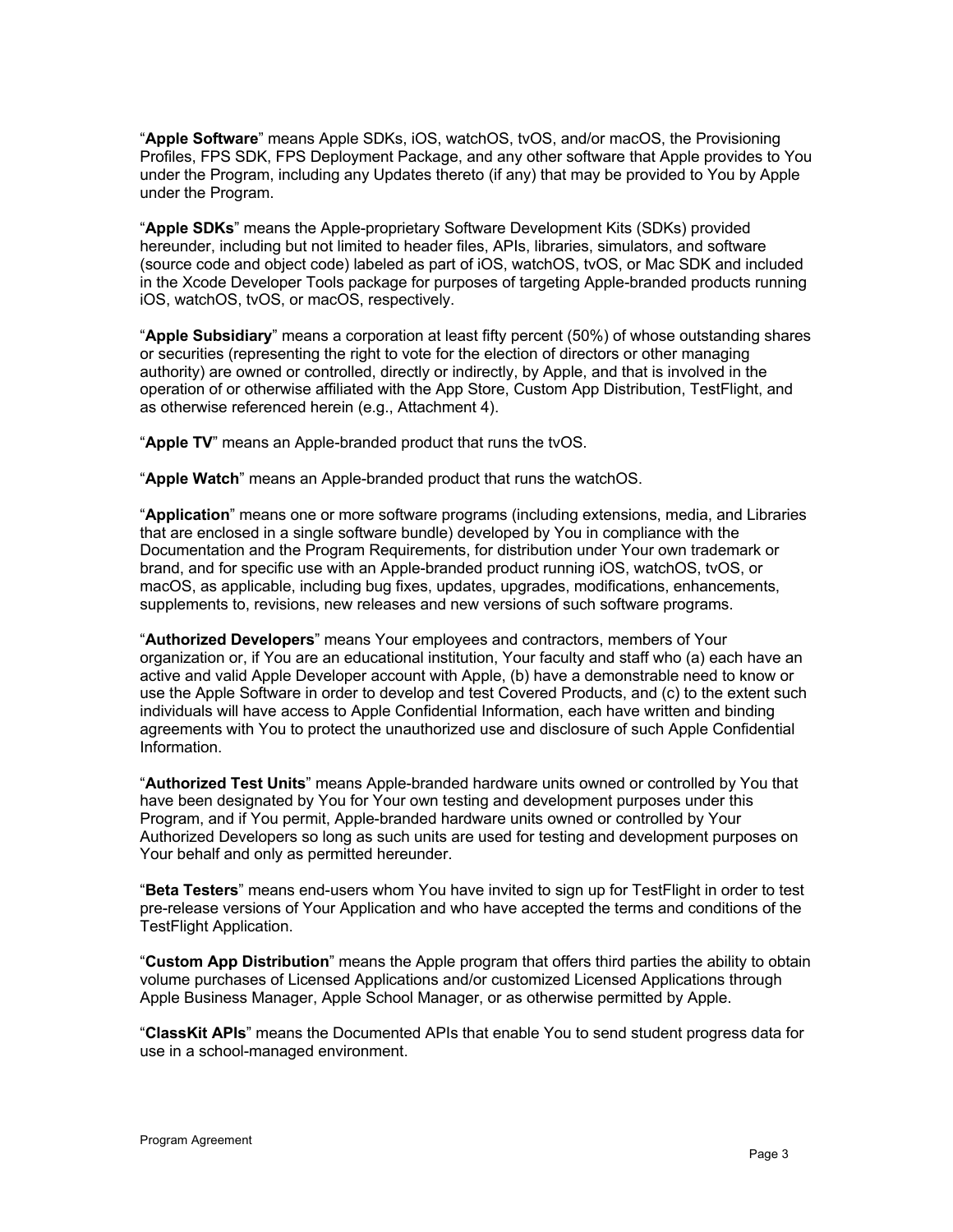"**CloudKit APIs**" means the Documented APIs that enable Your Applications, Web Software, and/or Your end-users (if You permit them) to read, write, query and/or retrieve structured data from public and/or private containers in iCloud.

"**Covered Products**" means Your Applications, Libraries, Passes, Safari Extensions, Safari Push Notifications, and/or FPS implementations developed under this Agreement.

"**DeviceCheck APIs**" means the set of APIs, including server-side APIs, that enable You to set and query two bits of data associated with a device and the date on which such bits were last updated.

"**DeviceCheck Data**" means the data stored and returned through the DeviceCheck APIs.

"**Documentation**" means any technical or other specifications or documentation that Apple may provide to You for use in connection with the Apple Software, Apple Services, Apple Certificates, or otherwise as part of the Program.

"**Documented API(s)**" means the Application Programming Interface(s) documented by Apple in published Apple Documentation and which are contained in the Apple Software.

"**Face Data**" means information related to human faces (e.g., face mesh data, facial map data, face modeling data, facial coordinates or facial landmark data, including data from an uploaded photo) that is obtained from a user's device and/or through the use of the Apple Software (e.g., through ARKit, the Camera APIs, or the Photo APIs), or that is provided by a user in or through an Application (e.g., uploads for a facial analysis service).

"**FPS**" or "**FairPlay Streaming**" means Apple's FairPlay Streaming Server key delivery mechanism as described in the FPS SDK.

"**FPS Deployment Package**" means the D Function specification for commercial deployment of FPS, the D Function reference implementation, FPS sample code, and set of unique production keys specifically for use by You with an FPS implementation, if provided by Apple to You.

"**FPS SDK**" means the FPS specification, FPS server reference implementation, FPS sample code, and FPS development keys, as provided by Apple to You.

"**FOSS**" (Free and Open Source Software) means any software that is subject to terms that, as a condition of use, copying, modification or redistribution, require such software and/or derivative works thereof to be disclosed or distributed in source code form, to be licensed for the purpose of making derivative works, or to be redistributed free of charge, including without limitation software distributed under the GNU General Public License or GNU Lesser/Library GPL.

"**Game Center**" means the gaming community service and related APIs provided by Apple for use by You in connection with Your Applications that are associated with Your developer account.

"**HealthKit APIs**" means the Documented APIs that enable reading, writing, queries and/or retrieval of an end-user's health and/or fitness information in Apple's Health application.

"**HomeKit Accessory Protocol**" means the proprietary protocol licensed by Apple under Apple's MFi/Works with Apple Program that enables home accessories designed to work with the HomeKit APIs (e.g., lights, locks) to communicate with compatible iOS Products, Apple Watch and other supported Apple-branded products.

"**HomeKit APIs**" means the Documented APIs that enable reading, writing, queries and/or retrieval of an end-user's home configuration or home automation information from that enduser's designated area of Apple's HomeKit Database.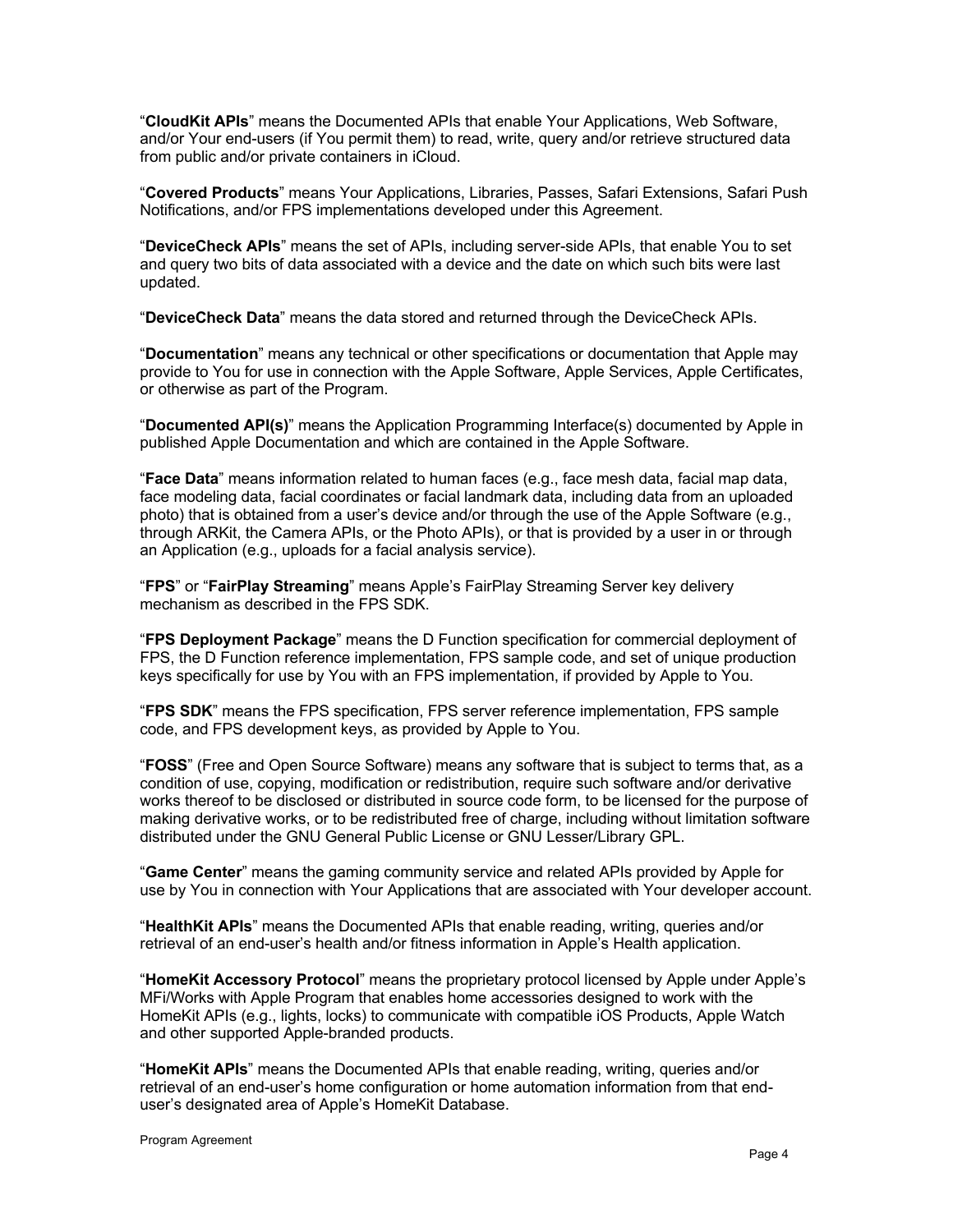"**HomeKit Database**" means Apple's repository for storing and managing information about an end-user's Licensed HomeKit Accessories and associated information.

"**iCloud**" or "**iCloud service**" means the iCloud online service provided by Apple that includes remote online storage.

"**iCloud Storage APIs**" means the Documented APIs that allow storage and/or retrieval of usergenerated documents and other files, and allow storage and/or retrieval of key value data (e.g., a list of stocks in a finance App, settings for an App) for Applications and Web Software through the use of iCloud.

"**In-App Purchase API**" means the Documented API that enables additional content, functionality or services to be delivered or made available for use within an Application with or without an additional fee.

"**Intermediary Party**" means a party that passes an Apple Pay end-user's Apple Pay Payload to a Merchant for processing such end-user's payment transaction outside of an Application.

"**iOS**" means the iOS operating system software provided by Apple for use by You only in connection with Your Application development and testing, including any successor versions thereof.

"**iOS Product**" means an Apple-branded product that runs iOS.

"**iPod Accessory Protocol**" or "**iAP**" means Apple's proprietary protocol for communicating with iOS Products and which is licensed under the MFi/Works with Apple Program.

"**Library**" means a code module that cannot be installed or executed separately from an Application and that is developed by You in compliance with the Documentation and Program Requirements only for use with iOS Products, Apple Watch, or Apple TV.

"**Licensed Application**" means an Application that (a) meets and complies with all of the Documentation and Program Requirements, and (b) has been selected and digitally signed by Apple for distribution, and includes any additional permitted functionality, content or services provided by You from within an Application using the In-App Purchase API.

"**Licensed Application Information**" means screen shots, images, artwork, previews, icons and/or any other text, descriptions, representations or information relating to a Licensed Application that You provide to Apple for use in accordance with Schedule 1, or, if applicable, Schedule 2 or Schedule 3.

"**Licensed HomeKit Accessories**" means hardware accessories licensed under the MFi/Works with Apple Program that support the HomeKit Accessory Protocol.

"**Local Notification**" means a message, including any content or data therein, that Your Application delivers to end-users at a pre-determined time or when Your Application is running in the background and another application is running in the foreground.

"**MFi Licensee**" means a party who has been granted a license by Apple under the MFi/Works with Apple Program.

"**MFi/Works with Apple Accessory**" or "**MFi Accessory**" means a non-Apple branded hardware device that interfaces, communicates, or otherwise interoperates with or controls an Applebranded product using technology licensed under the MFi/Works with Apple Program (e.g., the ability to control an iOS Product through the iPod Accessory Protocol).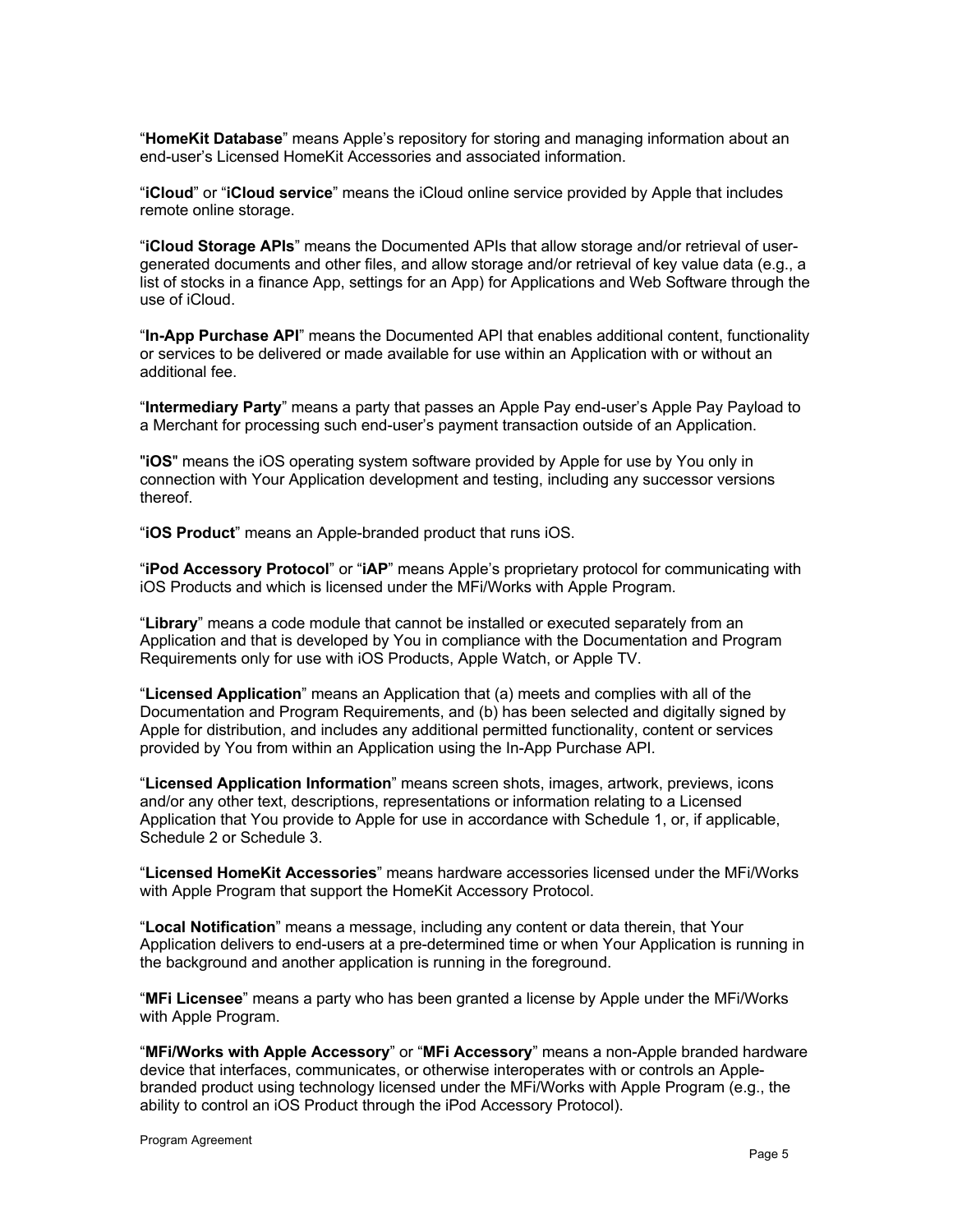"**MFi/Works with Apple Program**" means a separate Apple program that offers developers, among other things, a license to incorporate or use certain Apple technology in or with hardware accessories or devices for purposes of interfacing, communicating or otherwise interoperating with or controlling select Apple-branded products.

"**macOS**" means the macOS operating system software, including any successor versions thereof.

"**Map Data**" means any content, data or information provided through the Apple Maps Service including, but not limited to, imagery, terrain data, latitude and longitude coordinates, transit data, points of interest and traffic data.

"**MapKit API**" means the Documented API that enables You to add mapping features or functionality to Applications.

"**MapKit JS**" means the JavaScript library that enables You to add mapping features or functionality to Your Applications, websites, or web applications.

"**Merchant**" means a party who processes Apple Pay payment transactions under their own name, trademark, or brand (e.g., their name shows up on the end-user's credit card statement).

"**Motion & Fitness APIs**" means the Documented APIs that are controlled by the Motion & Fitness privacy setting in an iOS Product and that enable access to motion and fitness sensor data (e.g., body motion, step count, stairs climbed), unless the end-user has disabled access to such data.

"**Multitasking**" means the ability of Applications to run in the background while other Applications are also running.

"**MusicKit APIs**" means the set of APIs that enable Apple Music users to access their subscription through Your Application or as otherwise permitted by Apple in the Documentation.

"**MusicKit Content**" means music, video, and/or graphical content rendered through the MusicKit APIs.

"**MusicKit JS**" means the JavaScript library that enables Apple Music users to access their subscription through Your Applications, websites, or web applications.

"**Network Extension Framework**" means the Documented APIs that provide Applications with the ability to customize certain networking features of iOS and macOS (e.g., customizing the authentication process for WiFi Hotspots, VPN features, and content filtering mechanisms).

"**Pass(es)**" means one or more digital passes (e.g., movie tickets, coupons, loyalty reward vouchers, boarding passes, membership cards, etc.) developed by You under this Agreement, under Your own trademark or brand, and which are signed with Your Pass Type ID.

"**Pass Information**" means the text, descriptions, representations or information relating to a Pass that You provide to or receive from Your end-users on or in connection with a Pass.

"**Pass Type ID**" means the combination of an Apple Certificate and Push Application ID that is used by You to sign Your Passes and/or communicate with the APN.

"**Program**" means the overall Apple development, testing, digital signing, and distribution program contemplated in this Agreement.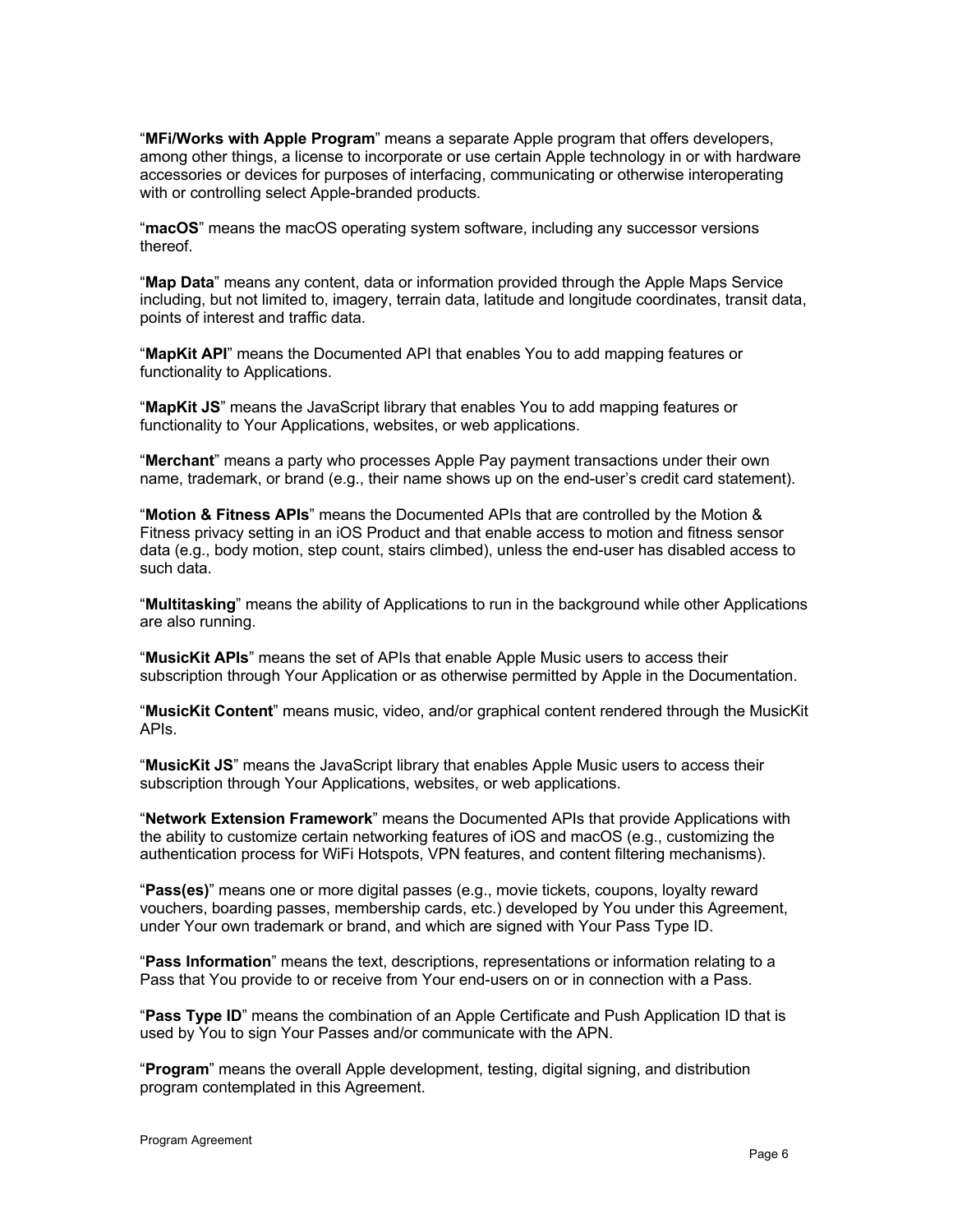"**Program Requirements**" mean the technical, human interface, design, product category, security, performance, and other criteria and requirements specified by Apple, including but not limited to the current set of requirements set forth in **Section 3.3**, as they may be modified from time to time by Apple in accordance with this Agreement.

"**Provisioning Profiles**" means the files (including applicable entitlements or other identifiers) that are provided by Apple for use by You in connection with Your Application development and testing, and limited distribution of Your Applications for use on Registered Devices and/or on Authorized Test Units.

"**Push Application ID**" means the unique identification number or other identifier that Apple assigns to an Application, Pass or Site in order to permit it to access and use the APN.

"**Push Notification**" or "**Safari Push Notification**" means a notification, including any content or data therein, that You transmit to end-users for delivery in Your Application, Your Pass, and/or in the case of macOS, to the macOS desktop of users of Your Site who have opted in to receive such messages through Safari on macOS.

"**Registered Devices**" means Apple-branded hardware units owned or controlled by You, or owned by individuals who are affiliated with You, where such Products have been specifically registered with Apple under this Program.

"**Safari Extensions**" means one or more software extensions developed by You under this Agreement only for use with Safari on macOS in compliance with this Agreement.

"**Safari Extensions Gallery**" means the Apple-curated collection of Safari Extensions that are hosted by Apple for end-users to download for use with Safari on macOS.

"**Security Solution**" means the proprietary Apple content protection system marketed as Fairplay, to be applied to Licensed Applications distributed on the App Store to administer Apple's standard usage rules for Licensed Applications, as such system and rules may be modified by Apple from time to time.

"**SiriKit**" means the set of APIs that allow Your Application to access or provide SiriKit domains, intents, shortcuts, donations, and other related functionality, as set forth in the Documentation.

"**Site**" means a website provided by You under Your own name, trademark or brand.

"**Single Sign-on Specification**" means the Documentation provided by Apple hereunder for the Single Sign-On API, as updated from time to time.

"**Term**" means the period described in **Section 11**.

"**TestFlight**" means Apple's beta testing service for pre-release Applications made available through Apple's TestFlight Application.

"**TestFlight Application**" means Apple's application that enables the distribution of pre-release versions of Your Applications to a limited number of Your Authorized Developers and to a limited number of Beta Testers (as specified in App Store Connect) through TestFlight.

"**TV App API**" means the API documented in the TV App Specification that enables You to provide Apple with TV App Data.

"**TV App Data**" means the data described in the TV App Specification to be provided to Apple through the TV App API.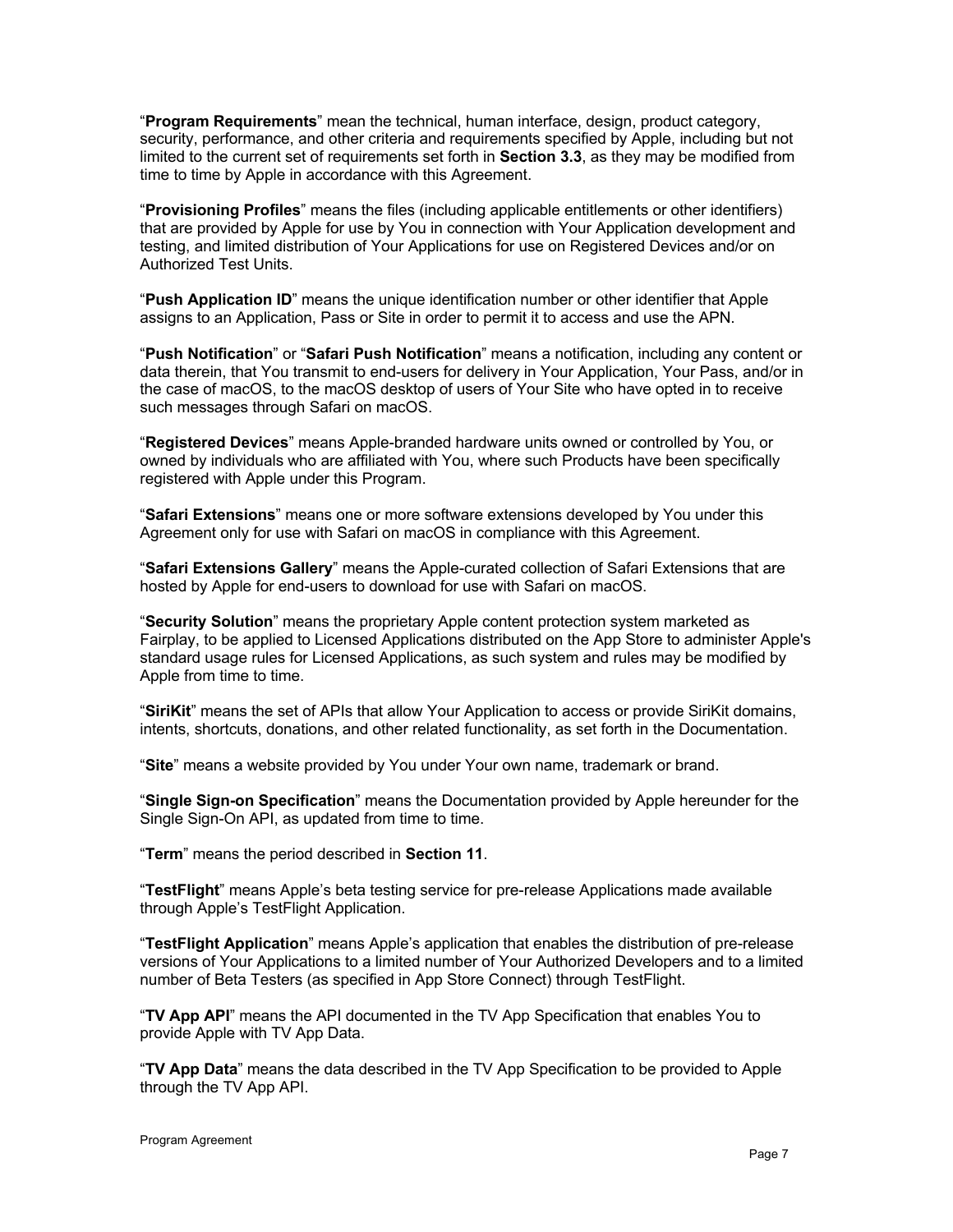"**TV App Features**" means functionality accessible via the TV App and/or tvOS, iOS and/or macOS devices, which functionality provides the user the ability to view customized information and recommendations regarding content and to access such content through the user's apps, and/or provides the user the ability to continue play of previously viewed content.

"**TV App Specification**" means the Documentation provided by Apple hereunder for the TV App API, as updated from time to time.

"**tvOS**" means the tvOS operating system software, including any successor versions thereof.

"**Updates**" means bug fixes, updates, upgrades, modifications, enhancements, supplements, and new releases or versions of the Apple Software or Services, or to any part of the Apple Software or Services.

"**Wallet**" means Apple's application that has the ability to store and display Passes for use on iOS Products or Apple Watch.

"**WatchKit Extension**" means an extension bundled as part of Your Application that accesses the WatchKit framework on iOS to run and display a WatchKit app on the watchOS.

"**watchOS**" means the watchOS operating system software, including any successor versions thereof.

"**Web Software**" means web-based versions of Your software applications that have the same title and substantially equivalent features and functionality as Your Licensed Application (e.g., feature parity).

"**Website Push ID**" means the combination of an Apple Certificate and Push Application ID that is used by You to sign Your Site's registration bundle and/or communicate with the APN.

"**You**" and "**Your**" means and refers to the person(s) or legal entity (whether the company, organization, educational institution, or governmental agency, instrumentality, or department) that has accepted this Agreement under its own developer account and that is using the Apple Software or otherwise exercising rights under this Agreement.

**Note:** For the sake of clarity, You may authorize contractors to develop Applications on Your behalf, but any such Applications must be owned by You, submitted under Your own developer account, and distributed as Applications only as expressly permitted herein. You are responsible to Apple for Your contractors' activities under Your account (e.g., adding them to Your team to perform development work for You) and their compliance with this Agreement. Any actions undertaken by Your contractors arising out of this Agreement shall be deemed to have been taken by You, and You (in addition to Your contractors) shall be responsible to Apple for all such actions.

# **2. Internal Use License and Restrictions**

# **2.1 Permitted Uses and Restrictions; Program services**

Subject to the terms and conditions of this Agreement, Apple hereby grants You during the Term, a limited, non-exclusive, personal, revocable, non-sublicensable and non-transferable license to:

(a) Install a reasonable number of copies of the Apple Software provided to You under the Program on Apple-branded products owned or controlled by You, to be used internally by You or Your Authorized Developers for the sole purpose of developing or testing Covered Products designed to operate on the applicable Apple-branded products, except as otherwise expressly permitted in this Agreement;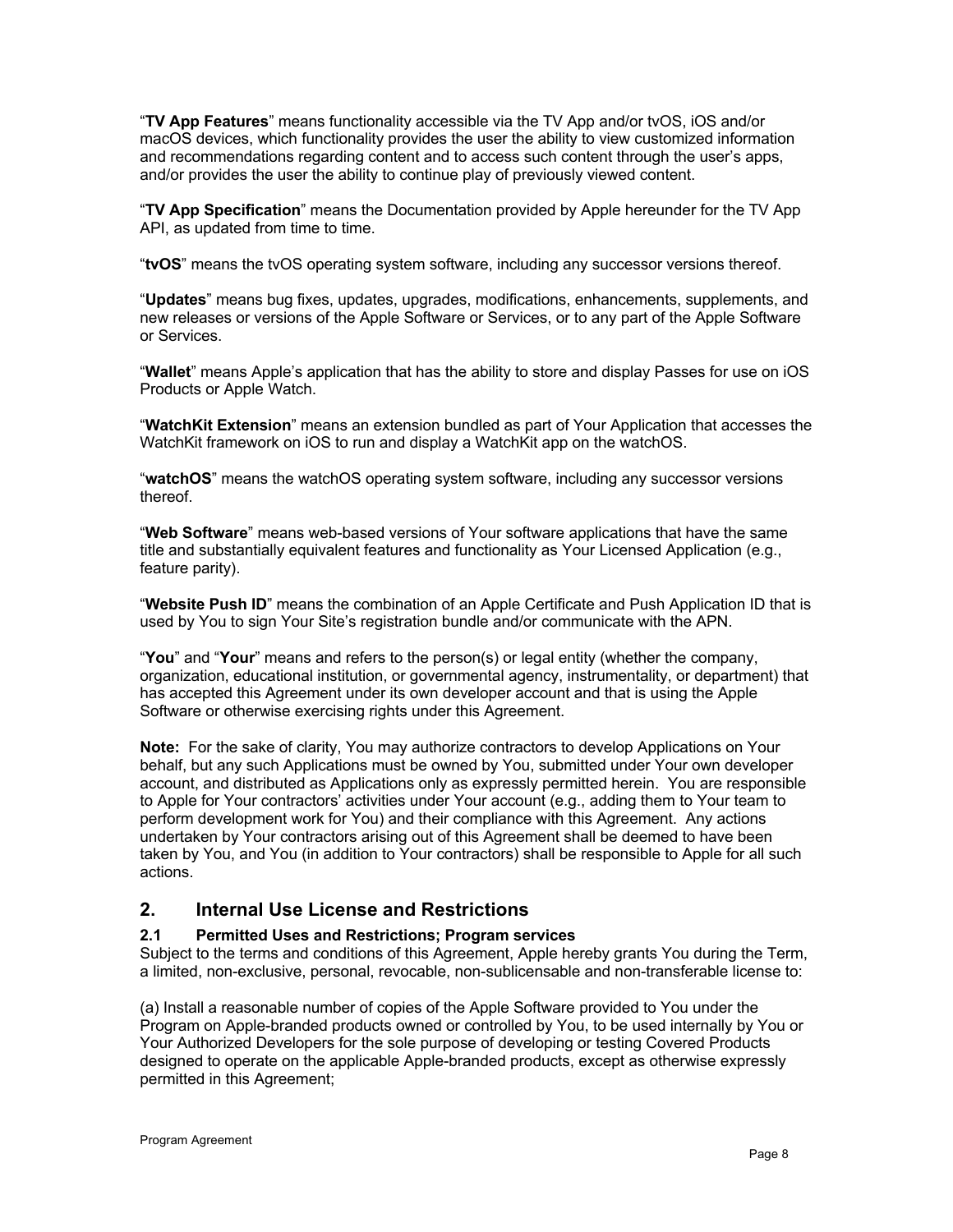(b) Make and distribute a reasonable number of copies of the Documentation to Authorized Developers for their internal use only and for the sole purpose of developing or testing Covered Products, except as otherwise expressly permitted in this Agreement;

(c) Install a Provisioning Profile on each of Your Authorized Test Units, up to the number of Authorized Test Units that You have registered and acquired licenses for, to be used internally by You or Your Authorized Developers for the sole purpose of developing and testing Your Applications, except as otherwise expressly permitted in this Agreement;

(d) Install a Provisioning Profile on each of Your Registered Devices, up to the limited number of Registered Devices that You have registered and acquired licenses for, for the sole purpose of enabling the distribution and use of Your Applications on such Registered Devices; and (e) Incorporate the Apple Certificates issued to You pursuant to this Agreement for purposes of digitally signing Your Applications, Passes, Safari Extensions, Safari Push Notifications, and as otherwise expressly permitted by this Agreement.

Apple reserves the right to set the limited number of Apple-branded products that each Licensee may register with Apple and obtain licenses for under this Program (a "**Block of Registered Device Licenses**"). For the purposes of limited distribution on Registered Devices under **Section 7.3 (Ad Hoc distribution)**, each company, organization, educational institution or affiliated group may only acquire one (1) Block of Registered Device Licenses per company, organization, educational institution or group, unless otherwise agreed in writing by Apple. You agree not to knowingly acquire, or to cause others to acquire, more than one Block of Registered Device Licenses for the same company, organization, educational institution or group.

Apple may provide access to services by or through the Program for You to use with Your developer account (e.g., device or app provisioning, managing teams or other account resources). You agree to access such services only through the Program web portal (which is accessed through Apple's developer website) or through Apple-branded products that are designed to work in conjunction with the Program (e.g., Xcode, App Store Connect) and only as authorized by Apple. If You (or Your Authorized Developers) access Your developer account through these other Apple-branded products, You acknowledge and agree that this Agreement shall continue to apply to any use of Your developer account and to any features or functionality of the Program that are made available to You (or Your Authorized Developers) in this manner (e.g., Apple Certificates and Provisioning Profiles can be used only in the limited manner permitted herein, etc.). You agree not to create or attempt to create a substitute or similar service through use of or access to the services provided by or through the Program. Further, You may only access such services using the Apple ID associated with Your developer account or authentication credentials (e.g., keys, tokens, password) associated with Your developer account, and You are fully responsible for safeguarding Your Apple ID and authentication credentials from compromise and for using them only as authorized by Apple and in accordance with the terms of this Agreement, including but not limited to **Section 2.8** and **5**. Except as otherwise expressly permitted herein, You agree not to share, sell, resell, rent, lease, lend, or otherwise provide access to Your developer account or any services provided therewith, in whole or in part, to anyone who is not an Authorized Developer on Your team, and You agree not to solicit or request Apple Developer Program members to provide You with their Apple IDs, authentication credentials, and/or related account information and materials (e.g., Apple Certificates used for distribution or submission to the App Store or TestFlight). You understand that each team member must have their own Apple ID or authentication credentials to access Your account, and You shall be fully responsible for all activity performed through or in connection with Your account. To the extent that You own or control an Apple-branded computer running Apple's macOS Server or Xcode Server ("**Server**") and would like to use it for Your own development purposes in connection with the Program, You agree to use Your own Apple ID or other authentication credentials for such Server, and You shall be responsible for all actions performed by such Server.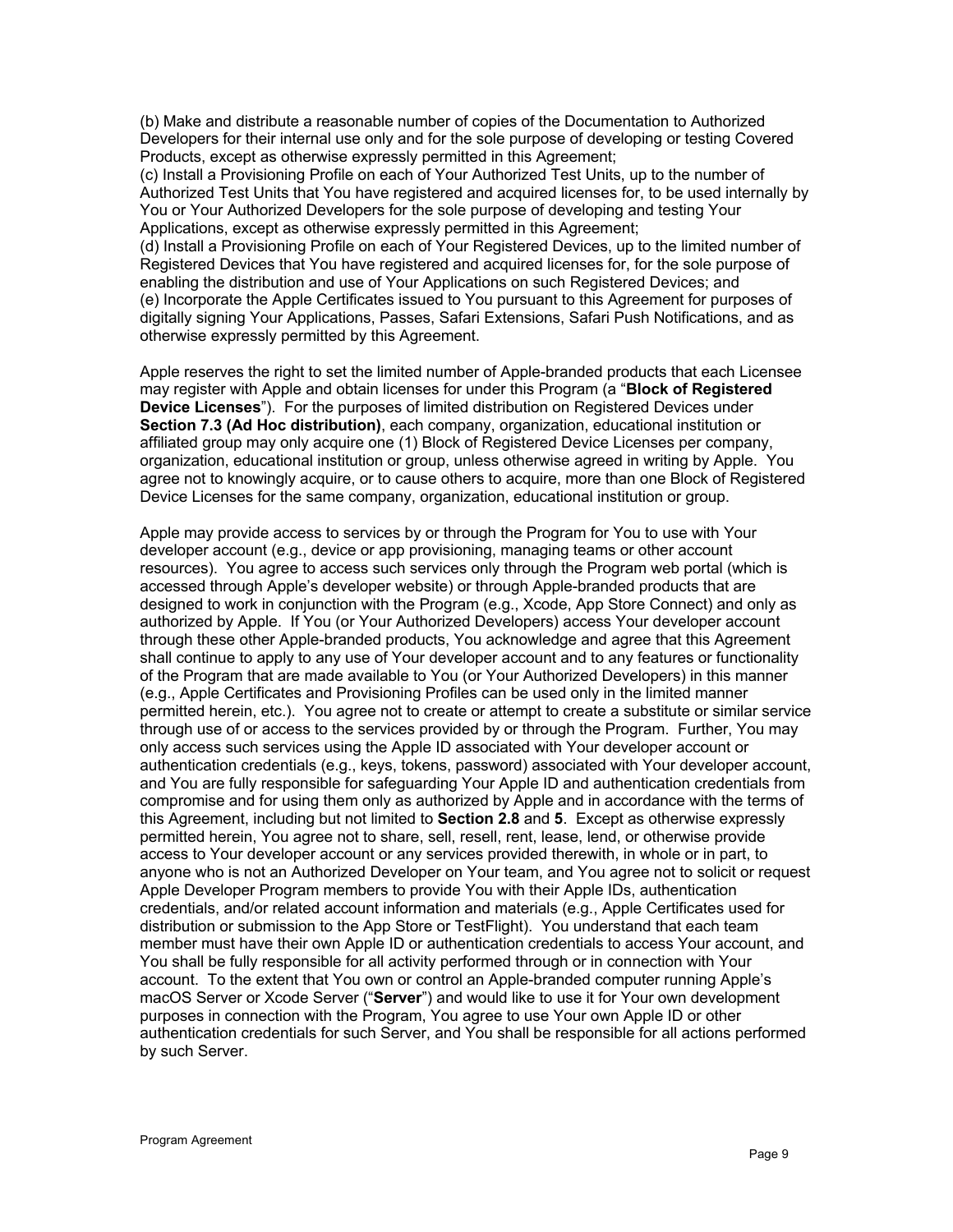# **2.2 Authorized Test Units and Pre-Release Apple Software**

As long as an Authorized Test Unit contains any pre-release versions of the Apple Software or uses pre-release versions of Services, You agree to restrict access to such Authorized Test Unit to Your Authorized Developers and to not disclose, show, rent, lease, lend, sell or otherwise transfer such Authorized Test Unit to any third party. You further agree to take reasonable precautions to safeguard, and to instruct Your Authorized Developers to safeguard, all Authorized Test Units from loss or theft. Further, subject to the terms of this Agreement, You may deploy Your Applications to Your Authorized Developers for use on a limited number of Authorized Test Units for Your own internal testing and development purposes.

**You acknowledge that by installing any pre-release Apple Software or using any prerelease Services on Your Authorized Test Units, these Units may be "locked" into testing mode and may not be capable of being restored to their original condition.** Any use of any pre-release Apple Software or pre-release Services are for evaluation and development purposes only, and You should not use any pre-release Apple Software or pre-release Services in a commercial operating environment or with important data. You should back up any data prior to using the pre-release Apple Software or pre-release Services. Apple shall not be responsible for any costs, expenses or other liabilities You may incur as a result of provisioning Your Authorized Test Units and Registered Devices, Your Covered Product development or the installation or use of this Apple Software or any pre-release Apple Services, including but not limited to any damage to any equipment, or any damage, loss, or corruption of any software, information or data.

# **2.3 Confidential Nature of Pre-Release Apple Software and Services**

From time to time during the Term, Apple may provide You with pre-release versions of the Apple Software or Services that constitute Apple Confidential Information and are subject to the confidentiality obligations of this Agreement, except as otherwise set forth herein. Such prerelease Apple Software and Services should not be relied upon to perform in the same manner as a final-release, commercial-grade product, nor used with data that is not sufficiently and regularly backed up, and may include features, functionality or APIs for software or services that are not yet available. You acknowledge that Apple may not have publicly announced the availability of such pre-release Apple Software or Services, that Apple has not promised or guaranteed to You that such pre-release software or services will be announced or made available to anyone in the future, and that Apple has no express or implied obligation to You to announce or commercially introduce such software or services or any similar or compatible technology. You expressly acknowledge and agree that any research or development that You perform with respect to prerelease versions of the Apple Software or Services is done entirely at Your own risk.

# **2.4 Copies**

You agree to retain and reproduce in full the Apple copyright, disclaimers and other proprietary notices (as they appear in the Apple Software and Documentation provided) in all copies of the Apple Software and Documentation that You are permitted to make under this Agreement.

# **2.5 Ownership**

Apple retains all rights, title, and interest in and to the Apple Software, Services, and any Updates it may make available to You under this Agreement. You agree to cooperate with Apple to maintain Apple's ownership of the Apple Software and Services, and, to the extent that You become aware of any claims relating to the Apple Software or Services, You agree to use reasonable efforts to promptly provide notice of any such claims to Apple. The parties acknowledge that this Agreement does not give Apple any ownership interest in Your Covered Products.

#### **2.6 No Other Permitted Uses**

Except as otherwise set forth in this Agreement, You agree not to rent, lease, lend, upload to or host on any website or server, sell, redistribute, or sublicense the Apple Software, Apple Certificates, or any Services, in whole or in part, or to enable others to do so. You may not use the Apple Software, Apple Certificates, or any Services provided hereunder for any purpose not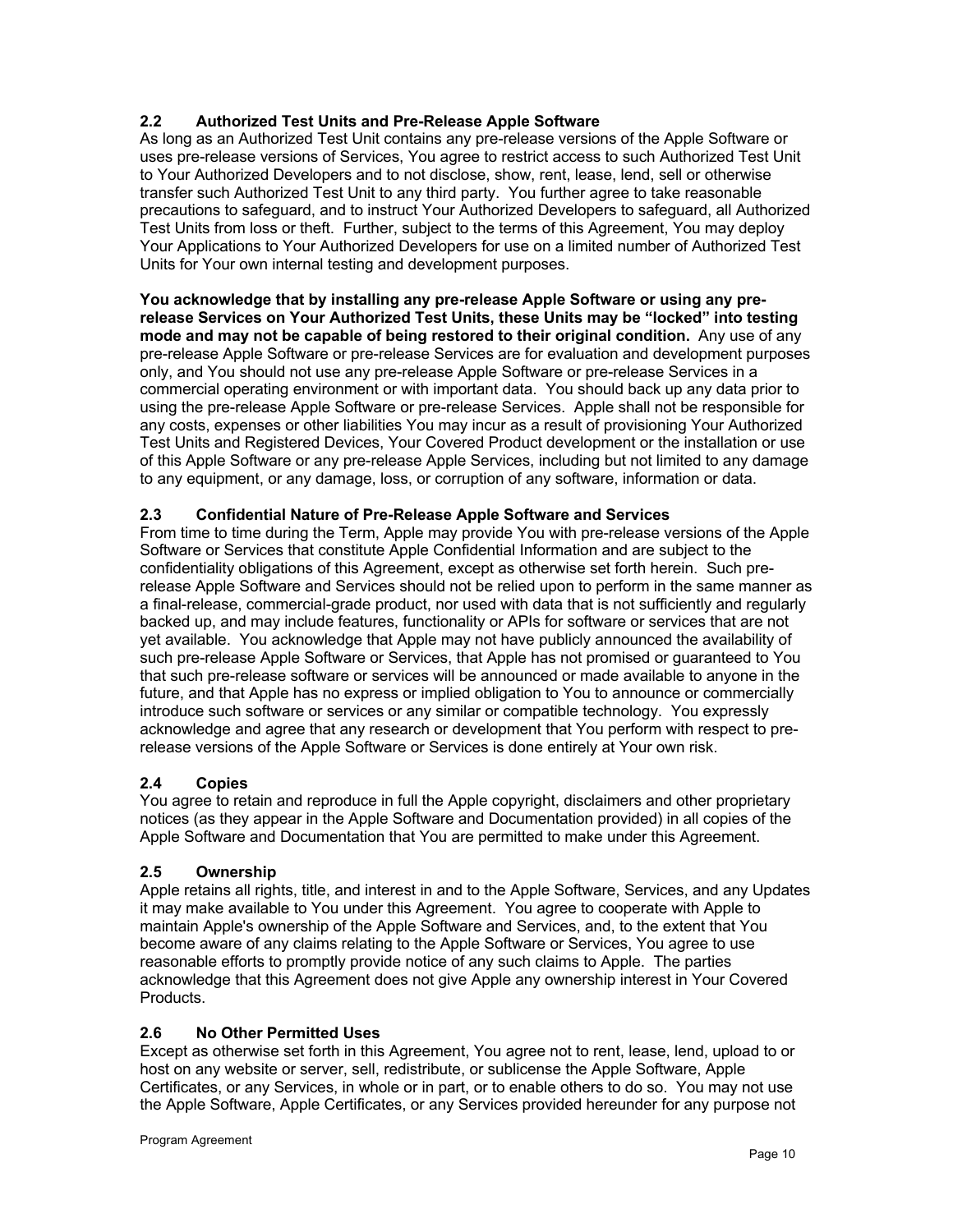expressly permitted by this Agreement, including any applicable Attachments and Schedules. You agree not to install, use or run the Apple SDKs on any non-Apple-branded computer, and not to install, use or run iOS, watchOS, tvOS, macOS and Provisioning Profiles on or in connection with devices other than Apple-branded products, or to enable others to do so. You may not and You agree not to, or to enable others to, copy (except as expressly permitted under this Agreement), decompile, reverse engineer, disassemble, attempt to derive the source code of, modify, decrypt, or create derivative works of the Apple Software, Apple Certificates or any Services provided by the Apple Software or otherwise provided hereunder, or any part thereof (except as and only to the extent any foregoing restriction is prohibited by applicable law or to the extent as may be permitted by licensing terms governing use of open-sourced components or sample code included with the Apple Software). You agree not to exploit any Apple Software, Apple Certificates, or Services provided hereunder in any unauthorized way whatsoever, including but not limited to, by trespass or burdening network capacity, or by harvesting or misusing data provided by such Apple Software, Apple Certificates, or Services. Any attempt to do so is a violation of the rights of Apple and its licensors of the Apple Software or Services. If You breach any of the foregoing restrictions, You may be subject to prosecution and damages. All licenses not expressly granted in this Agreement are reserved and no other licenses, immunity or rights, express or implied are granted by Apple, by implication, estoppel, or otherwise. This Agreement does not grant You any rights to use any trademarks, logos or service marks belonging to Apple, including but not limited to the iPhone or iPod word marks. If You make reference to any Apple products or technology or use Apple's trademarks, You agree to comply with the published guidelines at

http://www.apple.com/legal/trademark/guidelinesfor3rdparties.html, as they may be modified by Apple from time to time.

# **2.7 FPS SDK and FPS Deployment Package**

You may use the FPS SDK to develop and test a server-side implementation of FPS, solely for use with video streamed by You (or on Your behalf) through Your Applications, or video downloaded for viewing through Your Applications, on iOS Products and/or Apple TV, through Safari on macOS, or as otherwise approved by Apple in writing (collectively, "**Authorized FPS Applications**"). You understand that You will need to request the FPS Deployment Package on the Program web portal prior to any production or commercial use of FPS. As part of such request, You will need to submit information about Your requested use of FPS. Apple will review Your request and reserves the right to not provide You with the FPS Deployment Package at its sole discretion, in which case You will not be able to deploy FPS. Any development and testing You perform with the FPS SDK is at Your own risk and expense, and Apple will not be liable to You for such use or for declining Your request to use FPS in a production or commercial environment.

If Apple provides You with the FPS Deployment Package, You agree to use it solely as approved by Apple and only in connection with video content streamed by You (or on Your behalf) to Authorized FPS Applications or downloaded for viewing through Your Authorized FPS Applications. Except as permitted in **Section 2.9 (Third-Party Service Providers)**, You will not provide the FPS Deployment Package to any third party or sublicense, sell, resell, lease, disclose, or re-distribute the FPS Deployment Package or FPS SDK to any third party (or any implementation thereof) without Apple's prior written consent.

You acknowledge and agree that the FPS Deployment Package (including the set of FPS production keys) is Apple Confidential Information as set forth in **Section 9 (Confidentiality)**. Further, such FPS keys are unique to Your company or organization, and You are solely responsible for storing and protecting them. You may use such FPS keys solely for the purpose of delivering and protecting Your content key that is used to decrypt video content streamed by You to Authorized FPS Applications or downloaded for viewing through Your Authorized FPS Applications. Apple will have no liability or responsibility for unauthorized access to or use of any FPS key or any content streamed or otherwise delivered under this Agreement in connection with FPS. In the event that Your FPS key is disclosed, discovered, misappropriated or lost, You may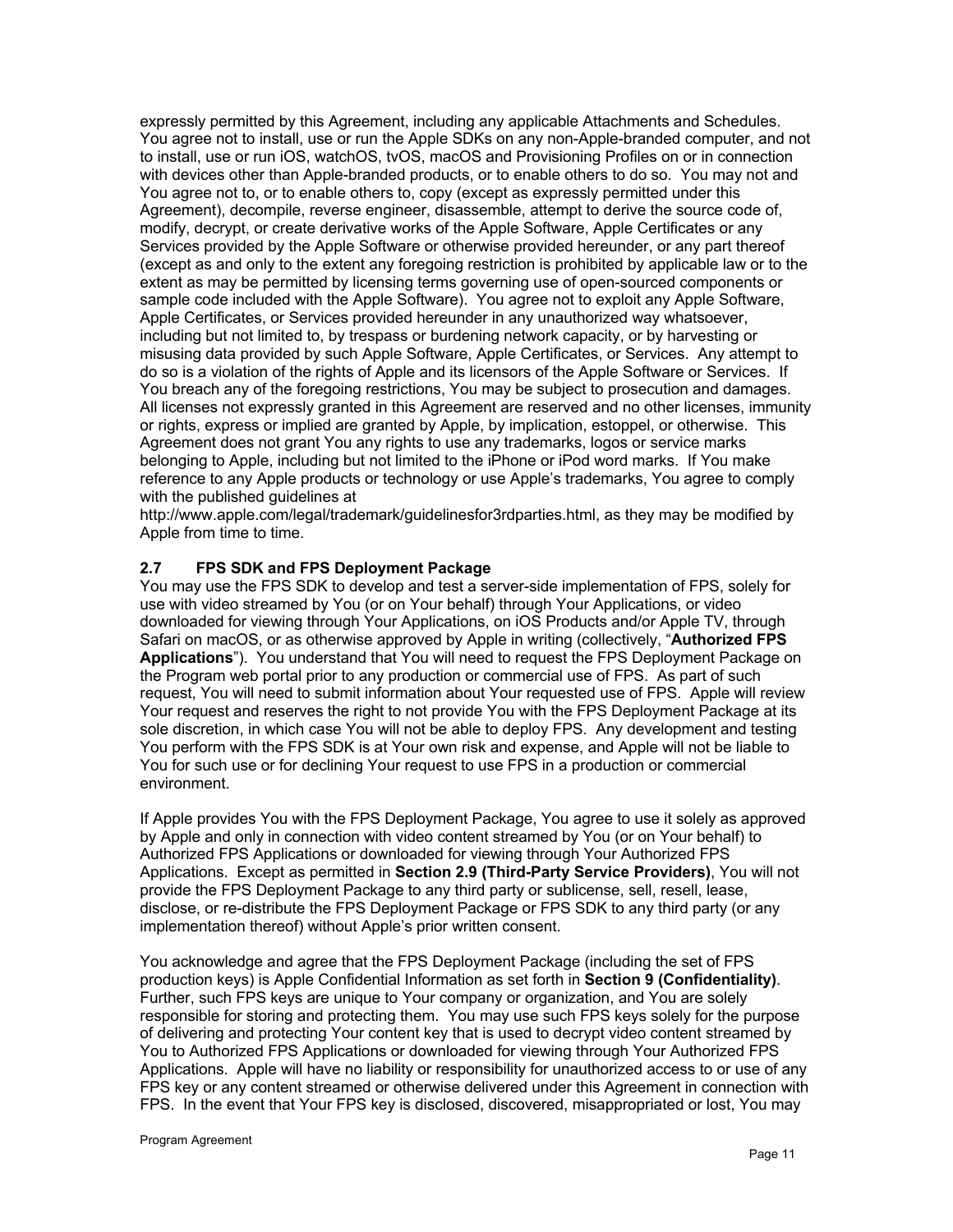request that Apple revoke it by emailing product-security@apple.com, and You understand that Apple will have no obligation to provide a replacement key. Apple reserves the right to revoke Your FPS key at any time if requested by You, in the event of a breach of this Agreement by You, if otherwise deemed prudent or reasonable by Apple, or upon expiration or termination of this Agreement for any reason.

You acknowledge and agree that Apple reserves the right to revoke or otherwise remove Your access to and use of FPS (or any part thereof) at any time in its sole discretion. Further, Apple will have no obligation to provide any modified, updated or successor version of the FPS Deployment Package or the FPS SDK to You and will have no obligation to maintain compatibility with any prior version. If Apple makes new versions of the FPS Deployment Package or FPS SDK available to You, then You agree to update to them within a reasonable time period if requested to do so by Apple.

# **2.8 Use of Apple Services**

Apple may provide access to Apple Services that Your Covered Products may call through APIs in the Apple Software and/or that Apple makes available to You through other mechanisms, e.g., through the use of keys that Apple may make accessible to You under the Program. You agree to access such Apple Services only through the mechanisms provided by Apple for such access and only for use on Apple-branded products. Except as permitted in **Section 2.9 (Third-Party Service Providers)** or as otherwise set forth herein, You agree not to share access to mechanisms provided to You by Apple for the use of the Services with any third party. Further, You agree not to create or attempt to create a substitute or similar service through use of or access to the Apple Services.

You agree to access and use such Services only as necessary for providing services and functionality for Your Covered Products that are eligible to use such Services and only as permitted by Apple in writing, including in the Documentation. You may not use the Apple Services in any manner that is inconsistent with the terms of this Agreement or that infringes any intellectual property rights of a third party or Apple, or that violates any applicable laws or regulations. You agree that the Apple Services contain proprietary content, information and material owned by Apple and its licensors, and protected by applicable intellectual property and other laws. You may not use such proprietary content, information or materials in any way whatsoever, except for the permitted uses of the Apple Services under this Agreement, or as otherwise agreed by Apple in writing.

You understand there may be storage capacity, transmission, and/or transactional limits for the Apple Services both for You as a developer and for Your end-users. If You reach or Your enduser reaches such limits, then You or Your end-user may be unable to use the Apple Services or may be unable to access or retrieve data from such Services through Your Covered Products or through the applicable end-user accounts. You agree not to charge any fees to end-users solely for access to or use of the Apple Services through Your Covered Products or for any content, data or information provided therein, and You agree not to sell access to the Apple Services in any way. You agree not to fraudulently create any end-user accounts or induce any end-user to violate the terms of their applicable end-user terms or service agreement with Apple or to violate any Apple usage policies for such end-user services. Except as expressly set forth herein, You agree not to interfere with an end-user's ability to access or use any such services.

Apple reserves the right to change, suspend, deprecate, deny, limit, or disable access to the Apple Services, or any part thereof, at any time without notice (including but not limited to revoking entitlements or changing any APIs in the Apple Software that enable access to the Services or not providing You with an entitlement). In no event will Apple be liable for the removal of or disabling of access to any of the foregoing. Apple may also impose limits and restrictions on the use of or access to the Apple Services, may remove the Apple Services for indefinite time periods, may revoke Your access to the Apple Services, or may cancel the Apple Services (or any part thereof) at any time without notice or liability to You and in its sole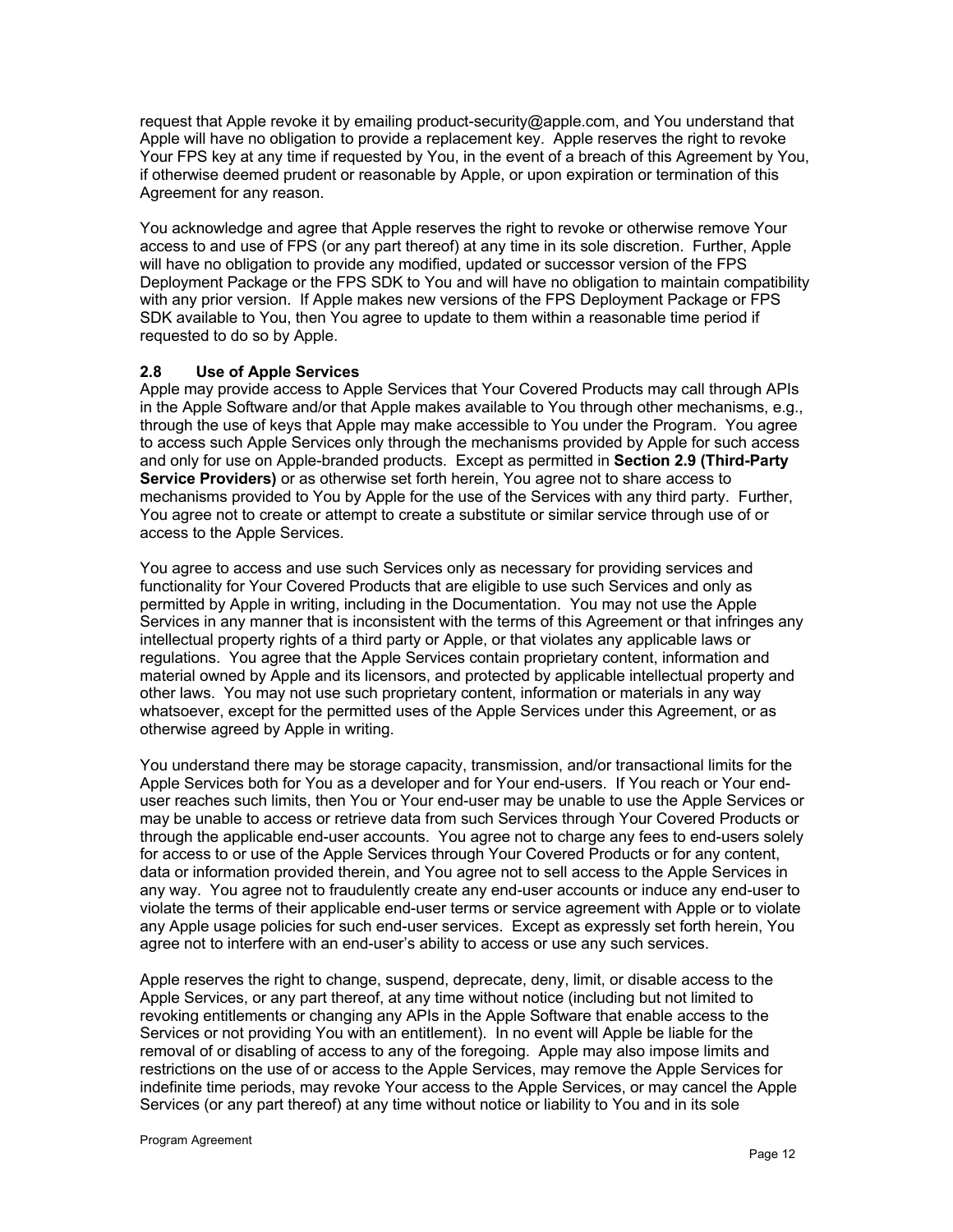#### discretion.

Apple does not guarantee the availability, accuracy, completeness, reliability, or timeliness of any data or information displayed by any Apple Services. To the extent You choose to use the Apple Services with Your Covered Products, You are responsible for Your reliance on any such data or information. You are responsible for Your use of the Apple Software and Apple Services, and if You use such Services, then it is Your responsibility to maintain appropriate alternate backup of all Your content, information and data, including but not limited to any content that You may provide to Apple for hosting as part of Your use of the Services. You understand and agree that You may not be able to access certain Apple Services upon expiration or termination of this Agreement and that Apple reserves the right to suspend access to or delete content, data or information that You or Your Covered Product have stored through Your use of such Services provided hereunder. You should review the Documentation and policy notices posted by Apple prior to using any Apple Services.

Apple Services may not be available in all languages or in all countries, and Apple makes no representation that any such Services would be appropriate, accurate or available for use in any particular location or product. To the extent You choose to use the Apple Services with Your Applications, You do so at Your own initiative and are responsible for compliance with any applicable laws. Apple reserves the right to charge fees for Your use of the Apple Services. Apple will inform You of any Apple Service fees or fee changes by email and information about such fees will be posted in the Program web portal, App Store Connect, or the CloudKit dashboard. Apple Service availability and pricing are subject to change. Further, Apple Services may not be made available for all Covered Products and may not be made available to all developers. Apple reserves the right to not provide (or to cease providing) the Apple Services to any or all developers at any time in its sole discretion.

# **2.9 Third-Party Service Providers**

Unless otherwise prohibited by Apple in the Documentation or this Agreement, You are permitted to employ or retain a third party ("**Service Provider**") to assist You in using the Apple Software and Services provided pursuant to this Agreement, including, but not limited to, engaging any such Service Provider to maintain and administer Your Applications' servers on Your behalf, provided that any such Service Provider's use of the Apple Software and Services or any materials associated therewith is done solely on Your behalf and only in accordance with these terms. Notwithstanding the foregoing, You may not use a Service Provider to submit an Application to the App Store or use TestFlight on Your behalf. You agree to have a binding written agreement with Your Service Provider with terms at least as restrictive and protective of Apple as those set forth herein. Any actions undertaken by any such Service Provider in relation to Your Applications or use of the Apple Software or Apple Services and/or arising out of this Agreement shall be deemed to have been taken by You, and You (in addition to the Service Provider) shall be responsible to Apple for all such actions (or any inactions). In the event of any actions or inactions by the Service Provider that would constitute a violation of this Agreement or otherwise cause any harm, Apple reserves the right to require You to cease using such Service Provider.

#### **2.10 Updates; No Support or Maintenance**

Apple may extend, enhance, or otherwise modify the Apple Software or Services (or any part thereof) provided hereunder at any time without notice, but Apple shall not be obligated to provide You with any Updates to the Apple Software or Services. If Updates are made available by Apple, the terms of this Agreement will govern such Updates, unless the Update is accompanied by a separate license in which case the terms of that license will govern. You understand that such modifications may require You to change or update Your Covered Products. Further, You acknowledge and agree that such modifications may affect Your ability to use, access, or interact with the Apple Software and Services. Apple is not obligated to provide any maintenance, technical or other support for the Apple Software or Services. You acknowledge that Apple has no express or implied obligation to announce or make available any Updates to the Apple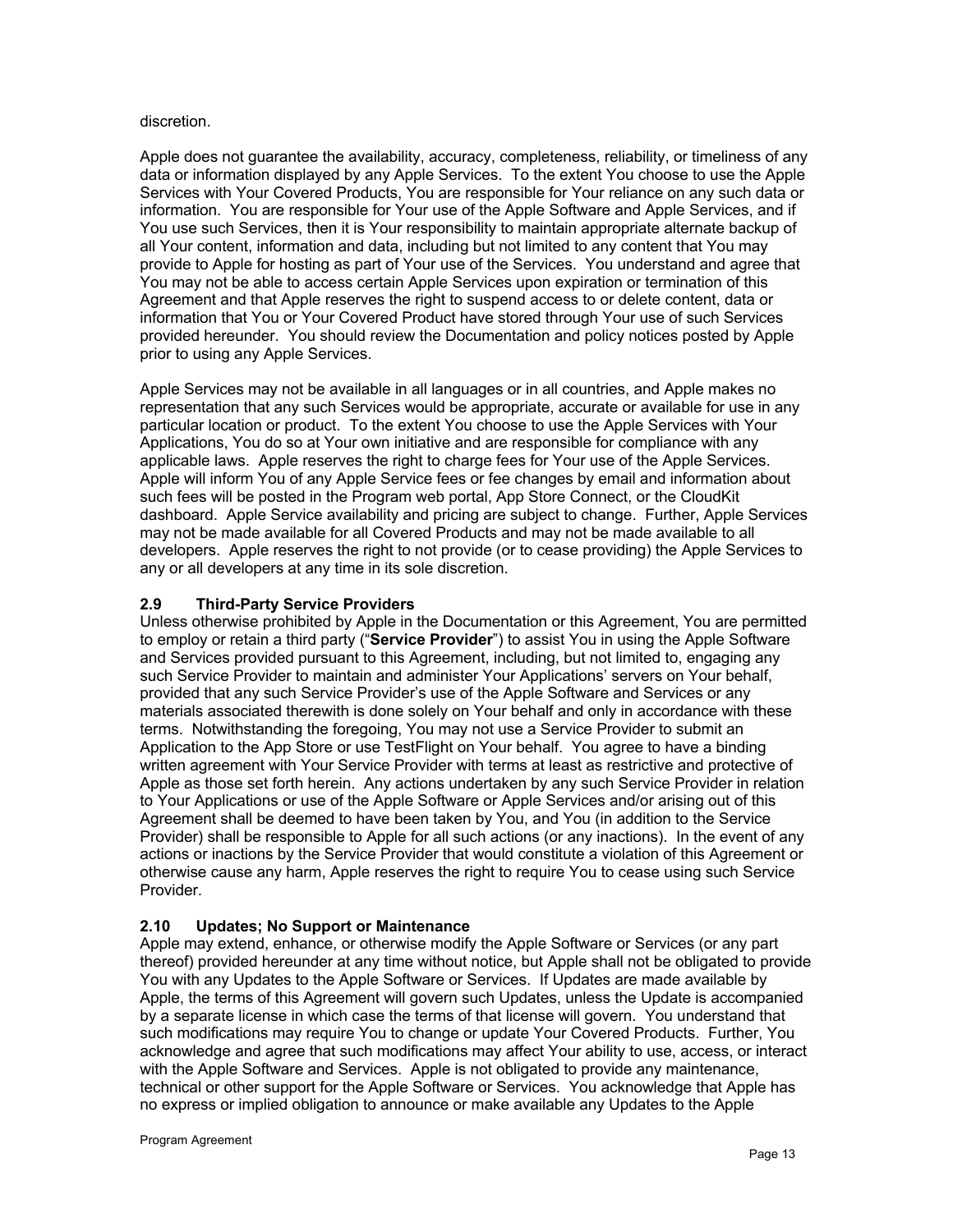Software or to any Services to anyone in the future. Should an Update be made available, it may have APIs, features, services or functionality that are different from those found in the Apple Software licensed hereunder or the Services provided hereunder.

# **3. Your Obligations**

# **3.1 General**

You certify to Apple and agree that:

(a) You are of the legal age of majority in the jurisdiction in which You reside (at least 18 years of age in many countries) and have the right and authority to enter into this Agreement on Your own behalf, or if You are entering into this Agreement on behalf of Your company, organization, educational institution, or agency, instrumentality, or department of the federal government, that You have the right and authority to legally bind such entity or organization to the terms and obligations of this Agreement;

(b) All information provided by You to Apple or Your end-users in connection with this Agreement or Your Covered Products, including without limitation Licensed Application Information or Pass Information, will be current, true, accurate, supportable and complete and, with regard to information You provide to Apple, You will promptly notify Apple of any changes to such information. Further, You agree that Apple may share such information (including email address and mailing address) with third parties who have a need to know for purposes related thereto (e.g., intellectual property questions, customer service inquiries, etc.);

(c) You will comply with the terms of and fulfill Your obligations under this Agreement, including obtaining any required consents for Your Authorized Developers' use of the Apple Software and Services, and You agree to monitor and be fully responsible for all such use by Your Authorized Developers and their compliance with the terms of this Agreement;

(d) You will be solely responsible for all costs, expenses, losses and liabilities incurred, and activities undertaken by You and Your Authorized Developers in connection with the Apple Software and Apple Services, the Authorized Test Units, Registered Devices, Your Covered Products and Your related development and distribution efforts, including, but not limited to, any related development efforts, network and server equipment, Internet service(s), or any other hardware, software or services used by You in connection with Your use of any services; (e) For the purposes of Schedule 1(if applicable), You represent and warrant that You own or control the necessary rights in order to appoint Apple and Apple Subsidiaries as Your worldwide agent for the delivery of Your Licensed Applications, and that the fulfillment of such appointment by Apple and Apple Subsidiaries shall not violate or infringe the rights of any third party; and (f) You will not act in any manner which conflicts or interferes with any existing commitment or obligation You may have and no agreement previously entered into by You will interfere with Your performance of Your obligations under this Agreement.

# **3.2 Use of the Apple Software and Apple Services**

As a condition to using the Apple Software and any Apple Services, You agree that: (a) You will use the Apple Software and any services only for the purposes and in the manner expressly permitted by this Agreement and in accordance with all applicable laws and regulations;

(b) You will not use the Apple Software or any Apple Services for any unlawful or illegal activity, nor to develop any Covered Product, which would commit or facilitate the commission of a crime, or other tortious, unlawful or illegal act;

(c) Your Application, Library and/or Pass will be developed in compliance with the Documentation and the Program Requirements, the current set of which is set forth in **Section 3.3** below; (d) To the best of Your knowledge and belief, Your Covered Products, Licensed Application Information, and Pass Information do not and will not violate, misappropriate, or infringe any Apple or third party copyrights, trademarks, rights of privacy and publicity, trade secrets, patents, or other proprietary or legal rights (e.g., musical composition or performance rights, video rights, photography or image rights, logo rights, third party data rights, etc. for content and materials that may be included in Your Application);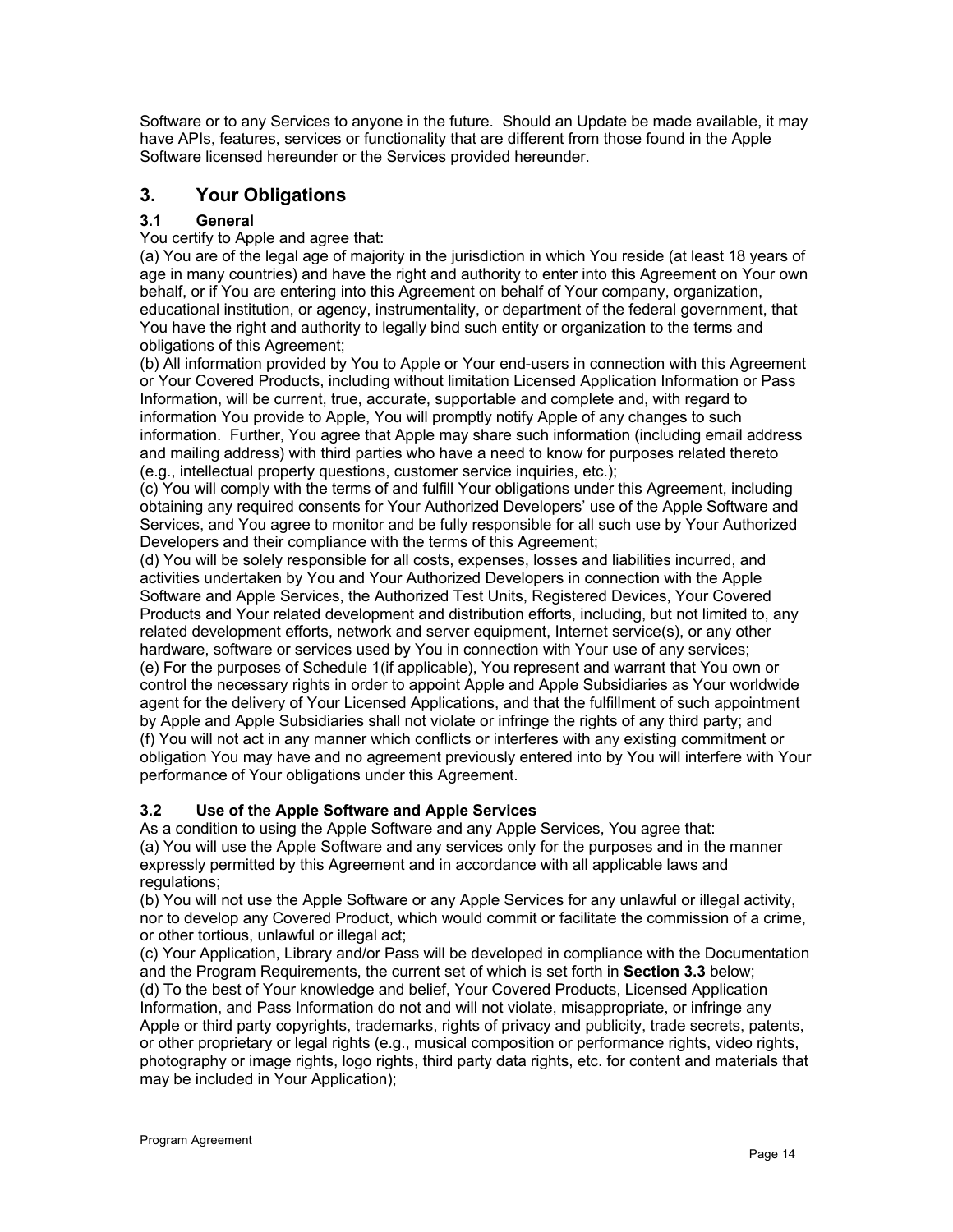(e) You will not, through use of the Apple Software, Apple Certificates, Apple Services or otherwise, create any Covered Product or other code or program that would disable, hack or otherwise interfere with the Security Solution, or any security, digital signing, digital rights management, verification or authentication mechanisms implemented in or by iOS, watchOS, tvOS, the Apple Software, or any Services, or other Apple software or technology, or enable others to do so (except to the extent expressly permitted by Apple in writing);

(f) You will not, directly or indirectly, commit any act intended to interfere with the Apple Software or Services, the intent of this Agreement, or Apple's business practices including, but not limited to, taking actions that may hinder the performance or intended use of the App Store, Custom App Distribution, or the Program (e.g., submitting fraudulent reviews of Your own Application or any third party application, choosing a name for Your Application that is substantially similar to the name of a third party application in order to create consumer confusion, or squatting on application names to prevent legitimate third party use). Further, You will not engage, or encourage others to engage, in any unlawful, unfair, misleading, fraudulent, improper, or dishonest acts or business practices relating to Your Covered Products (e.g., engaging in baitand-switch pricing, consumer misrepresentation, deceptive business practices, or unfair competition against other developers); and

(g) Applications for iOS Products, Apple Watch, or Apple TV developed using the Apple Software may be distributed only if selected by Apple (in its sole discretion) for distribution via the App Store, Custom App Distribution, for beta distribution through TestFlight, or through Ad Hoc distribution as contemplated in this Agreement. Passes developed using the Apple Software may be distributed to Your end-users via email, a website or an Application in accordance with the terms of this Agreement, including Attachment 5. Safari Extensions signed with an Apple Certificate may be distributed to Your end-users in accordance with the terms of this Agreement, including Attachment 7. Applications for macOS may be distributed outside of the App Store using Apple Certificates and/or tickets as set forth in **Section 5.3** and **5.4**.

# **3.3 Program Requirements**

Any Application that will be submitted to the App Store, Custom App Distribution or TestFlight, or that will be distributed through Ad Hoc distribution, must be developed in compliance with the Documentation and the Program Requirements, the current set of which is set forth below in this **Section 3.3**. Libraries and Passes are subject to the same criteria:

#### **APIs and Functionality:**

**3.3.1** Applications may only use Documented APIs in the manner prescribed by Apple and must not use or call any private APIs. Further, macOS Applications submitted to Apple for distribution on the App Store may use only Documented APIs included in the default installation of macOS or as bundled with Xcode and the Mac SDK; deprecated technologies (such as Java) may not be used.

**3.3.2** Except as set forth in the next paragraph, an Application may not download or install executable code. Interpreted code may be downloaded to an Application but only so long as such code: (a) does not change the primary purpose of the Application by providing features or functionality that are inconsistent with the intended and advertised purpose of the Application as submitted to the App Store, (b) does not create a store or storefront for other code or applications, and (c) does not bypass signing, sandbox, or other security features of the OS.

An Application that is a programming environment intended for use in learning how to program may download and run executable code so long as the following requirements are met: (i) no more than 80 percent of the Application's viewing area or screen may be taken over with executable code, except as otherwise permitted in the Documentation, (ii) the Application must present a reasonably conspicuous indicator to the user within the Application to indicate that the user is in a programming environment, (iii) the Application must not create a store or storefront for other code or applications, and (iv) the source code provided by the Application must be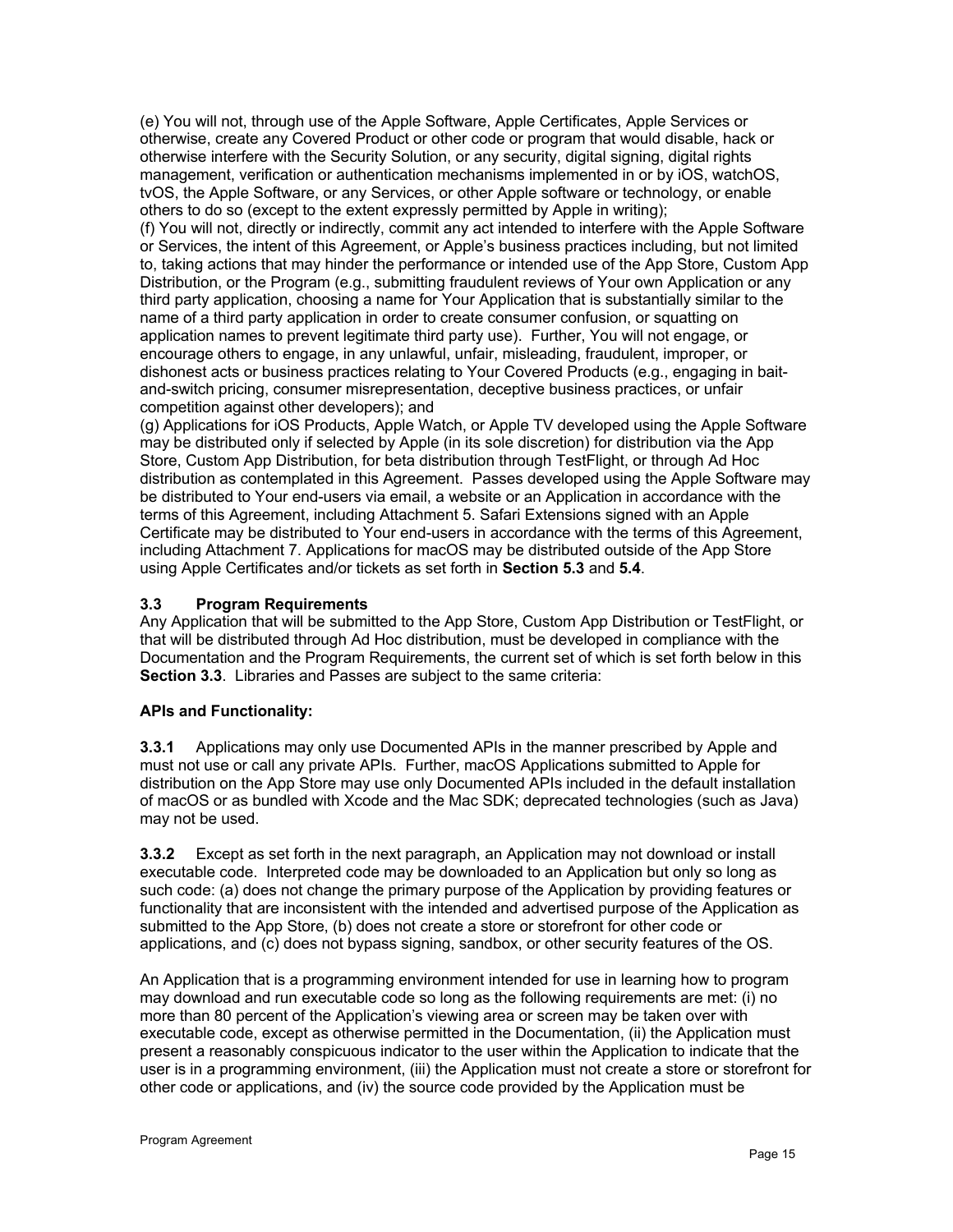completely viewable and editable by the user (e.g., no pre-compiled libraries or frameworks may be included with the code downloaded).

**3.3.3** Without Apple's prior written approval or as permitted under **Section 3.3.25** (**In-App Purchase API**), an Application may not provide, unlock or enable additional features or functionality through distribution mechanisms other than the App Store, Custom App Distribution or TestFlight.

**3.3.4** An Application for iOS, watchOS, or tvOS may only read data from or write data to an Application's designated container area on the device, except as otherwise specified by Apple. For macOS Applications submitted to Apple for distribution on the App Store: (a) all files necessary for the Application to execute on macOS must be in the Application bundle submitted to Apple and must be installed by the App Store; (b) all localizations must be in the same Application bundle and may not include a suite or collection of independent applications within a single Application bundle; (c) native user interface elements or behaviors of macOS (e.g., the system menu, window sizes, colors, etc.) may not be altered, modified or otherwise changed; (d) You may not use any digital rights management or other copy or access control mechanisms in such Applications without Apple's written permission or as specified in the Documentation; and (e) except as otherwise permitted by **Section 3.3.25** (**In-App Purchase API**), such Applications may not function as a distribution mechanism for software and may not include features or functionality that create or enable a software store, distribution channel or other mechanism for software delivery within such Applications (e.g., an audio application may not include an audio filter plug-in store within the Application).

**3.3.5** An Application for an iOS Product must have at least the same features and functionality when run by a user in compatibility mode on an iPad (e.g., an iPhone app running in an equivalent iPhone-size window on an iPad must perform in substantially the same manner as when run on the iPhone; provided that this obligation will not apply to any feature or functionality that is not supported by a particular hardware device, such as a video recording feature on a device that does not have a camera). Further, You agree not to interfere or attempt to interfere with the operation of Your Application in compatibility mode.

**3.3.6** You may use the Multitasking services only for their intended purposes as described in the Documentation.

# **User Interface, Data Collection, Local Laws and Privacy:**

**3.3.7** Applications must comply with the Human Interface Guidelines (HIG) and other Documentation provided by Apple. You agree to follow the HIG to develop an appropriate user interface and functionality for Your Application that is compatible with the design of Applebranded products (e.g., a watch App should have a user interface designed for quick interactions in accordance with the HIG's watchOS design themes).

**3.3.8** If Your Application captures or makes any video, microphone, or camera recordings, whether saved on the device or sent to a server (e.g., an image, photo, voice or speech capture, or other recording) (collectively "**Recordings**"), a reasonably conspicuous audio, visual or other indicator must be displayed to the user as part of the Application to indicate that a Recording is taking place.

- In addition, any form of data, content or information collection, processing, maintenance, uploading, syncing, storage, transmission, sharing, disclosure or use performed by, through or in connection with Your Application must comply with all applicable privacy laws and regulations as well as any related Program Requirements, including but not limited to any notice or consent requirements.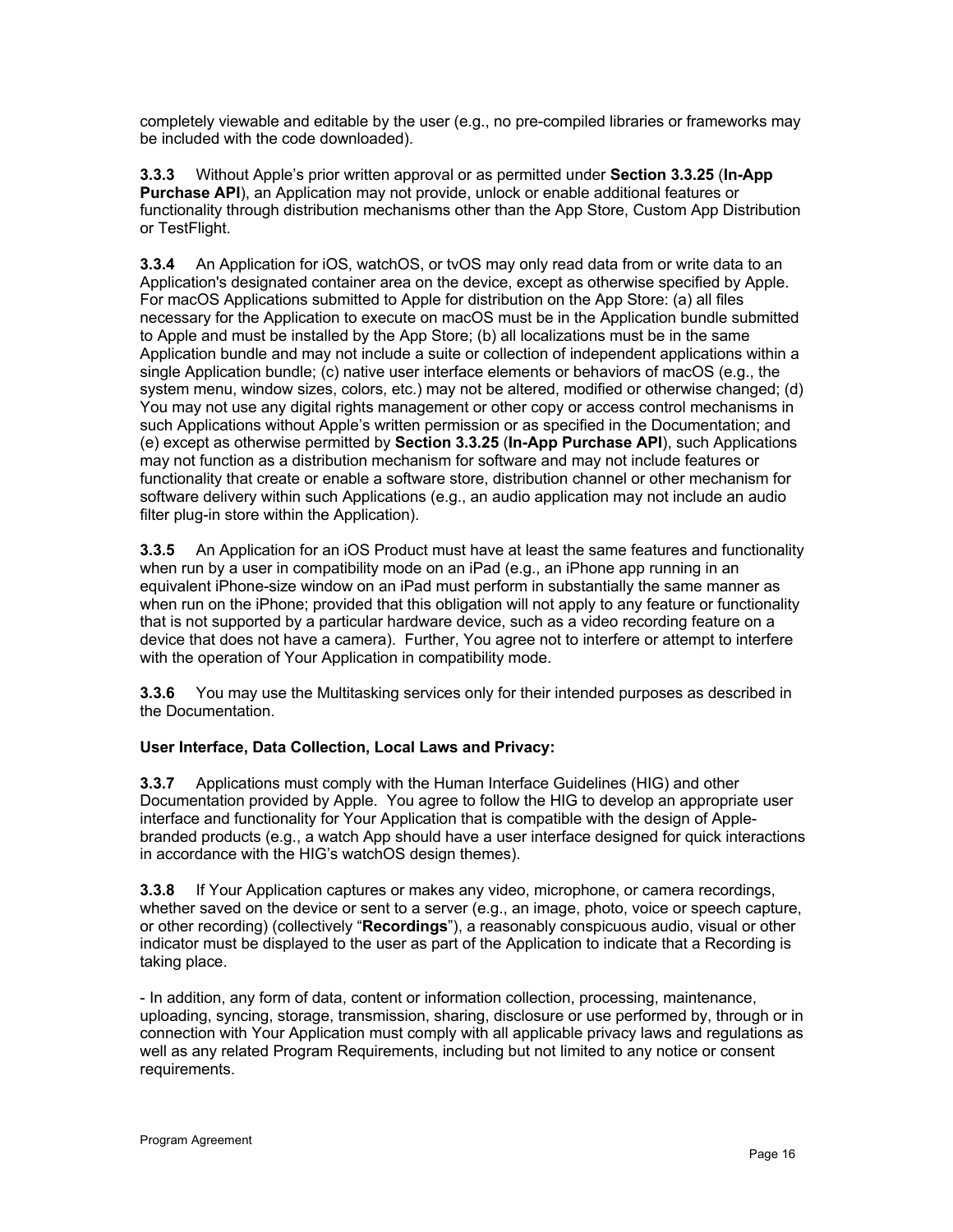**3.3.9** You and Your Applications (and any third party with whom You have contracted to serve advertising) may not collect user or device data without prior user consent, whether such data is obtained directly from the user or through the use of the Apple Software, Apple Services, or Apple SDKs, and then only to provide a service or function that is directly relevant to the use of the Application, or to serve advertising in accordance with **Sections 3.3.12**. You may not broaden or otherwise change the scope of usage for previously collected user or device data without obtaining prior user consent for such expanded or otherwise changed data collection. You may not use analytics software in Your Application to collect and send device data to a third party. Further, neither You nor Your Application will use any permanent, device-based identifier, or any data derived therefrom, for purposes of uniquely identifying a device.

**3.3.10** You must provide clear and complete information to users regarding Your collection, use and disclosure of user or device data, e.g., a description of Your use of user and device data in the App Description on the App Store. Furthermore, You must take appropriate steps to protect such data from unauthorized use, disclosure or access by third parties. If a user ceases to consent or affirmatively revokes consent for Your collection, use or disclosure of his or her user or device data, You (and any third party with whom You have contracted to serve advertising) must promptly cease all such use. You must provide a privacy policy in Your Application, on the App Store, and/or on Your website explaining Your collection, use, disclosure, sharing, retention, and deletion of user or device data. You agree to notify Your users, in accordance with applicable law, in the event of a data breach in which user data collected from Your Application is compromised (e.g., You will send an email notifying Your users if there has been an unintentional disclosure or misuse of their user data).

**3.3.11** Applications must comply with all applicable criminal, civil and statutory laws and regulations, including those in any jurisdictions in which Your Applications may be offered or made available. In addition:

- You and the Application must comply with all applicable privacy and data collection laws and regulations with respect to any collection, use or disclosure of user or device data (e.g., a user's IP address, the name of the user's device, and any installed apps associated with a user);

- Applications may not be designed or marketed for the purpose of harassing, abusing, spamming, stalking, threatening or otherwise violating the legal rights (such as the rights of privacy and publicity) of others;

- Neither You nor Your Application may perform any functions or link to any content, services, information or data or use any robot, spider, site search or other retrieval application or device to scrape, mine, retrieve, cache, analyze or index software, data or services provided by Apple or its licensors, or obtain (or try to obtain) any such data, except the data that Apple expressly provides or makes available to You in connection with such services. You agree that You will not collect, disseminate or use any such data for any unauthorized purpose; and

- If Your Application is intended for human subject research or uses the HealthKit APIs for clinical health-related uses which may involve personal data (e.g., storage of health records), then You agree to inform participants of the intended uses and disclosures of their personally identifiable data as part of such research or clinical health uses and to obtain consent from such participants (or their guardians) who will be using Your Application for such research or clinical health purposes. Further, You shall prohibit third parties to whom You provide any de-identified or coded data from re-identifying (or attempting to re-identify) any participants using such data without participant consent, and You agree to require that such third parties pass the foregoing restriction on to any other parties who receive such de-identified or coded data.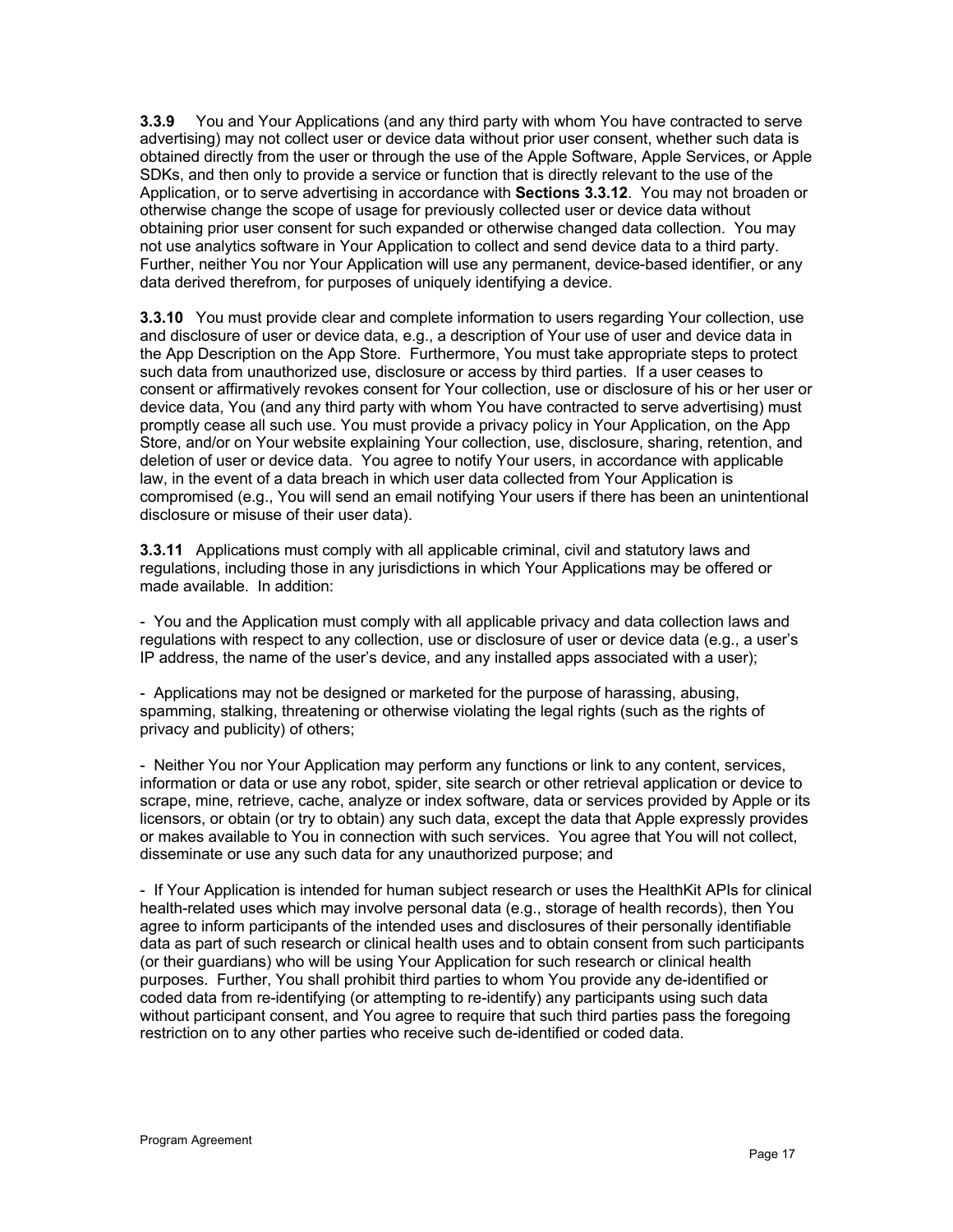# **Advertising Identifier and Preference; Ad Network APIs:**

**3.3.12** You and Your Applications (and any third party with whom You have contracted to serve advertising) may use the Advertising Identifier, and any information obtained through the use of the Advertising Identifier, only for the purpose of serving advertising. If a user resets the Advertising Identifier, then You agree not to combine, correlate, link or otherwise associate, either directly or indirectly, the prior Advertising Identifier and any derived information with the reset Advertising Identifier. For Applications compiled for any iOS version or tvOS version providing access to the Ad Support APIs, You agree to check a user's Advertising Preference prior to serving any advertising using the Advertising Identifier, and You agree to abide by a user's setting in the Advertising Preference in Your use of the Advertising Identifier. In addition, You may request to use the Ad Network APIs to track application advertising conversion events. If You are granted permission to use the Ad Network APIs, You agree not to use such APIs, or any information obtained through the use of the Ad Network APIs, for any purpose other than verifying ad validation information as part of an advertising conversion event. You agree not to combine, correlate, link, or otherwise associate, either directly or indirectly, information that is provided as part of the ad validation through the use of the Ad Network APIs with other information You may have about a user. Apple reserves the right to reject any requests to use the Ad Network APIs, in its sole discretion.

# **Location and Maps; User Consents:**

**3.3.13** Applications that use location-based APIs (e.g., Core Location, MapKit API) or otherwise provide location-based services may not be designed or marketed for automatic or autonomous control of vehicle behavior, or for emergency or life-saving purposes.

**3.3.14** Applications that offer location-based services or functionality, or that otherwise obtain a user's location through the use of the Apple Software or Apple Services, must notify and obtain consent from an individual before his or her location data is collected, transmitted or otherwise used by the Application and then such data must be used only as consented to by the user and as permitted herein. For example, if You use the "Always On" location option in Your Application for the purpose of continuous collection and use of a user's location data, You should provide a clearly defined justification and user benefit that is presented to the user at the time the permission.

**3.3.15** If You choose to provide Your own location-based service, data and/or information in conjunction with the Apple maps provided through the Apple Maps Service (e.g., overlaying a map or route You have created on top of an Apple map), You are solely responsible for ensuring that Your service, data and/or information correctly aligns with any Apple maps used. For Applications that use location-based APIs for real-time navigation (including, but not limited to, turn-by-turn route guidance and other routing that is enabled through the use of a sensor), You must have an end-user license agreement that includes the following notice: YOUR USE OF THIS REAL TIME ROUTE GUIDANCE APPLICATION IS AT YOUR SOLE RISK. LOCATION DATA MAY NOT BE ACCURATE.

**3.3.16** Applications must not disable, override or otherwise interfere with any Appleimplemented system alerts, warnings, display panels, consent panels and the like, including, but not limited to, those that are intended to notify the user that the user's location data, address book data, calendar, photos, audio data, and/or reminders are being collected, transmitted, maintained, processed or used, or intended to obtain consent for such use. Further, if You have the ability to add a description in such alerts, warnings, and display panels (e.g., information in the purpose strings for the Camera APIs), any such description must be accurate and not misrepresent the scope of use. If consent is denied or withdrawn, Applications may not collect, transmit, maintain, process or utilize such data or perform any other actions for which the user's consent has been denied or withdrawn.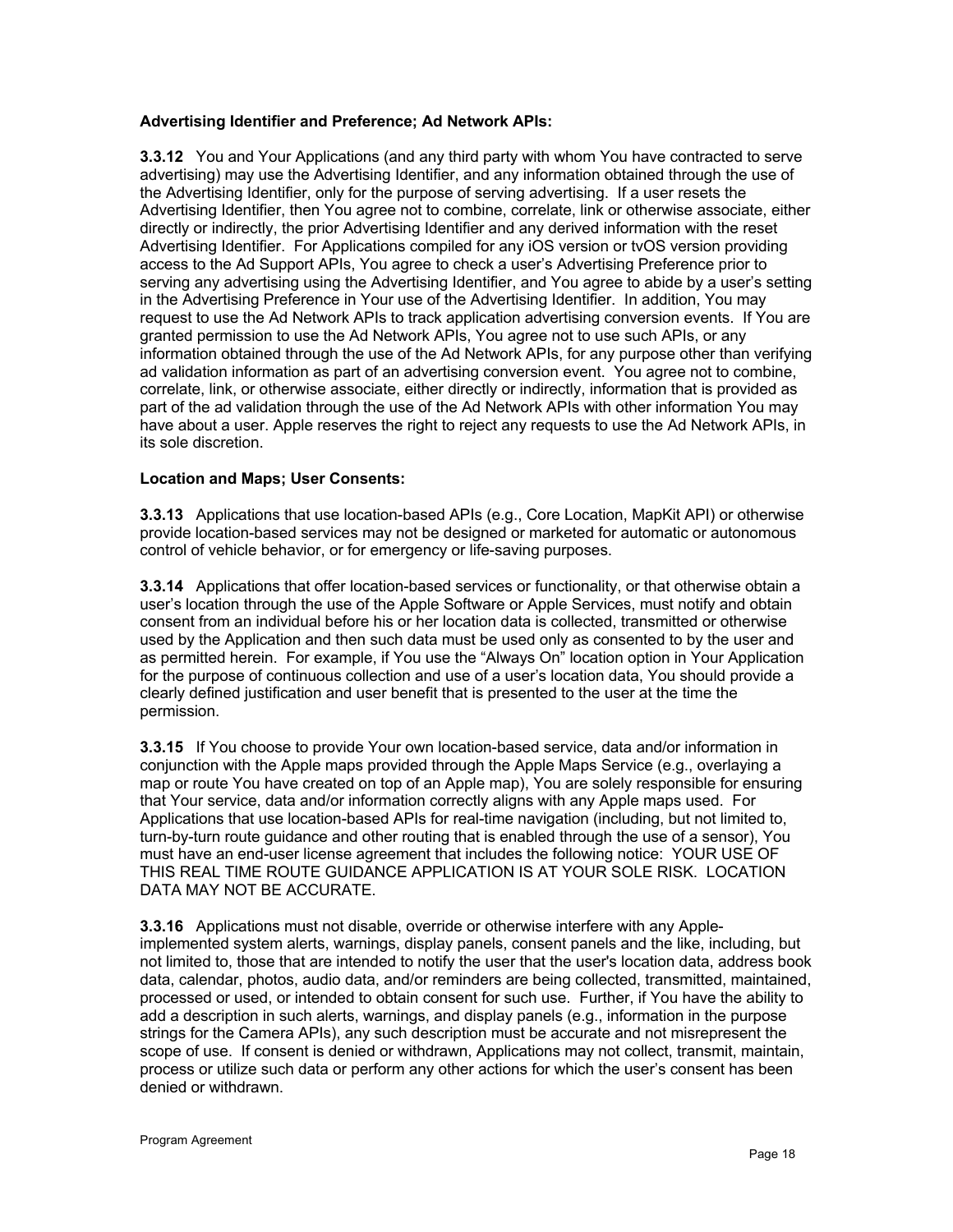**3.3.17** If Your Application (or Your website or web application, as applicable) uses or accesses the MapKit API or MapKit JS from a device running iOS version 6 or later, Your Application (or Your website or web application, as applicable) will access and use the Apple Maps Service. All use of the MapKit API, MapKit JS, and Apple Maps Service must be in accordance with the terms of this Agreement (including the Program Requirements) and Attachment 6 (Additional Terms for the use of the Apple Maps Service). If Your Application uses or accesses the MapKit API from a device running iOS version 5 or earlier, Your Application will access and use the Google Mobile Maps (GMM) service. Such use of the GMM Service is subject to Google's Terms of Service which are set forth at: http://code.google.com/apis/maps/terms/iPhone.html. If You do not accept such Google Terms of Service, including, but not limited to all limitations and restrictions therein, You may not use the GMM service in Your Application, and You acknowledge and agree that such use will constitute Your acceptance of such Terms of Service.

# **Content and Materials:**

**3.3.18** Any master recordings and musical compositions embodied in Your Application must be wholly-owned by You or licensed to You on a fully paid-up basis and in a manner that will not require the payment of any fees, royalties and/or sums by Apple to You or any third party. In addition, if Your Application will be distributed outside of the United States, any master recordings and musical compositions embodied in Your Application (a) must not fall within the repertoire of any mechanical or performing/communication rights collecting or licensing organization now or in the future and (b) if licensed, must be exclusively licensed to You for Your Application by each applicable copyright owner.

**3.3.19** If Your Application includes or will include any other content, You must either own all such content or have permission from the content owner to use it in Your Application.

**3.3.20** Applications may be rejected if they contain content or materials of any kind (text, graphics, images, photographs, sounds, etc.) that in Apple's reasonable judgment may be found objectionable or inappropriate, for example, materials that may be considered obscene, pornographic, or defamatory.

**3.3.21** Applications must not contain any malware, malicious or harmful code, program, or other internal component (e.g., computer viruses, trojan horses, "backdoors") which could damage, destroy, or adversely affect the Apple Software, services, Apple-branded products, or other software, firmware, hardware, data, systems, services, or networks.

**3.3.22** If Your Application includes any FOSS, You agree to comply with all applicable FOSS licensing terms. You also agree not to use any FOSS in the development of Your Application in such a way that would cause the non-FOSS portions of the Apple Software to be subject to any FOSS licensing terms or obligations.

**3.3.23** Your Application may include promotional sweepstake or contest functionality provided that You are the sole sponsor of the promotion and that You and Your Application comply with any applicable laws and fulfill any applicable registration requirements in the country or territory where You make Your Application available and the promotion is open. You agree that You are solely responsible for any promotion and any prize, and also agree to clearly state in binding official rules for each promotion that Apple is not a sponsor of, or responsible for conducting, the promotion.

**3.3.24** Your Application may include a direct link to a page on Your web site where You include the ability for an end-user to make a charitable contribution, provided that You comply with any applicable laws (which may include providing a receipt), and fulfill any applicable regulation or registration requirements, in the country or territory where You enable the charitable contribution to be made. You also agree to clearly state that Apple is not the fundraiser.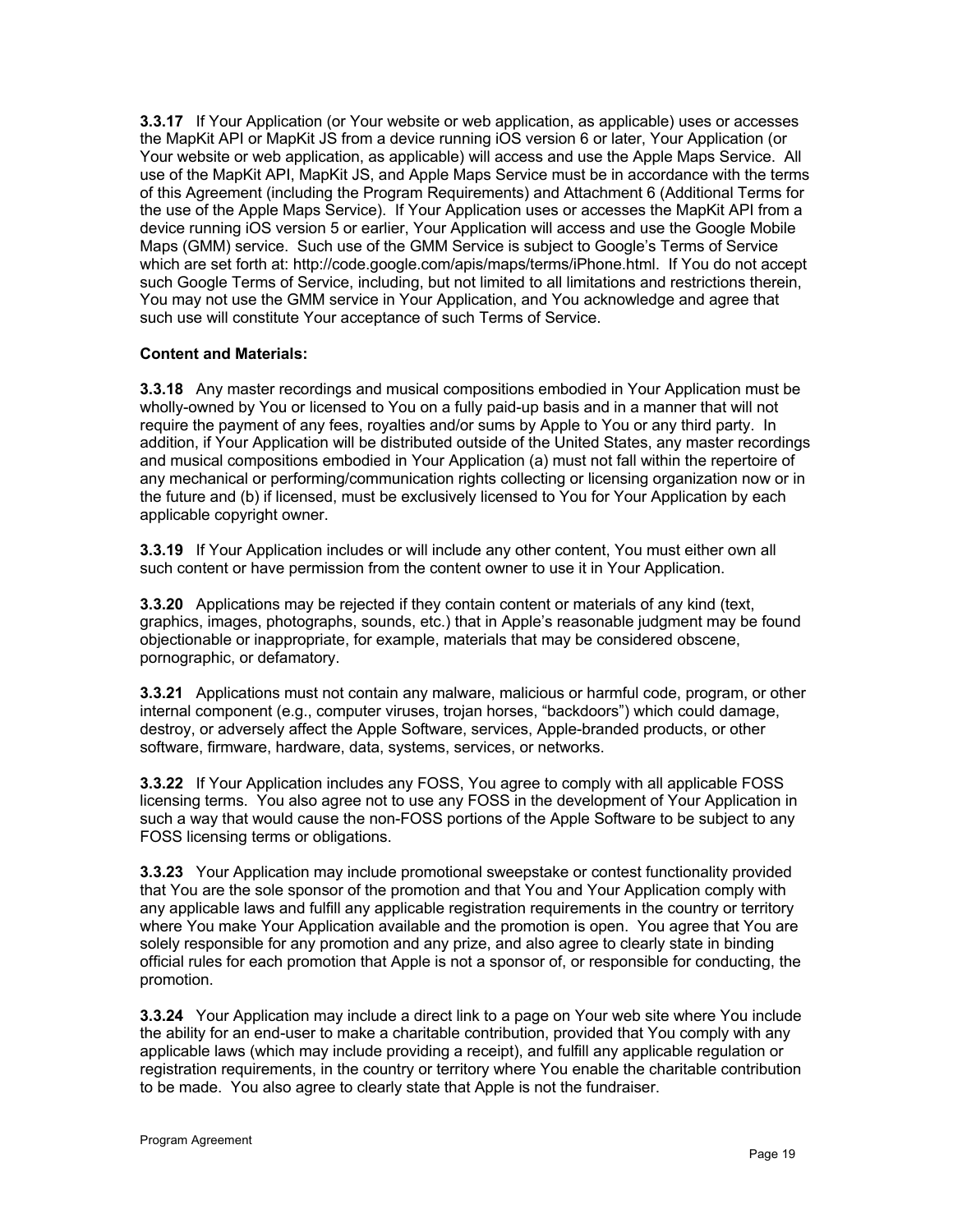#### **In-App Purchase API:**

**3.3.25** All use of the In-App Purchase API and related services must be in accordance with the terms of this Agreement (including the Program Requirements) and Attachment 2 (Additional Terms for Use of the In-App Purchase API).

#### **Network Extension Framework:**

**3.3.26** Your Application must not access the Network Extension Framework unless Your Application is primarily designed for providing networking capabilities, and You have received an entitlement from Apple for such access. You agree to the following if You receive such entitlement:

- You agree to clearly disclose to end-users how You and Your Application will be using their network information and, if applicable, filtering their network data, and You agree to use such data and information only as expressly consented to by the end-user and as expressly permitted herein;

- You agree to store and transmit network information or data from an end-user in a secure and appropriate manner;

- You agree not to divert an end-user's network data or information through any undisclosed, improper, or misleading processes, e.g., to filter it through a website to obtain advertising revenue or spoof a website;

- You agree not to use any network data or information from end-users to bypass or override any end-user settings, e.g., You may not track an end-user's WiFi network usage to determine their location if they have disabled location services for Your Application; and

- Notwithstanding anything to the contrary in **Section 3.3.9**, You and Your Application may not use the Network Extension Framework, or any data or information obtained through the Network Extension Framework, for any purpose other than providing networking capabilities in connection with Your Application (e.g., not for using an end-user's Internet traffic to serve advertising or to otherwise build user profiles for advertising).

Apple reserves the right to not provide You with an entitlement to use the Network Extension Framework in its sole discretion and to revoke such entitlement at any time. In addition, if You would like to use the Access WiFi Information APIs (which provide the WiFi network to which a device is connected), then You must request an entitlement from Apple for such use, and, notwithstanding anything to the contrary in **Section 3.3.9**, You may use such APIs only for providing a service or function that is directly relevant to the Application (e.g., not for serving advertising).

#### **MFi Accessories:**

**3.3.27** Your Application may interface, communicate, or otherwise interoperate with or control an MFi Accessory (as defined above) through wireless transports or through Apple's lightning or 30 pin connectors only if (i) such MFi Accessory is licensed under Apple's MFi/Works with Apple Program at the time that You initially submit Your Application, (ii) the MFi Licensee has added Your Application to a list of those approved for interoperability with their MFi Accessory, and (iii) the MFi Licensee has received approval from the Apple MFi/Works with Apple Program for such addition.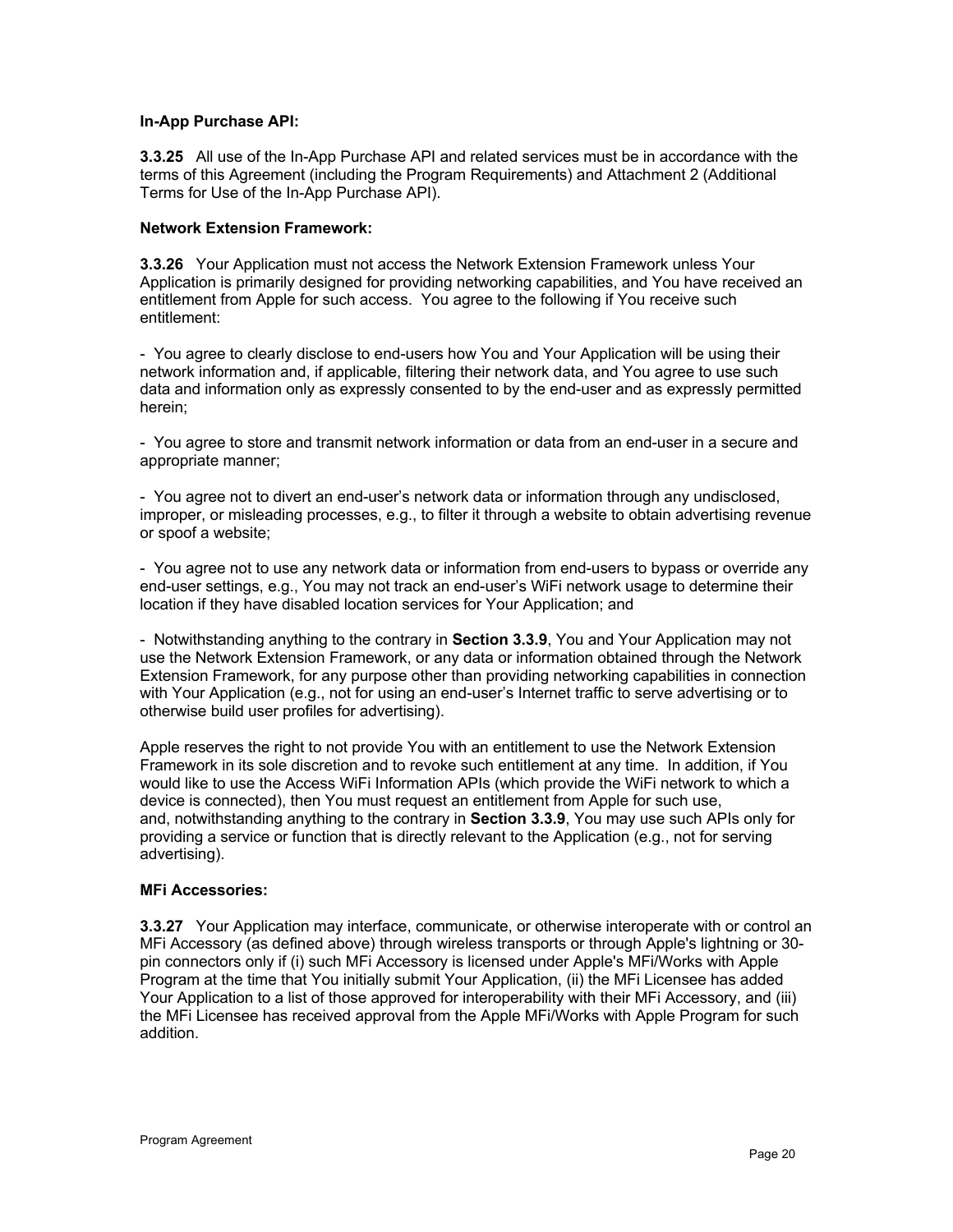# **Regulatory Compliance:**

**3.3.28** You will fulfill any applicable regulatory requirements, including full compliance with all applicable laws, regulations, and policies related to the manufacturing, marketing, sale and distribution of Your Application in the United States, and in particular the requirements of the U.S. Food and Drug Administration (FDA) as well as other U.S. regulatory bodies such as the FAA, HHS, FTC, and FCC, and the laws, regulations and policies of any other applicable regulatory bodies in any countries or territories where You use or make Your Application available, e.g., MHRA, CFDA. However, You agree that You will not seek any regulatory marketing permissions or make any determinations that may result in any Apple products being deemed regulated or that may impose any obligations or limitations on Apple. By submitting Your Application to Apple for selection for distribution, You represent and warrant that You are in full compliance with any applicable laws, regulations, and policies, including but not limited to all FDA laws, regulations and policies, related to the manufacturing, marketing, sale and distribution of Your Application in the United States, as well as in other countries or territories where You plan to make Your Application available. You also represent and warrant that You will market Your Application only for its cleared or approved intended use/indication for use, and only in strict compliance with applicable regulatory requirements. Upon Apple's request, You agree to promptly provide any such clearance documentation to support the marketing of Your Application. If requested by the FDA or by another government body that has a need to review or test Your Application as part of its regulatory review process, You may provide Your Application to such entity for review purposes. You agree to promptly notify Apple in accordance with the procedures set forth in **Section 14.5** of any complaints or threats of complaints regarding Your Application in relation to any such regulatory requirements, in which case Apple may remove Your Application from distribution.

# **Cellular Network:**

**3.3.29** If an Application requires or will have access to the cellular network, then additionally such Application:

- Must comply with Apple's best practices and other guidelines on how Applications should access and use the cellular network; and

- Must not in Apple's reasonable judgment excessively use or unduly burden network capacity or bandwidth.

**3.3.30** Because some mobile network operators may prohibit or restrict the use of Voice over Internet Protocol (VoIP) functionality over their network, such as the use of VoIP telephony over a cellular network, and may also impose additional fees, or other charges in connection with VoIP. You agree to inform end-users, prior to purchase, to check the terms of agreement with their operator, for example, by providing such notice in the marketing text that You provide accompanying Your Application on the App Store. In addition, if Your Application allows endusers to send SMS messages or make cellular voice calls, then You must inform the end-user, prior to use of such functionality, that standard text messaging rates or other carrier charges may apply to such use.

#### **Apple Push Notification Service and Local Notifications:**

**3.3.31** All use of Push Notifications via the Apple Push Notification Service or Local Notifications must be in accordance with the terms of this Agreement (including the Program Requirements) and Attachment 1 (Additional Terms for Apple Push Notification Service and Local Notifications).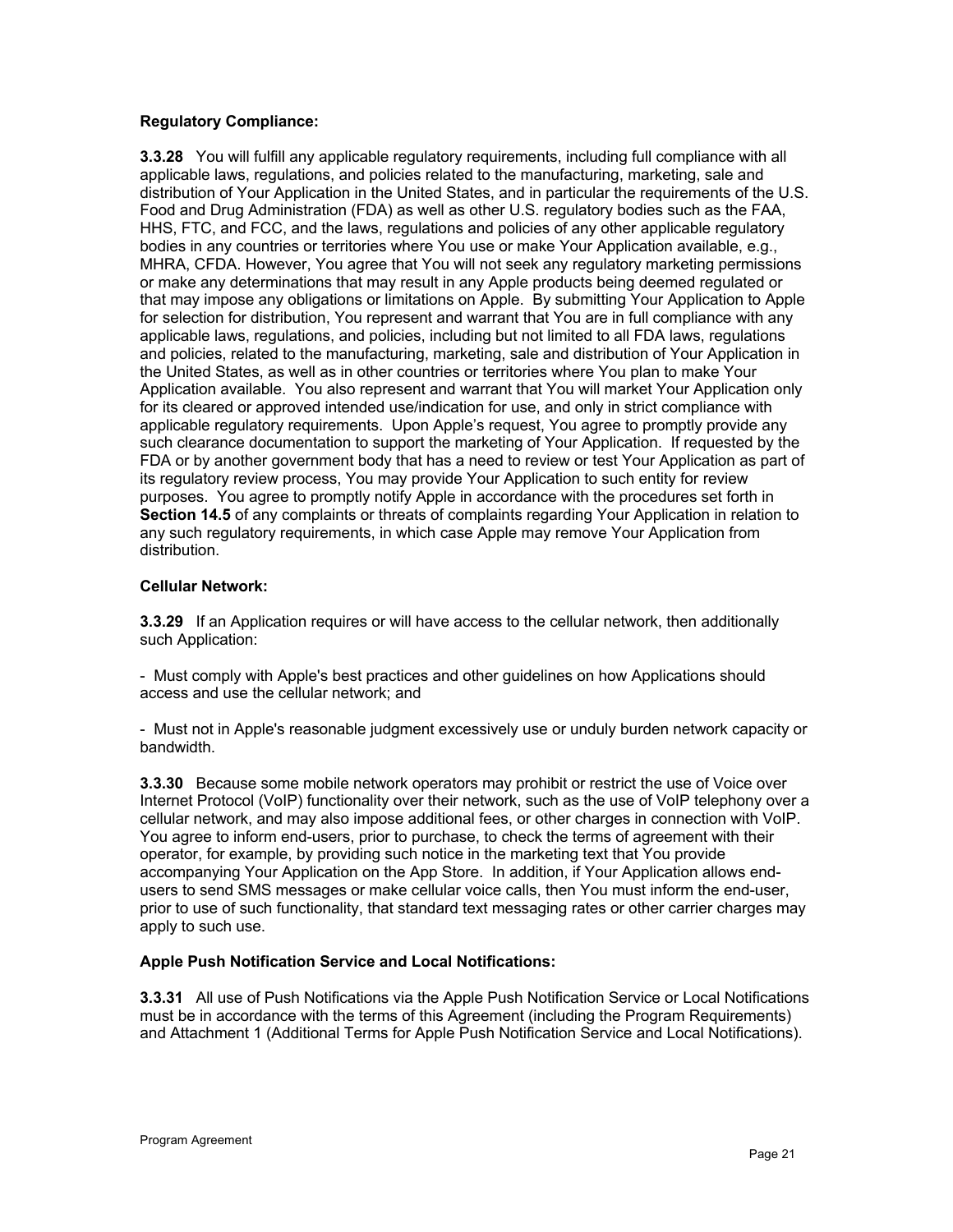# **Game Center:**

**3.3.32** All use of the Game Center must be in accordance with the terms of this Agreement (including the Program Requirements) and Attachment 3 (Additional Terms for the Game Center).

#### **iCloud:**

**3.3.33** All use of the iCloud Storage APIs and CloudKit APIs, as well as Your use of the iCloud service under this Agreement, must be in accordance with the terms of this Agreement (including the Program Requirements) and Attachment 4 (Additional Terms for the use of iCloud).

# **Wallet:**

**3.3.34** Your development of Passes, and use of the Pass Type ID and Wallet under this Agreement, must be in accordance with the terms of this Agreement (including the Program Requirements) and Attachment 5 (Additional Terms for Passes).

# **Additional Services or End-User Pre-Release Software:**

**3.3.35** From time to time, Apple may provide access to additional Services or pre-release Apple Software for You to use in connection with Your Applications, or as an end-user for evaluation purposes. Some of these may be subject to separate terms and conditions in addition to this Agreement, in which case Your usage will also be subject to those terms and conditions. Such services or software may not be available in all languages or in all countries, and Apple makes no representation that they will be appropriate or available for use in any particular location. To the extent You choose to access such services or software, You do so at Your own initiative and are responsible for compliance with any applicable laws, including but not limited to applicable local laws. To the extent any such software includes Apple's FaceTime or Messages feature, You acknowledge and agree that when You use such features, the telephone numbers and device identifiers associated with Your Authorized Test Units, as well as email addresses and/or Apple ID information You provide, may be used and maintained by Apple to provide and improve such software and features. Certain services made accessible to You through the Apple Software may be provided by third parties. You acknowledge that Apple will not have any liability or responsibility to You or any other person (including to any end-user) for any third-party services or for any Apple services. Apple and its licensors reserve the right to change, suspend, remove, or disable access to any services at any time. In no event will Apple be liable for the removal or disabling of access to any such services. Further, upon any commercial release of such software or services, or earlier if requested by Apple, You agree to cease all use of the pre-release Apple Software or Services provided to You as an end-user for evaluation purposes under this Agreement.

**3.3.36** If Your Application accesses the Twitter service through the Twitter API, such access is subject to the Twitter terms of service set forth at: http://dev.twitter.com. If You do not accept such Twitter terms of service, including, but not limited to all limitations and restrictions therein, You may not access the Twitter service in Your Application through the use of the Twitter API, and You acknowledge and agree that such use will constitute Your acceptance of such terms of service.

**3.3.37** If Your Application accesses data from an end-user's Address Book through the Address Book API, You must notify and obtain consent from the user before his or her Address Book data is accessed or used by Your Application. Further, Your Application may not provide an automated mechanism that transfers only the Facebook Data portions of the end-user's Address Book altogether to a location off of the end-user's device. For the sake of clarity, this does not prohibit an automated transfer of the user's entire Address Book as a whole, so long as user notification and consent requirements have been fulfilled; and does not prohibit enabling users to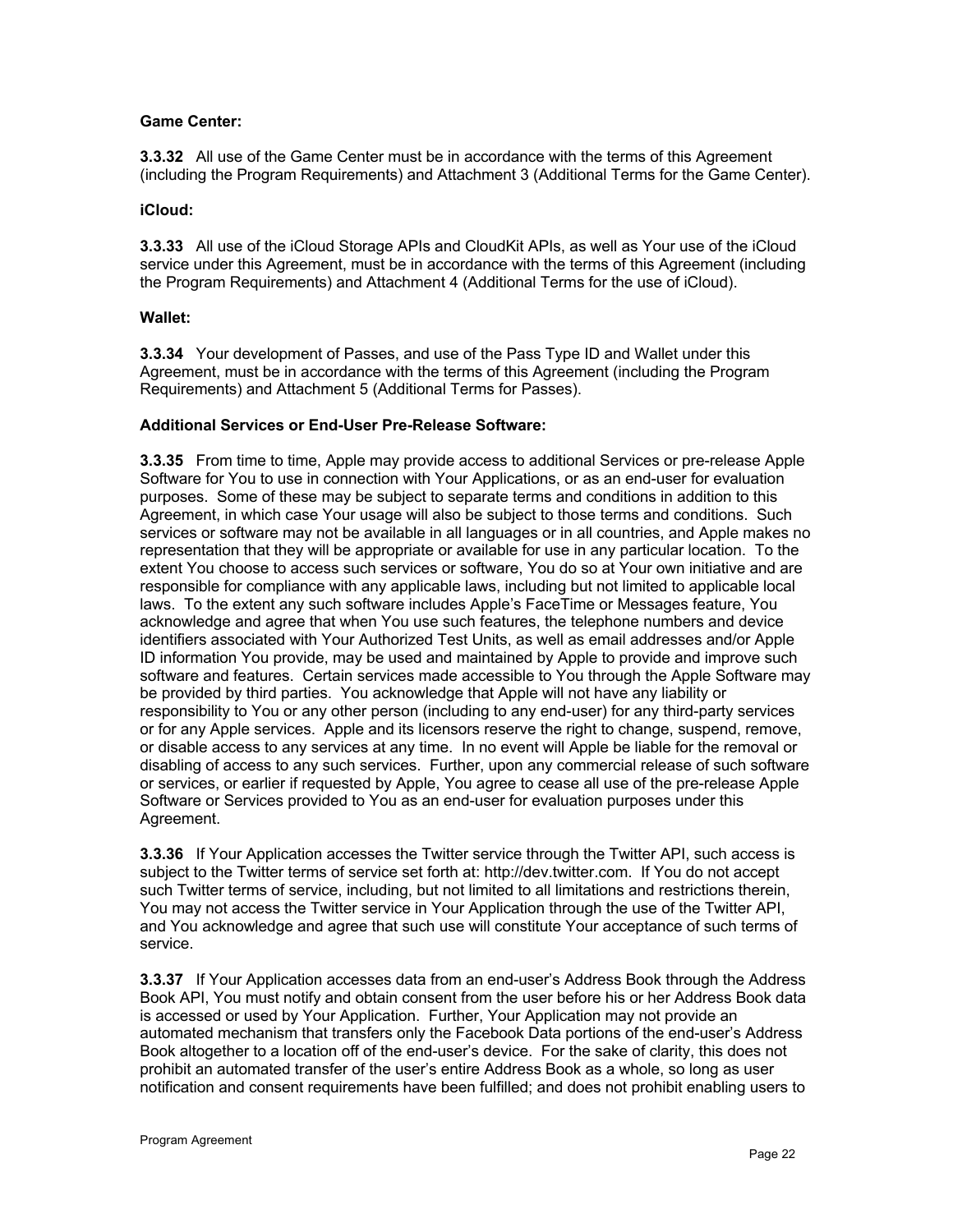transfer any portion of their Address Book data manually (e.g., by cutting and pasting) or enabling them to individually select particular data items to be transferred.

#### **Extensions:**

**3.3.38** Applications that include extensions in the Application bundle must provide some functionality beyond just the extensions (e.g., help screens, additional settings), unless an Application includes a WatchKit Extension. In addition:

- Extensions (excluding WatchKit Extensions) may not include advertising, product promotion, direct marketing, or In-App Purchase offers in their extension view;

- Extensions may not block the full screen of an iOS Product or Apple TV, or redirect, obstruct or interfere in an undisclosed or unexpected way with a user's use of another developer's application or any Apple-provided functionality or service;

- Extensions may operate only in Apple-designated areas of iOS, watchOS or tvOS as set forth in the Documentation;

- Extensions that provide keyboard functionality must be capable of operating independent of any network access and must include Unicode characters (vs. pictorial images only);

- Any keystroke logging done by any such extension must be clearly disclosed to the end-user prior to any such data being sent from an iOS Product, and notwithstanding anything else in **Section 3.3.9**, such data may be used only for purposes of providing or improving the keyboard functionality of Your Application (e.g., not for serving advertising);

- Any message filtering done by an extension must be clearly disclosed to the end-user, and notwithstanding anything else in **Section 3.3.9**, any SMS or MMS data (whether accessed through a message filtering extension or sent by iOS to a messaging extension's corresponding server) may be used only for purposes of providing or improving the message experience of the user by reducing spam or messages from unknown sources, and must not be used for serving advertising or for any other purpose. Further, SMS or MMS data from a user that is accessed within the extension may not be exported from the extension's designated container area in any way; and

- Your Application must not automate installation of extensions or otherwise cause extensions to be installed without the user's knowledge, and You must accurately specify to the user the purpose and functionality of the extension.

#### **HealthKit APIs and Motion & Fitness APIs:**

**3.3.39** Your Application must not access the HealthKit APIs or Motion & Fitness APIs unless it is primarily designed to provide health, motion, and/or fitness services, and this usage is clearly evident in Your marketing text and user interface. In addition:

- Notwithstanding anything to the contrary in **Section 3.3.9**, You and Your Application may not use the HealthKit APIs or the Motion & Fitness APIs, or any information obtained through the HealthKit APIs or the Motion & Fitness APIs, for any purpose other than providing health, motion, and/or fitness services in connection with Your Application (e.g., not for serving advertising);

- You must not use the HealthKit APIs or the Motion & Fitness APIs, or any information obtained through the HealthKit APIs or the Motion & Fitness APIs, to disclose or provide an end-user's health, motion, and/or fitness information to a third party without prior express end-user consent, and then only for purposes of enabling the third party to provide health, motion, and/or fitness services as permitted herein. For example, You must not share or sell an end-user's health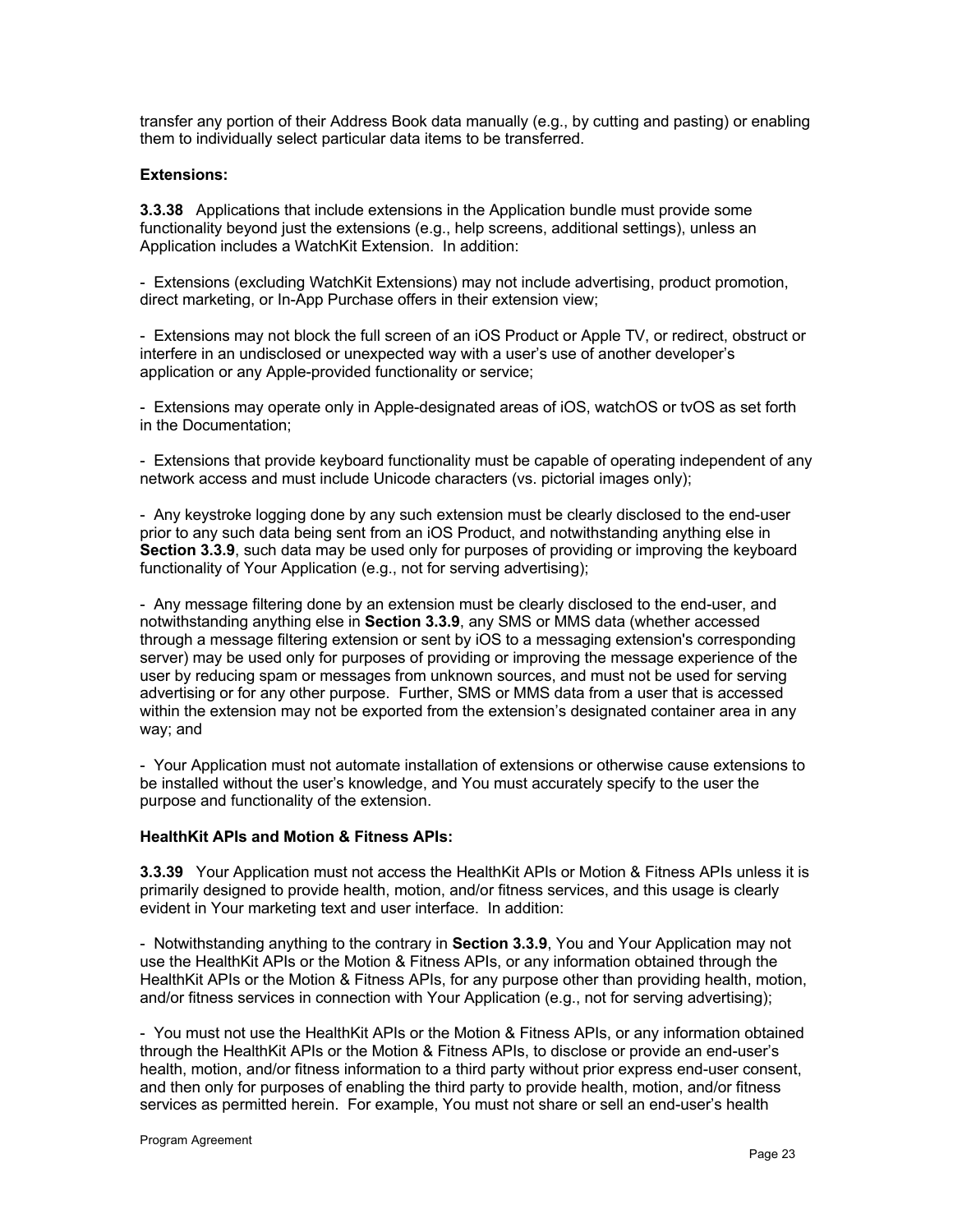information collected through the HealthKit APIs or Motion & Fitness APIs to advertising platforms, data brokers, or information resellers. For clarity, You may allow end-users to consent to share their data with third parties for medical research purposes; and

- You agree to clearly disclose to end-users how You and Your Application will be using their health, motion, and/or fitness information and to use it only as expressly consented to by the enduser and as expressly permitted herein.

**3.3.40** If Your Application accesses NikeFuel points information through the HealthKit APIs, then Your use of the NikeFuel points information is subject to the NikeFuel points terms of service set forth at: https://developer.nike.com/healthkit/nikefuel-use-agreement.html. If You do not accept such NikeFuel terms of service, including, but not limited to all limitations and restrictions therein, You may not use such NikeFuel points information in Your Application, and You acknowledge and agree that such use will constitute Your acceptance of such terms of service.

# **HomeKit APIs:**

**3.3.41** Your Application must not access the HomeKit APIs unless it is primarily designed to provide home configuration or home automation services (e.g., turning on a light, lifting a garage door) for Licensed HomeKit Accessories and this usage is clearly evident in Your marketing text and user interface. You agree not to use the HomeKit APIs for any purpose other than interfacing, communicating, interoperating with or otherwise controlling a Licensed HomeKit Accessory or for using the HomeKit Database, and then only for home configuration or home automation purposes in connection with Your Application. In addition:

- Your Application may use information obtained from the HomeKit APIs and/or the HomeKit Database only on an iOS Product and may not export, remotely access or transfer such information off a device (e.g., a lock password cannot be sent off an end-user's device to be stored in an external non-Apple database); and

- Notwithstanding anything to the contrary in **Section 3.3.9**, You and Your Application may not use the HomeKit APIs, or any information obtained through the HomeKit APIs or through the HomeKit Database, for any purpose other than providing or improving home configuration or home automation services in connection with Your Application (e.g., not for serving advertising).

#### **Apple Pay APIs:**

**3.3.42** Your Application may use the Apple Pay APIs solely for the purpose of facilitating payment transactions that are made by or through Your Application, and only for the purchase of goods and services that are to be used outside of any iOS Product or Apple Watch, unless otherwise permitted by Apple in writing. For clarity, nothing in this **Section 3.3.42** supplants any of the rules or requirements for the use of the In-App Purchase API, including but not limited to **Section 3.3.3** and the guidelines. In addition:

- You acknowledge and agree that Apple is not a party to any payment transactions facilitated through the use of the Apple Pay APIs and is not responsible for any such transactions, including but not limited to the unavailability of any end-user payment cards or payment fraud. Such payment transactions are between You and Your bank, acquirer, card networks, or other parties You utilize for transaction processing, and You are responsible for complying with any agreements You have with such third parties. In some cases, such agreements may contain terms specifying specific rights, obligations or limitations that You accept and assume in connection with Your decision to utilize the functionality of the Apple Pay APIs;

- You agree to store any private keys provided to You as part of Your use of the Apple Pay APIs in a secure manner (e.g., encrypted on a server) and in accordance with the Documentation. You agree not to store any end-user payment information in an unencrypted manner on an iOS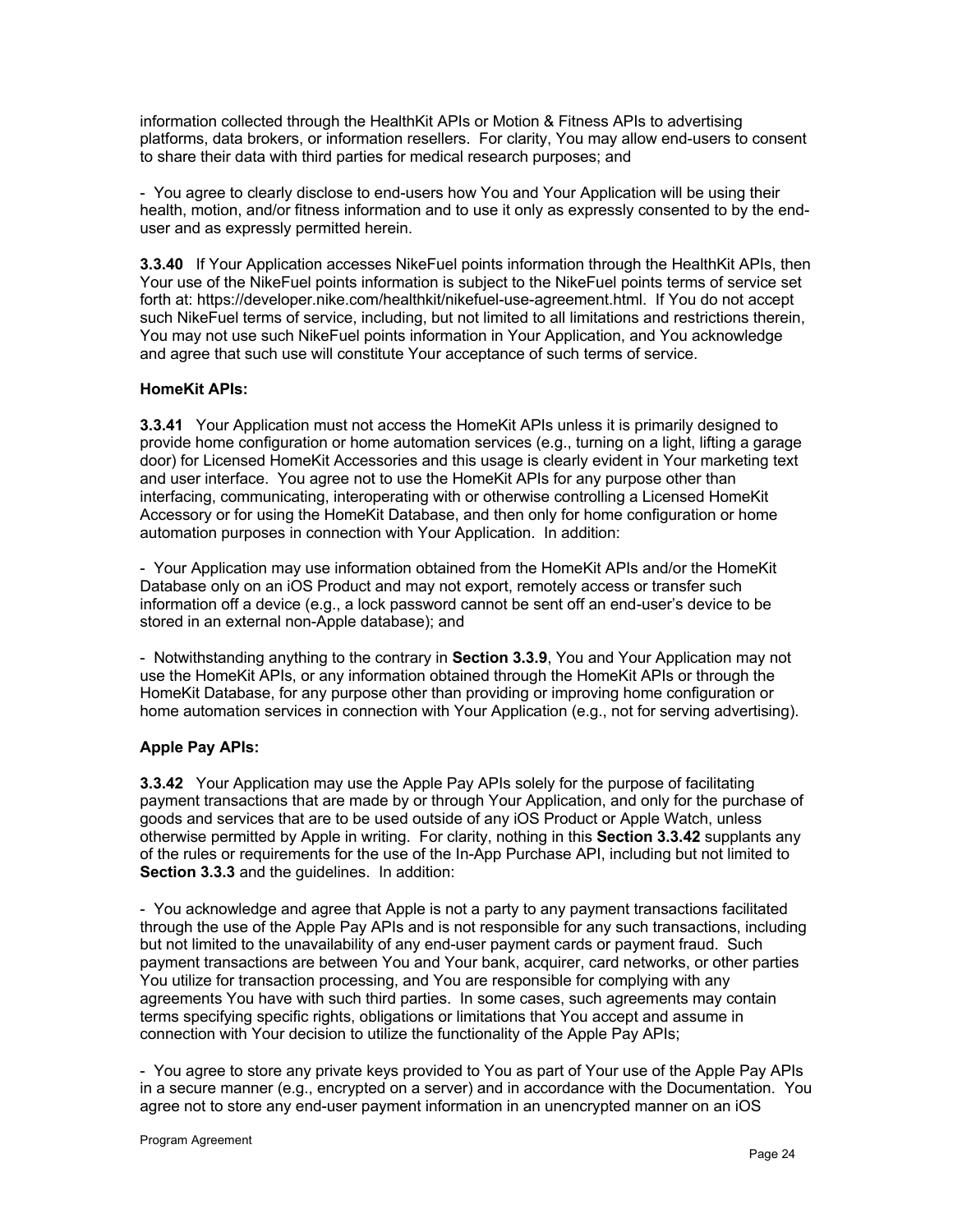Product. For clarity, You may not decrypt any such end-user payment information on an iOS Product;

- You agree not to call the Apple Pay APIs or otherwise attempt to gain information through the Apple Pay APIs for purposes unrelated to facilitating end-user payment transactions; and

- If You use Apple Pay APIs in Your Application, then You agree to use commercially reasonable efforts to include Apple Pay Cash as a payment option with Your use of the Apple Pay APIs in accordance with the Documentation and provided that Apple Pay Cash is available in the jurisdiction in which the Application is distributed.

**3.3.43** As part of facilitating an end-user payment transaction through the Apple Pay APIs, Apple may provide You (whether You are acting as the Merchant or as an Intermediary Party) with an Apple Pay Payload. If You receive an Apple Pay Payload, then You agree to the following:

- If You are acting as the Merchant, then You may use the Apple Pay Payload to process the end-user payment transaction and for other uses that You disclose to the end-user, and only in accordance with applicable law; and

- If You are acting as an Intermediary Party, then:

(a) You may use the Apple Pay Payload only for purposes of facilitating the payment transaction between the Merchant and the end-user and for Your own order management purposes (e.g., customer service) as part of such transaction;

(b) You agree that You will not hold the Apple Pay Payload data for any longer than necessary to fulfill the payment transaction and order management purposes for which it was collected; (c) You agree not to combine data obtained through the Apple Pay APIs, including but not limited to, the Apple Pay Payload with any other data that You may have about such end-user (except to the limited extent necessary for order management purposes). For clarity, an Intermediary Party may not use data obtained through the Apple Pay APIs for advertising or marketing purposes, for developing or enhancing a user profile, or to otherwise target end-users;

(d) You agree to disclose to end-users that You are an Intermediary Party to the transaction and to provide the identity of the Merchant for a particular transaction on the Apple Pay Payment Sheet (in addition to including Your name as an Intermediary Party); and

(e) If You use a Merchant, then You will be responsible for ensuring that the Merchant You select uses the Apple Pay Payload provided by You only for purposes of processing the end-user payment transaction and for other uses they have disclosed to the end-user, and only in accordance with applicable law. You agree to have a binding written agreement with such Merchant with terms at least as restrictive and protective of Apple as those set forth herein. Any actions undertaken by any such Merchant in relation to such Apple Pay Payload or the payment transaction shall be deemed to have been taken by You, and You (in addition to such Merchant) shall be responsible to Apple for all such actions (or any inactions). In the event of any actions or inactions by such Merchant that would constitute a violation of this Agreement or otherwise cause any harm, Apple reserves the right to require You to cease using such Merchant.

#### **SiriKit:**

**3.3.44** Your Application may register as a destination to use the Apple-defined SiriKit domains, but only if Your Application is designed to provide relevant responses to a user, or otherwise carry out the user's request or intent, in connection with the applicable SiriKit domain (e.g., ride sharing) that is supported by Your Application and this usage is clearly evident in Your marketing text and user interface. In addition, Your Application may contribute actions to SiriKit, but only if such actions are tied to user behavior or activity within Your Application and for which You can provide a relevant response to the user. You agree not to submit false information through SiriKit about any such user activity or behavior or otherwise interfere with the predictions provided by SiriKit (e.g., SiriKit donations should be based on actual user behavior).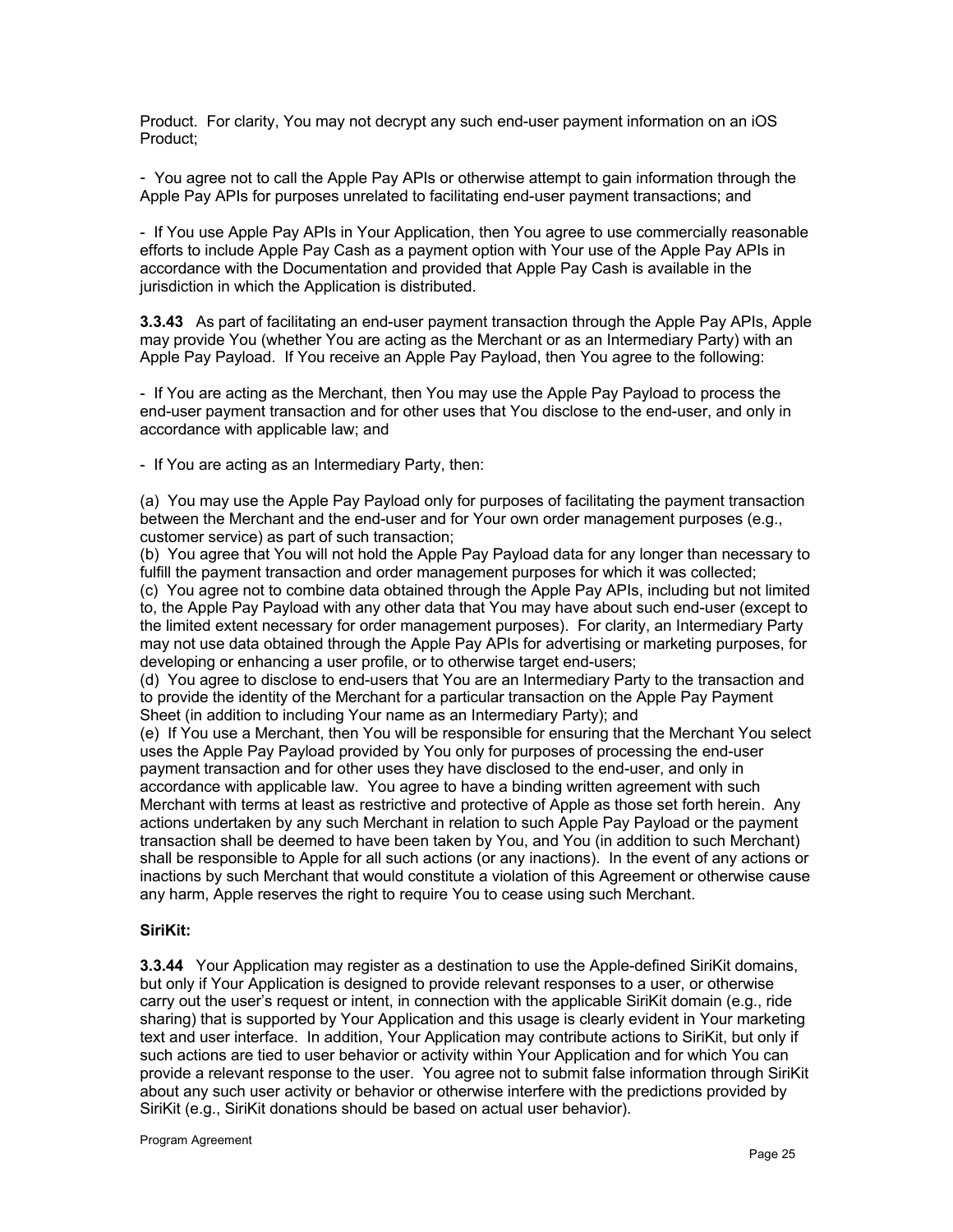**3.3.45** Your Application may use information obtained through SiriKit only on supported Apple products and may not export, remotely access or transfer such information off a device except to the extent necessary to provide or improve relevant responses to a user or carry out a user's request or in connection with Your Application. Notwithstanding anything to the contrary in **Section 3.3.9**, You and Your Application may not use SiriKit, or any information obtained through SiriKit, for any purpose other than providing relevant responses to a user or otherwise carrying out a user's request or intent in connection with an SiriKit domain, intent, or action supported by Your Application and/or for improving Your Application's responsiveness to user requests (e.g., not for serving advertising).

**3.3.46** If Your Application uses SiriKit to enable audio data to be processed by Apple, You agree to clearly disclose to end-users that You and Your Application will be sending their recorded audio data to Apple for speech recognition, processing and/or transcription purposes, and that such audio data may be used to improve and provide Apple products and services. You further agree to use such audio data, and recognized text that may be returned from SiriKit, only as expressly consented to by the end-user and as expressly permitted herein.

#### **Single Sign-On API:**

**3.3.47** You must not access or use the Single Sign-On API unless You are a Multi-channel Video Programming Distributor (MVPD) or unless Your Application is primarily designed to provide authenticated video programming via a subscription-based MVPD service, and You have received an entitlement from Apple to use the Single Sign-On API. If You have received such an entitlement, You are permitted to use the Single Sign-On API solely for the purpose of authenticating a user's entitlement to access Your MVPD content for viewing on an Apple Product, in accordance with the Single Sign-on Specification. Any such use must be in compliance with the Documentation for the Single Sign-On Specification. You acknowledge that Apple reserves the right to not provide You such an entitlement, and to revoke such entitlement, at any time, in its sole discretion.

If You use the Single Sign-On API, You will be responsible for providing the sign-in page accessed by users via the Single Sign-On API where users sign in to authenticate their right to access Your MVPD content. You agree that such sign-in page will not display advertising, and that the content and appearance of such page will be subject to Apple's prior review and approval. If You use the Single Sign-On API and Apple provides an updated version of such API and/or the Single Sign-on Specification, You agree to update Your implementation to conform with the newer version and specification within 3 months after receiving the update from Apple.

You authorize Apple to use, reproduce, and display the trademarks provided by You for use in connection with the Single-Sign-On feature, including use in the user interface screens in Apple products where the user selects the provider and authenticates through Single Sign-on, and/or to provide the user with a list of apps that are accessible to such user through Single Sign-On. You also grant Apple the right to use screen shots and images of such user interface, including but not limited to use in instructional materials, training materials, marketing materials, and advertising in any medium. Data provided via the Single Sign-On API will be considered Licensed Application Information hereunder, but will be subject to the use limitations set forth in this Section.

You must not collect, store or use data provided via the Single Sign-On API for any purpose other than to authenticate a user's entitlement to access Your MVPD content on an Apple product, to provide the user access to Your MVPD content, and/or to address performance and technical problems with Your MVPD service. You will not provide or disclose data, content or information obtained from use of the Single Sign-On API to any other party except for authentication information provided to a video programming provider whose programming is offered as part of an MVPD subscription offered by You, and solely for the purpose of authenticating the user's entitlement to access such video programming on an Apple product under the user's MVPD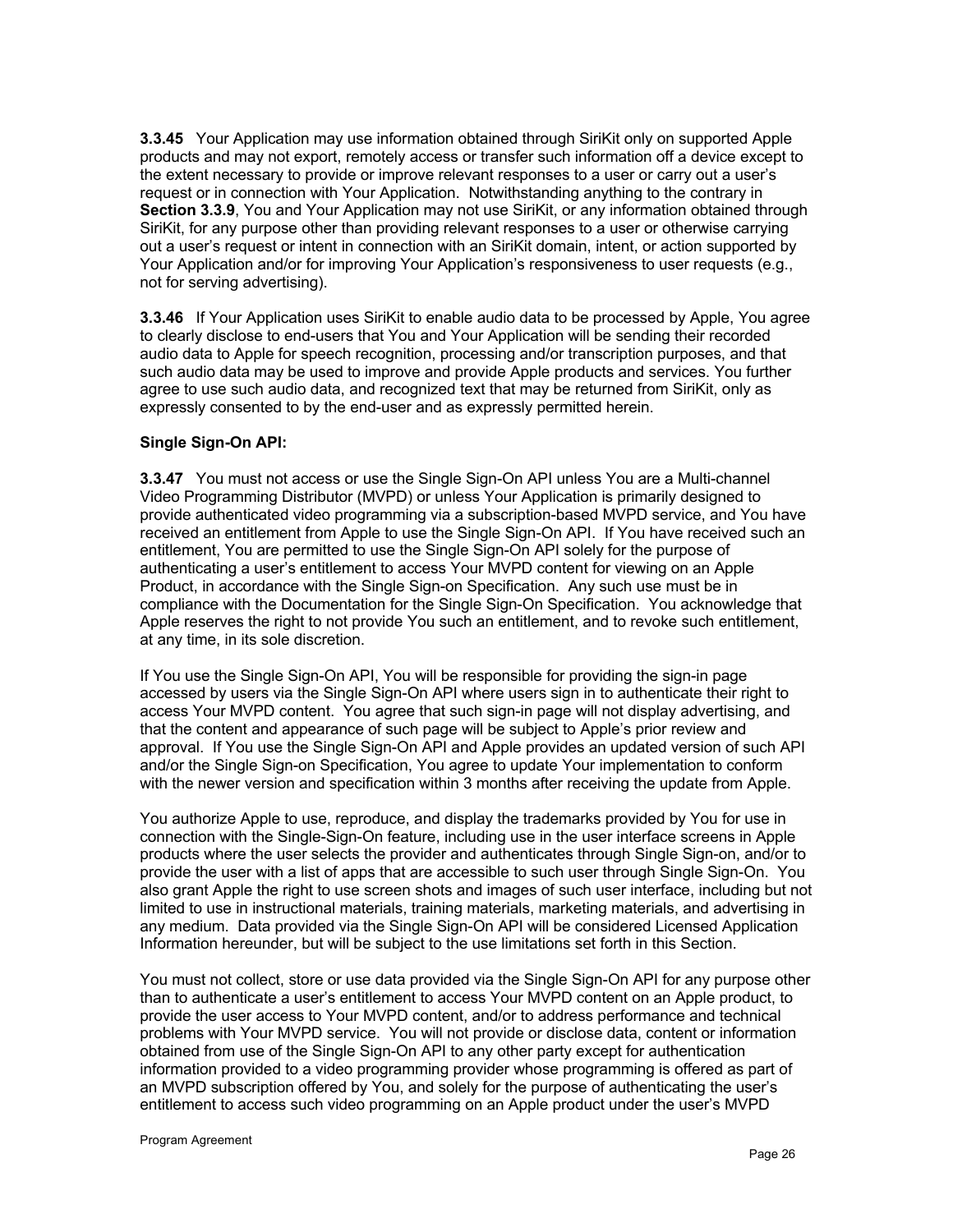subscription.

# **TV App API:**

**3.3.48** You may not use the TV App API unless (a) Your Application is primarily designed to provide video programming, (b) You have received an entitlement from Apple, and (c) Your use is in accordance with the TV App Specification. To the extent that You provide TV App Data to Apple, Apple may store, use, reproduce and display such data solely for the purposes of: (a) providing information and recommendations to users of TV App Features, (b) enabling users to link from such recommendations and/or information to content for viewing via Your Licensed Application, and/or (c) servicing, maintenance, and optimization of TV App Features. With respect to any TV App Data that has been submitted by You prior to termination of this Agreement, Apple may continue to use such data in accordance with this **Section 3.3.48** after termination of this Agreement. TV App Data will be considered Licensed Application Information under this Agreement, but will be subject to the use limitations set forth in this Section. You acknowledge that Apple reserves the right to not include Your Licensed Application in the TV App Features, in its sole discretion.

Apple will obtain user consent based on the user's Apple ID before including Your Licensed Application in the TV App Features displayed under that Apple ID. Apple will also provide users with the ability to withdraw such consent at any time thereafter and to delete their TV App Data from Apple's systems. In addition, You may solicit user consent based upon Your own subscriber ID system. You are responsible for Your compliance with all applicable laws, including any applicable local laws for obtaining user consent with respect to Your provision of TV App Data to Apple.

# **Spotlight-Image-Search Service:**

**3.3.49** To the extent that You provide Apple's spotlight-image-search service with access to any of Your domains that are associated with Your Licensed Applications (the "Associated Domain(s)"), You hereby grant Apple permission to crawl, scrape, copy, transmit and/or cache the content found in the Associated Domain(s) (the "Licensed Content") for the purposes set forth in this section. The Licensed Content shall be considered Licensed Application Information under this Agreement. You hereby further grant Apple a license to use, make, have made, reproduce, crop and/or modify the file format, resolution and appearance of the Licensed Content (for the purposes of reducing file size, converting to a supported file type and/or displaying thumbnails), and to publicly display, publicly perform, integrate, incorporate and distribute the Licensed Content to enhance search, discovery, and end-user distribution of the Licensed Content in Apple's Messages feature. Upon the termination of this Agreement for any reason, end users of Apple-branded products will be permitted to continue using and distributing all Licensed Content that they obtained through the use of Apple-branded products prior to such termination.

#### **MusicKit:**

**3.3.50** You agree not to call the MusicKit APIs or use MusicKit JS (or otherwise attempt to gain information through the MusicKit APIs or MusicKit JS) for purposes unrelated to facilitating access to Your end users' Apple Music subscriptions. If You access the MusicKit APIs or MusicKit JS, then You must follow the Apple Music Identity Guidelines. You agree not to require payment for or indirectly monetize access to the Apple Music service (e.g. in-app purchase, advertising, requesting user info) through Your use of the MusicKit APIs, MusicKit JS, or otherwise in any way. In addition:

- If You choose to offer music playback through the MusicKit APIs or MusicKit JS, full songs must be enabled for playback, and users must initiate playback and be able to navigate playback using standard media controls such as "play," "pause," and "skip", and You agree to not misrepresent the functionality of these controls;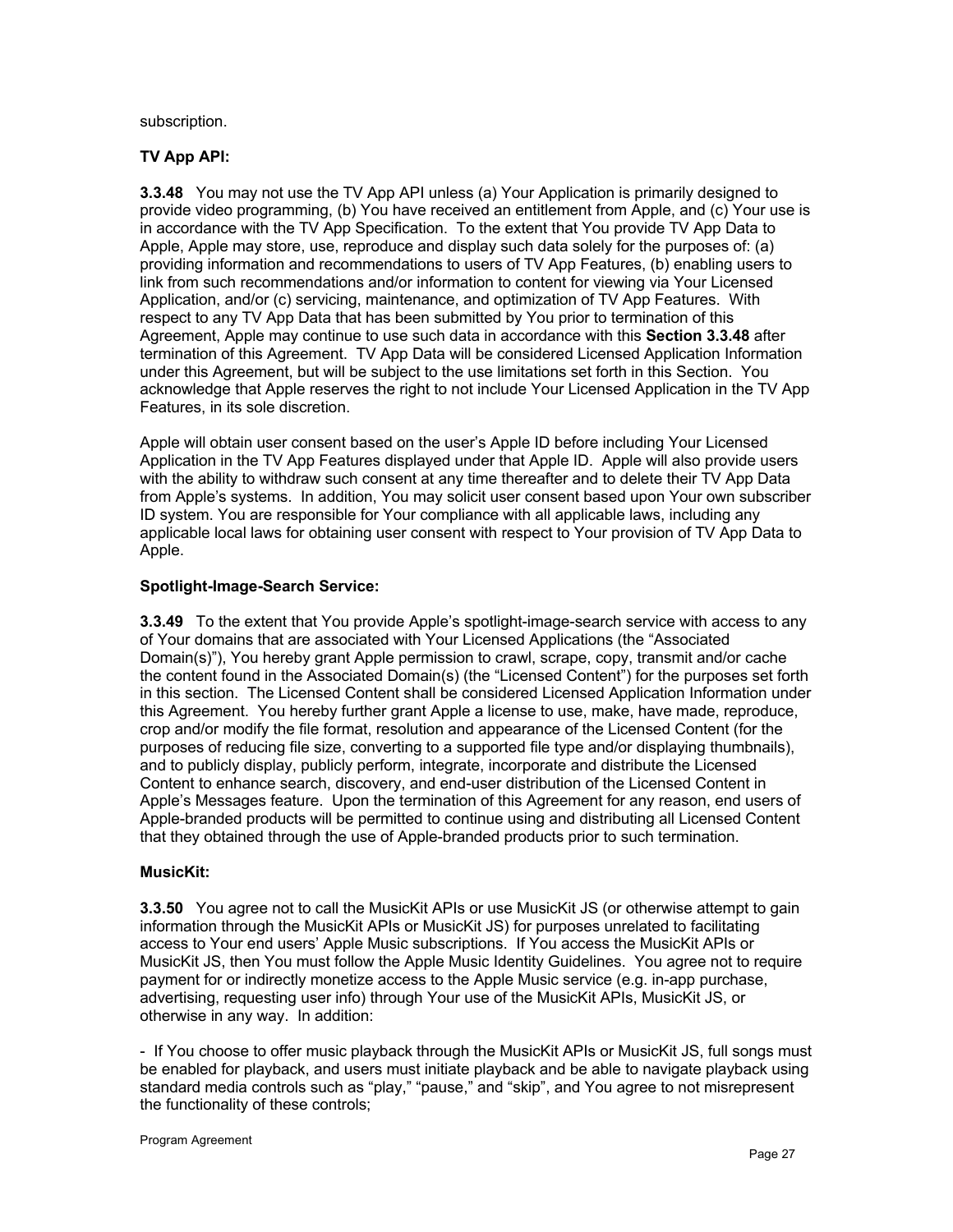- You may not, and You may not permit Your end users to, download, upload, or modify any MusicKit Content and MusicKit Content cannot be synchronized with any other content, unless otherwise permitted by Apple in the Documentation;

- You may play MusicKit Content only as rendered by the MusicKit APIs or MusicKit JS and only as permitted in the Documentation (e.g., album art and music-related text from the MusicKit API may not be used separately from music playback or managing playlists);

- Metadata from users (such as playlists and favorites) may be used only to provide a service or function that is clearly disclosed to end users and that is directly relevant to the use of Your Application, website, or web application, as determined in Apple's sole discretion; and

- You may use MusicKit JS only as a stand-alone library in Your Application, website, or web application and only as permitted in the Documentation (e.g., You agree not to recombine MusicKit JS with any other JavaScript code or separately download and re-host it).

#### **DeviceCheck APIs:**

**3.3.51** If You use DeviceCheck APIs to store DeviceCheck Data, then You must provide a mechanism for customers to contact You to reset those values, if applicable (e.g. resetting a trial subscription or re-authorizing certain usage when a new user acquires the device). You may not rely on the DeviceCheck Data as a single identifier of fraudulent conduct and must use the DeviceCheck Data only in connection with other data or information, e.g., the DeviceCheck Data cannot be the sole data point since a device may have been transferred or resold. Apple reserves the right to delete any DeviceCheck Data at any time in its sole discretion, and You agree not to rely on any such Data. Further, You agree not to share the DeviceCheck tokens You receive from Apple with any third party, except a Service Provider acting on Your behalf.

#### **Face Data:**

**3.3.52** If Your Application accesses Face Data, then You must do so only to provide a service or function that is directly relevant to the use of the Application, and You agree to inform users of Your intended uses and disclosures of Face Data by Your Application and to obtain clear and conspicuous consent from such users before any collection or use of Face Data. Notwithstanding anything to the contrary in **Section 3.3.9**, neither You nor Your Application (nor any third party with whom You have contracted to serve advertising) may use Face Data for serving advertising or for any other unrelated purposes. In addition:

- You may not use Face Data in a manner that will violate the legal rights of Your users (or any third parties) or to provide an unlawful, unfair, misleading, fraudulent, improper, exploitative, or objectionable user experience and then only in accordance with the Documentation;

- You may not use Face Data for authentication, advertising, or marketing purposes, or to otherwise target an end-user in a similar manner;

- You may not use Face Data to build a user profile, or otherwise attempt, facilitate, or encourage third parties to identify anonymous users or reconstruct user profiles based on Face Data;

- You agree not to transfer, share, sell, or otherwise provide Face Data to advertising platforms, analytics providers, data brokers, information resellers or other such parties; and

- Face Data may not be shared or transferred off the user's device unless You have obtained clear and conspicuous consent for the transfer and the Face Data is used only in fulfilling a specific service or function for Your Application (e.g., a face mesh is used to display an image of the user within the Application) and only in accordance with these terms and the Documentation.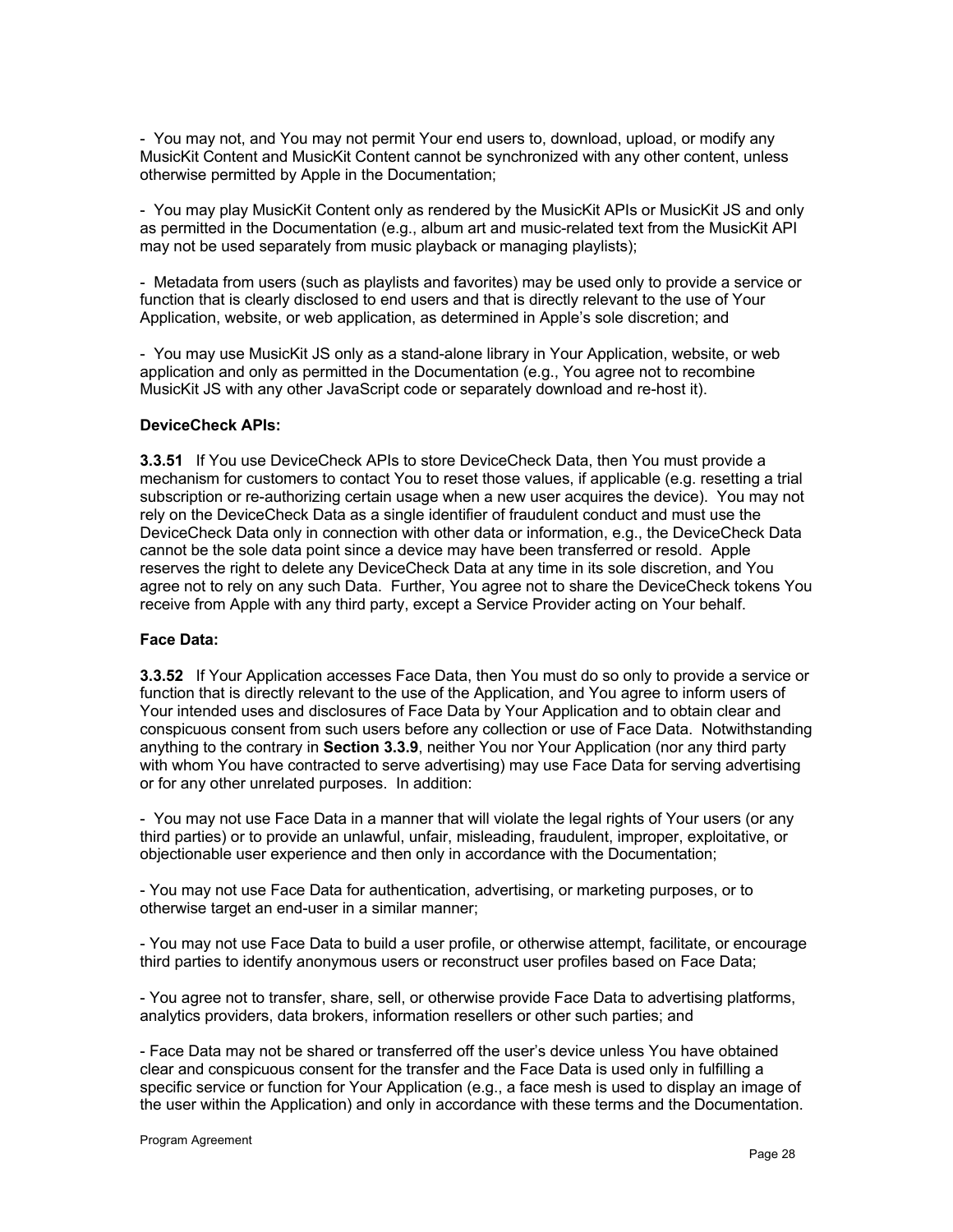You agree to require that Your service providers use Face Data only to the limited extent consented to by the user and only in accordance with these terms.

# **ClassKit APIs:**

**3.3.53** Your Application must not include the ClassKit APIs unless it is primarily designed to provide educational services, and this usage is clearly evident in Your marketing text and user interface. You agree not to submit false or inaccurate data through the ClassKit APIs or to attempt to redefine the assigned data categories for data submitted through the ClassKit APIs (e.g., student location data is not a supported data type and should not be submitted).

# **4. Changes to Program Requirements or Terms**

Apple may change the Program Requirements or the terms of this Agreement at any time. New or modified Program Requirements will not retroactively apply to Applications already in distribution via the App Store or Custom App Distribution; provided however that You agree that Apple reserves the right to remove Applications from the App Store or Custom App Distribution that are not in compliance with the new or modified Program Requirements at any time. In order to continue using the Apple Software, Apple Certificates or any Services, You must accept and agree to the new Program Requirements and/or new terms of this Agreement. If You do not agree to new Program Requirements or new terms, Your use of the Apple Software, Apple Certificates and any Services will be suspended or terminated by Apple. You agree that Your acceptance of such new Agreement terms or Program Requirements may be signified electronically, including without limitation, by Your checking a box or clicking on an "agree" or similar button. Nothing in this Section shall affect Apple's rights under **Section 5 (Apple Certificates; Revocation)**.

# **5. Apple Certificates; Revocation**

# **5.1 Certificate Requirements**

All Applications must be signed with an Apple Certificate in order to be installed on Authorized Test Units, Registered Devices, or submitted to Apple for distribution via the App Store, Custom App Distribution, or TestFlight. Similarly, all Passes must be signed with an Apple Certificate to be recognized and accepted by Wallet. Safari Extensions must be signed with an Apple Certificate to run in Safari on macOS. You must use a Website ID to send Safari Push Notifications to the macOS desktop of users who have opted in to receive such Notifications for Your Site through Safari on macOS. You may also obtain other Apple Certificates and keys for other purposes as set forth herein and in the Documentation.

In relation to this, You represent and warrant to Apple that:

(a) You will not take any action to interfere with the normal operation of any Apple Certificates, keys, or Provisioning Profiles;

(b) You are solely responsible for preventing any unauthorized person or organization from having access to Your Apple Certificates and keys, and You will use Your best efforts to safeguard Your Apple Certificates and keys from compromise (e.g., You will not upload Your Apple Certificate for App Store distribution to a cloud repository for use by a third-party); (c) You agree to immediately notify Apple in writing if You have any reason to believe there has

been a compromise of any of Your Apple Certificates or keys;

(d) You will not provide or transfer Apple Certificates or keys provided under this Program to any third party (except for a Service Provider who is using them on Your behalf in compliance with this Agreement and only to the limited extent expressly permitted by Apple in the Documentation or this Agreement (e.g., You are prohibited from providing or transferring Your Apple Certificates that are used for distribution or submission to the App Store to a Service Provider), and You will not use Your Apple Certificates to sign any third party's application, pass, extension, notification, implementation, or site;

(e) You will use any Apple Certificates or keys provided under this Agreement solely as permitted by Apple and in accordance with the Documentation; and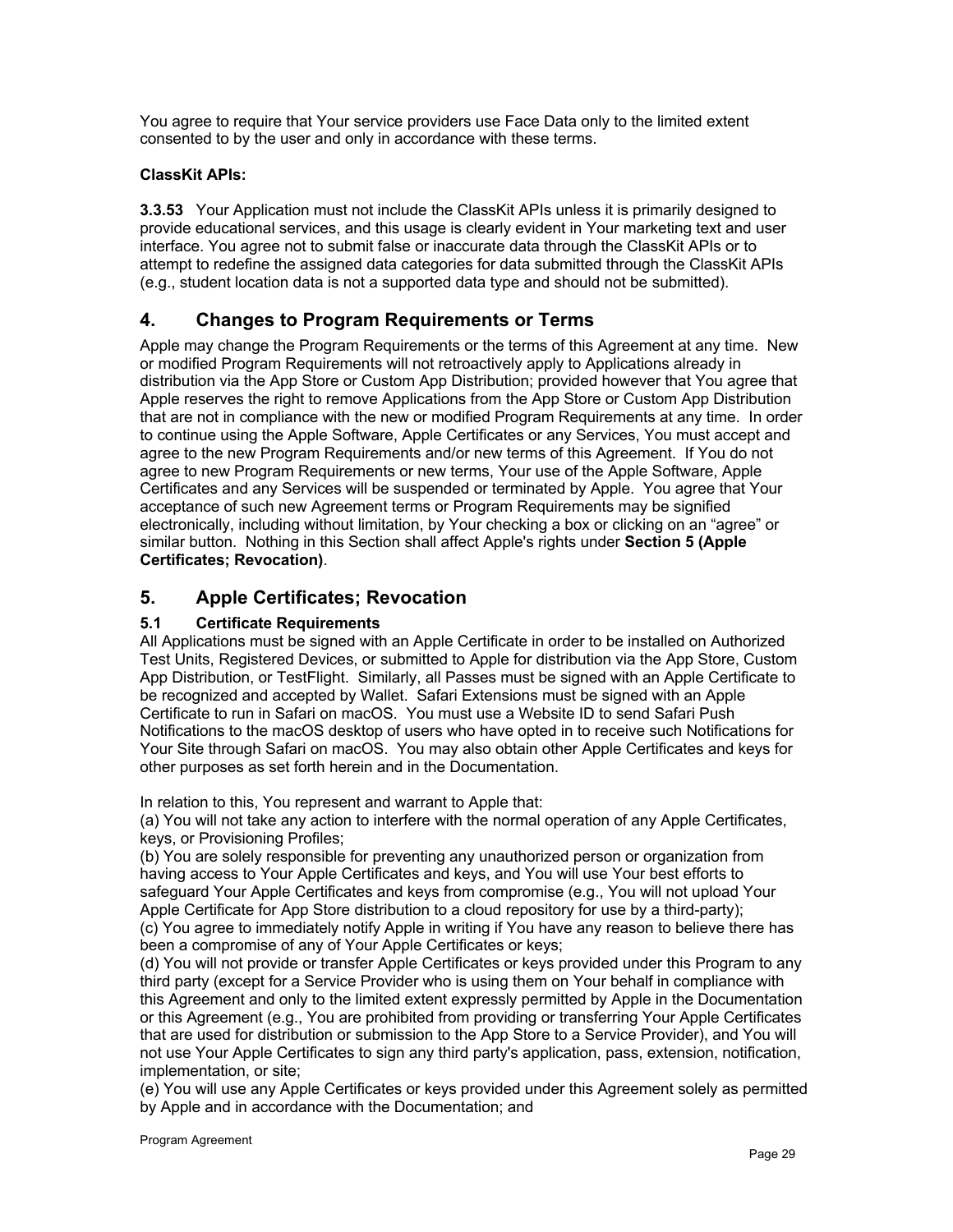(f) You will use Apple Certificates provided under this Program exclusively for the purpose of signing Your Passes, signing Your Safari Extensions, signing Your Site's registration bundle, accessing the APN service, and/or signing Your Applications for testing, submission to Apple and/or for limited distribution for use on Registered Devices or Authorized Test Units as contemplated under this Program, or as otherwise permitted by Apple, and only in accordance with this Agreement. As a limited exception to the foregoing, You may provide versions of Your iOS Applications to Your Service Providers to sign with their Apple-issued iOS development certificates, but solely for purposes of having them perform testing on Your behalf of Your Applications on Apple-branded products running iOS and provided that all such testing is conducted internally by Your Service Providers (e.g., no outside distribution of Your Applications) and that Your Applications are deleted within a reasonable period of time after such testing is performed. Further, You agree that Your Service Provider may use the data obtained from performing such testing services only for purposes of providing You with information about the performance of Your Applications (e.g., Your Service Provider is prohibited from aggregating Your Applications' test results with other developers' test results).

You further represent and warrant to Apple that the licensing terms governing Your Application, Your Safari Extension, Your Site's registration bundle, and/or Your Pass, or governing any third party code or FOSS included in Your Covered Products, will be consistent with and not conflict with the digital signing or content protection aspects of the Program or any of the terms, conditions or requirements of the Program or this Agreement. In particular, such licensing terms will not purport to require Apple (or its agents) to disclose or make available any of the keys, authorization codes, methods, procedures, data or other information related to the Security Solution, digital signing or digital rights management mechanisms or security utilized as part of any Apple software, including the App Store. If You discover any such inconsistency or conflict, You agree to immediately notify Apple of it and will cooperate with Apple to resolve such matter. You acknowledge and agree that Apple may immediately cease distribution of any affected Licensed Applications or Passes, and may refuse to accept any subsequent Application or Pass submissions from You until such matter is resolved to Apple's reasonable satisfaction.

# **5.2 Relying Party Certificates**

The Apple Software and Services may also contain functionality that permits digital certificates, either Apple Certificates or other third-party certificates, to be accepted by the Apple Software or Services (e.g., Apple Pay) and/or to be used to provide information to You (e.g., transaction receipts). It is Your responsibility to verify the validity of any certifications or transaction receipts You may receive from Apple prior to relying on them (e.g., You should verify that the receipt came from Apple prior to any delivery of content to an end-user through the use of the In-App Purchase API). You are solely responsible for Your decision to rely on any such certificates and receipts, and Apple will not be liable for Your failure to verify that any such certificates or transaction receipts came from Apple (or third parties) or for Your reliance on Apple Certificates or other digital certificates.

# **5.3 Notarized Applications for macOS**

To have Your macOS Application notarized, You may request a digital file for authentication of Your Application from Apple's digital notary service (a "**Ticket**"). You can use this Ticket with Your Apple Certificate to receive an improved developer signing and user experience for Your Application on macOS. To request this Ticket from Apple's digital notary service, You must upload Your Application to Apple through Apple's developer tools (or other requested mechanisms) for purposes of continuous security checking. This continuous security checking will involve automated scanning, testing, and analysis of Your Application by Apple for malware or other harmful or suspicious code or components or security flaws, and, in limited cases, a manual, technical investigation of Your Application by Apple for such purposes. By uploading Your Application to Apple for this digital notary service, You agree that Apple may perform such security checks on Your Application for purposes of detecting malware or other harmful or suspicious code or components, and You agree that Apple may retain and use Your Application for subsequent security checks for the same purposes.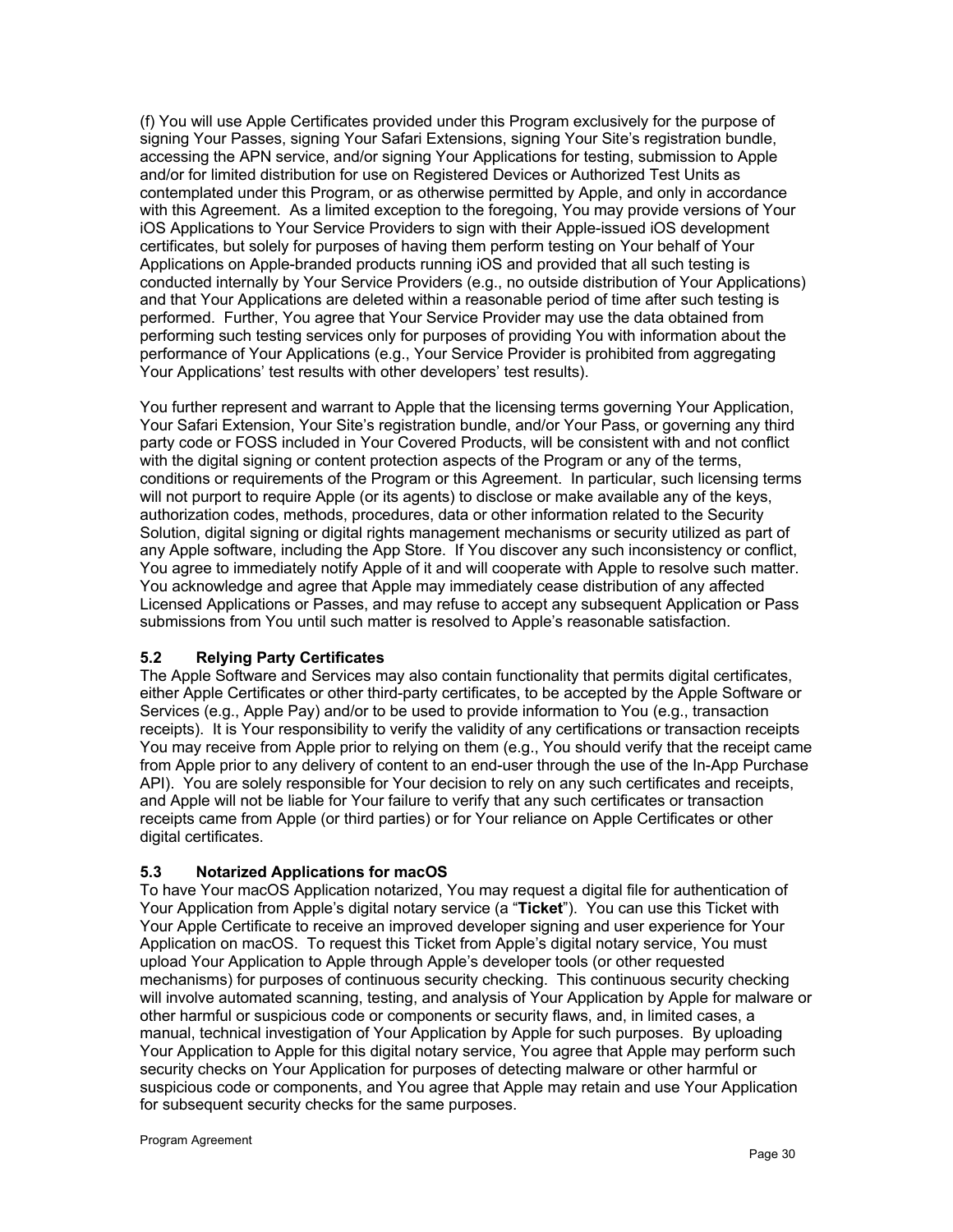If Apple authenticates Your developer signature and Your Application passes the initial security checks, Apple may provide You with a Ticket to use with Your Apple Certificate. Apple reserves the right to issue Tickets in its sole discretion, and Apple may revoke Tickets at any time in its sole discretion in the event that Apple has reason to believe, or has reasonable suspicions, that Your Application contains malware or malicious, suspicious or harmful code or components or that Your developer identity signature has been compromised. You may request that Apple revoke Your Ticket at any time by emailing: product-security@apple.com. If Apple revokes Your Ticket or Your Apple Certificate, then Your Application may no longer run on macOS.

You agree to cooperate with Apple regarding Your Ticket requests and to not hide, attempt to bypass, or misrepresent any part of Your Application from Apple's security checks or otherwise hinder Apple from being able to perform such security checks. You agree not to represent that Apple has performed a security check or malware detection for Your Application or that Apple has reviewed or approved Your Application for purposes of issuing a Ticket to You from Apple's digital notary service. You acknowledge and agree that Apple is performing security checks solely in connection with Apple's digital notary service and that such security checks should not be relied upon for malware detection or security verification of any kind. You are fully responsible for Your own Application and for ensuring that Your Application is safe, secure, and operational for Your end-users (e.g., informing Your end-users that Your Application may cease to run if there is an issue with malware). Apple will not be liable to You or any third-party for any inability or failure to detect any malware or other suspicious, harmful code or components in Your Application or other security issues, or for any ticket issuance or revocation. Apple shall not be responsible for any costs, expenses, damages, losses or other liabilities You may incur as a result of Your Application development, use of the Apple Software, Apple Services (including this digital notary service), or Apple Certificates, tickets, or participation in the Program, including without limitation the fact that Apple performs security checks on Your Application.

# **5.4 Certificate Revocation**

Except as otherwise set forth herein, You may revoke Apple Certificates issued to You at any time. If You want to revoke the Apple Certificates used to sign Your Passes and/or issued to You for use with Your macOS Applications distributed outside of the App Store, You may request that Apple revoke these Apple Certificates at any time by emailing: product-security@apple.com. Apple also reserves the right to revoke any Apple Certificates at any time, in its sole discretion. By way of example only, Apple may choose to do this if: (a) any of Your Apple Certificates or corresponding private keys have been compromised or Apple has reason to believe that either have been compromised; (b) Apple has reason to believe or has reasonable suspicions that Your Covered Products contain malware or malicious, suspicious or harmful code or components (e.g., a software virus); (c) Apple has reason to believe that Your Covered Products adversely affect the security of Apple-branded products, or any other software, firmware, hardware, data, systems, or networks accessed or used by such products; (d) Apple's certificate issuance process is compromised or Apple has reason to believe that such process has been compromised; (e) You breach any term or condition of this Agreement; (f) Apple ceases to issue the Apple Certificates for the Covered Product under the Program; (g) Your Covered Product misuses or overburdens any Services provided hereunder; or (h) Apple has reason to believe that such action is prudent or necessary. Further, You understand and agree that Apple may notify end-users of Covered Products that are signed with Apple Certificates when Apple believes such action is necessary to protect the privacy, safety or security of end-users, or is otherwise prudent or necessary as determined in Apple's reasonable judgment. Apple's Certificate Policy and Certificate Practice Statements may be found at: http://www.apple.com/certificateauthority.

# **6. Application Submission and Selection**

# **6.1 Submission to Apple for App Store or Custom App Distribution**

You may submit Your Application for consideration by Apple for distribution via the App Store or Custom App Distribution once You decide that Your Application has been adequately tested and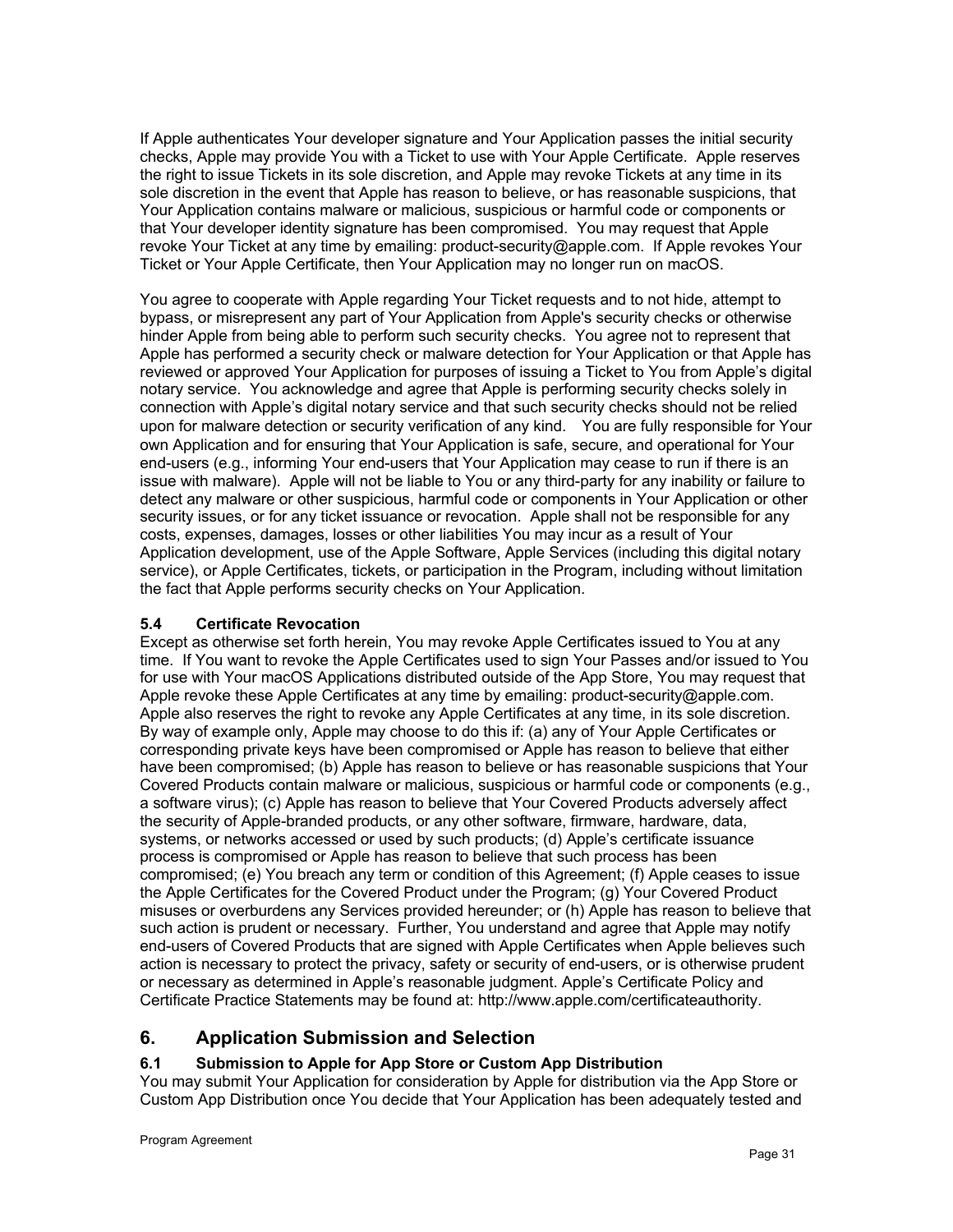is complete. By submitting Your Application, You represent and warrant that Your Application complies with the Documentation and Program Requirements then in effect as well as with any additional guidelines that Apple may post on the Program web portal or in App Store Connect. You further agree that You will not attempt to hide, misrepresent or obscure any features, content, services or functionality in Your submitted Applications from Apple's review or otherwise hinder Apple from being able to fully review such Applications. In addition, You agree to inform Apple in writing through App Store Connect if Your Application connects to a physical device, including but not limited to an MFi Accessory, and, if so, to disclose the means of such connection (whether iAP, Bluetooth Low Energy (BLE), the headphone jack, or any other communication protocol or standard) and identify at least one physical device with which Your Application is designed to communicate. If requested by Apple, You agree to provide access to or samples of any such devices at Your expense (samples will not be returned). You agree to cooperate with Apple in this submission process and to answer questions and provide information and materials reasonably requested by Apple regarding Your submitted Application, including insurance information You may have relating to Your Application, the operation of Your business, or Your obligations under this Agreement. Apple may require You to carry certain levels of insurance for certain types of Applications and name Apple as an additional insured. If You make any changes to an Application (including to any functionality made available through use of the In-App Purchase API) after submission to Apple, You must resubmit the Application to Apple. Similarly all bug fixes, updates, upgrades, modifications, enhancements, supplements to, revisions, new releases and new versions of Your Application must be submitted to Apple for review in order for them to be considered for distribution via the App Store or Custom App Distribution, except as otherwise permitted by Apple.

# **6.2 App Thinning and Bundled Resources**

As part of Your Application submission to the App Store or Custom App Distribution, Apple may optimize Your Application to target specific devices by repackaging certain functionality and delivered resources (as described in the Documentation) in Your Application so that it will run more efficiently and use less space on target devices ("**App Thinning**"). For example, Apple may deliver only the 32-bit or 64-bit version of Your Application to a target device, and Apple may not deliver icons or launch screens that would not render on the display of a target device. You agree that Apple may use App Thinning to repackage Your Application in order to deliver a more optimized version of Your Application to target devices.

As part of App Thinning, You can also request that Apple deliver specific resources for Your Application (e.g., GPU resources) to target devices by identifying such bundled resources as part of Your code submission ("**Bundled Resources**"). You can define such Bundled Resources to vary the timing or delivery of assets to a target device (e.g., when a user reaches a certain level of a game, then the content is delivered on-demand to the target device). App Thinning and Bundled Resources are not available for all Apple operating systems, and Apple may continue to deliver full Application binaries to some target devices.

# **6.3 Bitcode Submissions**

For Application submissions to the App Store or Custom App Distribution for some Apple operating systems (e.g., for watchOS), Apple may require You to submit an intermediate representation of Your Application in binary file format for the LLVM compiler ("**Bitcode**"). You may also submit Bitcode for other supported Apple operating systems. Such Bitcode submission will allow Apple to compile Your Bitcode to target specific Apple-branded devices and to recompile Your Bitcode for subsequent releases of Your Application for new Apple hardware, software, and/or compiler changes. When submitting Bitcode, You may choose whether or not to include symbols for Your Application in the Bitcode; however, if You do not include symbols, then Apple will not be able to provide You with symbolicated crash logs or other diagnostic information as set forth in **Section 6.5 (Improving Your Application)** below. Further, You may be required to submit a compiled binary of Your Application with Your Bitcode.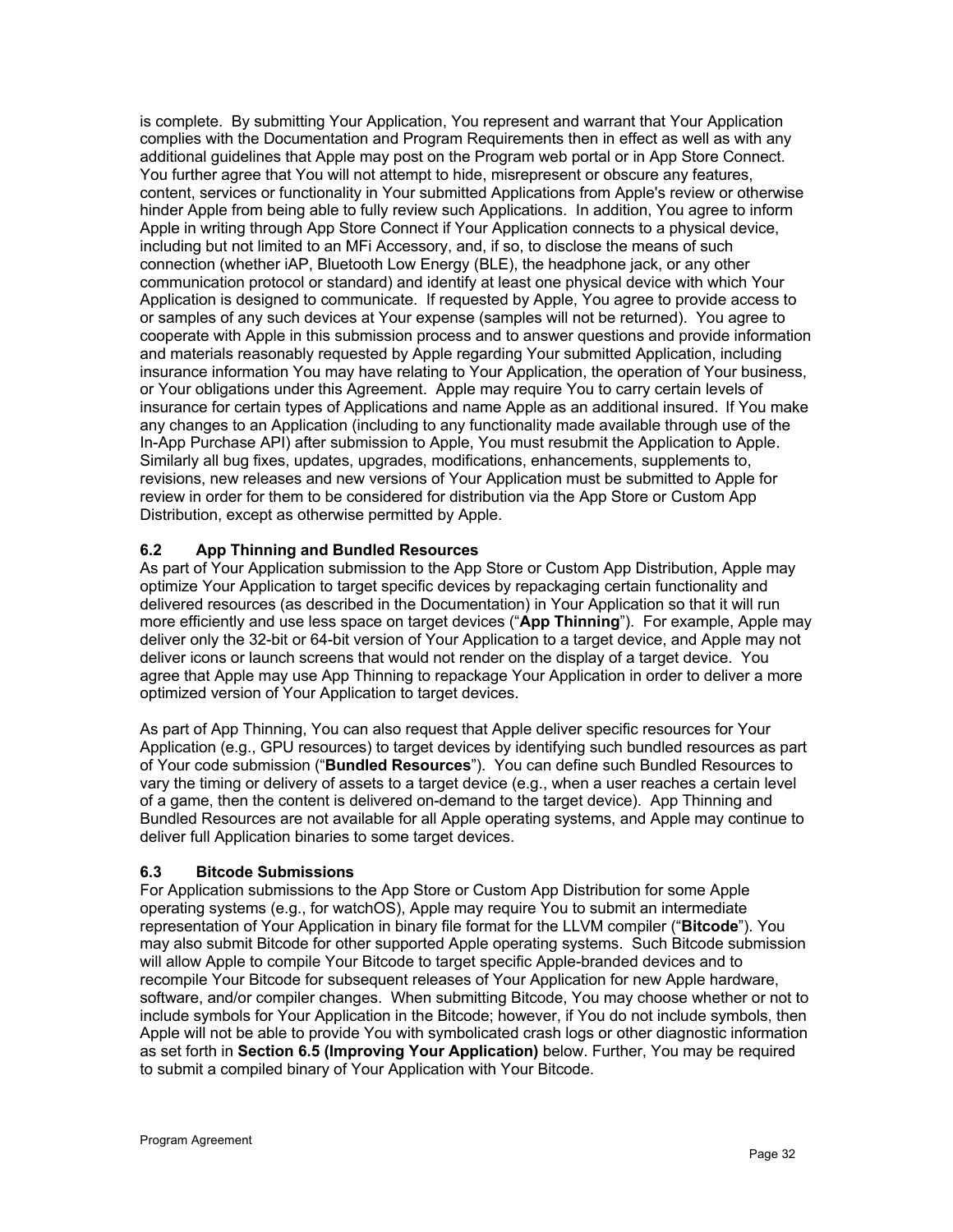By submitting Bitcode to Apple, You authorize Apple to compile Your Bitcode into a resulting binary that will be targeted for specific Apple-branded devices and to recompile Your Bitcode for subsequent rebuilding and recompiling of Your Application for updated hardware, software, and/or compiler changes (e.g., if Apple releases a new device, then Apple may use Your Bitcode to update Your Application without requiring resubmission). You agree that Apple may compile such Bitcode for its own internal use in testing and improving Apple's developer tools, and for purposes of analyzing and improving how applications can be optimized to run on Apple's operating systems (e.g., which frameworks are used most frequently, how a certain framework consumes memory, etc.). You may use Apple's developer tools to view and test how Apple may process Your Bitcode into machine code binary form. Bitcode is not available for all Apple operating systems.

# **6.4 TestFlight Submission**

If You would like to distribute Your Application to Beta Testers outside of Your company or organization through TestFlight, You must first submit Your Application to Apple for review. By submitting such Application, You represent and warrant that Your Application complies with the Documentation and Program Requirements then in effect as well as with any additional guidelines that Apple may post on the Program web portal or in App Store Connect. Thereafter, Apple may permit You to distribute updates to such Application directly to Your Beta Testers without Apple's review, unless such an update includes significant changes, in which case You agree to inform Apple in App Store Connect and have such Application re-reviewed. Apple reserves the right to require You to cease distribution of Your Application through TestFlight, and/or to any particular Beta Tester, at any time in its sole discretion.

# **6.5 Improving Your Application**

Further, if Your Application is submitted for distribution via the App Store, Custom App Distribution or TestFlight, You agree that Apple may use Your Application for the limited purpose of compatibility testing of Your Application with Apple products and services, for finding and fixing bugs and issues in Apple products and services and/or Your Applications, for internal use in evaluating iOS, watchOS, tvOS, and/or macOS performance issues in or with Your Application, for security testing, and for purposes of providing other information to You (e.g., crash logs). Except as otherwise set forth herein, You may opt in to send app symbol information for Your Application to Apple, and if You do so, then You agree that Apple may use such symbols to symbolicate Your Application for purposes of providing You with symbolicated crash logs and other diagnostic information. In the event that Apple provides You with crash logs or other diagnostic information for Your Application, You agree to use such crash logs and information only for purposes of fixing bugs and improving the performance of Your Application and related products. You may also collect numeric strings and variables from Your Application when it crashes, so long as You collect such information only in an anonymous, non-personal manner and do not recombine, correlate, or use such information to attempt to identify or derive information about any particular end-user or device.

# **6.6 App Analytics**

To the extent that Apple provides an Analytics service through App Store Connect for Applications distributed through the App Store, You agree to use any data provided through such App Analytics service solely for purposes of improving Your Applications and related products. Further, You agree not to provide such information to any third parties, except for a Service Provider who is assisting You in processing and analyzing such data on Your behalf and who is not permitted to use it for any other purpose or disclose it to any other party. For clarity, You must not aggregate (or permit any third-party to aggregate) analytics information provided to You by Apple for Your Applications as part of this App Analytics service with other developers' analytics information, or contribute such information to a repository for cross-developer analytics. You must not use the App Analytics service or any analytics data to attempt to identify or derive information about any particular end-user or device.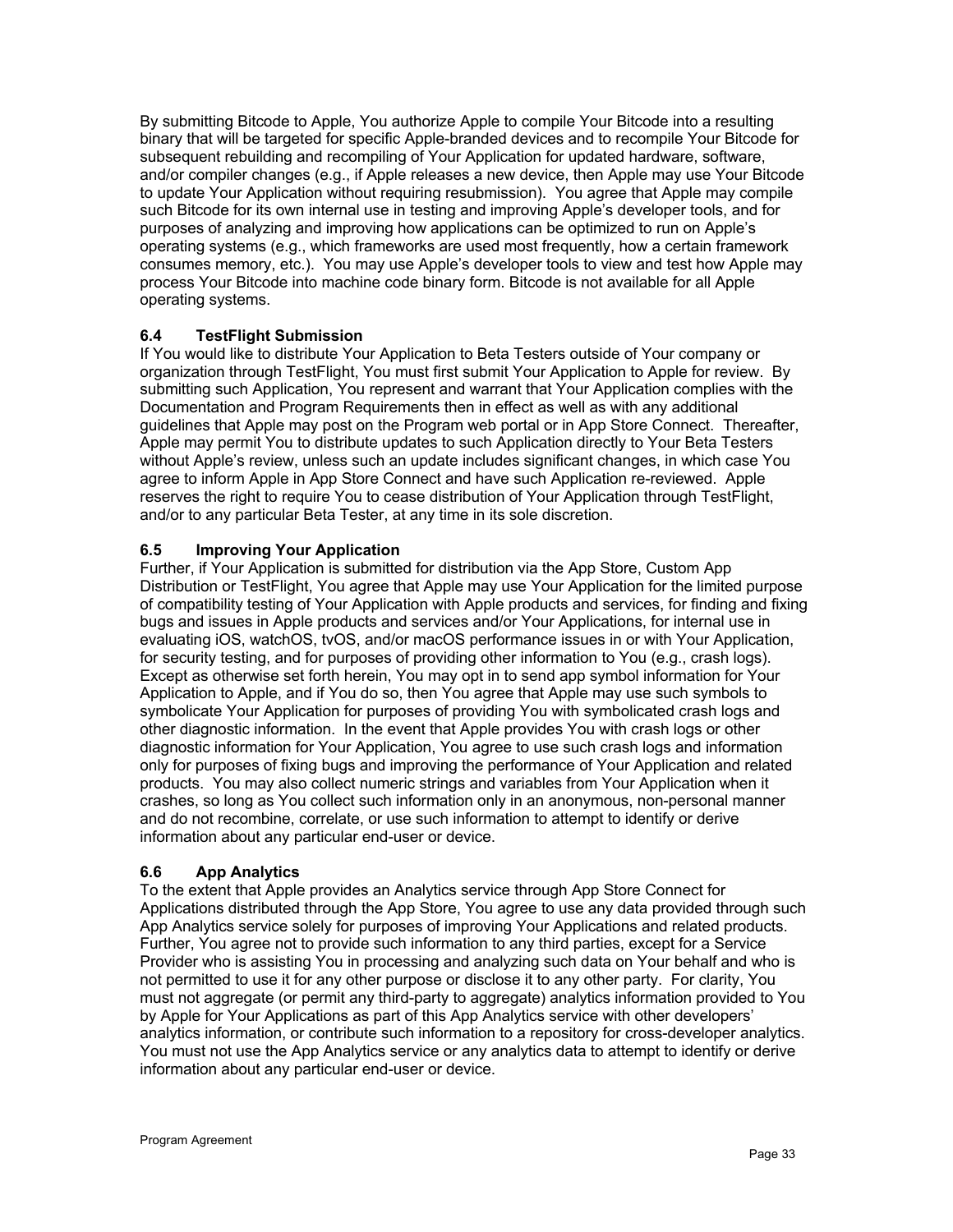# **6.7 Compatibility Requirement with Current Shipping OS Version**

Applications that are selected for distribution via the App Store must be compatible with the currently shipping version of Apple's applicable operating system (OS) software at the time of submission to Apple, and such Applications must stay current and maintain compatibility with each new release of the applicable OS version so long as such Applications are distributed through the App Store. You understand and agree that Apple may remove Applications from the App Store when they are not compatible with the then-current shipping release of the OS at any time in its sole discretion.

# **6.8 Selection by Apple for Distribution**

You understand and agree that if You submit Your Application to Apple for distribution via the App Store, Custom App Distribution, or TestFlight, Apple may, in its sole discretion:

(a) determine that Your Application does not meet all or any part of the Documentation or Program Requirements then in effect;

(b) reject Your Application for distribution for any reason, even if Your Application meets the Documentation and Program Requirements; or

(c) select and digitally sign Your Application for distribution via the App Store, Custom App Distribution, or TestFlight.

Apple shall not be responsible for any costs, expenses, damages, losses (including without limitation lost business opportunities or lost profits) or other liabilities You may incur as a result of Your Application development, use of the Apple Software, Apple Services, or Apple Certificates or participation in the Program, including without limitation the fact that Your Application may not be selected for distribution via the App Store or Custom App Distribution. You will be solely responsible for developing Applications that are safe, free of defects in design and operation, and comply with applicable laws and regulations. You will also be solely responsible for any documentation and end-user customer support and warranty for such Applications. The fact that Apple may have reviewed, tested, approved or selected an Application will not relieve You of any of these responsibilities.

# **7. Distribution of Applications and Libraries**

# **Applications:**

Applications developed under this Agreement for iOS, watchOS, or tvOS may be distributed in four ways: (1) through the App Store, if selected by Apple, (2) through the Custom App Distribution, if selected by Apple, (3) through Ad Hoc distribution in accordance with **Section 7.3**, and (4) for beta testing through TestFlight in accordance with **Section 7.4**. Applications for macOS may be submitted to Apple for selection and distribution on the App Store, or may be separately distributed.

# **7.1 Delivery of Free Licensed Applications via the App Store**

If Your Application qualifies as a Licensed Application, it is eligible for delivery to end-users via the App Store by Apple and/or an Apple Subsidiary. If You would like Apple and/or an Apple Subsidiary to deliver Your Licensed Application or authorize additional content, functionality or services You make available in Your Licensed Application through the use of the In-App Purchase API to end-users for free (no charge) via the App Store, then You appoint Apple and Apple Subsidiaries as Your legal agent and/or commissionaire pursuant to the terms of Schedule 1 for Licensed Applications designated by You as free-of-charge applications.

# **7.2 Schedule 2 and Schedule 3 for Fee-Based Licensed Applications; Receipts**

If Your Application qualifies as a Licensed Application and You intend to charge end-users a fee of any kind for Your Licensed Application or within Your Licensed Application through the use of the In-App Purchase API, You must enter into a separate agreement (Schedule 2) with Apple and/or an Apple Subsidiary before any such commercial distribution of Your Licensed Application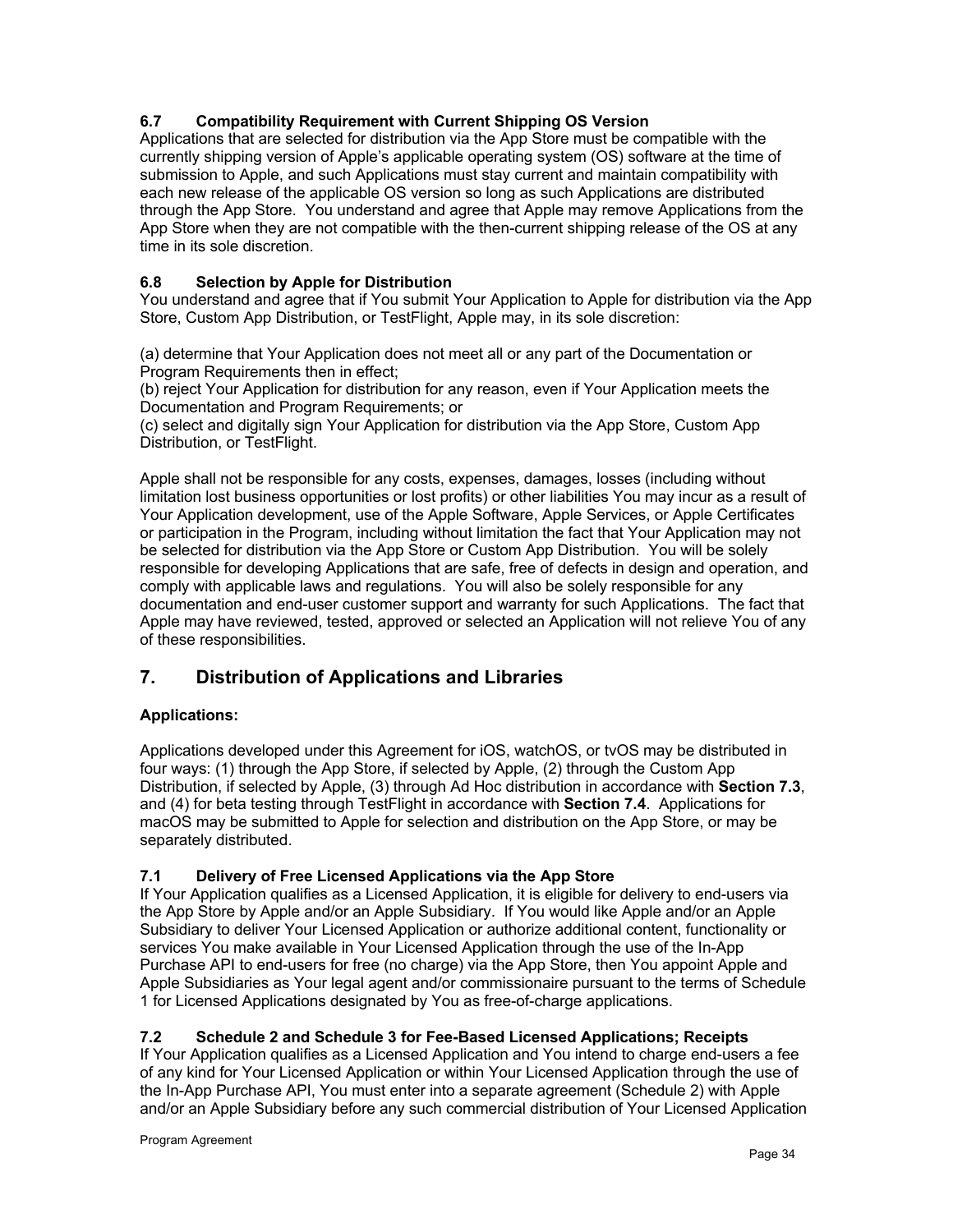may take place via the App Store or before any such commercial delivery of additional content, functionality or services for which You charge end-users a fee may be authorized through the use of the In-App Purchase API in Your Licensed Application. If Your Application has been customized for use by specific third-party business customers, and You would like Apple to sign and distribute it through Apple's applicable Custom App Distribution, then You must enter into a separate agreement (Schedule 3) with Apple and/or an Apple Subsidiary before any such distribution may take place. To the extent that You enter (or have previously entered) into Schedule 2 or Schedule 3 with Apple and/or an Apple Subsidiary, the terms of Schedule 2 or 3 will be deemed incorporated into this Agreement by this reference.

When an end-user installs Your Licensed Application, Apple will provide You with a transaction receipt signed with an Apple Certificate. It is Your responsibility to verify that such certificate and receipt were issued by Apple, as set forth in the Documentation. You are solely responsible for Your decision to rely on any such certificates and receipts. YOUR USE OF OR RELIANCE ON SUCH CERTIFICATES AND RECEIPTS IN CONNECTION WITH A PURCHASE OF A LICENSED APPLICATION IS AT YOUR SOLE RISK. APPLE MAKES NO WARRANTIES OR REPRESENTATIONS, EXPRESS OR IMPLIED, AS TO MERCHANTABILITY OR FITNESS FOR ANY PARTICULAR PURPOSE, ACCURACY, RELIABILITY, SECURITY, OR NON-INFRINGEMENT OF THIRD PARTY RIGHTS WITH RESPECT TO SUCH APPLE CERTIFICATES AND RECEIPTS. You agree that You will only use such receipts and certificates in accordance with the Documentation, and that You will not interfere or tamper with the normal operation of such digital certificates or receipts, including but not limited to any falsification or other misuse.

# **7.3 Distribution on Registered Devices (Ad Hoc Distribution)**

Subject to the terms and conditions of this Agreement, You may also distribute Your Applications for iOS, watchOS and tvOS to individuals within Your company, organization, educational institution, group, or who are otherwise affiliated with You for use on a limited number of Registered Devices (as specified on the Program web portal), if Your Application has been digitally signed using Your Apple Certificate as described in this Agreement. By distributing Your Application in this manner on Registered Devices, You represent and warrant to Apple that Your Application complies with the Documentation and Program Requirements then in effect and You agree to cooperate with Apple and to answer questions and provide information about Your Application, as reasonably requested by Apple. You also agree to be solely responsible for determining which individuals within Your company, organization, educational institution or affiliated group should have access to and use of Your Applications and Registered Devices, and for managing such Registered Devices. Apple shall not be responsible for any costs, expenses, damages, losses (including without limitation lost business opportunities or lost profits) or other liabilities You may incur as a result of distributing Your Applications in this manner, or for Your failure to adequately manage, limit or otherwise control the access to and use of Your Applications and Registered Devices. You will be responsible for attaching or otherwise including, at Your discretion, any relevant usage terms with Your Applications. Apple will not be responsible for any violations of Your usage terms. You will be solely responsible for all user assistance, warranty and support of Your Applications.

# **7.4 TestFlight Distribution**

# **A. Internal Distribution to Authorized Developers and App Store Connect users**

You may use TestFlight for internal distribution of pre-release versions of Your Applications to a limited number of Your Authorized Developers or Your App Store Connect users who are members of Your company or organization, but solely for their internal use in testing, evaluating and/or developing Your Applications. Apple reserves the right to require You to cease distribution of such Applications to Your Authorized Developers or Your App Store Connect users through TestFlight, or to any particular Authorized Developer or App Store Connect user, at any time in its sole discretion.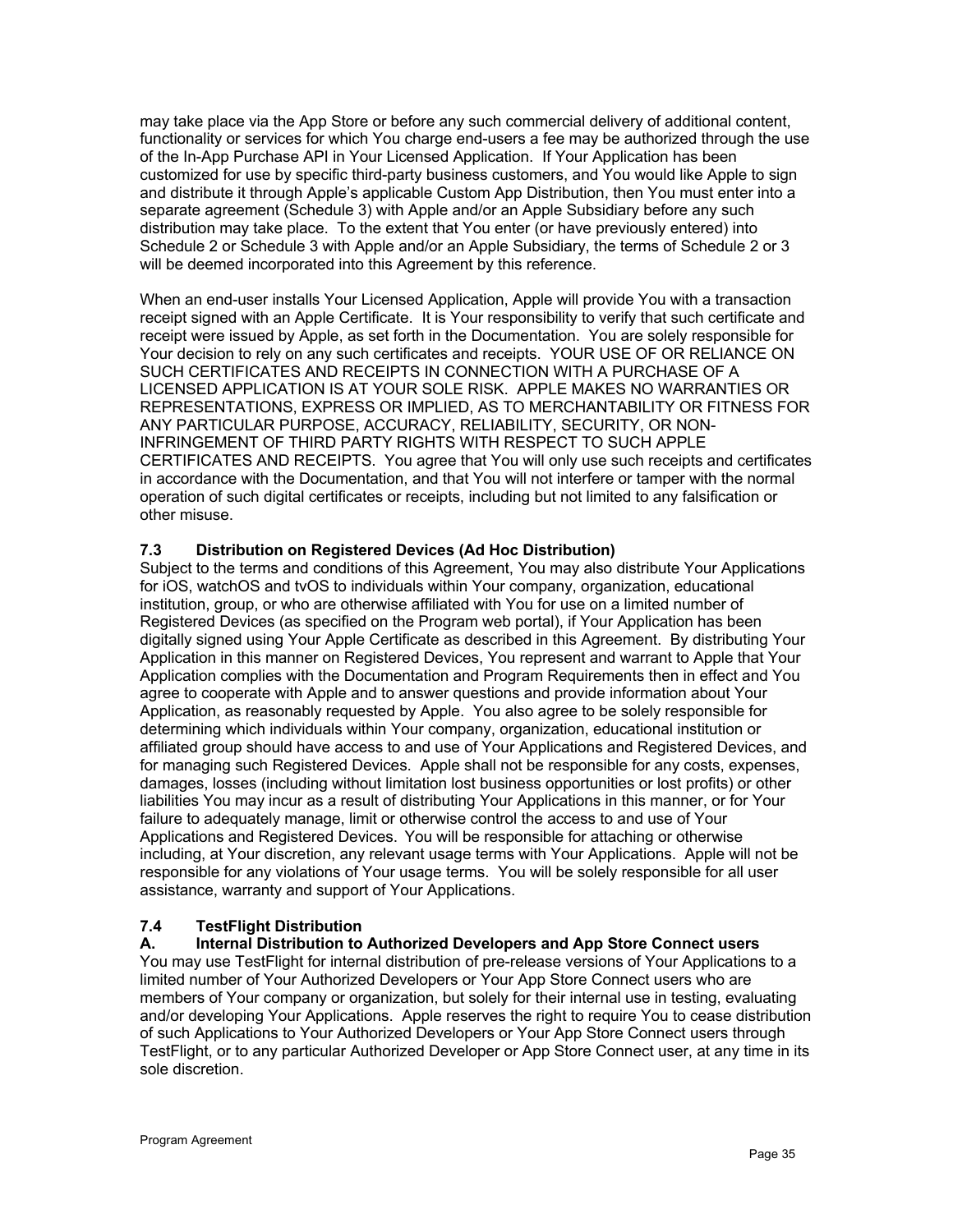# **B. External Distribution to Beta Testers**

You may also use TestFlight for external distribution of pre-release versions of Your Applications to a limited number of Beta Testers (as specified in App Store Connect), but solely for their testing and evaluation of such pre-release versions of Your Applications and only if Your Application has been approved for such distribution by Apple as set forth in **Section 6.4 (TestFlight Submission)**. You may not charge Your Beta Testers fees of any kind to participate in Apple's TestFlight or for the use of any such pre-release versions. You may not use TestFlight for purposes that are not related to improving the quality, performance, or usability of pre-release versions of Your Application (e.g., continuous distribution of demo versions of Your Application in an attempt to circumvent the App Store or providing trial versions of Your Applications for purposes of soliciting favorable App Store ratings are prohibited uses). Further, if Your Application is primarily intended for children, You must verify that Your Beta Testers are of the age of majority in their jurisdiction. If You choose to add Beta Testers to TestFlight, then You are assuming responsibility for any invitations sent to such end-users and for obtaining their consent to contact them. By uploading email addresses for the purposes of sending invites to Beta Testers, You warrant that You have an appropriate legal basis for using such emails addresses for the purposes of sending invites. If a Beta Tester requests that You stop contacting them (either through TestFlight or otherwise), then You agree to promptly do so.

# **C. Use of TestFlight Information**

To the extent that TestFlight provides You with beta analytics information about Your end-user's use of pre-release versions of Your Application (e.g., installation time, frequency of an individual's use of an App, etc.) and/or other related information, You agree to use such data solely for purposes of improving Your Applications and related products. You agree not to provide such information to any third parties, except for a Service Provider who is assisting You in processing and analyzing such data on Your behalf and who is not permitted to use it for any other purpose or disclose it to any other party (and then only to the limited extent not prohibited by Apple). For clarity, You must not aggregate (or permit any third-party to aggregate) beta analytics information provided to You by Apple for Your Applications as part of TestFlight with other developers' beta analytics information, or contribute such information to a repository for cross-developer beta analytics information. Further, You must not use any beta analytics information provided through TestFlight for purposes of de-anonymizing information obtained from or regarding a particular device or end-user outside of TestFlight (e.g., You may not attempt to connect data gathered through TestFlight for a particular end-user with information that is provided in an anonymized form through Apple's analytics service).

#### **Libraries:**

# **7.5 Distribution of Libraries**

You can develop Libraries using the Apple Software. Notwithstanding anything to the contrary in the Xcode and Apple SDKs Agreement, under this Agreement You may develop Libraries for iOS, watchOS, and tvOS using the applicable Apple SDKs that are provided as part of the Xcode and Apple SDKs license, provided that any such Libraries are developed and distributed solely for use with an iOS Product, Apple Watch, or Apple TV and that You limit use of such Libraries only to use with such products. If Apple determines that Your Library is not designed for use with an iOS Product, Apple Watch, or Apple TV, then Apple may require You to cease distribution of Your Library at any time, and You agree to promptly cease all distribution of such Library upon notice from Apple and cooperate with Apple to remove any remaining copies of such Library. For clarity, the foregoing limitation is not intended to prohibit the development of libraries for macOS.

# **7.6 No Other Distribution Authorized Under this Agreement**

Except for the distribution of freely available Licensed Applications through the App Store or Custom App Distribution in accordance with **Sections 7.1** and **7.2**, the distribution of Applications for use on Registered Devices as set forth in **Section 7.2** (Ad Hoc Distribution), the distribution of Applications for beta testing through TestFlight as set forth in **Section 7.4**, the distribution of Libraries in accordance with **Section 7.5**, the distribution of Passes in accordance with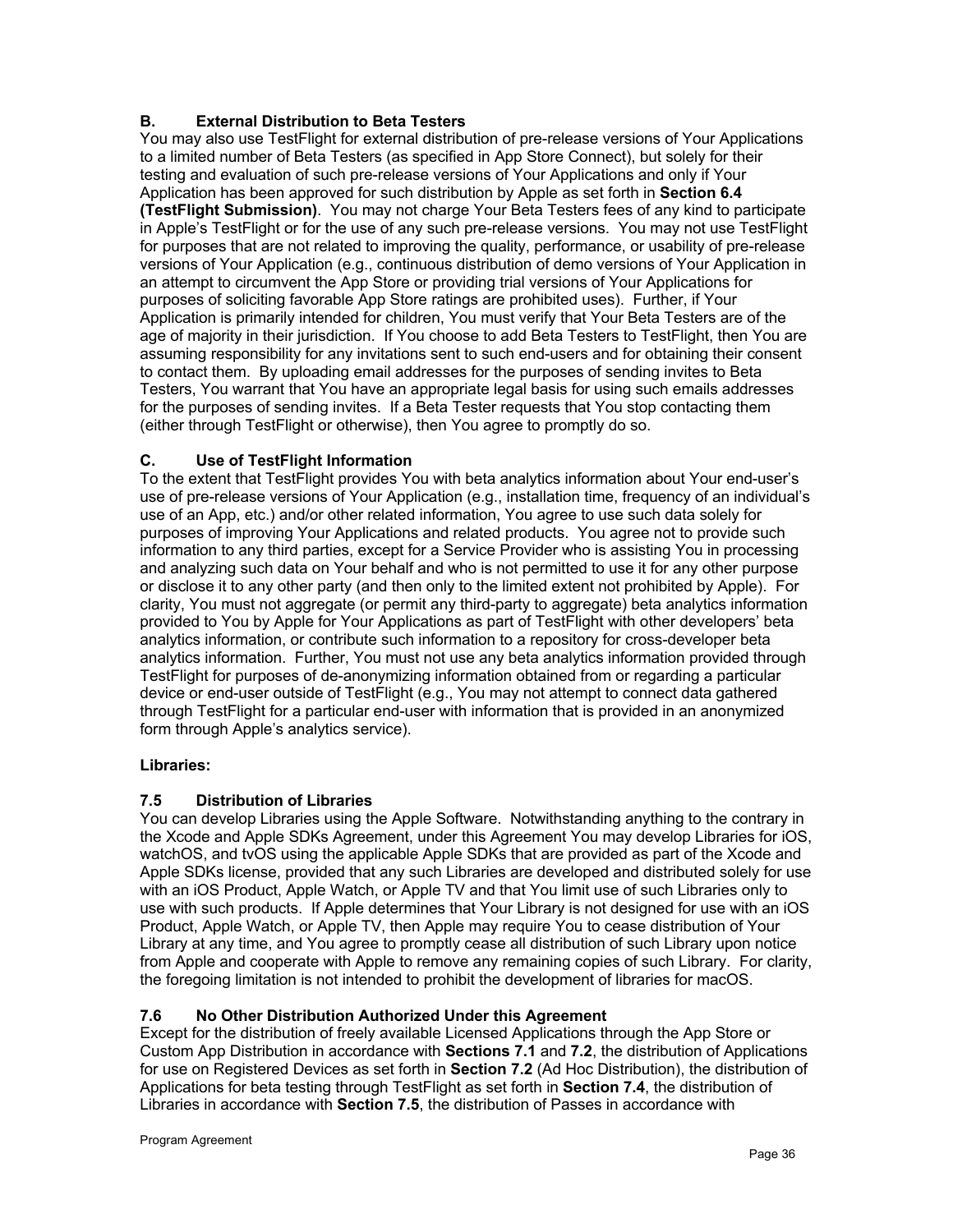Attachment 5, the delivery of Safari Push Notifications on macOS, the distribution of Safari Extensions on macOS, the distribution of Applications and libraries for macOS, and/or as otherwise permitted herein, no other distribution of programs or applications developed using the Apple Software is authorized or permitted hereunder. In the absence of a separate agreement with Apple, You agree not to distribute Your Application for iOS Products, Apple Watch, or Apple TV to third parties via other distribution methods or to enable or permit others to do so. You agree to distribute Your Covered Products only in accordance with the terms of this Agreement.

# **8. Program Fees**

As consideration for the rights and licenses granted to You under this Agreement and Your participation in the Program, You agree to pay Apple the annual Program fee set forth on the Program website, unless You have received a valid fee waiver from Apple. Such fee is nonrefundable, and any taxes that may be levied on the Apple Software, Apple Services or Your use of the Program shall be Your responsibility. Your Program fees must be paid up and not in arrears at the time You submit (or resubmit) Applications to Apple under this Agreement, and Your continued use of the Program web portal and Services is subject to Your payment of such fees, where applicable. If You opt-in to have Your annual Program fees paid on an autorenewing basis, then You agree that Apple may charge the credit card that You have on file with Apple for such fees, subject to the terms You agree to on the Program web portal when You choose to enroll in an auto-renewing membership.

# **9. Confidentiality**

# **9.1 Information Deemed Apple Confidential**

You agree that all pre-release versions of the Apple Software and Apple Services (including prerelease Documentation), pre-release versions of Apple hardware, the FPS Deployment Package, any terms and conditions contained herein that disclose pre-release features, and the terms and conditions of Schedule 2 and Schedule 3 will be deemed "Apple Confidential Information"; provided however that upon the commercial release of the Apple Software the terms and conditions that disclose pre-release features of the Apple Software or services will no longer be confidential. Notwithstanding the foregoing, Apple Confidential Information will not include: (i) information that is generally and legitimately available to the public through no fault or breach of Yours, (ii) information that is generally made available to the public by Apple, (iii) information that is independently developed by You without the use of any Apple Confidential Information, (iv) information that was rightfully obtained from a third party who had the right to transfer or disclose it to You without limitation, or (v) any FOSS included in the Apple Software and accompanied by licensing terms that do not impose confidentiality obligations on the use or disclosure of such FOSS. Further, Apple agrees that You will not be bound by the foregoing confidentiality terms with regard to technical information about pre-release Apple Software and services disclosed by Apple at WWDC (Apple's Worldwide Developers Conference), except that You may not post screen shots of, write public reviews of, or redistribute any pre-release Apple Software, Apple Services or hardware.

# **9.2 Obligations Regarding Apple Confidential Information**

You agree to protect Apple Confidential Information using at least the same degree of care that You use to protect Your own confidential information of similar importance, but no less than a reasonable degree of care. You agree to use Apple Confidential Information solely for the purpose of exercising Your rights and performing Your obligations under this Agreement and agree not to use Apple Confidential Information for any other purpose, for Your own or any third party's benefit, without Apple's prior written consent. You further agree not to disclose or disseminate Apple Confidential Information to anyone other than: (i) those of Your employees and contractors, or those of Your faculty and staff if You are an educational institution, who have a need to know and who are bound by a written agreement that prohibits unauthorized use or disclosure of the Apple Confidential Information; or (ii) except as otherwise agreed or permitted in writing by Apple. You may disclose Apple Confidential Information to the extent required by law, provided that You take reasonable steps to notify Apple of such requirement before disclosing the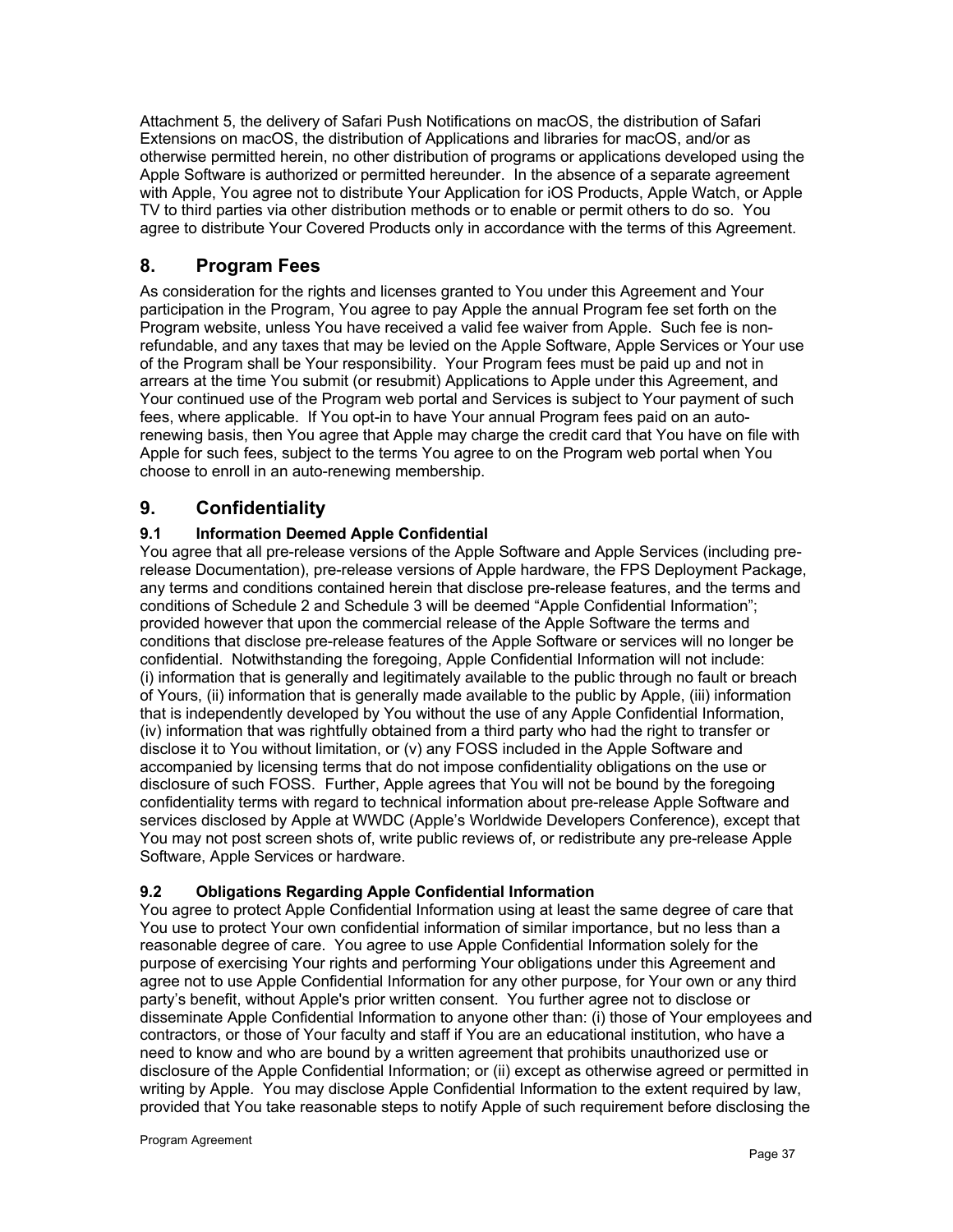Apple Confidential Information and to obtain protective treatment of the Apple Confidential Information. You acknowledge that damages for improper disclosure of Apple Confidential Information may be irreparable; therefore, Apple is entitled to seek equitable relief, including injunction and preliminary injunction, in addition to all other remedies.

## **9.3 Information Submitted to Apple Not Deemed Confidential**

Apple works with many application and software developers and some of their products may be similar to or compete with Your Applications. Apple may also be developing its own similar or competing applications and products or may decide to do so in the future. To avoid potential misunderstandings and except as otherwise expressly set forth herein, Apple cannot agree, and expressly disclaims, any confidentiality obligations or use restrictions, express or implied, with respect to any information that You may provide in connection with this Agreement or the Program, including but not limited to information about Your Application, Licensed Application Information, and metadata (such disclosures will be referred to as "**Licensee Disclosures**"). You agree that any such Licensee Disclosures will be **non-confidential**. Except as otherwise expressly set forth herein, Apple will be free to use and disclose any Licensee Disclosures on an unrestricted basis without notifying or compensating You. You release Apple from all liability and obligations that may arise from the receipt, review, use, or disclosure of any portion of any Licensee Disclosures. Any physical materials You submit to Apple will become Apple property and Apple will have no obligation to return those materials to You or to certify their destruction.

# **9.4 Press Releases and Other Publicity**

You may not issue any press releases or make any other public statements regarding this Agreement, its terms and conditions, or the relationship of the parties without Apple's express prior written approval, which may be withheld at Apple's discretion.

# **10. Indemnification**

To the extent permitted by applicable law, You agree to indemnify and hold harmless, and upon Apple's request, defend, Apple, its directors, officers, employees, independent contractors and agents (each an "Apple Indemnified Party") from any and all claims, losses, liabilities, damages, taxes, expenses and costs, including without limitation, attorneys' fees and court costs (collectively, "Losses"), incurred by an Apple Indemnified Party and arising from or related to any of the following (but excluding for purposes of this Section, any Application for macOS that is distributed outside of the App Store and does not use any Apple Services or Certificates): (i) Your breach of any certification, covenant, obligation, representation or warranty in this Agreement, including Schedule 2 and Schedule 3 (if applicable); (ii) any claims that Your Covered Product or the distribution, sale, offer for sale, use or importation of Your Covered Product (whether alone or as an essential part of a combination), Licensed Application Information, metadata, or Pass Information violate or infringe any third party intellectual property or proprietary rights; (iii) Your breach of any of Your obligations under the EULA (as defined in Schedule 1 or Schedule 2 or Schedule 3 (if applicable)) for Your Licensed Application; (iv) Apple's permitted use, promotion or delivery of Your Licensed Application, Licensed Application Information, Safari Push Notification, Safari Extension (if applicable), Pass, Pass Information, metadata, related trademarks and logos, or images and other materials that You provide to Apple under this Agreement, including Schedule 2 or Schedule 3 (if applicable); (v) any claims, including but not limited to any end-user claims, regarding Your Covered Products, Licensed Application Information, Pass Information, or related logos, trademarks, content or images; or (vi) Your use (including Your Authorized Developers' use) of the Apple Software or services, Your Licensed Application Information, Pass Information, metadata, Your Authorized Test Units, Your Registered Devices, Your Covered Products, or Your development and distribution of any of the foregoing.

You acknowledge that neither the Apple Software nor any Services are intended for use in the development of Covered Products in which errors or inaccuracies in the content, functionality, services, data or information provided by any of the foregoing or the failure of any of the foregoing, could lead to death, personal injury, or severe physical or environmental damage, and,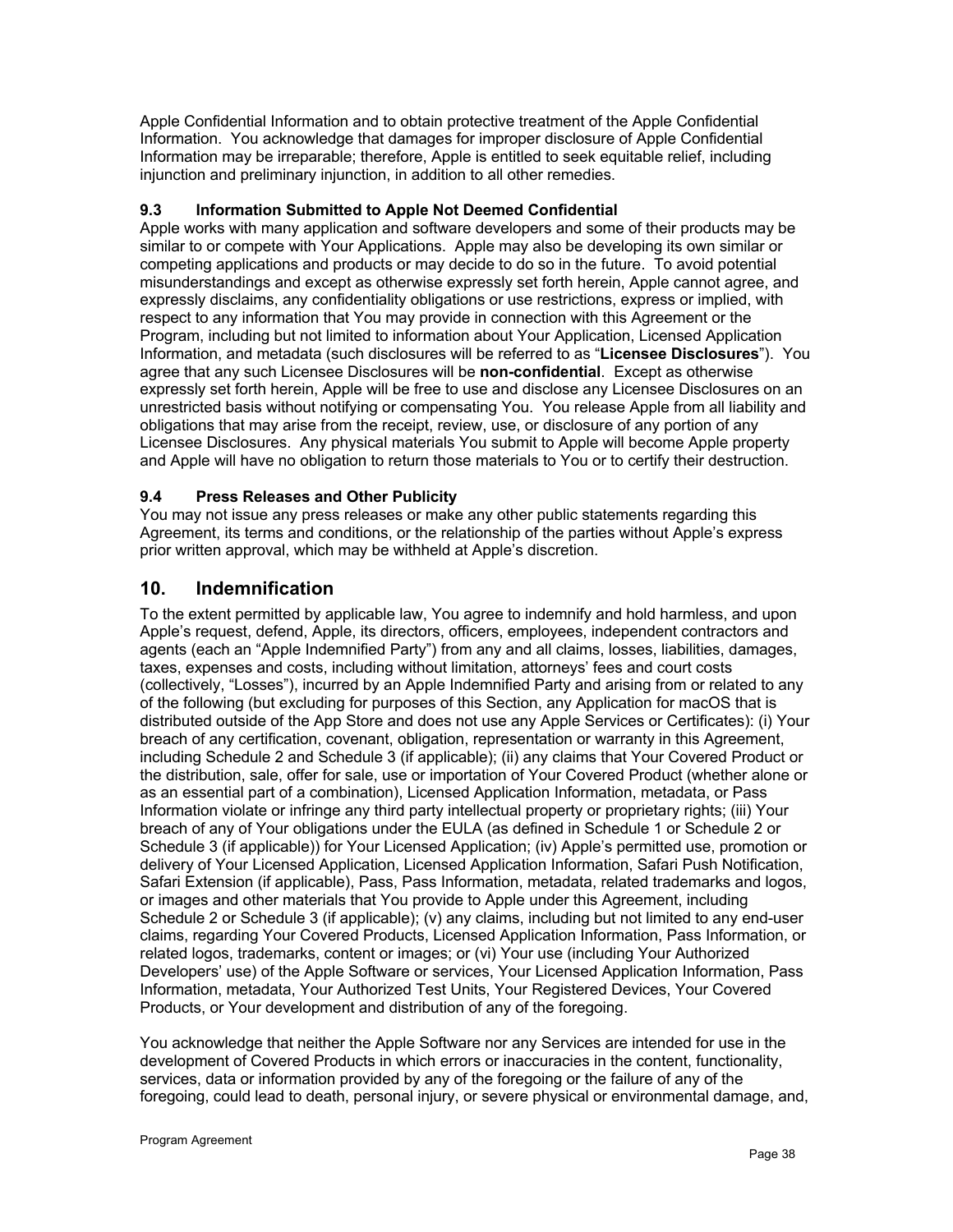to the extent permitted by law, You hereby agree to indemnify, defend and hold harmless each Apple Indemnified Party from any Losses incurred by such Apple Indemnified Party by reason of any such use.

In no event may You enter into any settlement or like agreement with a third party that affects Apple's rights or binds Apple in any way, without the prior written consent of Apple.

# **11. Term and Termination**

# **11.1 Term**

The Term of this Agreement shall extend until the one (1) year anniversary of the original activation date of Your Program account. Thereafter, subject to Your payment of annual renewal fees and compliance with the terms of this Agreement, the Term will automatically renew for successive one (1) year terms, unless sooner terminated in accordance with this Agreement.

# **11.2 Termination**

This Agreement and all rights and licenses granted by Apple hereunder and any services provided hereunder will terminate, effective immediately upon notice from Apple:

(a) if You or any of Your Authorized Developers fail to comply with any term of this Agreement other than those set forth below in this **Section 11.2** and fail to cure such breach within 30 days after becoming aware of or receiving notice of such breach;

(b) if You or any of Your Authorized Developers fail to comply with the terms of **Section 9 (Confidentiality)**;

(c) in the event of the circumstances described in the subsection entitled "Severability" below; (d) if You, at any time during the Term, commence an action for patent infringement against Apple;

(e) if You become insolvent, fail to pay Your debts when due, dissolve or cease to do business, file for bankruptcy, or have filed against You a petition in bankruptcy; or

(f) if You engage, or encourage others to engage, in any misleading, fraudulent, improper, unlawful or dishonest act relating to this Agreement, including, but not limited to, misrepresenting the nature of Your submitted Application (e.g., hiding or trying to hide functionality from Apple's review, falsifying consumer reviews for Your Application, engaging in payment fraud, etc.).

Apple may also terminate this Agreement, or suspend Your rights to use the Apple Software or services, if You fail to accept any new Program Requirements or Agreement terms as described in **Section 4**. Either party may terminate this Agreement for its convenience, for any reason or no reason, effective 30 days after providing the other party with written notice of its intent to terminate.

#### **11.3 Effect of Termination**

Upon the termination of this Agreement for any reason, You agree to immediately cease all use of the Apple Software and services and erase and destroy all copies, full or partial, of the Apple Software and any information pertaining to the services (including Your Push Application ID) and all copies of Apple Confidential Information in Your and Your Authorized Developers' possession or control. At Apple's request, You agree to provide written certification of such destruction to Apple. Upon the expiration of the Delivery Period defined and set forth in Schedule 1, all Licensed Applications and Licensed Application Information in Apple's possession or control shall be deleted or destroyed within a reasonable time thereafter, excluding any archival copies maintained in accordance with Apple's standard business practices or required to be maintained by applicable law, rule or regulation. The following provisions shall survive any termination of this Agreement: Sections 1, 2.3, 2.5, 2.6, 3.1(d), 3.1(e), 3.1(f), 3.2(d), 3.2(e), 3.2(f), 3.2(g), and 3.3, the second paragraph of Section 5.1 (excluding the last two sentences other than the restrictions, which shall survive), the third paragraph of Section 5.1, the last sentence of the first paragraph of Section 5.3 and the limitations and restrictions of Section 5.3, Section 5.4, the first sentence of and the restrictions of Section 6.5, the restrictions of Section 6.6, the second paragraph of Section 6.8, Section 7.1 (Schedule 1 for the Delivery Period), the restrictions of Section 7.3, 7.4,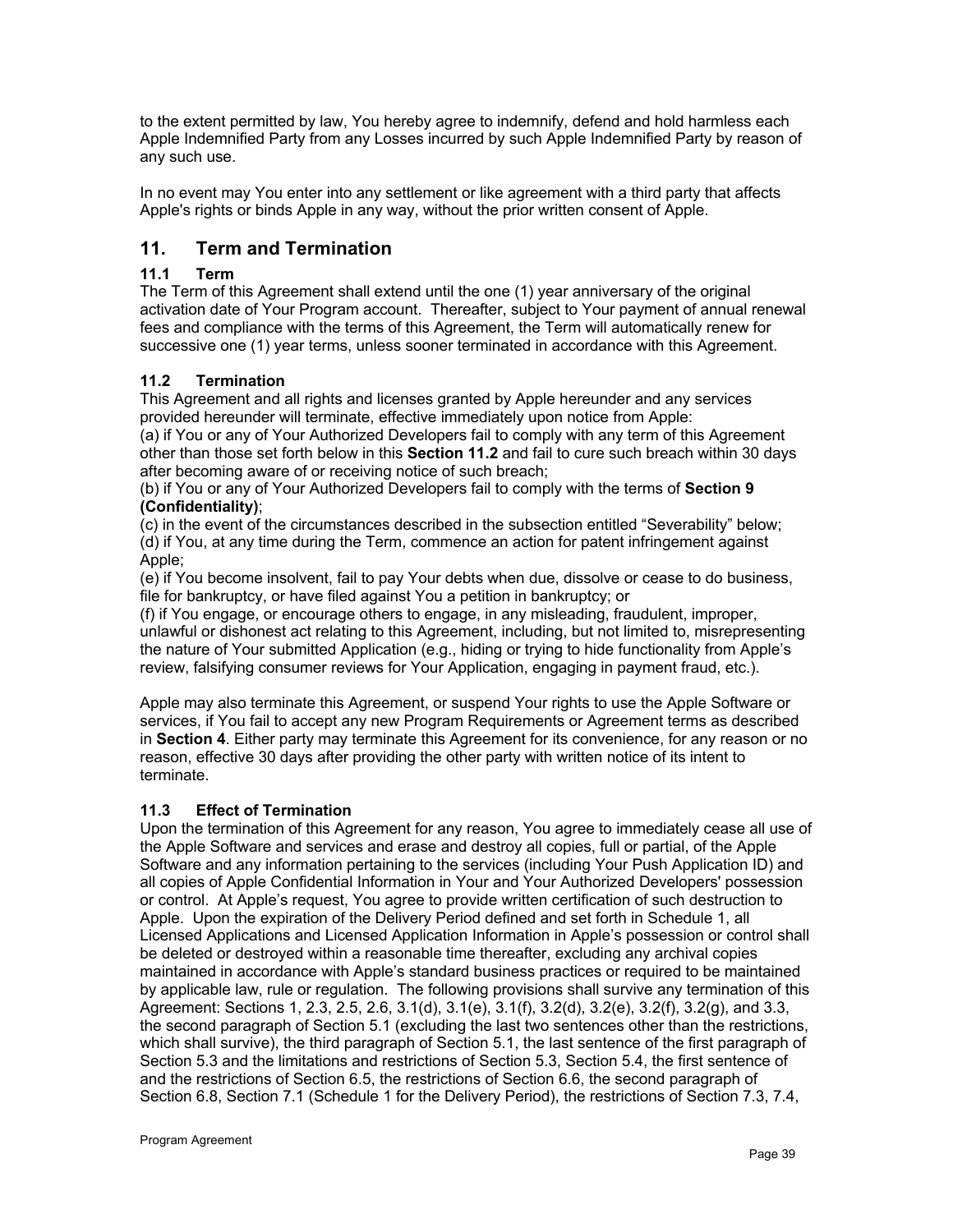and 7.5, Section 7.6, Section 9 through14 inclusive; within Attachment 1, the last sentence of Section 1.1, Section 2, Section 3.2 (but only for existing promotions), the second and third sentences of Section 4, Section 5, and Section 6; within Attachment 2, Sections 1.3, 2, 3, 4, 5, 6, and 7; within Attachment 3, Sections 1, 2 (except the second sentence of Section 2.1), 3 and 4; within Attachment 4, Sections 1.2, 1.5, 1.6, 2, 3, and 4; within Attachment 5, Sections 2.2, 2.3, 2.4 (but only for existing promotions), 3.3, and 5; within Attachment 6, Sections 1.2, 1.3, 2, 3, and 4; and within Attachment 7, Section 1.1, and the last paragraph of Section 1.2 (but only for existing promotions). Apple will not be liable for compensation, indemnity, or damages of any sort as a result of terminating this Agreement in accordance with its terms, and termination of this Agreement will be without prejudice to any other right or remedy Apple may have, now or in the future.

# **12. NO WARRANTY**

The Apple Software or Services may contain inaccuracies or errors that could cause failures or loss of data and it may be incomplete. Apple and its licensors reserve the right to change, suspend, remove, or disable access to any Services (or any part thereof) at any time without notice. In no event will Apple or its licensors be liable for the removal of or disabling of access to any such Services. Apple or its licensors may also impose limits on the use of or access to certain Services, or may remove the Services for indefinite time periods or cancel the Services at any time and in any case and without notice or liability. TO THE MAXIMUM EXTENT PERMITTED BY APPLICABLE LAW, YOU EXPRESSLY ACKNOWLEDGE AND AGREE THAT USE OF THE APPLE SOFTWARE, SECURITY SOLUTION, AND ANY SERVICES IS AT YOUR SOLE RISK AND THAT THE ENTIRE RISK AS TO SATISFACTORY QUALITY, PERFORMANCE, ACCURACY AND EFFORT IS WITH YOU. THE APPLE SOFTWARE, SECURITY SOLUTION, AND ANY SERVICES ARE PROVIDED "AS IS" AND "AS AVAILABLE", WITH ALL FAULTS AND WITHOUT WARRANTY OF ANY KIND, AND APPLE, APPLE'S AGENTS AND APPLE'S LICENSORS (**COLLECTIVELY REFERRED TO AS "APPLE" FOR THE PURPOSES OF SECTIONS 12 AND 13**) HEREBY DISCLAIM ALL WARRANTIES AND CONDITIONS WITH RESPECT TO THE APPLE SOFTWARE, SECURITY SOLUTION, AND SERVICES, EITHER EXPRESS, IMPLIED OR STATUTORY, INCLUDING WITHOUT LIMITATION THE IMPLIED WARRANTIES AND CONDITIONS OF MERCHANTABILITY, SATISFACTORY QUALITY, FITNESS FOR A PARTICULAR PURPOSE, ACCURACY, TIMELINESS, AND NON-INFRINGEMENT OF THIRD PARTY RIGHTS. APPLE DOES NOT WARRANT AGAINST INTERFERENCE WITH YOUR ENJOYMENT OF THE APPLE SOFTWARE, SECURITY SOLUTION, OR SERVICES, THAT THE APPLE SOFTWARE, SECURITY SOLUTION, OR SERVICES WILL MEET YOUR REQUIREMENTS, THAT THE OPERATION OF THE APPLE SOFTWARE, SECURITY SOLUTION, OR THE PROVISION OF SERVICES WILL BE UNINTERRUPTED, TIMELY, SECURE OR ERROR-FREE, THAT DEFECTS OR ERRORS IN THE APPLE SOFTWARE, SECURITY SOLUTION, OR SERVICES WILL BE CORRECTED, OR THAT THE APPLE SOFTWARE, SECURITY SOLUTION, OR SERVICES WILL BE COMPATIBLE WITH FUTURE APPLE PRODUCTS, SERVICES OR SOFTWARE OR ANY THIRD PARTY SOFTWARE, APPLICATIONS, OR SERVICES, OR THAT ANY INFORMATION STORED OR TRANSMITTED THROUGH ANY APPLE SOFTWARE OR SERVICES WILL NOT BE LOST, CORRUPTED OR DAMAGED. YOU ACKNOWLEDGE THAT THE APPLE SOFTWARE AND SERVICES ARE NOT INTENDED OR SUITABLE FOR USE IN SITUATIONS OR ENVIRONMENTS WHERE ERRORS, DELAYS, FAILURES OR INACCURACIES IN THE TRANSMISSION OR STORAGE OF DATA OR INFORMATION BY OR THROUGH THE APPLE SOFTWARE OR SERVICES COULD LEAD TO DEATH, PERSONAL INJURY, OR FINANCIAL, PHYSICAL, PROPERTY OR ENVIRONMENTAL DAMAGE, INCLUDING WITHOUT LIMITATION THE OPERATION OF NUCLEAR FACILITIES, AIRCRAFT NAVIGATION OR COMMUNICATION SYSTEMS, AIR TRAFFIC CONTROL, LIFE SUPPORT OR WEAPONS SYSTEMS. NO ORAL OR WRITTEN INFORMATION OR ADVICE GIVEN BY APPLE OR AN APPLE AUTHORIZED REPRESENTATIVE WILL CREATE A WARRANTY NOT EXPRESSLY STATED IN THIS AGREEMENT. SHOULD THE APPLE SOFTWARE, SECURITY SOLUTION, OR SERVICES PROVE DEFECTIVE, YOU ASSUME THE ENTIRE COST OF ALL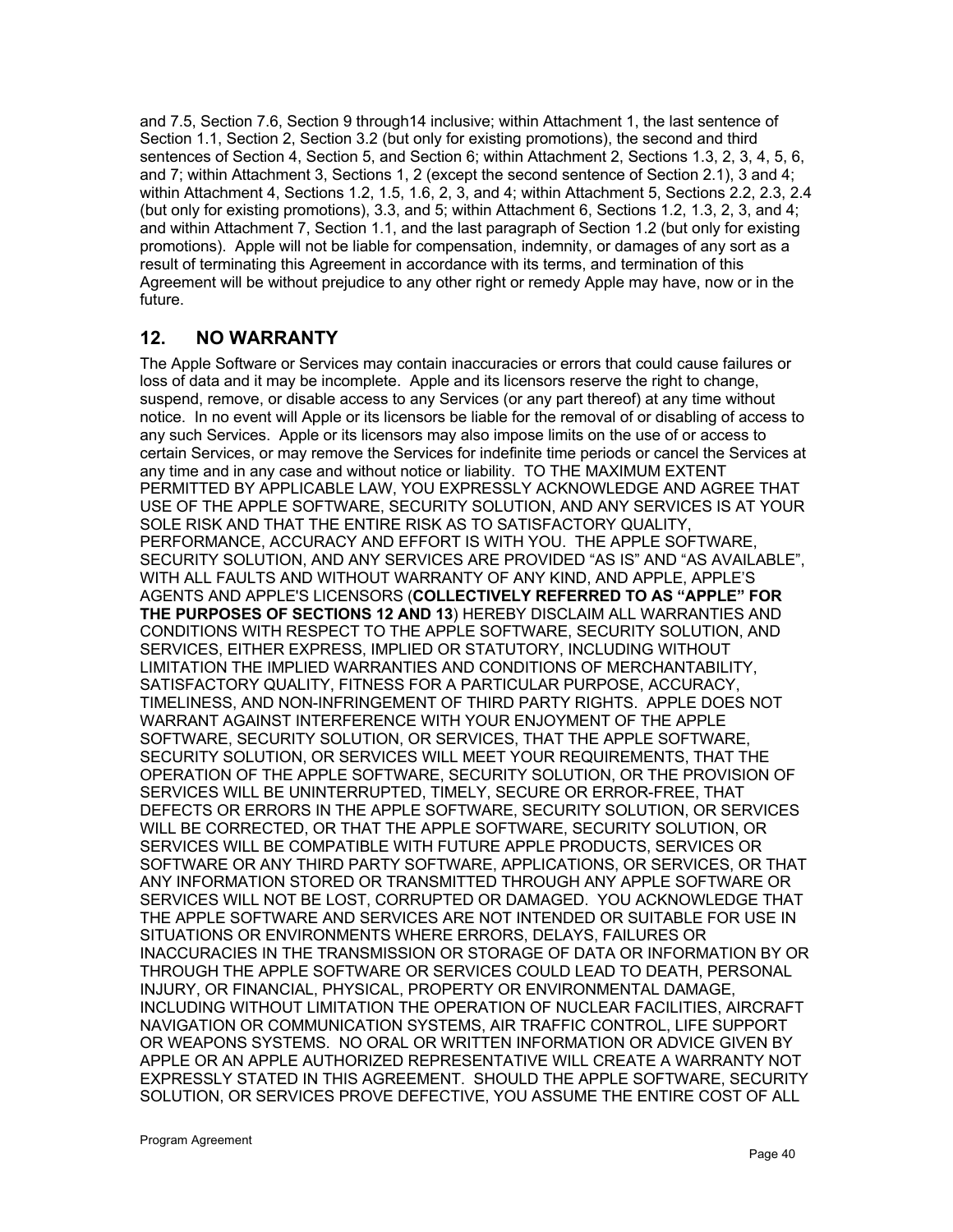NECESSARY SERVICING, REPAIR OR CORRECTION. Location data as well as any maps data provided by any Services or software is for basic navigational purposes only and is not intended to be relied upon in situations where precise location information is needed or where erroneous, inaccurate or incomplete location data may lead to death, personal injury, property or environmental damage. Neither Apple nor any of its licensors guarantees the availability, accuracy, completeness, reliability, or timeliness of location data or any other data or information displayed by any Services or software.

# **13. LIMITATION OF LIABILITY**

TO THE EXTENT NOT PROHIBITED BY APPLICABLE LAW, IN NO EVENT WILL APPLE BE LIABLE FOR PERSONAL INJURY, OR ANY INCIDENTAL, SPECIAL, INDIRECT, CONSEQUENTIAL OR PUNITIVE DAMAGES WHATSOEVER, INCLUDING, WITHOUT LIMITATION, DAMAGES FOR LOSS OF PROFITS, LOSS OF DATA, BUSINESS INTERRUPTION OR ANY OTHER COMMERCIAL DAMAGES OR LOSSES, ARISING OUT OF OR RELATED TO THIS AGREEMENT, YOUR USE OR INABILITY TO USE THE APPLE SOFTWARE, SECURITY SOLUTION, SERVICES, APPLE CERTIFICATES, OR YOUR DEVELOPMENT EFFORTS OR PARTICIPATION IN THE PROGRAM, HOWEVER CAUSED, WHETHER UNDER A THEORY OF CONTRACT, WARRANTY, TORT (INCLUDING NEGLIGENCE), PRODUCTS LIABILITY, OR OTHERWISE, EVEN IF APPLE HAS BEEN ADVISED OF THE POSSIBILITY OF SUCH DAMAGES, AND NOTWITHSTANDING THE FAILURE OF ESSENTIAL PURPOSE OF ANY REMEDY. In no event shall Apple's total liability to You under this Agreement for all damages (other than as may be required by applicable law in cases involving personal injury) exceed the amount of fifty dollars (\$50.00).

# **14. General Legal Terms**

# **14.1 Third Party Notices**

Portions of the Apple Software or Services may utilize or include third party software and other copyrighted material. Acknowledgements, licensing terms and disclaimers for such material are contained in the electronic documentation for the Apple Software and Services, and Your use of such material is governed by their respective terms.

# **14.2 Consent to Collection and Use of Data**

#### **A. Pre-Release Versions of iOS, watchOS, tvOS, and macOS**

In order to provide, test and help Apple, its partners, and third party developers improve their products and services, and unless You or Your Authorized Developers opt out in the pre-release versions of iOS, watchOS, tvOS, or macOS, as applicable, You acknowledge that Apple and its subsidiaries and agents will be collecting, using, storing, transmitting, processing and analyzing (collectively, "**Collecting**") diagnostic, technical, and usage logs and information from Your Authorized Test Units (that are running pre-release versions of the Apple Software and services) as part of the developer seeding process. This information will be Collected in a form that does not personally identify You or Your Authorized Developers and may be Collected from Your Authorized Test Units at any time, including when You or Your Authorized Developers sync to iTunes or automatically over a secure over-the-air connection. The information that would be Collected includes, but is not limited to, general diagnostic and usage data, various unique device identifiers, various unique system or hardware identifiers, details about hardware and operating system specifications, performance statistics, and data about how You use Your Authorized Test Unit, system and application software, and peripherals, and, if Location Services is enabled, certain location information. You agree that Apple may share such diagnostic, technical, and usage logs and information with partners and third-party developers for purposes of allowing them to improve their products and services that operate on or in connection with Apple-branded products. **By installing or using pre-release versions of iOS, watchOS, tvOS, or macOS on Your Authorized Test Units, You acknowledge and agree that Apple and its subsidiaries and agents have Your permission to Collect all such information and use it as set forth above in this Section.**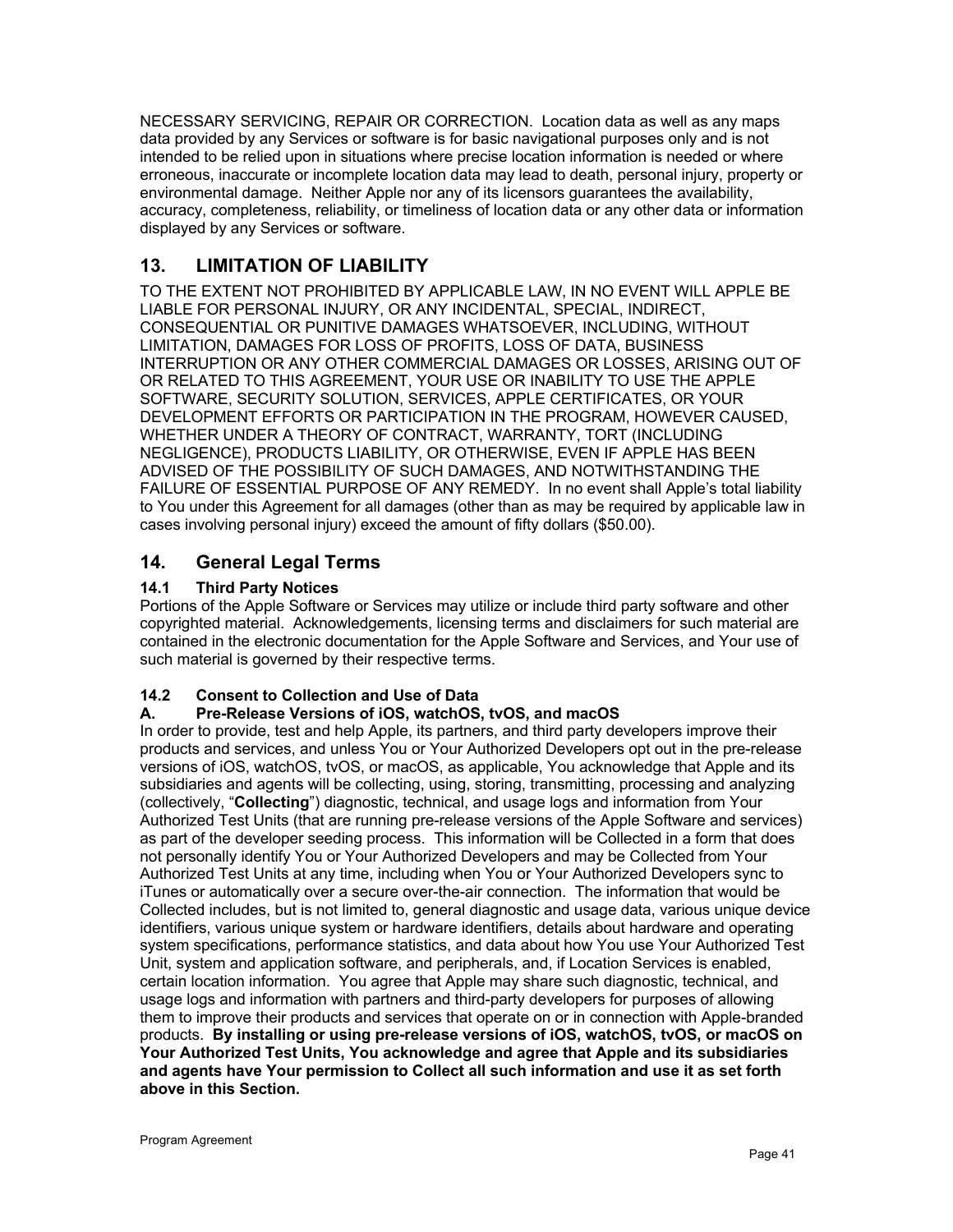# **B. Other Pre-Release Apple Software and Services**

In order to test, provide and improve Apple's products and services, and only if You choose to install or use other pre-release Apple Software or Services provided as part of the developer seeding process or Program, You acknowledge that Apple and its subsidiaries and agents may be Collecting diagnostic, technical, usage and related information from other pre-release Apple Software and Services. Apple will notify You about the Collection of such information on the Program web portal, and You should carefully review the Release Notes and other information disclosed by Apple in such location prior to choosing whether or not to install or use any such prerelease Apple Software or Services. **By installing or using such pre-release Apple Software and Services, You acknowledge and agree that Apple and its subsidiaries and agents have Your permission to Collect any and all such information and use it as set forth above.**

#### **C. Device Deployment Services**

In order to set up and use the device provisioning, account authentication, and deployment features of the Apple Software and Services, certain unique identifiers for Your computer, iOS devices, watchOS devices, tvOS devices, and account information may be needed. These unique identifiers may include Your email address, Your Apple ID, a hardware identifier for Your computer, and device identifiers entered by You into the Apple Software or Services for Applebranded products running iOS, watchOS, or tvOS. Such identifiers may be logged in association with Your interaction with the Service and Your use of these features and the Apple Software and Services. **By using these features, You agree that Apple and its subsidiaries and agents may Collect this information for the purpose of providing the Apple Software and Services, including using such identifiers for account verification and anti-fraud measures.** If You do not want to provide this information, do not use the provisioning, deployment or authentication features of the Apple Software or Services.

# **D. Apple Services**

In order to test, provide and improve Apple's products and services, and only if You choose to use the Services provided hereunder (and except as otherwise provided herein), You acknowledge that Apple and its subsidiaries and agents may be Collecting diagnostic, technical, usage and related information from the Apple Services. Some of this information will be Collected in a form that does not personally identify You. However, in some cases, Apple may need to Collect information that would personally identify You, but only if Apple has a good faith belief that such Collection is reasonably necessary to: (a) provide the Apple Services; (b) comply with legal process or request; (c) verify compliance with the terms of this Agreement; (d) prevent fraud, including investigating any potential technical issues or violations; or (e) protect the rights, property, security or safety of Apple, its developers, customers or the public as required or permitted by law. **By installing or using such Apple Services, You acknowledge and agree that Apple and its subsidiaries and agents have Your permission to Collect any and all such information and use it as set forth in this Section.** Further, You agree that Apple may share the diagnostic, technical, and usage logs and information (excluding personally identifiable information) with partners and third-party developers for purposes of allowing them to improve their products and services that operate on or in connection with Apple-branded products.

#### **E. Privacy Policy**

Data collected pursuant to this **Section 14.2** will be treated in accordance with Apple's Privacy Policy which can be viewed at http://www.apple.com/legal/privacy.

# **14.3 Assignment; Relationship of the Parties**

This Agreement may not be assigned, nor may any of Your obligations under this Agreement be delegated, in whole or in part, by You by operation of law, merger, or any other means without Apple's express prior written consent and any attempted assignment without such consent will be null and void. To submit a request for Apple's consent to assignment, please email: devprograms@apple.com. Except for the agency appointment as specifically set forth in Schedule 1 (if applicable), this Agreement will not be construed as creating any other agency relationship, or a partnership, joint venture, fiduciary duty, or any other form of legal association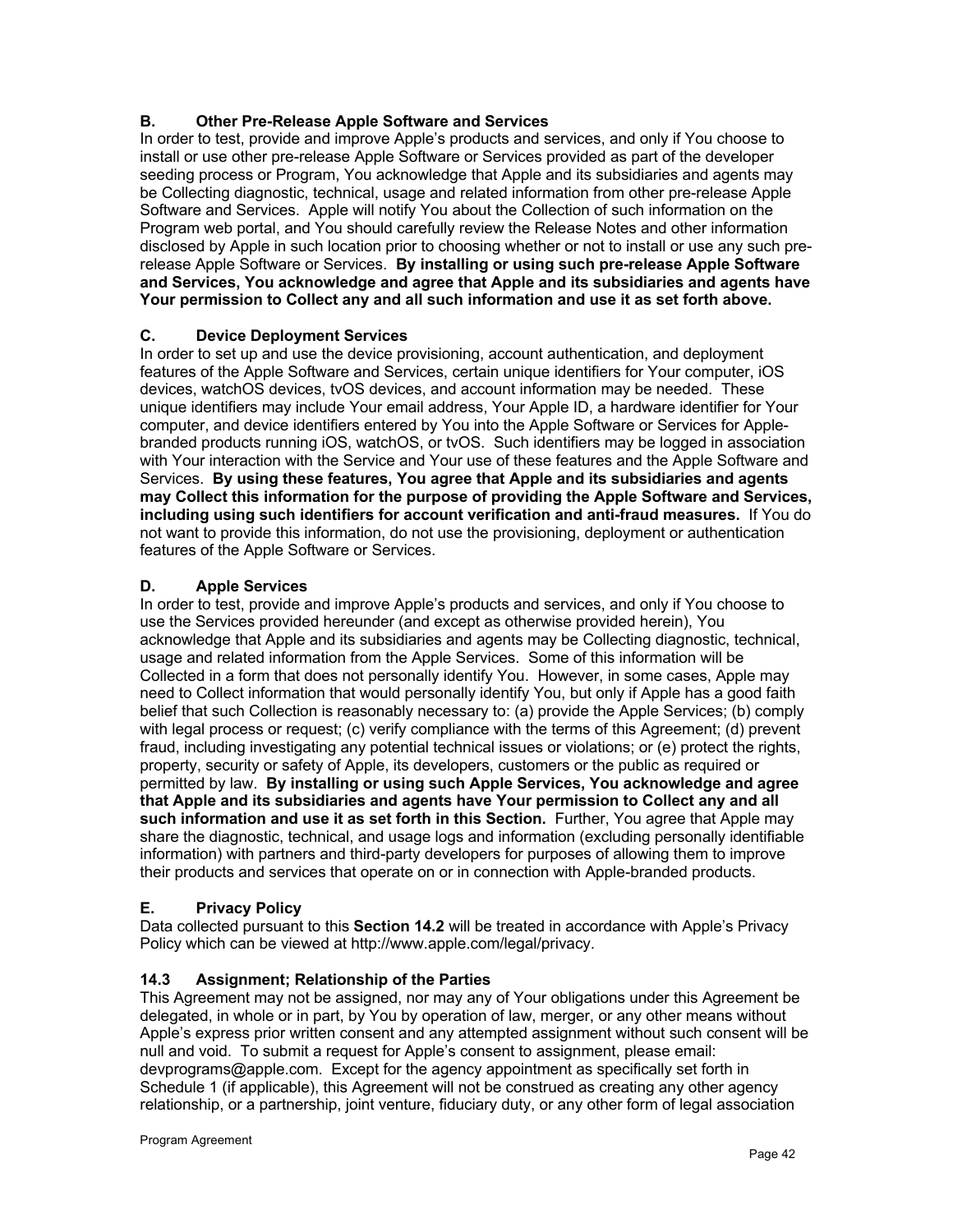between You and Apple, and You will not represent to the contrary, whether expressly, by implication, appearance or otherwise. This Agreement is not for the benefit of any third parties.

#### **14.4 Independent Development**

Nothing in this Agreement will impair Apple's right to develop, acquire, license, market, promote, or distribute products or technologies that perform the same or similar functions as, or otherwise compete with, Licensed Applications, Covered Products, or any other products or technologies that You may develop, produce, market, or distribute.

#### **14.5 Notices**

Any notices relating to this Agreement shall be in writing. Notices will be deemed given by Apple when sent to You at the email address or mailing address You provided during the sign-up process. All notices to Apple relating to this Agreement will be deemed given (a) when delivered personally, (b) three business days after having been sent by commercial overnight carrier with written proof of delivery, and (c) five business days after having been sent by first class or certified mail, postage prepaid, to this Apple address: Apple Developer Program Licensing, Apple Inc., App Store Legal, One Apple Park Way, 169-4ISM, Cupertino, California, 95014 U.S.A. You consent to receive notices by email and agree that any such notices that Apple sends You electronically will satisfy any legal communication requirements. A party may change its email or mailing address by giving the other written notice as described above.

#### **14.6 Severability**

If a court of competent jurisdiction finds any clause of this Agreement to be unenforceable for any reason, that clause of this Agreement shall be enforced to the maximum extent permissible so as to effect the intent of the parties, and the remainder of this Agreement shall continue in full force and effect. However, if applicable law prohibits or restricts You from fully and specifically complying with, or appointing Apple and Apple Subsidiaries as Your agent under Schedule 1 or the Sections of this Agreement entitled "Internal Use License and Restrictions", "Your Obligations" or "Apple Certificates; Revocation", or prevents the enforceability of any of those Sections or Schedule 1, this Agreement will immediately terminate and You must immediately discontinue any use of the Apple Software as described in the Section entitled "Term and Termination."

#### **14.7 Waiver and Construction**

Failure by Apple to enforce any provision of this Agreement shall not be deemed a waiver of future enforcement of that or any other provision. Any laws or regulations that provide that the language of a contract will be construed against the drafter will not apply to this Agreement. Section headings are for convenience only and are not to be considered in construing or interpreting this Agreement.

#### **14.8 Export Control**

You may not use, export, re-export, import, sell or transfer the Apple Software except as authorized by United States law, the laws of the jurisdiction in which You obtained the Apple Software, and any other applicable laws and regulations. In particular, but without limitation, the Apple Software may not be exported or re-exported (a) into any U.S. embargoed countries or (b) to anyone on the U.S. Treasury Department's list of Specially Designated Nationals or the U.S. Department of Commerce's Denied Persons List or Entity List or any other restricted party lists. By using the Apple Software, You represent and warrant that You are not located in any such country or on any such list. You also agree that You will not use the Apple Software for any purposes prohibited by United States law, including, without limitation, the development, design, manufacture or production of nuclear, missile, chemical or biological weapons. You certify that pre-release versions of the Apple Software will only be used for development and testing purposes, and will not be rented, sold, leased, sublicensed, assigned, or otherwise transferred. Further, You certify that You will not transfer or export any product, process or service that is a direct product of such pre-release Apple Software.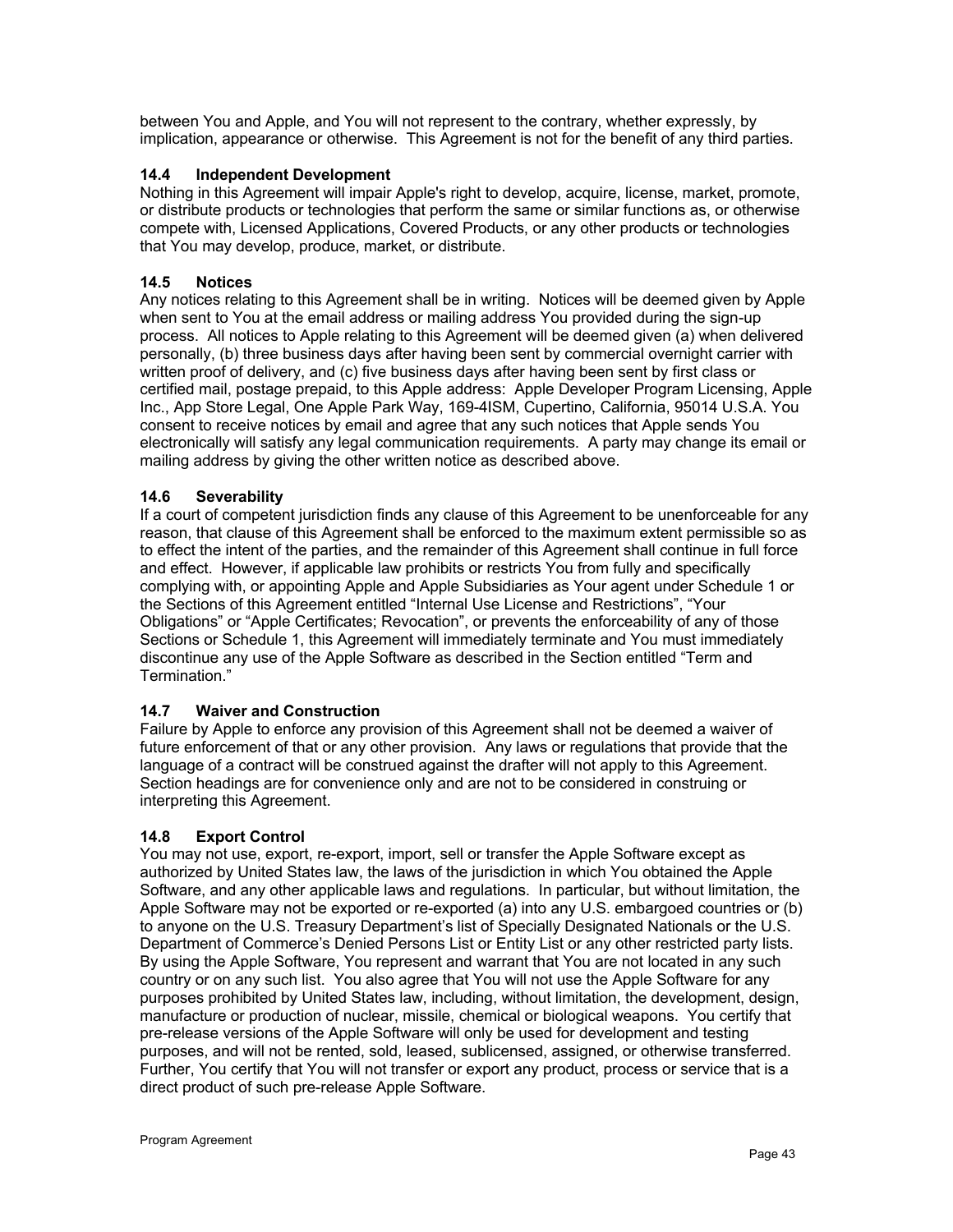#### **14.9 Government End-users**

The Apple Software and Documentation are "Commercial Items", as that term is defined at 48 C.F.R. §2.101, consisting of "Commercial Computer Software" and "Commercial Computer Software Documentation", as such terms are used in 48 C.F.R. §12.212 or 48 C.F.R. §227.7202, as applicable. Consistent with 48 C.F.R. §12.212 or 48 C.F.R. §227.7202-1 through 227.7202-4, as applicable, the Commercial Computer Software and Commercial Computer Software Documentation are being licensed to U.S. Government end-users (a) only as Commercial Items and (b) with only those rights as are granted to all other end-users pursuant to the terms and conditions herein. Unpublished-rights reserved under the copyright laws of the United States.

#### **14.10 Dispute Resolution; Governing Law**

Any litigation or other dispute resolution between You and Apple arising out of or relating to this Agreement, the Apple Software, or Your relationship with Apple will take place in the Northern District of California, and You and Apple hereby consent to the personal jurisdiction of and exclusive venue in the state and federal courts within that District with respect any such litigation or dispute resolution. This Agreement will be governed by and construed in accordance with the laws of the United States and the State of California, except that body of California law concerning conflicts of law. Notwithstanding the foregoing:

(a) If You are an agency, instrumentality or department of the federal government of the United States, then this Agreement shall be governed in accordance with the laws of the United States of America, and in the absence of applicable federal law, the laws of the State of California will apply. Further, and notwithstanding anything to the contrary in this Agreement (including but not limited to **Section 10 (Indemnification)**), all claims, demands, complaints and disputes will be subject to the Contract Disputes Act (41 U.S.C. §§601-613), the Tucker Act (28 U.S.C. § 1346(a) and § 1491), or the Federal Tort Claims Act (28 U.S.C. §§ 1346(b), 2401-2402, 2671-2672, 2674- 2680), as applicable, or other applicable governing authority. For the avoidance of doubt, if You are an agency, instrumentality, or department of the federal, state or local government of the U.S. or a U.S. public and accredited educational institution, then Your indemnification obligations are only applicable to the extent they would not cause You to violate any applicable law (e.g., the Anti-Deficiency Act), and You have any legally required authorization or authorizing statute; (b) If You (as an entity entering into this Agreement) are a U.S. public and accredited educational institution or an agency, instrumentality, or department of a state or local government within the United States, then (a) this Agreement will be governed and construed in accordance with the laws of the state (within the U.S.) in which Your entity is domiciled, except that body of state law concerning conflicts of law; and (b) any litigation or other dispute resolution between You and Apple arising out of or relating to this Agreement, the Apple Software, or Your relationship with Apple will take place in federal court within the Northern District of California, and You and Apple hereby consent to the personal jurisdiction of and exclusive venue of such District unless such consent is expressly prohibited by the laws of the state in which Your entity is domiciled; and (c) If You are an international, intergovernmental organization that has been conferred immunity from the jurisdiction of national courts through Your intergovernmental charter or agreement, then any controversy or claim arising out of or relating to this Agreement, or the breach thereof, shall be determined by arbitration administered by the International Centre for Dispute Resolution in accordance with its International Arbitration Rules. The place of arbitration shall be London, England; the language shall be English; and the number of arbitrators shall be three. Upon Apple's request, You agree to provide evidence of Your status as an intergovernmental organization with such privileges and immunities.

This Agreement shall not be governed by the United Nations Convention on Contracts for the International Sale of Goods, the application of which is expressly excluded.

#### **14.11 Entire Agreement; Governing Language**

This Agreement constitutes the entire agreement between the parties with respect to the use of the Apple Software, Apple Services and Apple Certificates licensed hereunder and, except as otherwise set forth herein, supersedes all prior understandings and agreements regarding its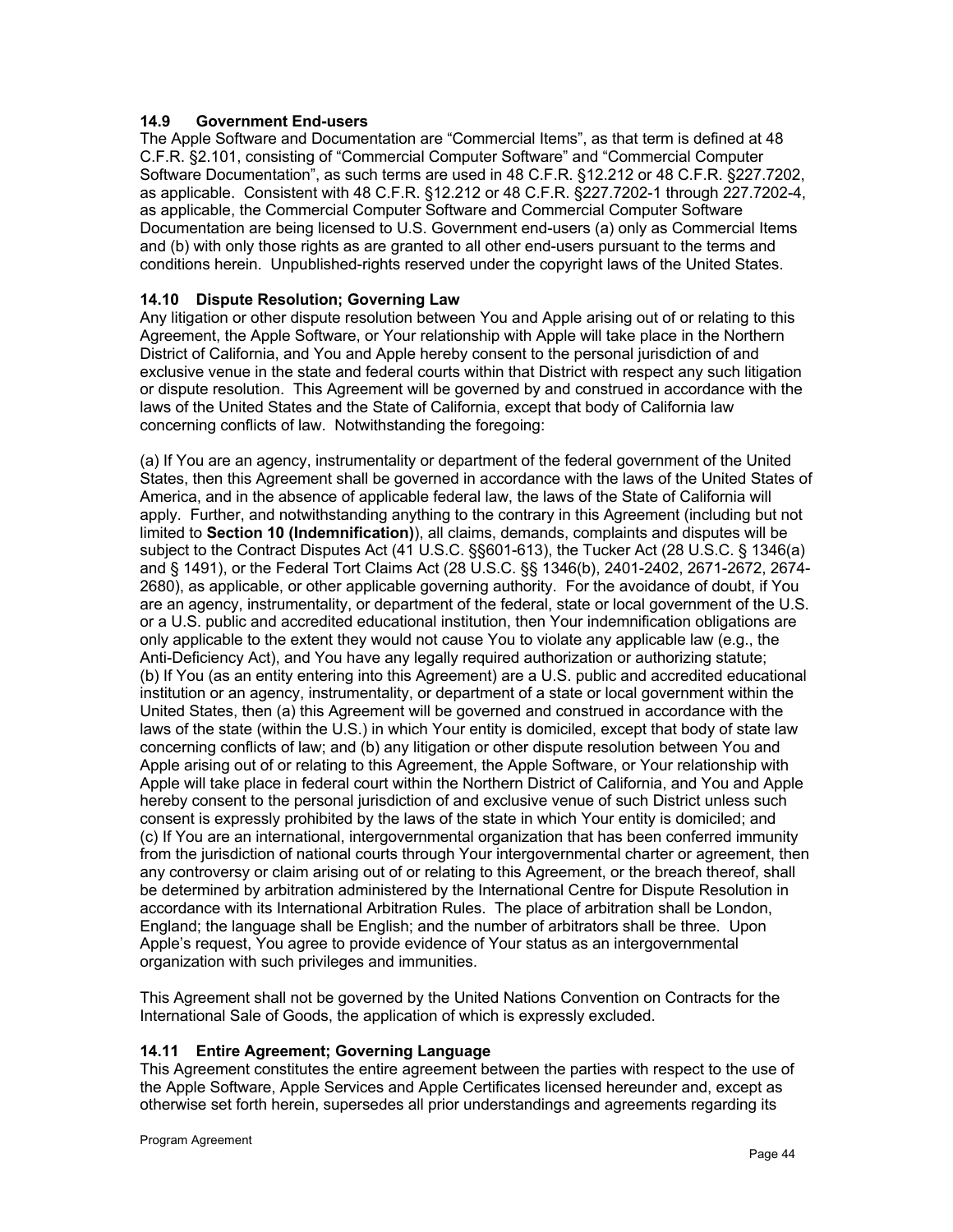subject matter. Notwithstanding the foregoing, to the extent that You are provided with prerelease materials under the Program and such pre-release materials are subject to a separate license agreement, You agree that the license agreement accompanying such materials in addition to **Section 9 (Confidentiality)** of this Agreement shall also govern Your use of such materials. If You have entered or later enter into the Xcode and Apple SDKs Agreement, this Apple Developer Program License Agreement will govern in the event of any inconsistencies between the two with respect to the same subject matter; provided, however, that this Apple Developer Program License Agreement is not intended to prevent You from exercising any rights granted to You in the Xcode and Apple SDKs Agreement in accordance with the terms and conditions set forth therein. This Agreement may be modified only: (a) by a written amendment signed by both parties, or (b) to the extent expressly permitted by this Agreement (for example, by Apple by written or email notice to You). Any translation is provided as a courtesy to You, and in the event of a dispute between the English and any non-English version, the English version of this Agreement shall govern, to the extent not prohibited by local law in Your jurisdiction. If You are located in the province of Quebec, Canada or are a government organization within France, then the following clause applies to You: The parties hereby confirm that they have requested that this Agreement and all related documents be drafted in English. *Les parties ont exigé que le présent contrat et tous les documents connexes soient rédigés en anglais.*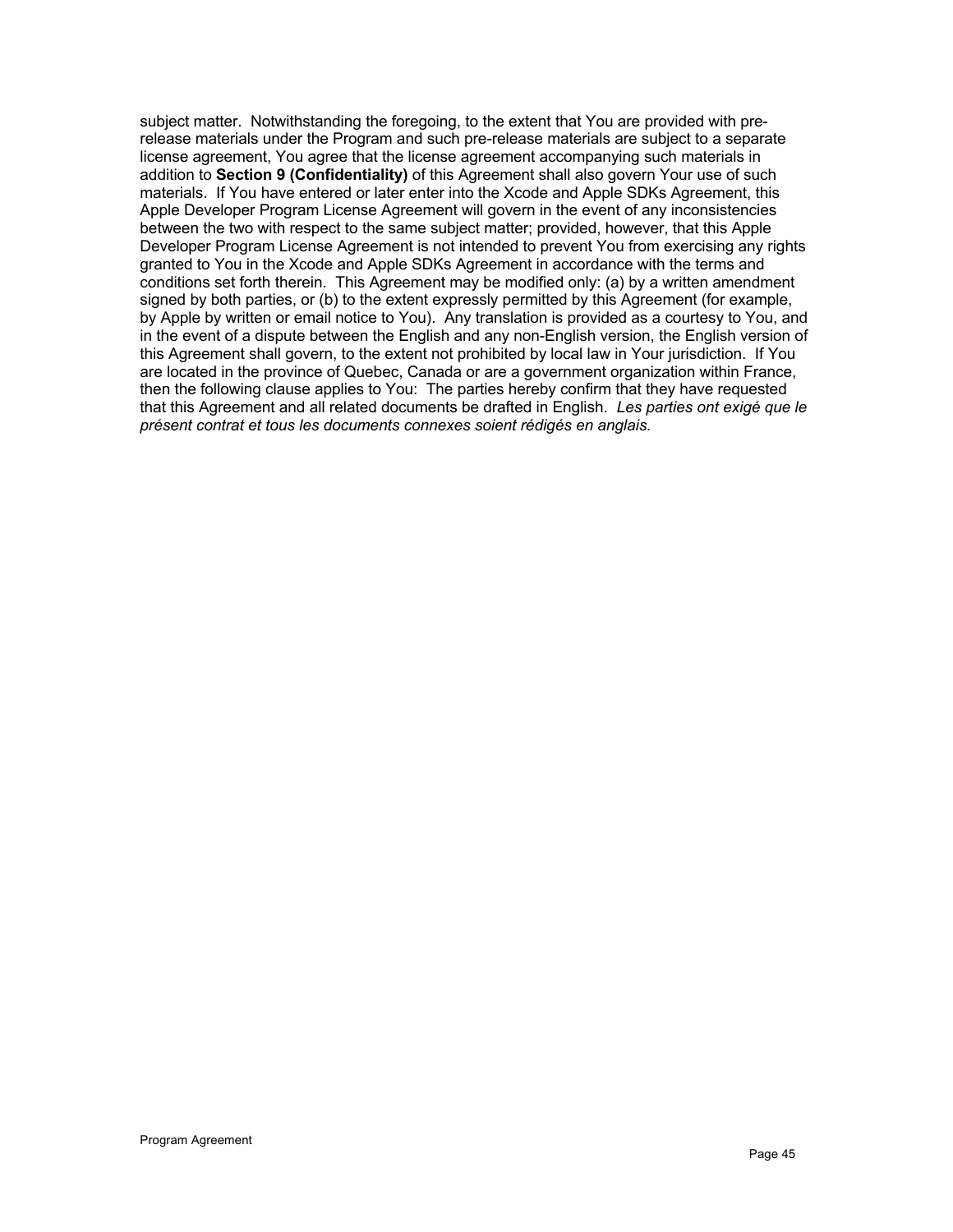#### **Attachment 1 (to the Agreement) Additional Terms for Apple Push Notification Service and Local Notifications**

The following terms are in addition to the terms of the Agreement and apply to any use of the APN (Apple Push Notification Service):

#### **1. Use of the APN and Local Notifications**

**1.1** You may use the APN only in Your Applications, Your Passes, and/or in sending Safari Push Notifications to the macOS desktop of users of Your Site who have opted in to receive Notifications through Safari on macOS. You, Your Application and/or Your Pass may access the APN only via the APN API and only if You have been assigned a Push Application ID by Apple. Except for a Service Provider who is assisting You with using the APN, You agree not to share Your Push Application ID with any third party. You understand that You will not be permitted to access or use the APN after expiration or termination of Your Agreement.

**1.2** You are permitted to use the APN and the APN APIs only for the purpose of sending Push Notifications to Your Application, Your Pass, and/or to the macOS desktop of users of Your Site who have opted in to receive Notifications through Safari on macOS as expressly permitted by the Agreement, the APN Documentation and all applicable laws and regulations (including all intellectual property laws). You further agree that You must disclose to Apple any use of the APN as part of the submission process for Your Application.

**1.3** You understand that before You send an end-user any Push Notifications through the APN, the end-user must consent to receive such Notifications. You agree not to disable, override or otherwise interfere with any Apple-implemented consent panels or any Apple system preferences for enabling or disabling Notification functionality. If the end-user's consent to receive Push Notifications is denied or later withdrawn, You may not send the end-user Push Notifications.

## **2. Additional Requirements**

**2.1** You may not use the APN or Local Notifications for the purpose of sending unsolicited messages to end-users or for the purpose of phishing or spamming, including, but not limited to, engaging in any types of activities that violate anti-spamming laws and regulations, or that are otherwise improper, inappropriate or illegal. The APN and Local Notifications should be used for sending relevant messages to a user that provide a benefit (e.g., a response to an end-user request for information, provision of pertinent information relevant to the Application).

**2.2** You may not use the APN or Local Notifications for the purposes of advertising, product promotion, or direct marketing of any kind (e.g., up-selling, cross-selling, etc.), including, but not limited to, sending any messages to promote the use of Your Application or advertise the availability of new features or versions. Notwithstanding the foregoing, You may use the APN or Local Notifications for promotional purposes in connection with Your Pass so long as such use is directly related to the Pass, e.g., a store coupon may be sent to Your Pass in Wallet.

**2.3** You may not excessively use the overall network capacity or bandwidth of the APN, or unduly burden an iOS Product, Apple Watch, macOS or an end-user with excessive Push Notifications or Local Notifications, as may be determined by Apple in its reasonable discretion. In addition, You agree not to harm or interfere with Apple's networks or servers, or any third party servers or networks connected to the APN, or otherwise disrupt other developers' use of the APN.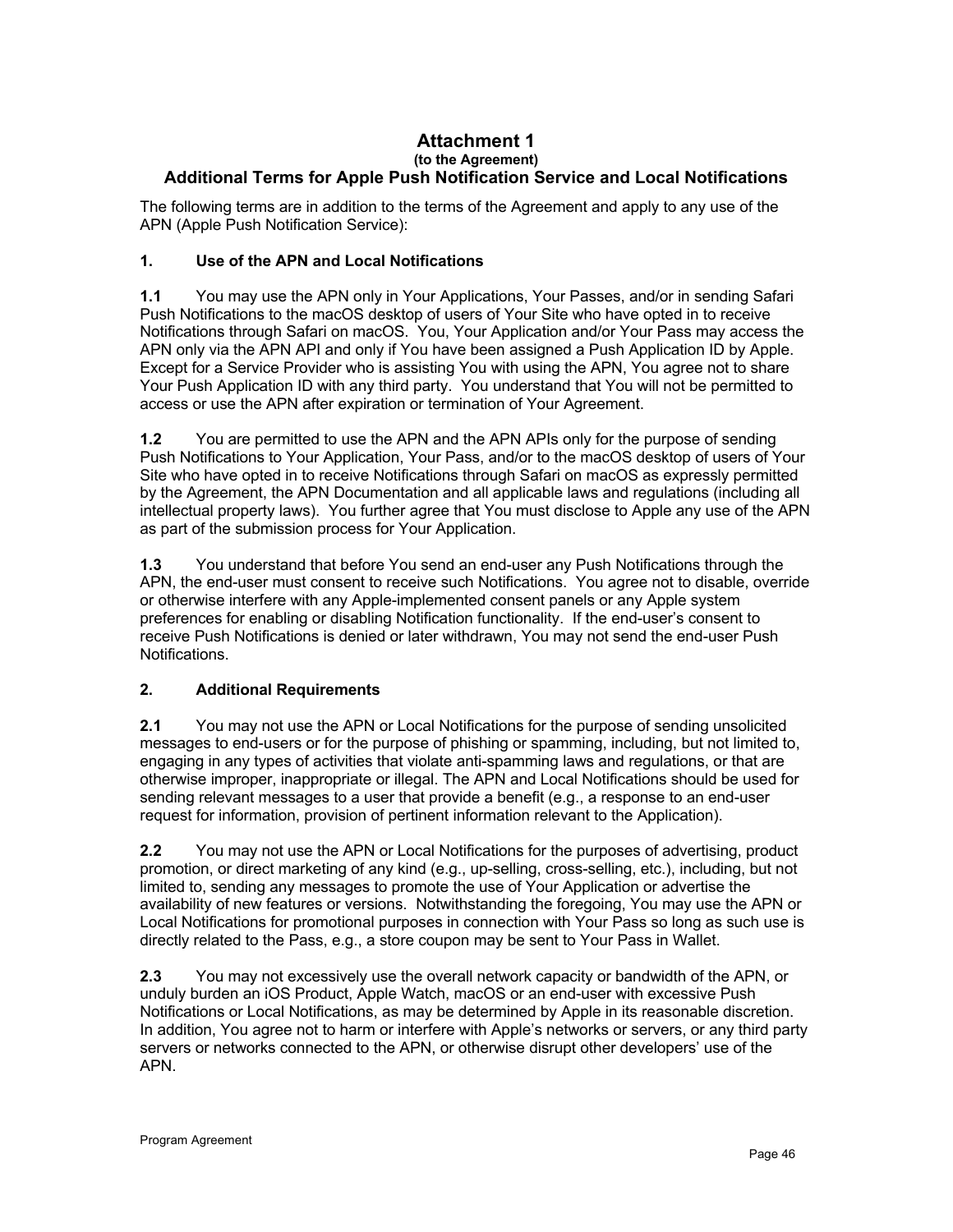**2.4** You may not use the APN or Local Notifications to send material that contains any obscene, pornographic, offensive or defamatory content or materials of any kind (text, graphics, images, photographs, sounds, etc.), or other content or materials that in Apple's reasonable judgment may be found objectionable by the end-user of Your Application, Pass or Site.

**2.5** You may not transmit, store or otherwise make available any material that contains viruses or any other computer code, files or programs that may harm, disrupt or limit the normal operation of the APN or an iOS Product, Apple Watch, or macOS, and You agree not to disable, spoof, hack or otherwise interfere with any security, digital signing, verification or authentication mechanisms that are incorporated in or used by the APN, or enable others to do so.

# **3. Additional Terms for Website Push IDs**

**3.1** Subject to the terms of this Agreement, You understand and agree that Safari Push Notifications that You send using Your Website Push ID must be sent under Your own name, trademark or brand (e.g., a user should know that the communication is coming from Your Site) and must include an icon, trademark, logo or other identifying mark for Your Site. You agree not to misrepresent or impersonate another Site or entity or otherwise mislead users about the originator of the Safari Push Notification. To the extent that You reference a third party's trademark or brand within Your Safari Push Notification, You represent and warrant that You have any necessary rights.

**3.2** By enabling the APN and sending Safari Push Notifications for Your Site as permitted in this Agreement, You hereby permit Apple to use (i) screen shots of Your Safari Push Notifications on macOS; and (ii) trademarks and logos associated with such Notifications, for promotional purposes in Apple's marketing materials, excluding those portions which You do not have the right to use for promotional purposes and which You identify in writing to Apple. You also permit Apple to use images and other materials that You may provide to Apple, at Apple's reasonable request, for promotional purposes in marketing materials.

**4. Delivery by the APN or via Local Notifications.** You understand and agree that in order to provide the APN and make Your Push Notifications available on iOS Products, Apple Watch, or macOS, Apple may transmit Your Push Notifications across various public networks, in various media, and modify or change Your Push Notifications to comply with the technical and other requirements for connecting to networks or devices. You acknowledge and agree that the APN is not, and is not intended to be, a guaranteed or secure delivery service, and You shall not use or rely upon it as such. Further, as a condition to using the APN or delivering Local Notifications, You agree not to transmit sensitive personal or confidential information belonging to an individual (e.g., a social security number, financial account or transactional information, or any information where the individual may have a reasonable expectation of secure transmission) as part of any such Notification, and You agree to comply with any applicable notice or consent requirements with respect to any collection, transmission, maintenance, processing or use of an end-user's personal information.

# **5. Your Acknowledgements.** You acknowledge and agree that:

**5.1** Apple may at any time, and from time to time, with or without prior notice to You (a) modify the APN, including changing or removing any feature or functionality, or (b) modify, deprecate, reissue or republish the APN APIs. You understand that any such modifications may require You to change or update Your Applications, Passes or Sites at Your own cost. Apple has no express or implied obligation to provide, or continue to provide, the APN and may suspend or discontinue all or any portion of the APN at any time. Apple shall not be liable for any losses, damages or costs of any kind incurred by You or any other party arising out of or related to any such service suspension or discontinuation or any such modification of the APN or APN APIs.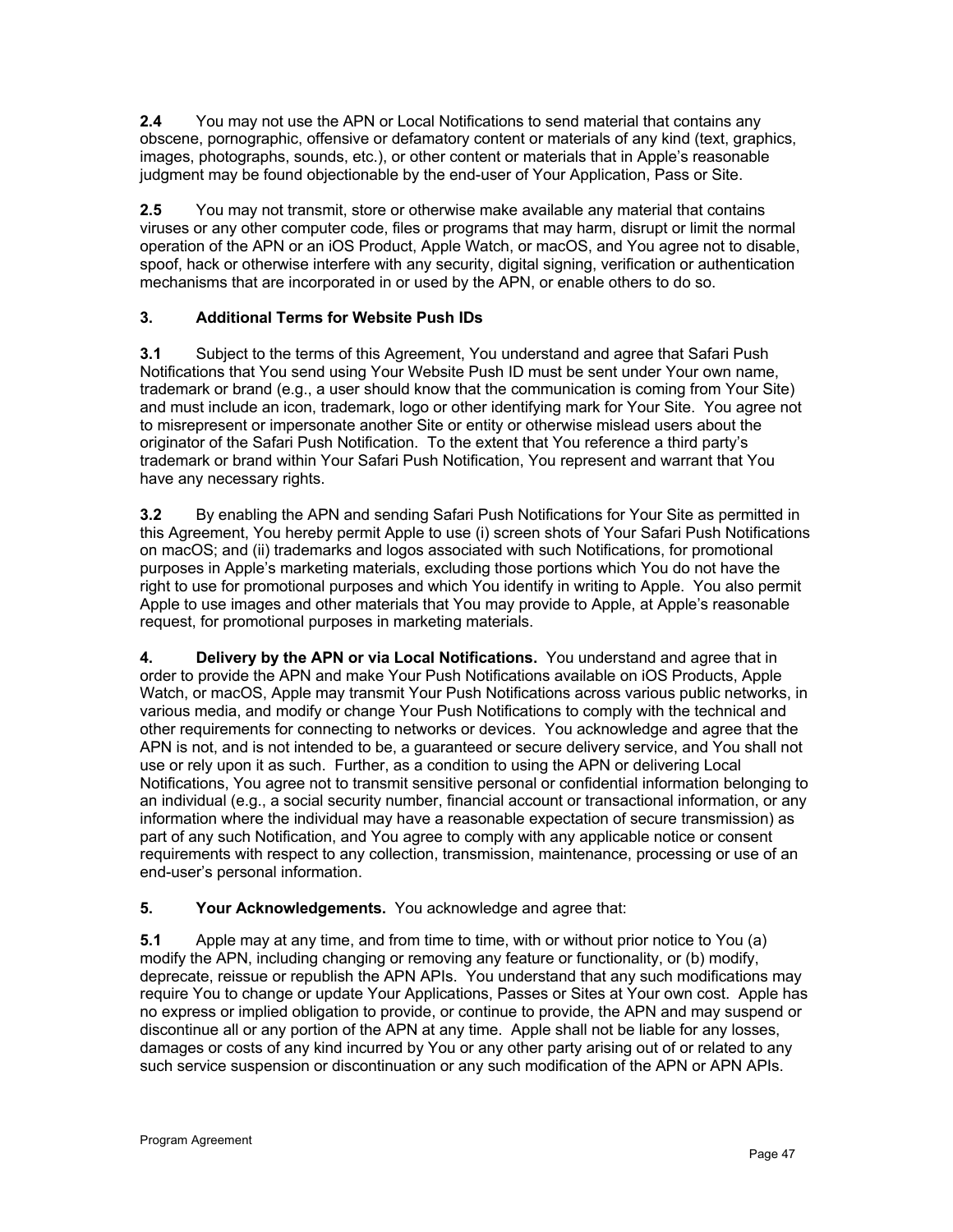**5.2** The APN is not available in all languages or in all countries and Apple makes no representation that the APN is appropriate or available for use in any particular location. To the extent You choose to access and use the APN, You do so at Your own initiative and are responsible for compliance with any applicable laws, including but not limited to any local laws.

**5.3** Apple provides the APN to You for Your use with Your Application, Pass, or Site, and does not provide the APN directly to any end-user. You acknowledge and agree that any Push Notifications are sent by You, not Apple, to the end-user of Your Application, Pass or Site, and You are solely liable and responsible for any data or content transmitted therein and for any such use of the APN. Further, You acknowledge and agree that any Local Notifications are sent by You, not Apple, to the end-user of Your Application, and You are solely liable and responsible for any data or content transmitted therein.

**5.4** Apple makes no guarantees to You in relation to the availability or uptime of the APN and is not obligated to provide any maintenance, technical or other support for the APN.

**5.5** Apple reserves the right to remove Your access to the APN, limit Your use of the APN, or revoke Your Push Application ID at any time in its sole discretion.

**5.6** Apple may monitor and collect information (including but not limited to technical and diagnostic information) about Your usage of the APN to aid Apple in improving the APN and other Apple products or services and to verify Your compliance with this Agreement; provided however that Apple will not access or disclose the content of any Push Notification unless Apple has a good faith belief that such access or disclosure is reasonably necessary to: (a) comply with legal process or request; (b) enforce the terms of this Agreement, including investigation of any potential violation hereof; (c) detect, prevent or otherwise address security, fraud or technical issues; or (d) protect the rights, property or safety of Apple, its developers, customers or the public as required or permitted by law.

**6. Additional Liability Disclaimer.** APPLE SHALL NOT BE LIABLE FOR ANY DAMAGES OR LOSSES ARISING FROM ANY USE OF THE APN, INCLUDING ANY INTERRUPTIONS TO THE APN OR ANY USE OF NOTIFICATIONS, INCLUDING, BUT NOT LIMITED TO, ANY POWER OUTAGES, SYSTEM FAILURES, NETWORK ATTACKS, SCHEDULED OR UNSCHEDULED MAINTENANCE, OR OTHER INTERRUPTIONS.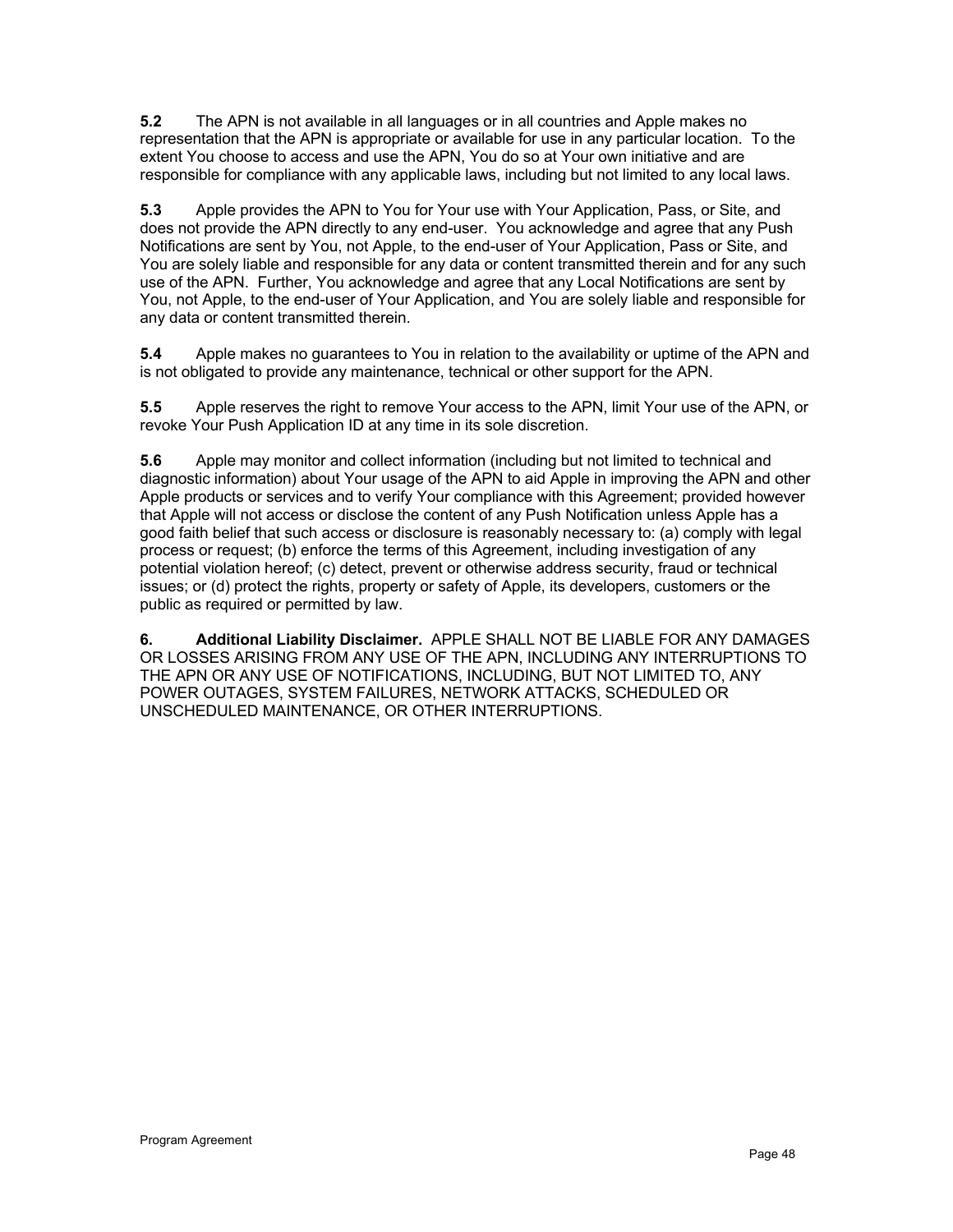#### **Attachment 2 (to the Agreement) Additional Terms for Use of the In-App Purchase API**

The following terms are in addition to the terms of the Agreement and apply to any use of the In-App Purchase API in Your Application:

## **1. Use of the In-App Purchase API**

**1.1** You may use the In-App Purchase API only to enable end-users to access or receive content, functionality, or services that You make available for use within Your Application (e.g., digital books, additional game levels, access to a turn-by-turn map service). You may not use the In-App Purchase API to offer goods or services to be used outside of Your Application.

**1.2** You must submit to Apple for review and approval all content, functionality, or services that You plan to provide through the use of the In-App Purchase API in accordance with these terms and the processes set forth in **Section 6 (Application Submission and Selection)** of the Agreement. For all submissions, You must provide the name, text description, price, unique identifier number, and other information that Apple reasonably requests (collectively, the "**Submission Description**"). Apple reserves the right to review the actual content, functionality or service that has been described in the Submission Descriptions at any time, including, but not limited to, in the submission process and after approval of the Submission Description by Apple. If You would like to provide additional content, functionality or services through the In-App Purchase API that are not described in Your Submission Description, then You must first submit a new or updated Submission Description for review and approval by Apple prior to making such items available through the use of the In-App Purchase API. Apple reserves the right to withdraw its approval of content, functionality, or services previously approved, and You agree to stop making any such content, functionality, or services available for use within Your Application.

**1.3** All content, functionality, and services offered through the In-App Purchase API are subject to the Program Requirements for Applications, and after such content, services or functionality are added to a Licensed Application, they will be deemed part of the Licensed Application and will be subject to all the same obligations and requirements. For clarity, Applications that provide keyboard extension functionality may not use the In-App Purchase API within the keyboard extension itself; however, they may continue to use the In-App Purchase API in separate areas of the Application.

#### **2. Additional Restrictions**

**2.1** You may not use the In-App Purchase API to enable an end-user to set up a pre-paid account to be used for subsequent purchases of content, functionality, or services, or otherwise create balances or credits that end-users can redeem or use to make purchases at a later time.

**2.2** You may not enable end-users to purchase Currency of any kind through the In-App Purchase API, including but not limited to any Currency for exchange, gifting, redemption, transfer, trading or use in purchasing or obtaining anything within or outside of Your Application. "Currency" means any form of currency, points, credits, resources, content or other items or units recognized by a group of individuals or entities as representing a particular value and that can be transferred or circulated as a medium of exchange.

**2.3** Content and services may be offered through the In-App Purchase API on a subscription basis (e.g., subscriptions to newspapers and magazines). Rentals of content, services or functionality through the In-App Purchase API are not allowed (e.g., use of particular content may not be restricted to a pre-determined, limited period of time).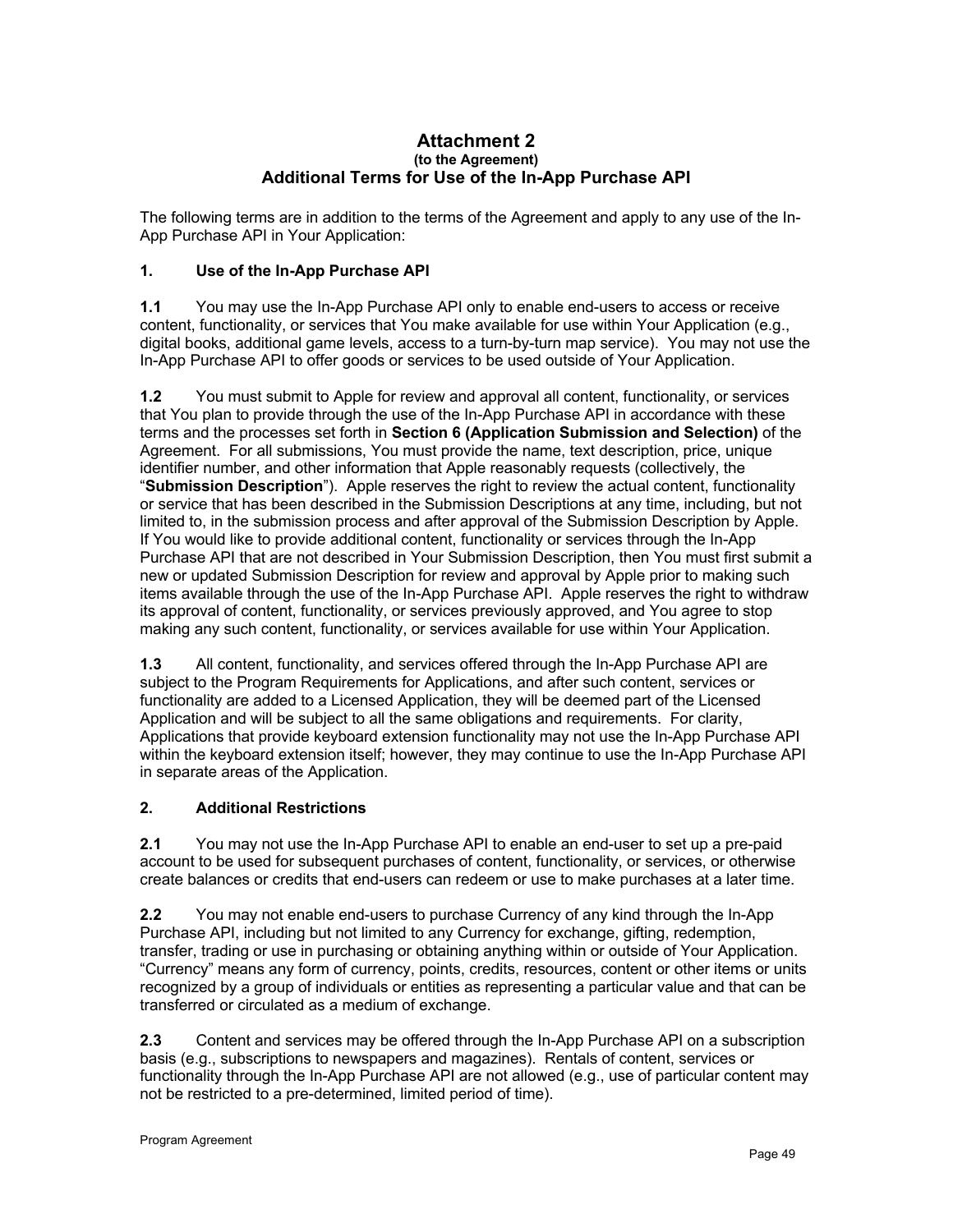**2.4** You may not use the In-App Purchase API to send any software updates to Your Application or otherwise add any additional executable code to Your Application. An In-App Purchase item must either already exist in Your Application waiting to be unlocked, be streamed to Your Application after the In-App Purchase API transaction has been completed, or be downloaded to Your Application solely as data after such transaction has been completed.

**2.5** You may not use the In-App Purchase API to deliver any items that contain content or materials of any kind (text, graphics, images, photographs, sounds, etc.) that in Apple's reasonable judgment may be found objectionable or inappropriate, for example, materials that may be considered obscene, pornographic, or defamatory.

**2.6** With the exception of items of content that an end-user consumes or uses up within Your Application (e.g., virtual supplies such as construction materials) (a "Consumable"), any other content, functionality, services or subscriptions delivered through the use of the In-App Purchase API (e.g., a sword for a game) (a "Non-Consumable") must be made available to end-users in accordance with the same usage rules as Licensed Applications (e.g., any such content, services or functionality must be available to all of the devices associated with an end-user's account). You will be responsible for identifying Consumable items to Apple and for disclosing to end-users that Consumables will not be available for use on other devices.

# **3. Your Responsibilities**

**3.1** For each successfully completed transaction made using the In-App Purchase API, Apple will provide You with a transaction receipt. It is Your responsibility to verify the validity of such receipt prior to the delivery of any content, functionality, or services to an end-user and Apple will not be liable for Your failure to verify that any such transaction receipt came from Apple.

**3.2** Unless Apple provides You with user interface elements, You are responsible for developing the user interface Your Application will display to end-users for orders made through the In-App Purchase API. You agree not to misrepresent, falsely claim, mislead or engage in any unfair or deceptive acts or practices regarding the promotion and sale of items through Your use of the In-App Purchase API, including, but not limited to, in the Licensed Application Information and any metadata that You submit through App Store Connect. You agree to comply with all applicable laws and regulations, including those in any jurisdictions in which You make content, functionality, services or subscriptions available through the use of the In-App Purchase API, including but not limited to consumer laws and export regulations.

**3.3** Apple may provide hosting services for Non-Consumables that You would like to provide to Your end-users through the use of the In-App Purchase API. Even if Apple hosts such Non-Consumables on Your behalf, You are responsible for providing items ordered through the In-App Purchase API in a timely manner (i.e., promptly after Apple issues the transaction receipt, except in cases where You have disclosed to Your end-user that the item will be made available at a later time) and for complying with all applicable laws in connection therewith, including but not limited to, laws, rules and regulations related to cancellation or delivery of ordered items. You are responsible for maintaining Your own records for all such transactions.

**3.4** You will not issue any refunds to end-users of Your Application, and You agree that Apple may issue refunds to end-users in accordance with the terms of Schedule 2.

#### **4. Apple Services**

**4.1** From time to time, Apple may choose to offer additional services and functionality relating to In-App Purchase API transactions. Apple makes no guarantees that the In-App Purchase API or any Services will continue to be made available to You or that they will meet Your requirements, be uninterrupted, timely, secure or free from error, that any information that You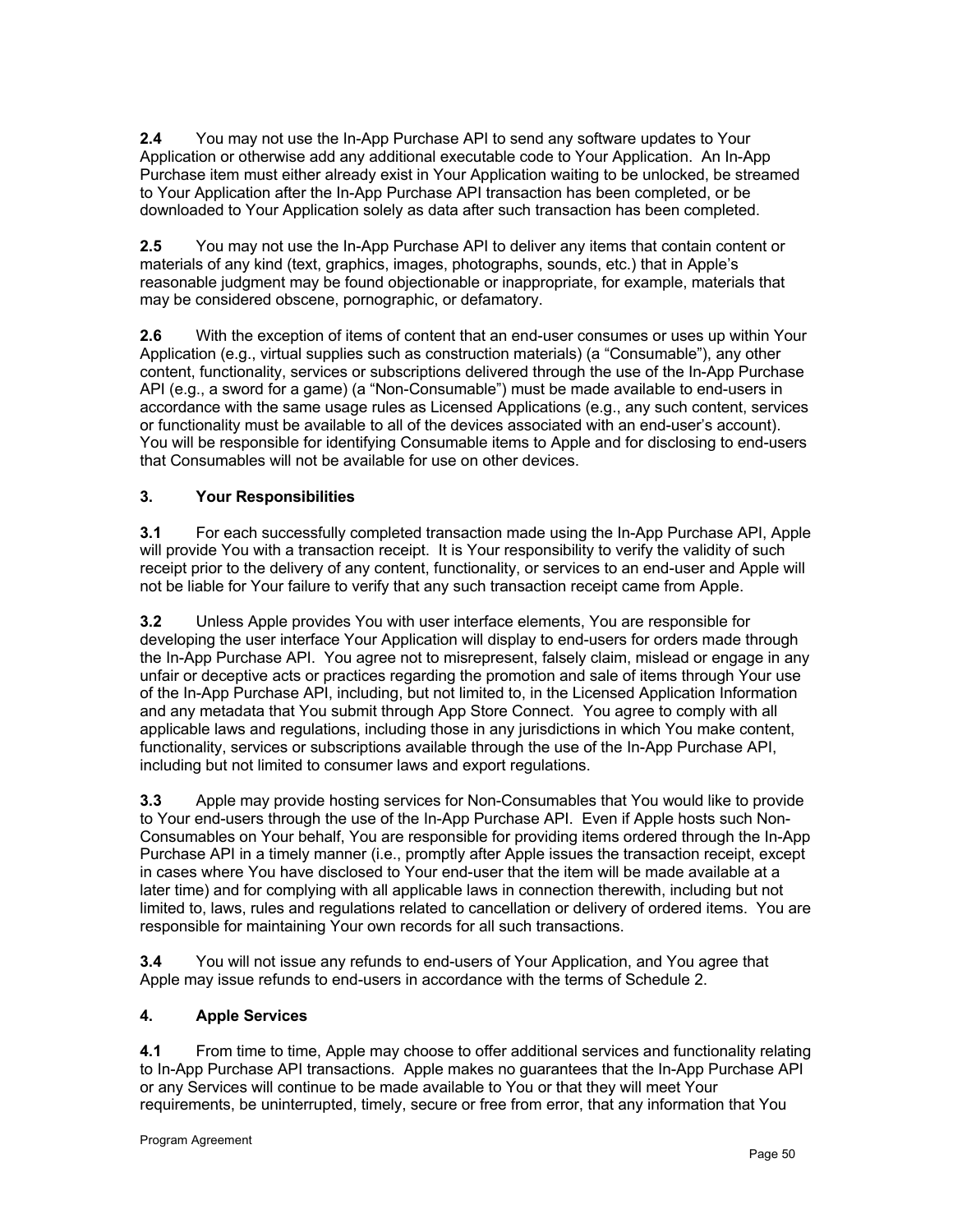obtain from the In-App Purchase API or any Services will be accurate or reliable or that any defects will be corrected.

**4.2** You understand that You will not be permitted to access or use the In-App Purchase API after expiration or termination of Your Agreement.

## **5. Your Acknowledgements.** You acknowledge and agree that:

Apple may at any time, and from time to time, with or without prior notice to You (a) modify the In-App Purchase API, including changing or removing any feature or functionality, or (b) modify, deprecate, reissue or republish the In-App Purchase API. You understand that any such modifications may require You to change or update Your Applications at Your own cost in order to continue to use the In-App Purchase API. Apple has no express or implied obligation to provide, or continue to provide, the In-App Purchase API or any services related thereto and may suspend or discontinue all or any portion of thereof at any time. Apple shall not be liable for any losses, damages or costs of any kind incurred by You or any other party arising out of or related to any suspension, discontinuation or modification of the In-App Purchase API or any services related thereto. Apple makes no guarantees to You in relation to the availability or uptime of the In-App Purchase API or any other services that Apple may provide to You in connection therewith, and Apple is not obligated to provide any maintenance, technical or other support related thereto. Apple provides the In-App Purchase API to You for Your use with Your Application, and may provide services to You in connection therewith (e.g., hosting services for Non-Consumable items). Apple is not responsible for providing or unlocking any content, functionality, services or subscriptions that an end-user orders through Your use of the In-App Purchase API. You acknowledge and agree that any such items are made available by You, not Apple, to the enduser of Your Application, and You are solely liable and responsible for such items ordered through the use of the In-App Purchase API and for any such use of the In-App Purchase API in Your Application or for any use of services in connection therewith.

**6. Use of Digital Certificates for In-App Purchase**. When an end-user completes a transaction using the In-App Purchase API in Your Application, Apple will provide You with a transaction receipt signed with an Apple Certificate. It is Your responsibility to verify that such certificate and receipt were issued by Apple, as set forth in the Documentation. You are solely responsible for Your decision to rely on any such certificates and receipts. YOUR USE OF OR RELIANCE ON SUCH CERTIFICATES AND RECEIPTS IN CONNECTION WITH THE IN-APP PURCHASE API IS AT YOUR SOLE RISK. APPLE MAKES NO WARRANTIES OR REPRESENTATIONS, EXPRESS OR IMPLIED, AS TO MERCHANTABILITY OR FITNESS FOR ANY PARTICULAR PURPOSE, ACCURACY, RELIABILITY, SECURITY, OR NON-INFRINGEMENT OF THIRD PARTY RIGHTS WITH RESPECT TO SUCH APPLE CERTIFICATES AND RECEIPTS. You agree that You will only use such receipts and certificates in accordance with the Documentation, and that You will not interfere or tamper with the normal operation of such digital certificates or receipts, including but not limited to any falsification or other misuse.

**7. Additional Liability Disclaimer**. APPLE SHALL NOT BE LIABLE FOR ANY DAMAGES OR LOSSES ARISING FROM THE USE OF THE IN-APP PURCHASE API AND ANY SERVICES, INCLUDING, BUT NOT LIMITED TO, (I) ANY LOSS OF PROFIT (WHETHER INCURRED DIRECTLY OR INDIRECTLY), ANY LOSS OF GOODWILL OR BUSINESS REPUTATION, ANY LOSS OF DATA SUFFERED, OR OTHER INTANGIBLE LOSS, (II) ANY CHANGES WHICH APPLE MAY MAKE TO THE IN-APP PURCHASE API OR ANY SERVICES, OR FOR ANY PERMANENT OR TEMPORARY CESSATION IN THE PROVISION OF THE IN-APP PURCHASE API OR ANY SERVICES (OR ANY FEATURES WITHIN THE SERVICES) PROVIDED THEREWITH, OR (III) THE DELETION OF, CORRUPTION OF, OR FAILURE TO PROVIDE ANY DATA TRANSMITTED BY OR THROUGH YOUR USE OF THE IN-APP PURCHASE API OR SERVICES. It is Your responsibility to maintain appropriate alternate backup of all Your information and data, including but not limited to any Non-Consumables that You may provide to Apple for hosting services.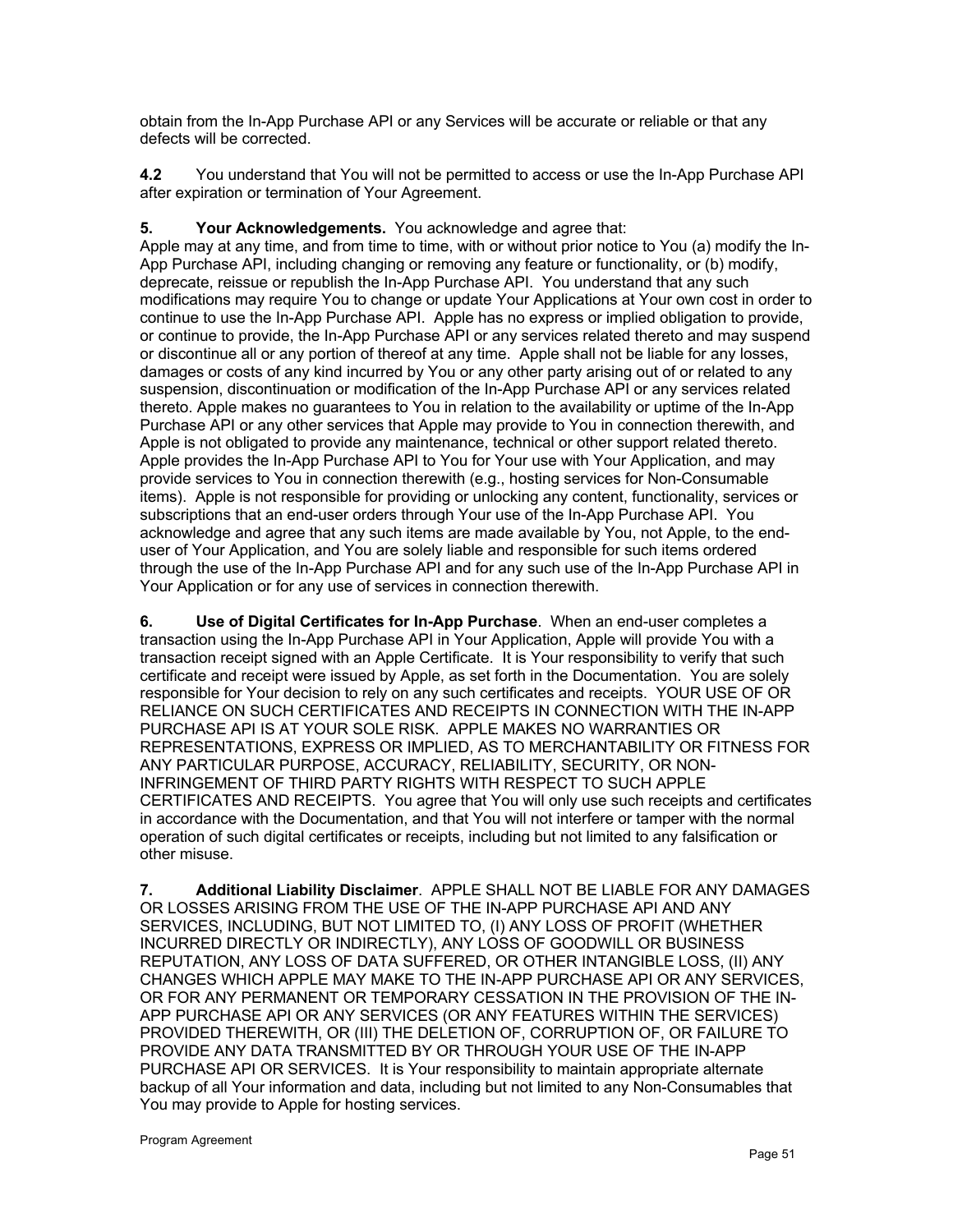#### **Attachment 3 (to the Agreement) Additional Terms for the Game Center**

The following terms are in addition to the terms of the Agreement and apply to any use of the Game Center service by You or Your Application.

## **1. Use of the Game Center service**

**1.1** You and Your Application may not connect to or use the Game Center service in any way not expressly authorized by Apple. You agree to only use the Game Center service in accordance with this Agreement (including this Attachment 3), the Game Center Documentation and in accordance with all applicable laws. You understand that neither You nor Your Application will be permitted to access or use the Game Center service after expiration or termination of Your Agreement.

**1.2** Apple may provide You with a unique identifier which is associated with an end-user's alias as part of the Game Center service (the "Player ID"). You agree to not display the Player ID to the end-user or to any third party, and You agree to only use the Player ID for differentiation of end-users in connection with Your use of the Game Center. You agree not to reverse look-up, trace, relate, associate, mine, harvest, or otherwise exploit the Player ID, aliases or other data or information provided by the Game Center service, except to the extent expressly permitted herein. For example, You will not attempt to determine the real identity of an end-user.

**1.3** You will only use information provided by the Game Center service as necessary for providing services and functionality for Your Applications. For example, You will not host or export any such information to a third party service. Further, You agree not to transfer or copy any user information or data (whether individually or in the aggregate) obtained through the Game Center service to a third party except as necessary for providing services and functionality for Your Applications, and then only with express user consent and only if not otherwise prohibited in this Agreement.

**1.4** You will not attempt to gain (or enable others to gain) unauthorized use or access to the Game Center service (or any part thereof) in any way, including but not limited to obtaining information from the Game Center service using any method not expressly permitted by Apple. For example, You may not use packet sniffers to intercept any communications protocols from systems or networks connected to the Game Center, scrape any data or user information from the Game Center, or use any third party software to collect information through the Game Center about players, game data, accounts, or service usage patterns.

#### **2. Additional Restrictions**

**2.1** You agree not to harm or interfere with Apple's networks or servers, or any third party servers or networks connected to the Game Center service, or otherwise disrupt other developers' or end-users' use of the Game Center. You agree that, except for testing and development purposes, You will not create false accounts through the use of the Game Center service or otherwise use the Game Center service to misrepresent information about You or Your Application in a way that would interfere with an end-users' use of the Game Center service, e.g., creating inflated high scores through the use of cheat codes or falsifying the number of user accounts for Your Application.

**2.2** You will not institute, assist, or enable any disruptions of the Game Center, such as through a denial of service attack, through the use of an automated process or service such as a spider, script, or bot, or through exploiting any bug in the Game Center service or Apple Software.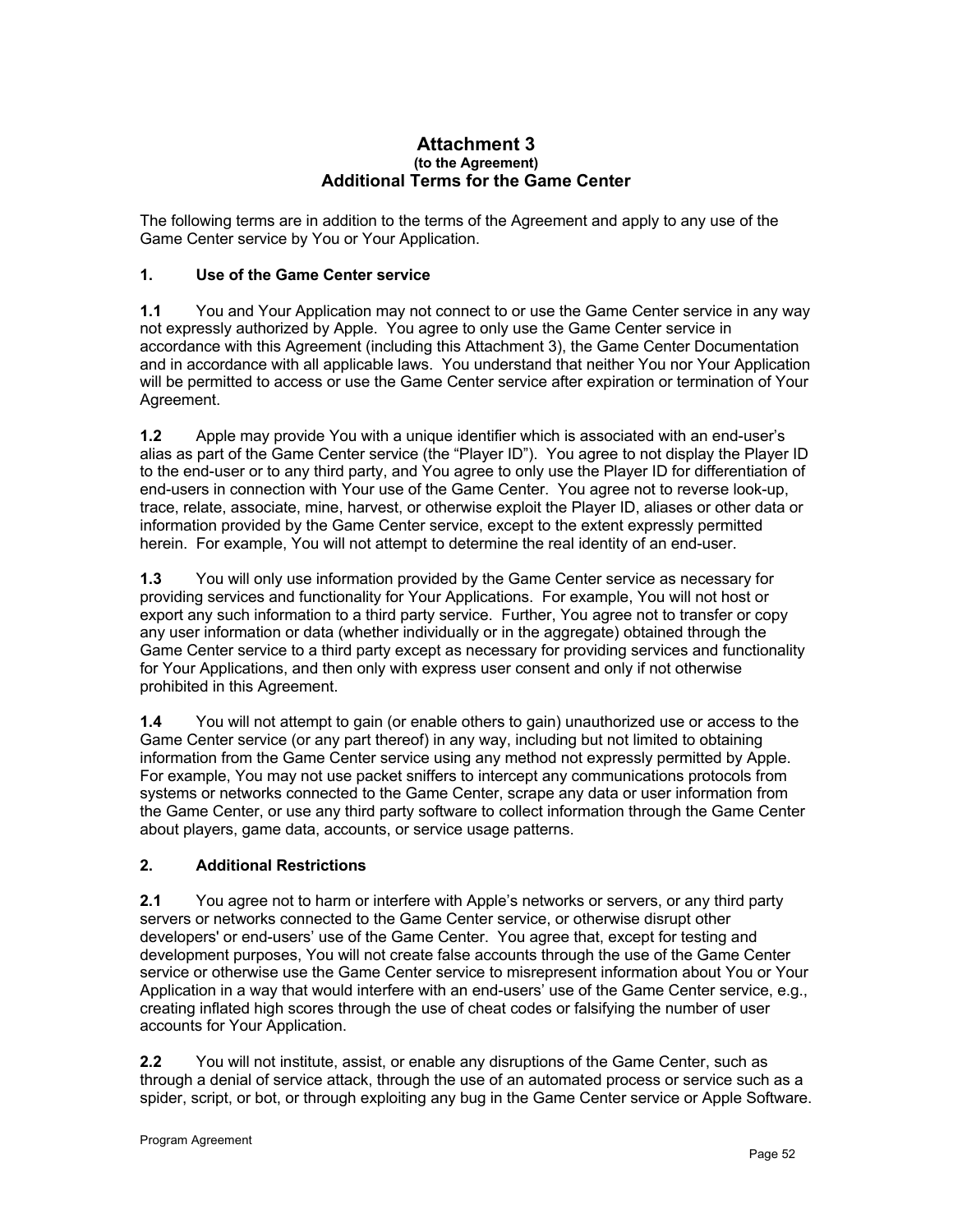You agree not to probe, test or scan for vulnerabilities in the Game Center service. You further agree not to disable, spoof, hack, undermine or otherwise interfere with any data protection, security, verification or authentication mechanisms that are incorporated in or used by the Game Center service, or enable others to do so.

**2.3** You will not transmit, store or otherwise make available any material that contains viruses or any other computer code, files or programs that may harm, disrupt or limit the normal operation of the Game Center or an iOS Product.

**2.4** You agree not to use any portion of the Game Center service for sending any unsolicited, improper or inappropriate messages to end-users or for the purpose of poaching, phishing or spamming of Game Center users. You will not reroute (or attempt to reroute) users of the Game Center to another service using any information You obtain through the use of the Game Center service.

**2.5** You shall not charge any fees to end-users for access to the Game Center service or for any data or information provided therein.

**2.6** To the extent that Apple permits You to manage certain Game Center features and functionality for Your Application through App Store Connect (e.g., the ability to block fraudulent users or eliminate suspicious leaderboard scores from Your Application's leaderboard), You agree to use such methods only when You have a reasonable belief that such users or scores are the result of misleading, fraudulent, improper, unlawful or dishonest acts.

**3. Your Acknowledgements.** You acknowledge and agree that:

**3.1** Apple may at any time, and from time to time, with or without prior notice to You (a) modify the Game Center service, including changing or removing any feature or functionality, or (b) modify, deprecate, reissue or republish the Game Center APIs or related APIs. You understand that any such modifications may require You to change or update Your Applications at Your own cost. Apple has no express or implied obligation to provide, or continue to provide, the Game Center service and may suspend or discontinue all or any portion of the Game Center service at any time. Apple shall not be liable for any losses, damages or costs of any kind incurred by You or any other party arising out of or related to any such service suspension or discontinuation or any such modification of the Game Center service or Game Center APIs.

**3.2** Apple makes no guarantees to You in relation to the availability or uptime of the Game Center service and is not obligated to provide any maintenance, technical or other support for such service. Apple reserves the right to remove Your access to the Game Center service at any time in its sole discretion. Apple may monitor and collect information (including but not limited to technical and diagnostic information) about Your usage of the Game Center service to aid Apple in improving the Game Center and other Apple products or services and to verify Your compliance with this Agreement.

**4. Additional Liability Disclaimer.** APPLE SHALL NOT BE LIABLE FOR ANY DAMAGES OR LOSSES ARISING FROM ANY INTERRUPTIONS TO THE GAME CENTER OR ANY SYSTEM FAILURES, NETWORK ATTACKS, SCHEDULED OR UNSCHEDULED MAINTENANCE, OR OTHER INTERRUPTIONS.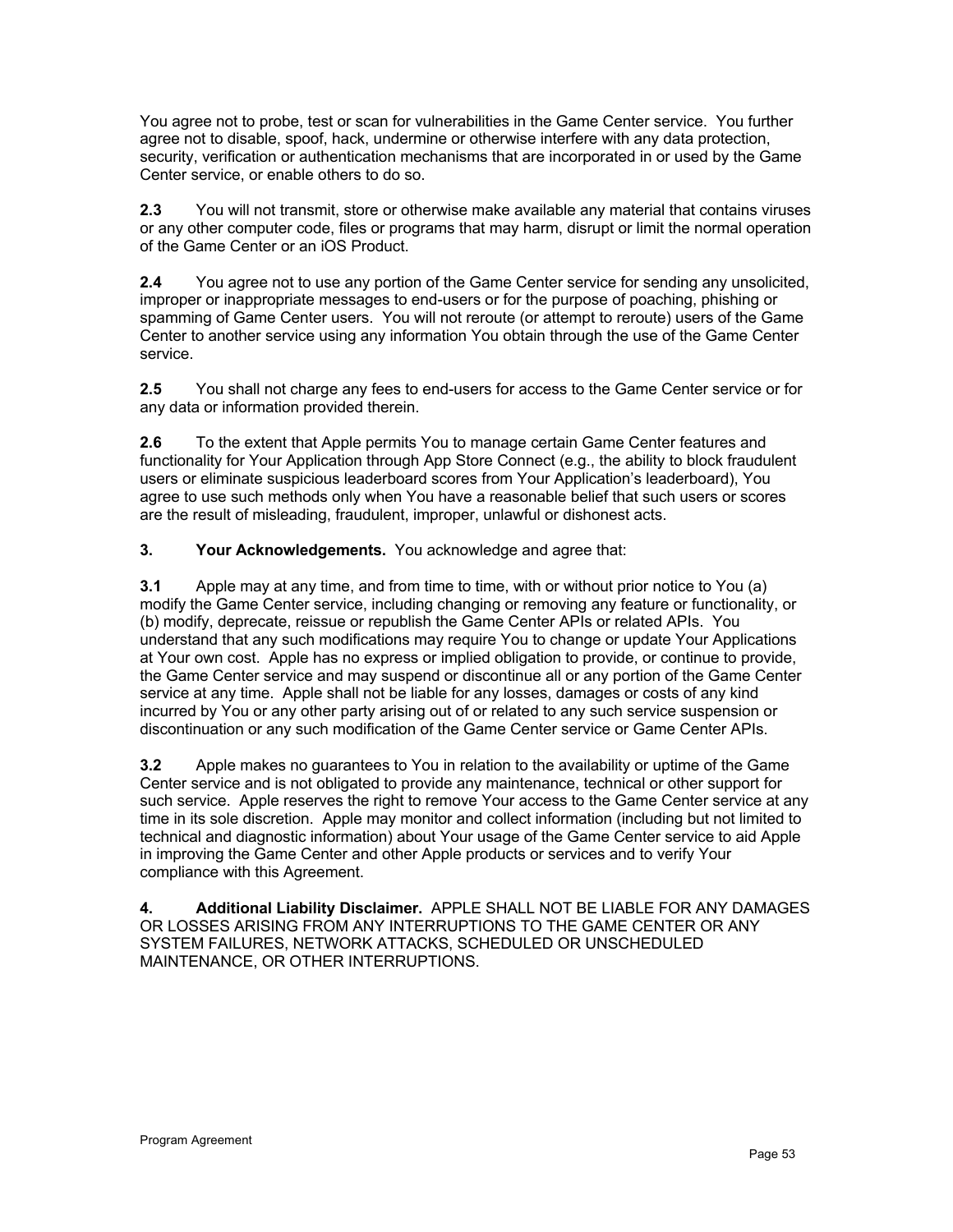#### **Attachment 4 (to the Agreement) Additional Terms for the use of iCloud**

The following terms are in addition to the terms of the Agreement and apply to Your use of the iCloud service for software development and testing in connection with Your Application, or Web Software.

#### **1. Use of iCloud**

**1.1** Your Applications and/or Web Software may access the iCloud service only if You have been assigned an entitlement by Apple. You agree not to access the iCloud service, or any content, data or information contained therein, other than through the iCloud Storage APIs, CloudKit APIs or via the CloudKit dashboard provided as part of the Program. You agree not to share Your entitlement with any third party or use it for any purposes not expressly permitted by Apple. You agree to use the iCloud service, the iCloud Storage APIs, and the CloudKit APIs only as expressly permitted by this Agreement and the iCloud Documentation, and in accordance with all applicable laws and regulations. Further, Your Web Software is permitted to access and use the iCloud service (e.g., to store the same type of data that is retrieved or updated in a Licensed Application) only so long as Your use of the iCloud service in such Web Software is comparable to Your use in the corresponding Licensed Application, as determined in Apple's sole discretion. In the event Apple Services permit You to use more than Your allotment of storage containers in iCloud in order to transfer data to another container for any reason, You agree to only use such additional container(s) for a reasonable limited time to perform such functions and not to increase storage and transactional allotments.

**1.2** You understand that You will not be permitted to access or use the iCloud service for software development or testing after expiration or termination of Your Agreement; however endusers who have Your Applications or Web Software installed and who have a valid end-user account with Apple to use iCloud may continue to access their user-generated documents, private containers and files that You have chosen to store in such end-user's account via the iCloud Storage APIs or the CloudKit APIs in accordance with the applicable iCloud terms and conditions and these terms. You agree not to interfere with an end-user's ability to access iCloud (or the end-user's own user-generated documents, private containers and files) or to otherwise disrupt their use of iCloud in any way and at any time. With respect to data You store in public containers through the CloudKit APIs (whether generated by You or the end-user), Apple reserves the right to suspend access to or delete such data, in whole or in part, upon expiration or termination of Your Agreement, or as otherwise specified by Apple in the CloudKit dashboard.

**1.3** Your Application is permitted to use the iCloud Storage APIs only for the purpose of storage and retrieval of key value data (e.g., a list of stocks in a finance App, settings for an App) for Your Applications and Web Software and for purposes of enabling Your end-users to access user-generated documents and files through the iCloud service. Your Application or Web Software application is permitted to use the CloudKit APIs for storing, retrieving, and querying of structured data that You choose to store in public or private containers in accordance with the iCloud Documentation. You agree not to knowingly store any content or materials via the iCloud Storage APIs or CloudKit APIs that would cause Your Application to violate any of the iCloud terms and conditions or the Program Requirements for Your Applications (e.g., Your Application may not store illegal or infringing materials).

**1.4** You may allow a user to access their user-generated documents and files from iCloud through the use of Your Applications as well as from Web Software. However, You may not share key value data from Your Application with other Applications or Web Software, unless You are sharing such data among different versions of the same title, or You have user consent.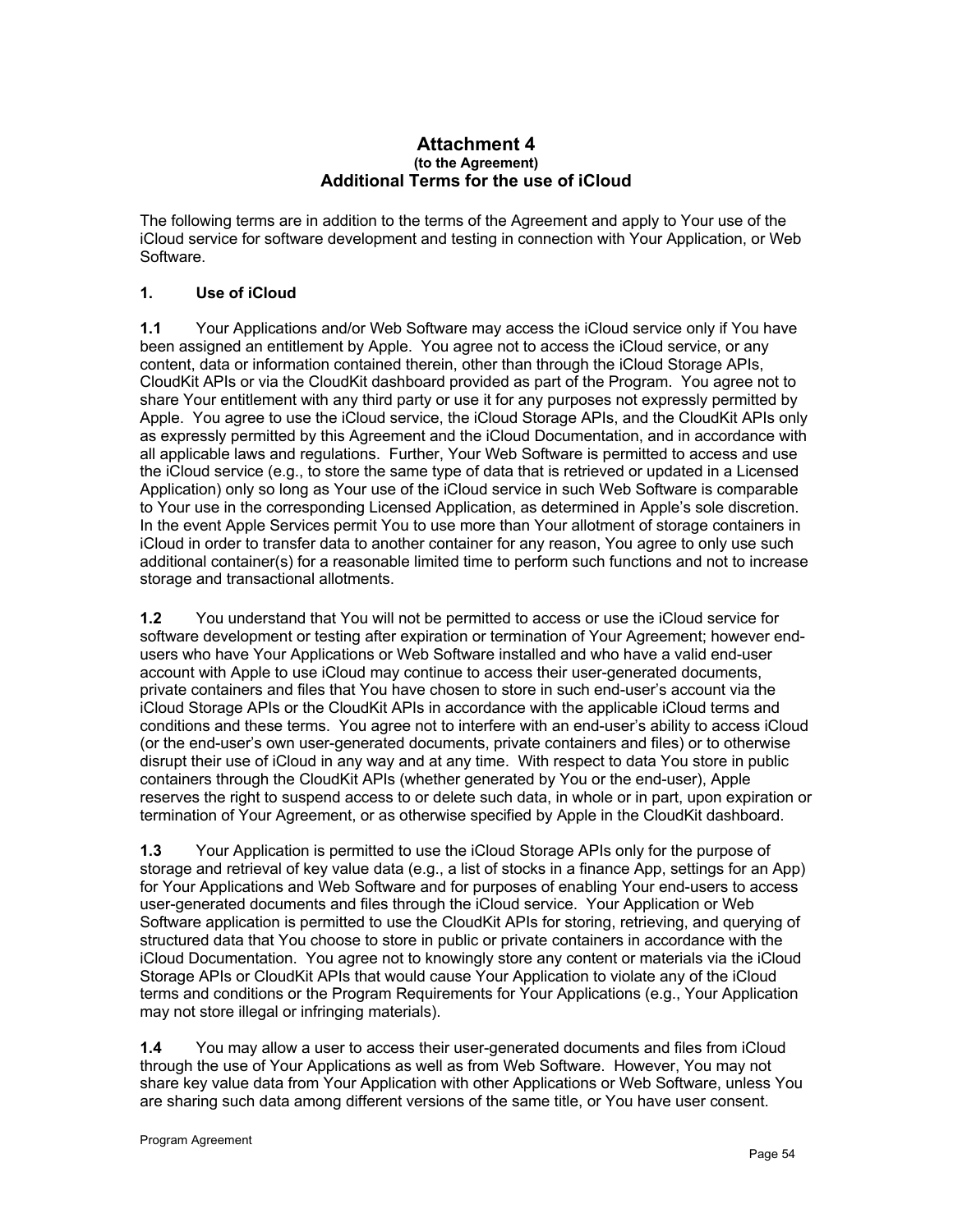**1.5** You are responsible for any content and materials that You store in iCloud through the use of the CloudKit APIs and iCloud Storage APIs and must take reasonable and appropriate steps to protect information You store through the iCloud service. With respect to third party claims related to content and materials stored by Your end-users in Your Applications through the use of the iCloud Storage APIs or CloudKit APIs (e.g., user-generated documents, end-user posts in public containers), You agree to be responsible for properly handling and promptly processing any such claims, including but not limited to Your compliance with notices sent pursuant to the Digital Millennium Copyright Act (DMCA).

**1.6** Unless otherwise expressly permitted by Apple in writing, You will not use iCloud, the iCloud Storage APIs, CloudKit APIs, or any component or function thereof, to create, receive, maintain or transmit any sensitive, individually-identifiable health information, including "protected health information" (as such term is defined at 45 C.F.R § 160.103), or use iCloud in any manner that would make Apple (or any Apple Subsidiary) Your or any third party's "business associate" as such term is defined at 45 C.F.R. § 160.103. You agree to be solely responsible for complying with any reporting requirements under law or contract arising from Your breach of this Section.

# **2. Additional Requirements**

**2.1** You understand there are storage capacity, transmission, and transactional limits for the iCloud service, both for You as a developer and for Your end-users. If You reach or Your enduser reaches such limits, then You or Your end-user may be unable to use the iCloud service until You or Your end-user have removed enough data from the service to meet the capacity limits, increased storage capacity or otherwise modified Your usage of iCloud, and You or Your end-user may be unable to access or retrieve data from iCloud during this time.

**2.2** You may not charge any fees to users for access to or use of the iCloud service through Your Applications or Web Software, and You agree not to sell access to the iCloud service in any other way, including but not limited to reselling any part of the service. You will only use the iCloud service in Your Application or Web Software to provide storage for an end-user who has a valid end-user iCloud account with Apple and only for use in accordance with the terms of such user account, except that You may use the CloudKit APIs to store of data in public containers for access by end-users regardless of whether such users have iCloud accounts. You will not induce any end-user to violate the terms of their applicable iCloud service agreement with Apple or to violate any Apple usage policies for data or information stored in the iCloud service.

**2.3** You may not excessively use the overall network capacity or bandwidth of the iCloud service or otherwise burden such service with unreasonable data loads or queries. You agree not to harm or interfere with Apple's networks or servers, or any third party servers or networks connected to the iCloud, or otherwise disrupt other developers' or users' use of the iCloud service.

**2.4** You will not disable or interfere with any warnings, system settings, notices, or notifications that are presented to an end-user of the iCloud service by Apple.

#### **3. Your Acknowledgements**

You acknowledge and agree that:

**3.1** Apple may at any time, with or without prior notice to You (a) modify the iCloud Storage APIs or the CloudKit APIs, including changing or removing any feature or functionality, or (b) modify, deprecate, reissue or republish such APIs. You understand that any such modifications may require You to change or update Your Applications or Web Software at Your own cost. Apple has no express or implied obligation to provide, or continue to provide, the iCloud service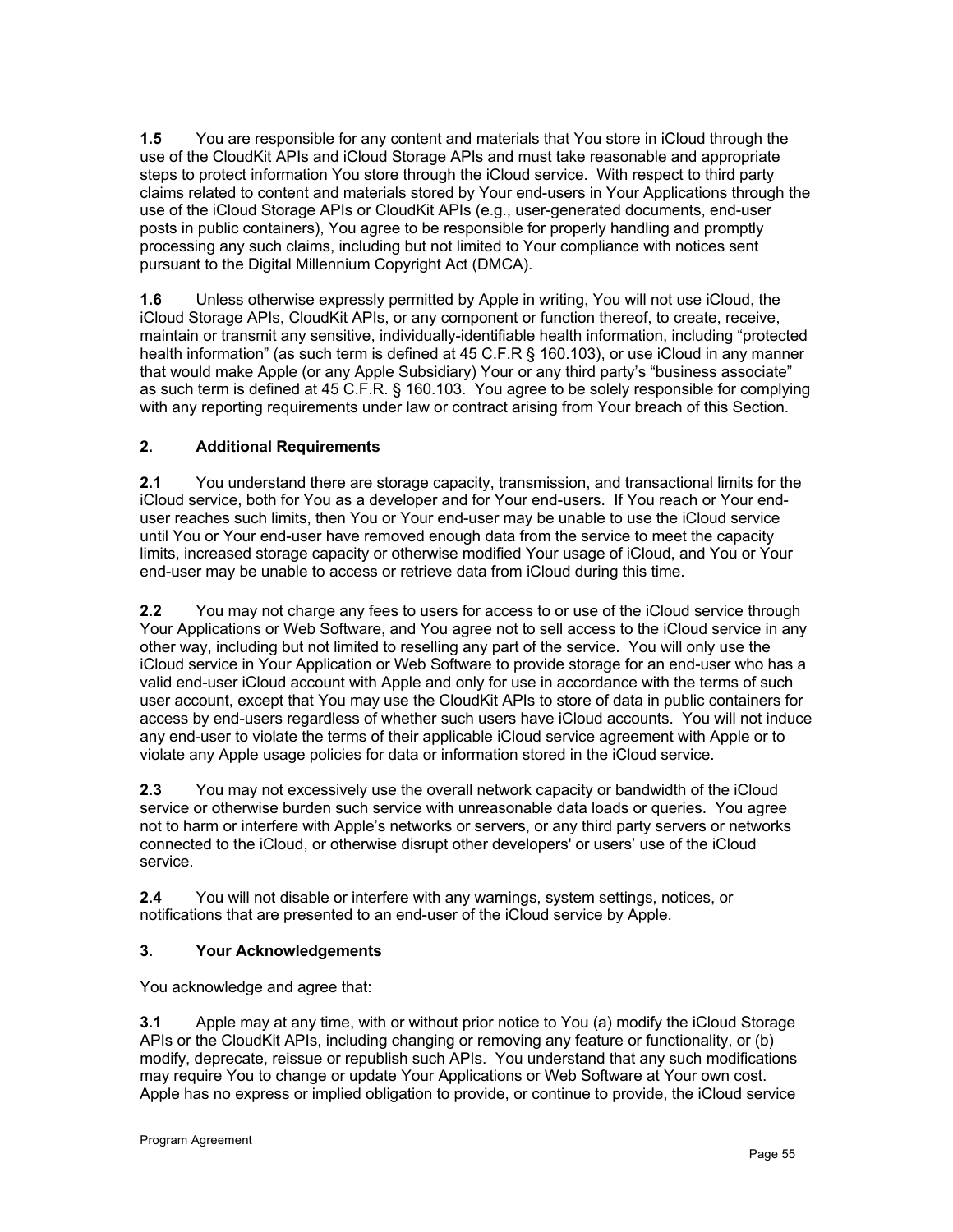and may suspend or discontinue all or any portion of the iCloud service at any time. Apple shall not be liable for any losses, damages or costs of any kind incurred by You or any other party arising out of or related to any such service suspension or discontinuation or any such modification of the iCloud service, iCloud Storage APIs or the CloudKit APIs.

**3.2** The iCloud service is not available in all languages or in all countries and Apple makes no representation that the iCloud service is appropriate or available for use in any particular location. To the extent You choose to provide access to the iCloud service in Your Applications or Web Software through the iCloud Storage APIs or CloudKit APIs (e.g., to store data in a public or private container), You do so at Your own initiative and are responsible for compliance with any applicable laws or regulations.

**3.3** Apple makes no guarantees to You in relation to the availability or uptime of the iCloud service and is not obligated to provide any maintenance, technical or other support for the iCloud service. Apple is not responsible for any expenditures, investments, or commitments made by You in connection with the iCloud service, or for any use of or access to the iCloud service.

**3.4** Apple reserves the right to suspend or revoke Your access to the iCloud service or impose limits on Your use of the iCloud service at any time in Apple's sole discretion. In addition, Apple may impose or adjust the limit of transactions Your Applications or Web Software may send or receive through the iCloud service or the resources or capacity that they may use at any time in Apple's sole discretion.

**3.5** Apple may monitor and collect information (including but not limited to technical and diagnostic information) about usage of the iCloud service through the iCloud Storage APIs, CloudKit APIs, or CloudKit dashboard, in order to aid Apple in improving the iCloud service and other Apple products or services; provided however that Apple will not access or disclose any end-user data stored in a private container through CloudKit, any Application data stored in a public container through CloudKit, or any user-generated documents, files or key value data stored using the iCloud Storage APIs and iCloud service, unless Apple has a good faith belief that such access, use, preservation or disclosure is reasonably necessary to comply with a legal or regulatory process or request, or unless otherwise requested by an end-user with respect to data stored via the iCloud Storage APIs in that end-user's iCloud account or in that end-user's private container via the CloudKit APIs.

**3.6** Further, to the extent that You store any personal information relating to an individual or any information from which an individual can be identified (collectively, "Personal Data") in the iCloud service through the use of the iCloud Storage APIs or CloudKit APIs, You agree that Apple (and any applicable Apple Subsidiary for purposes of this Section 3.6) will act as Your agent for the processing, storage and handling of any such Personal Data. Apple agrees to ensure that any persons authorized to process such Personal Data have agreed to maintain confidentiality (whether through terms or under an appropriate statutory obligation). Apple shall have no right, title or interest in such Personal Data solely as a result of Your use of the iCloud service. You agree that You are solely liable and responsible for ensuring Your compliance with all applicable laws, including privacy and data protection laws, regarding the use or collection of data and information through the iCloud service. You are also responsible for all activity related to such Personal Data, including but not limited to, monitoring such data and activity, preventing and addressing inappropriate data and activity, and removing and terminating access to data. Further, You are responsible for safeguarding and limiting access to such Personal Data by Your personnel and for the actions of Your personnel who are permitted access to use the iCloud service on Your behalf. Personal Data provided by You and Your users to Apple through the iCloud service may be used by Apple only as necessary to provide and improve the iCloud service and to perform the following actions on Your behalf. Apple shall: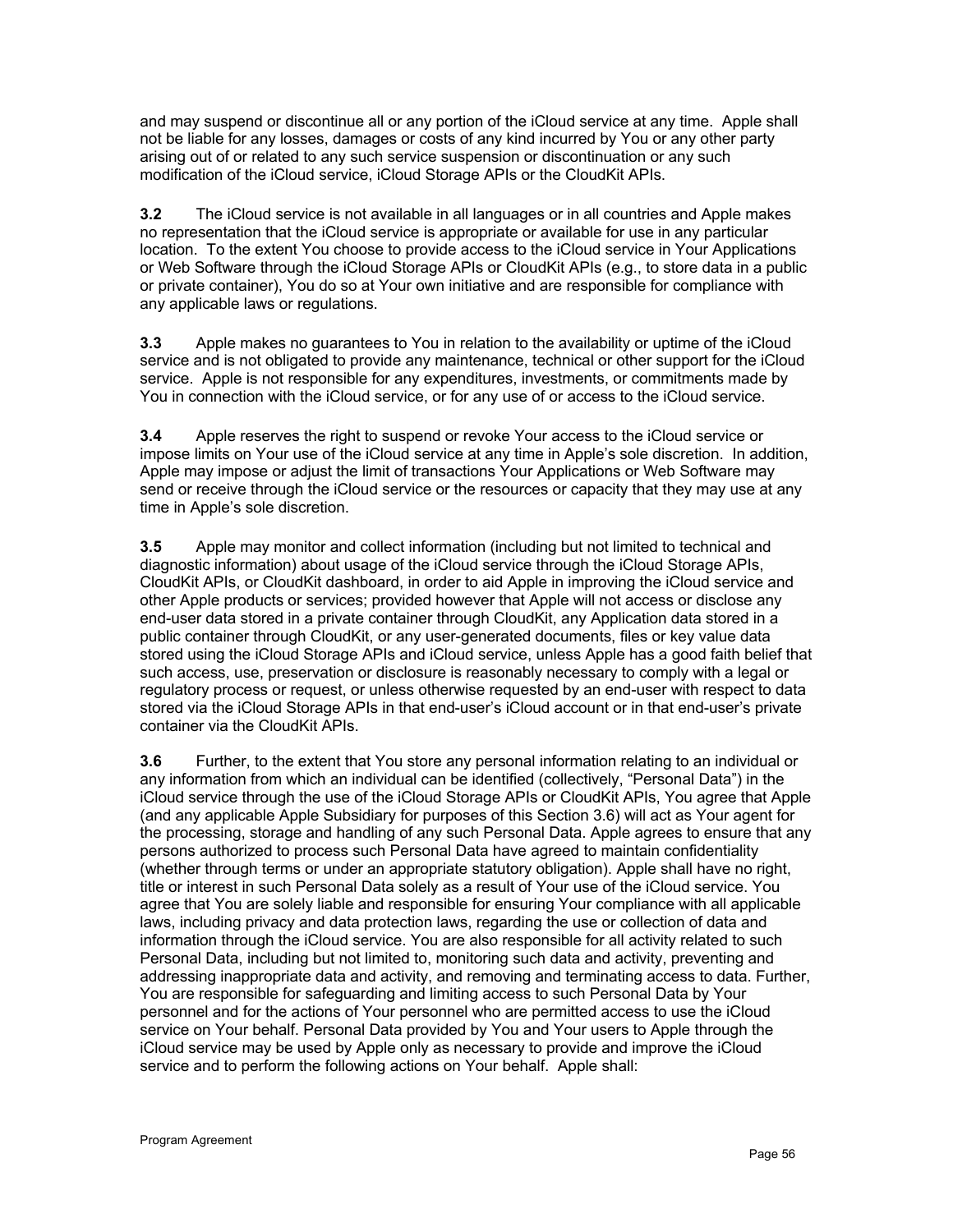(a) use and handle such Personal Data only in accordance with the instructions and permissions from You set forth herein, as well as applicable laws, regulations, accords, or treaties. In the EEA and Switzerland, Personal Data will be handled by Apple only in accordance with the instructions and permissions from You set forth herein unless otherwise required by European Union or Member State Law, in which case Apple will notify You of such other legal requirement (except in limited cases where Apple is prohibited by law from doing so);

(b) provide You with reasonable means to manage any user access, deletion, or restriction requests as defined in applicable law. In the event of an investigation of You arising from Your good faith use of the iCloud service by a data protection regulator or similar authority regarding such Personal Data, Apple shall provide You with reasonable assistance and support;

(c) notify You by any reasonable means Apple selects, without undue delay and taking account of applicable legal requirements applying to You which mandate notification within a specific timeframe, if Apple becomes aware that Your Personal Data has been altered, deleted or lost as a result of any unauthorized access to the Service. You are responsible for providing Apple with Your updated contact information for such notification purposes in accordance with the terms of this Agreement;

(d) make available to You the information necessary to demonstrate compliance obligations set forth in Article 28 of Regulation (EU) 2016/679 of the European Parliament and of the Council of 27 April 2016 (GDPR) and to allow for and contribute to audits required under these provisions; provided however that You agree that Apple's ISO 27001 and 27018 certifications shall be considered sufficient for such required audit purposes;

(e) assist You, by any reasonable means Apple selects, in ensuring compliance with its obligations pursuant to Articles 33 to 36 of the GDPR. If Apple receives a third party request for information You have stored in the iCloud service, then unless otherwise required by law or the terms of such request, Apple will notify You of its receipt of the request and notify the requester of the requirement to address such request to You. Unless otherwise required by law or the request, You will be responsible for responding to the request;

(f) use industry-standard measures to safeguard Personal Data during the transfer, processing and storage of Personal Data. Encrypted Personal Data may be stored at Apple's geographic discretion; and

(g) ensure that where Personal Data, arising in the context of this Agreement, is transferred from the EEA or Switzerland it is only to a third country that ensures an adequate level of protection or using the Model Contract Clauses/Swiss Transborder Data Flow Agreement which will be provided to You upon request if you believe that Personal Data is being transferred.

**4. Additional Liability Disclaimer**. NEITHER APPLE NOR ITS SERVICE PROVIDERS SHALL BE LIABLE FOR ANY DAMAGES OR LOSSES ARISING FROM ANY USE, MISUSE, RELIANCE ON, INABILITY TO USE, INTERRUPTION, SUSPENSION OR TERMINATION OF iCLOUD, iCLOUD STORAGE APIS, OR CLOUDKIT APIS, OR FOR ANY UNAUTHORIZED ACCESS TO, ALTERATION OF, OR DELETION, DESTRUCTION, DAMAGE, LOSS OR FAILURE TO STORE ANY OF YOUR DATA OR ANY END-USER DATA OR ANY CLAIMS ARISING FROM ANY USE OF THE FOREGOING BY YOUR END-USERS, INCLUDING ANY CLAIMS REGARDING DATA PROCESSING OR INAPPROPRIATE OR UNAUTHORIZED DATA STORAGE OR HANDLING BY YOU IN VIOLATION OF THIS AGREEMENT.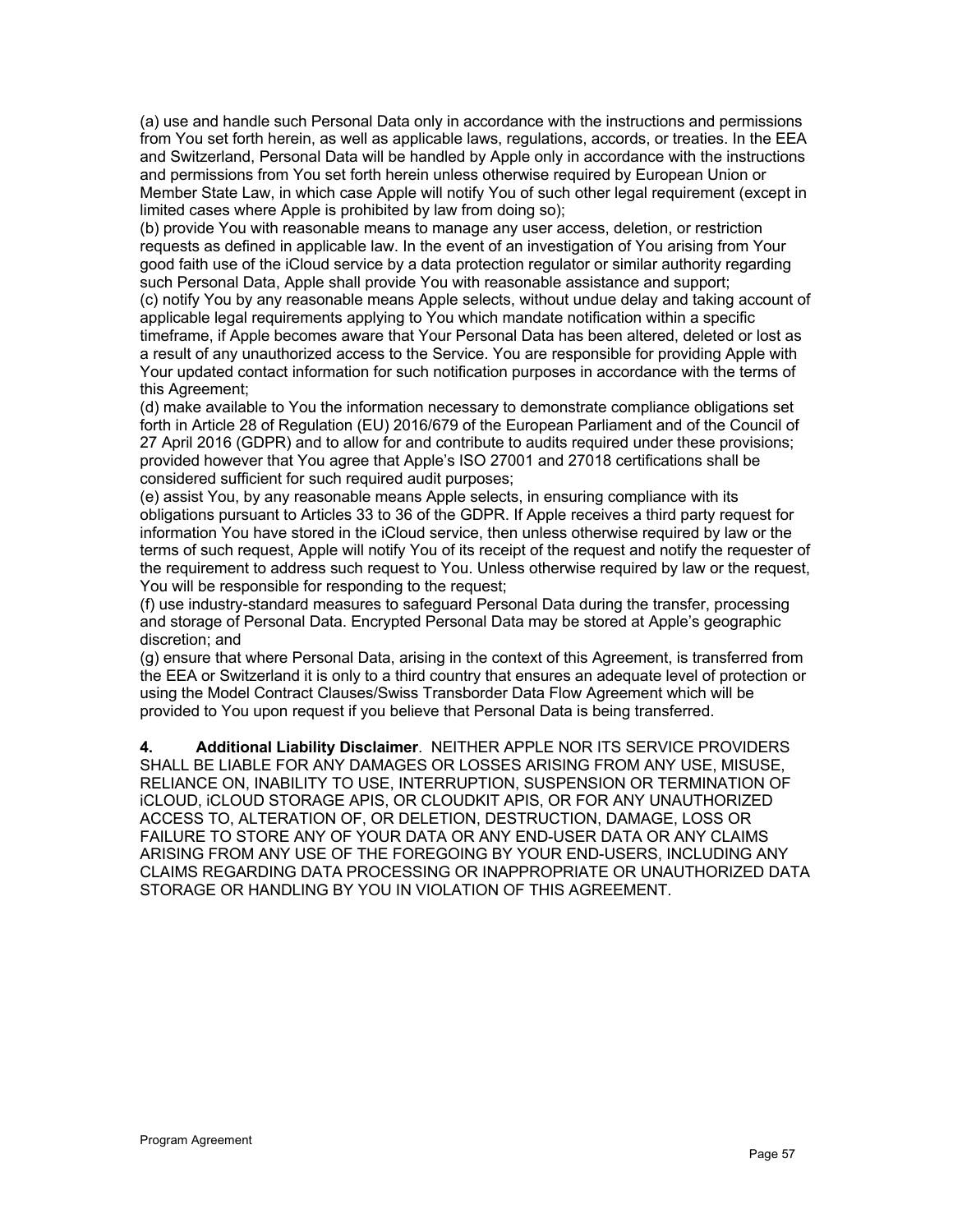#### **Attachment 5 (to the Agreement) Additional Terms for Passes**

The following terms are in addition to the terms of the Agreement and apply to Your development and distribution of Passes:

# **1. Pass Type ID Usage and Restrictions**

You may use the Pass Type ID only for purposes of digitally signing Your Pass for use with Wallet and/or for purposes of using the APN service with Your Pass. You may distribute Your Pass Type ID as incorporated into Your Pass in accordance with **Section 2** below only so long as such distribution is under Your own trademark or brand.To the extent that You reference a third party's trademark or brand within Your Pass (e.g., a store coupon for a particular good), You represent and warrant that You have any necessary rights. You agree not to share, provide or transfer Your Pass Type ID to any third party (except for a Service Provider and only to the limited extent permitted herein), nor use Your Pass Type ID to sign a third party's pass.

#### **2. Pass Distribution; Marketing Permissions**

**2.1** Subject to the terms of this Agreement, You may distribute Your Passes to end-users by the web, email, or an Application. You understand that Passes must be accepted by such users before they will be loaded into Wallet and that Passes can be removed or transferred by such users at any time.

**2.2** By distributing Your Passes in this manner, You represent and warrant to Apple that Your Passes comply with the Documentation and Program Requirements then in effect and the terms of this Attachment 5. Apple shall not be responsible for any costs, expenses, damages, losses (including without limitation lost business opportunities or lost profits) or other liabilities You may incur as a result of distributing Your Passes in this manner.

**2.3** You agree to state on the Pass Your name and address, and the contact information (telephone number; email address) to which any end-user questions, complaints, or claims with respect to Your Pass should be directed. You will be responsible for attaching or otherwise including, at Your discretion, any relevant end-user usage terms with Your Pass. Apple will not be responsible for any violations of Your end-user usage terms. You will be solely responsible for all user assistance, warranty and support of Your Pass. You may not charge any fees to endusers in order to use Wallet to access Your Pass.

**2.4** By distributing Your Passes as permitted in this Agreement, You hereby permit Apple to use (i) screen shots of Your Pass; (ii) trademarks and logos associated with Your Pass; and (iii) Pass Information, for promotional purposes in marketing materials and gift cards, excluding those portions which You do not have the right to use for promotional purposes and which You identify in writing to Apple. You also permit Apple to use images and other materials that You may provide to Apple, at Apple's reasonable request, for promotional purposes in marketing materials and gift cards.

#### **3. Additional Pass Requirements**

**3.1** Apple may provide You with templates to use in creating Your Passes, and You agree to choose the relevant template for Your applicable use (e.g., You will not use the boarding pass template for a movie ticket).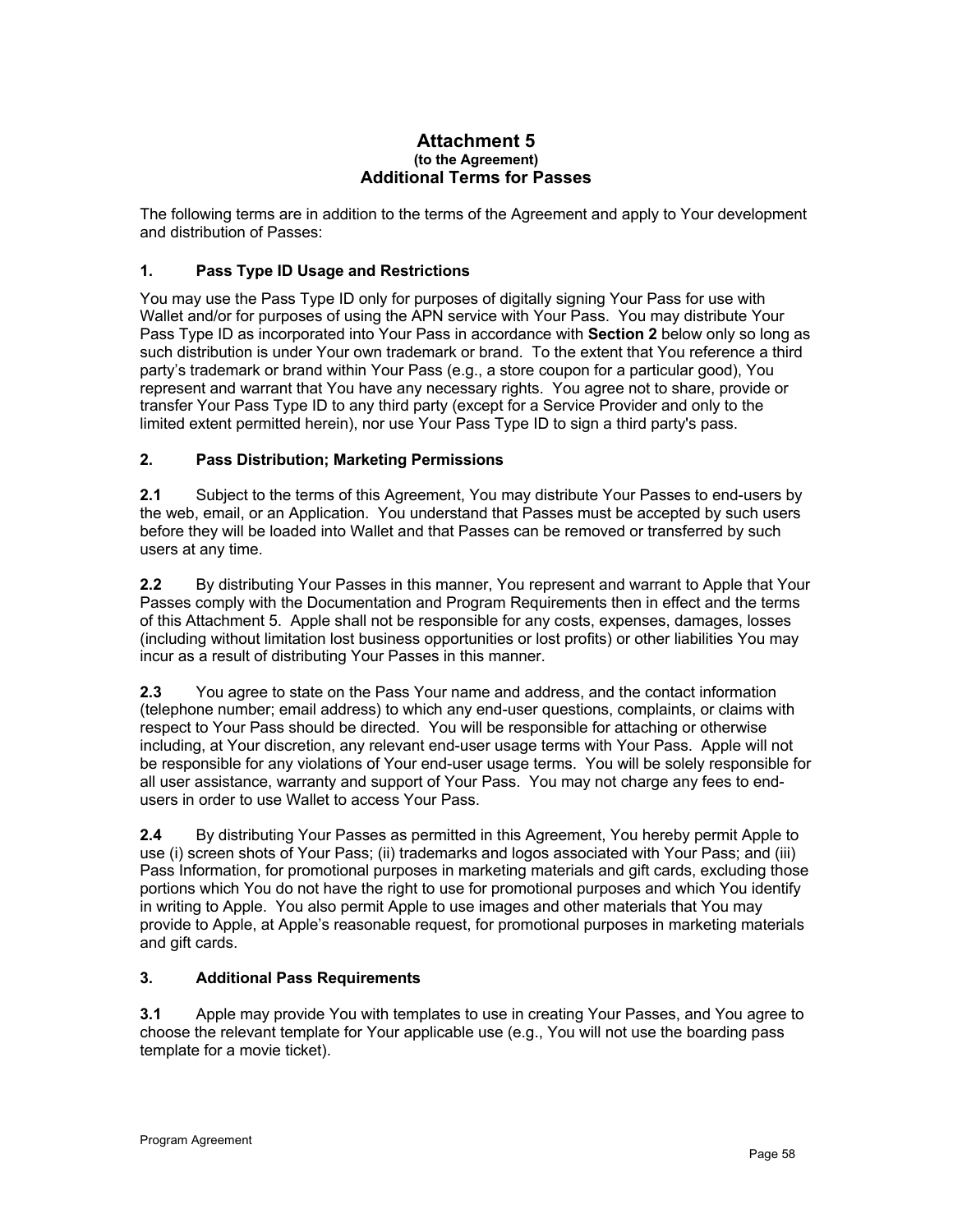**3.2** Passes may only operate and be displayed in Wallet, which is Apple's designated container area for the Pass, through Wallet on the lock screen of an iOS Product, or on Apple Watch in accordance with the Documentation*.* 

**3.3.** Notwithstanding anything else in **Section 3.3.9** of the Agreement, with prior user consent, You and Your Pass may share user and/or device data with Your Application so long as such sharing is for the purpose of providing a service or function that is directly relevant to the use of the Pass and/or Application, or to serve advertising in accordance with **Sections 3.3.12** of the Agreement.

**3.4** If You would like to use embedded Near Field Communication (NFC) technology with Your Pass, then You may request an Apple Certificate for the use of NFC with a Pass from the Developer web portal. Apple will review Your request and may provide You with a separate agreement for the use of such Apple Certificate. Apple reserves the right to not provide You with such Apple Certificate.

**4. Apple's Right to Review Your Pass; Revocation.** You understand and agree that Apple reserves the right to review and approve or reject any Pass that You would like to distribute for use by Your end-users, or that is already in use by Your end-users, at any time during the Term of this Agreement. If requested by Apple, You agree to promptly provide such Pass to Apple. You agree not to attempt to hide, misrepresent, mislead, or obscure any features, content, services or functionality in Your Pass from Apple's review or otherwise hinder Apple from being able to fully review such Pass, and, You agree to cooperate with Apple and answer questions and provide information and materials reasonably requested by Apple regarding such Pass. If You make any changes to Your Pass after submission to Apple, You agree to notify Apple and, if requested by Apple, resubmit Your Pass prior to any distribution of the modified Pass to Your end-users. Apple reserves the right to revoke Your Pass Type ID and reject Your Pass for distribution to Your end-users for any reason and at any time in its sole discretion, even if Your Pass meets the Documentation and Program Requirements and terms of this Attachment 5; and, in that event, You agree that You may not distribute such Pass to Your end-users.

**5. Additional Liability Disclaimer.** APPLE SHALL NOT BE LIABLE FOR ANY DAMAGES OR LOSSES ARISING FROM ANY USE, DISTRIBUTION, MISUSE, RELIANCE ON, INABILITY TO USE, INTERRUPTION, SUSPENSION, OR TERMINATION OF WALLET, YOUR PASS TYPE ID, YOUR PASSES, OR ANY SERVICES PROVIDED IN CONNECTION THEREWITH, INCLUDING BUT NOT LIMITED TO ANY LOSS OR FAILURE TO DISPLAY YOUR PASS IN WALLET OR ANY END-USER CLAIMS ARISING FROM ANY USE OF THE FOREGOING BY YOUR END-USERS.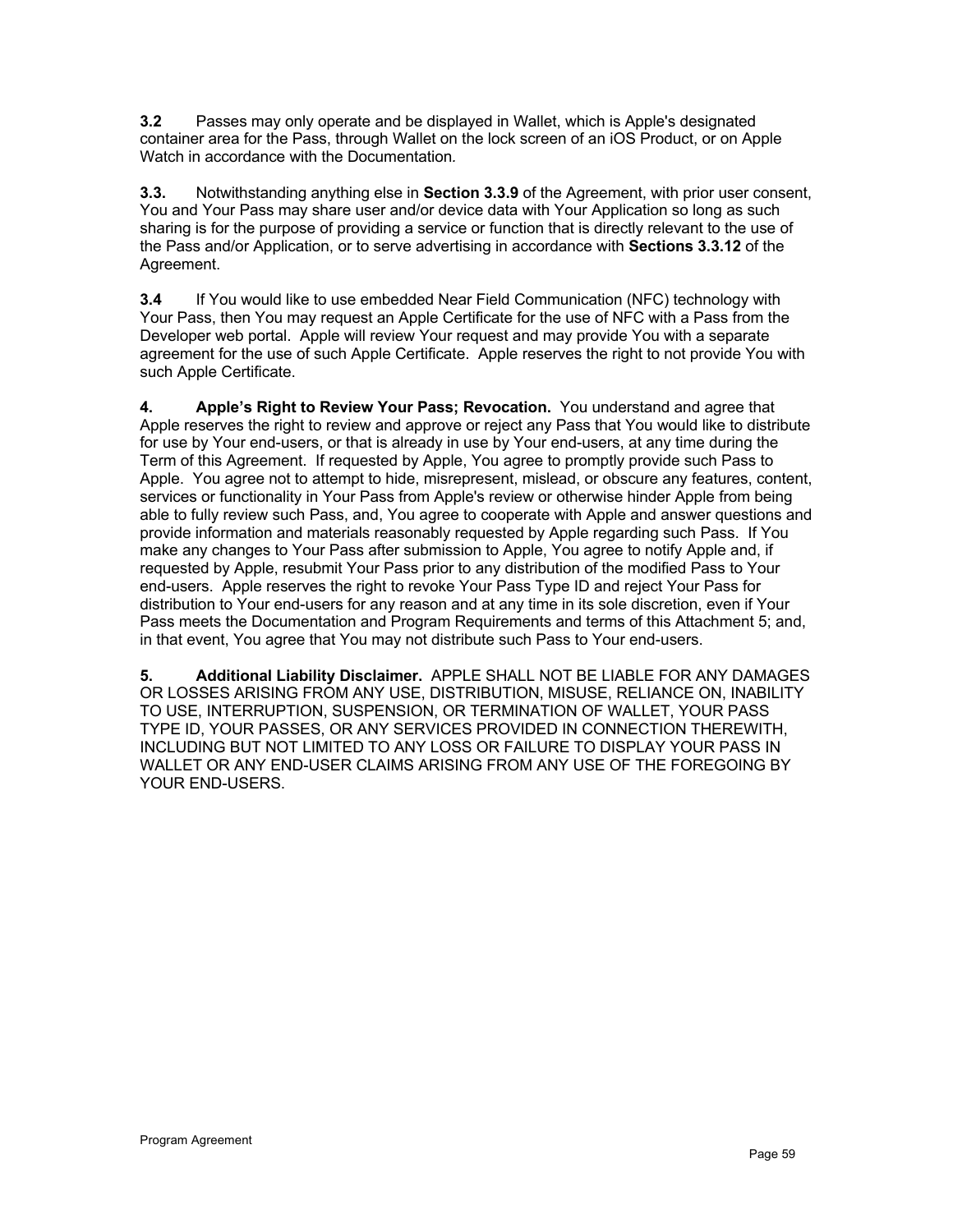#### **Attachment 6 (to the Agreement) Additional Terms for the use of the Apple Maps Service**

The following terms are in addition to the terms of the Agreement and apply to any use of the Apple Maps Service in Your Application, website, or web application.

#### **1. Use of the Maps Service**

**1.1** Your Application may access the Apple Maps Service only via the MapKit API or through MapKit JS, and Your website or web application may access the Apple Maps Service only via MapKit JS. You agree not to access the Apple Maps Service or the Map Data other than through the MapKit API or MapKit JS, as applicable, and You agree that Your use of the Apple Maps Service in Your Applications, websites, or web applications must comply with the Program Requirements.

**1.2** You will use the Apple Maps Service and Map Data only as necessary for providing services and functionality for Your Application, website, or web application. You agree to use the Apple Maps Service, MapKit API and MapKit JS only as expressly permitted by this Agreement (including but not limited to this Attachment 6) and the MapKit and MapKit JS Documentation, and in accordance with all applicable laws and regulations.

**1.3** You acknowledge and agree that results You receive from the Apple Maps Service may vary from actual conditions due to variable factors that can affect the accuracy of the Map Data, such as weather, road and traffic conditions, and geopolitical events.

#### **2. Additional Restrictions**

**2.1** Neither You nor Your Application, website or web application may remove, obscure or alter Apple's or its licensors' copyright notices, trademarks, or any other proprietary rights or legal notices, documents or hyperlinks that may appear in or be provided through the Apple Maps Service.

**2.2** You will not use the Apple Maps Service in any manner that enables or permits bulk downloads or feeds of the Map Data, or any portion thereof, or that in any way attempts to extract, scrape or reutilize any portions of the Map Data. For example, neither You nor Your Application may use or make available the Map Data, or any portion thereof, as part of any secondary or derived database.

**2.3** Except to the extent expressly permitted herein, You agree not to copy, modify, translate, create a derivative work of, publish or publicly display the Map Data in any way. Further, You may not use or compare the data provided by the Apple Maps Service for the purpose of improving or creating another mapping service. You agree not to create or attempt to create a substitute or similar service through use of or access to the Apple Maps Service.

**2.4** Your Application, website, or web application may display the Map Data only as permitted herein, and when displaying it on a map, You agree that it will be displayed only on an Apple map provided through the Apple Maps Service. Further, You may not surface Map Data within Your Application, website, or web application without displaying the corresponding Apple map (e.g., if You surface an address result through the Apple Maps Service, You must display the corresponding map with the address result).

**2.5** Unless otherwise expressly permitted in the MapKit Documentation or MapKit JS Documentation, Map Data may not be cached, pre-fetched, or stored by You or Your Application, website, or web application other than on a temporary and limited basis solely to improve the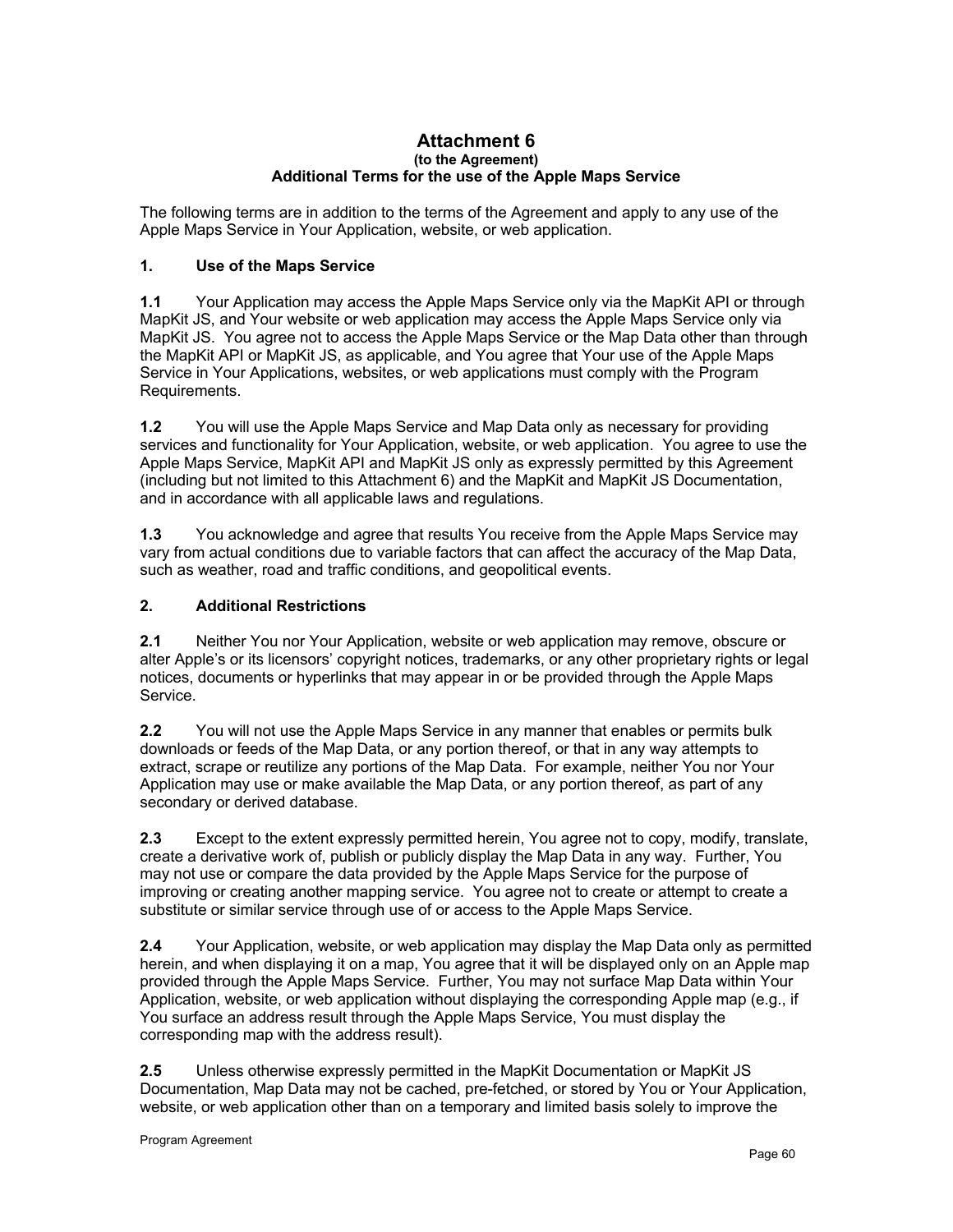performance of the Apple Maps Service with Your Application, website, or web application.

**2.6** You may not charge any fees to end-users solely for access to or use of the Apple Maps Service through Your Application, website, or web application, and You agree not to sell access to the Apple Maps Service in any other way.

**2.7** You acknowledge and agree that Apple may impose restrictions on Your usage of the Apple Maps Service (e.g., limiting the number of transactions Your Application can make through the MapKit API) or may revoke or remove Your access to the Apple Maps Service (or any part thereof) at any time in its sole discretion. Further, You acknowledge and agree that results You may receive from the Apple Maps Service may vary from actual conditions due to variable factors that can affect the accuracy of Map Data, such as road or weather conditions.

#### **3. Your Acknowledgements.** You acknowledge and agree that:

**3.1** Apple may at any time, with or without prior notice to You (a) modify the Apple Maps Service and/or the MapKit API or MapKit JS, including changing or removing any feature or functionality, or (b) modify, deprecate, reissue or republish the MapKit API or MapKit JS. You understand that any such modifications may require You to change or update Your Applications, website, or web applications at Your own cost. Apple has no express or implied obligation to provide, or continue to provide, the Apple Maps Service and may suspend or discontinue all or any portion of the Apple Maps Service at any time. Apple shall not be liable for any losses, damages or costs of any kind incurred by You or any other party arising out of or related to any such service suspension or discontinuation or any such modification of the Apple Maps Service, MapKit API, or MapKit JS.

**3.2** The Apple Maps Service may not be available in all countries or languages, and Apple makes no representation that the Apple Maps Service is appropriate or available for use in any particular location. To the extent You choose to provide access to the Apple Maps Service in Your Applications, website, or web applications or through the MapKit API or MapKit JS, You do so at Your own initiative and are responsible for compliance with any applicable laws.

**4. Apple's Right to Review Your MapKit JS Implementation.** You understand and agree that Apple reserves the right to review and approve or reject Your implementation of MapKit JS in Your Application, website, or web applications, at any time during the Term of this Agreement. If requested by Apple, You agree to promptly provide information regarding Your implementation of MapKit JS to Apple. You agree to cooperate with Apple and answer questions and provide information and materials reasonably requested by Apple regarding such implementation. Apple reserves the right to revoke Your MapKit JS keys and similar credentials at any time in its sole discretion, even if Your use of MapKit JS meets the Documentation and Program Requirements and terms of this Attachment. By way of example only, Apple may do so if Your MapKit JS implementation places an excessive and undue burden on the Apple Maps Service, obscures or removes the Apple Maps logo or embedded links when displaying a map, or uses the Apple Maps Service with corresponding offensive or illegal map content.

**5. Additional Liability Disclaimer.** NEITHER APPLE NOR ITS LICENSORS OR SERVICE PROVIDERS SHALL BE LIABLE FOR ANY DAMAGES OR LOSSES ARISING FROM ANY USE, MISUSE, RELIANCE ON, INABILITY TO USE, INTERRUPTION, SUSPENSION OR TERMINATION OF THE APPLE MAPS SERVICE, INCLUDING ANY INTERRUPTIONS DUE TO SYSTEM FAILURES, NETWORK ATTACKS, OR SCHEDULED OR UNSCHEDULED MAINTENANCE.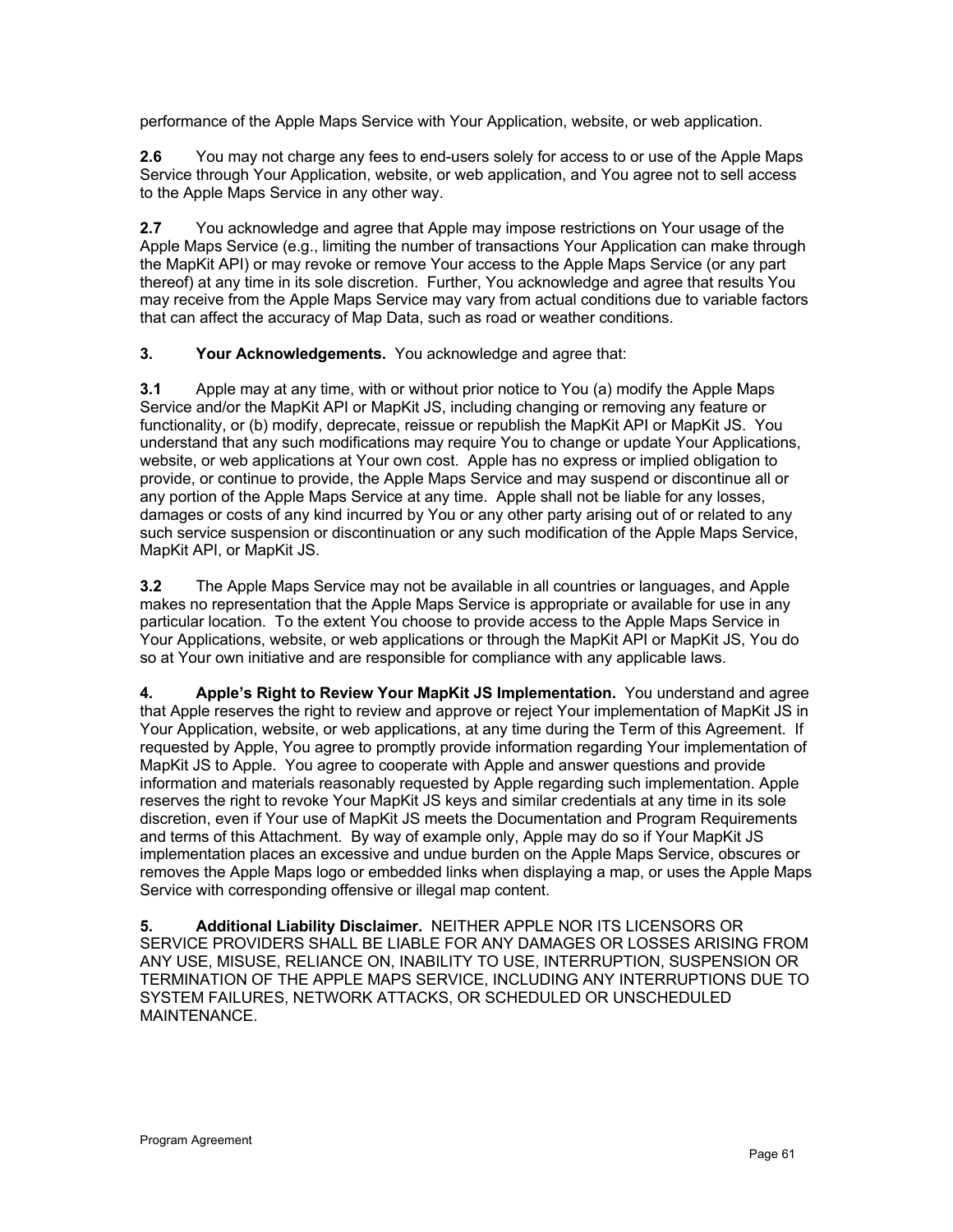#### **Attachment 7 (to the Agreement) Additional Terms for Safari Extensions**

The following terms are in addition to the terms of the Agreement and apply to Safari Extensions signed with an Apple Certificate:

#### **1.1 Safari Extension Requirements**

If You would like to submit Your Safari Extension for hosting by Apple in the Safari Extensions Gallery or otherwise distribute Your Safari Extension signed with an Apple Certificate, then You agree to abide by the following requirements for such Safari Extensions, as they may be modified by Apple from time to time:

- Your Safari Extension must not contain any malware, malicious or harmful code, or other internal component (e.g. computer viruses, trojan horses, "backdoors"), which could damage, destroy, or adversely affect Apple hardware, software or services, or other third party software, firmware, hardware, data, systems, services, or networks;

- Your Safari Extensions must not be designed or marketed for the purpose of harassing, abusing, stalking, spamming, misleading, defrauding, threatening or otherwise violating the legal rights (such as the rights of privacy and publicity) of others. Further, You may not create a Safari Extension that tracks the behavior of a user (e.g., their browsing sites) without their express consent;

- Your Safari Extension must only operate in Safari on macOS's designated container area for the Safari Extension, and must not disable, override or otherwise interfere with any Appleimplemented system alerts, warnings, display panels, consent panels and the like;

- Your Safari Extension must have a single purpose and updates must not change the single purpose of Your Safari Extension. You agree to accurately represent the features and functionality of Your Extension to the user and to act in accordance with such representations. For example, Your Safari Extension may not redirect a link (or any affiliate link) on a website unless that behavior is disclosed to the user;

- Your Safari Extension must not be bundled with an app that has a different purpose than the Safari Extension.

- Your Safari Extension may not inject ads into a website and may not display pop up ads;

- You must not script or automate turning on Your Safari Extension or enable others to do so.

- You agree not to bundle Your .safariextz-based Safari Extension with any other applications or extensions. You may allow a user to install Your .safariextz-based Safari Extension only by: (a) clicking an Install button in the Safari Extensions Gallery; or (b) clicking the .safariextz file to open the Safari Extension in Safari and allowing Safari to prompt the user to confirm the installation;

- Safari Extensions must not interfere with security, user interface, user experience, features or functionality of Safari, macOS, or other Apple-branded products; and

- Your Safari Extensions must comply with the Documentation and all applicable laws and regulations, including those in any jurisdictions in which such Safari Extensions may be offered or made available. You should review the latest Safari Extensions Development Guide and Safari App Extensions Development Guide available on the Developer web portal.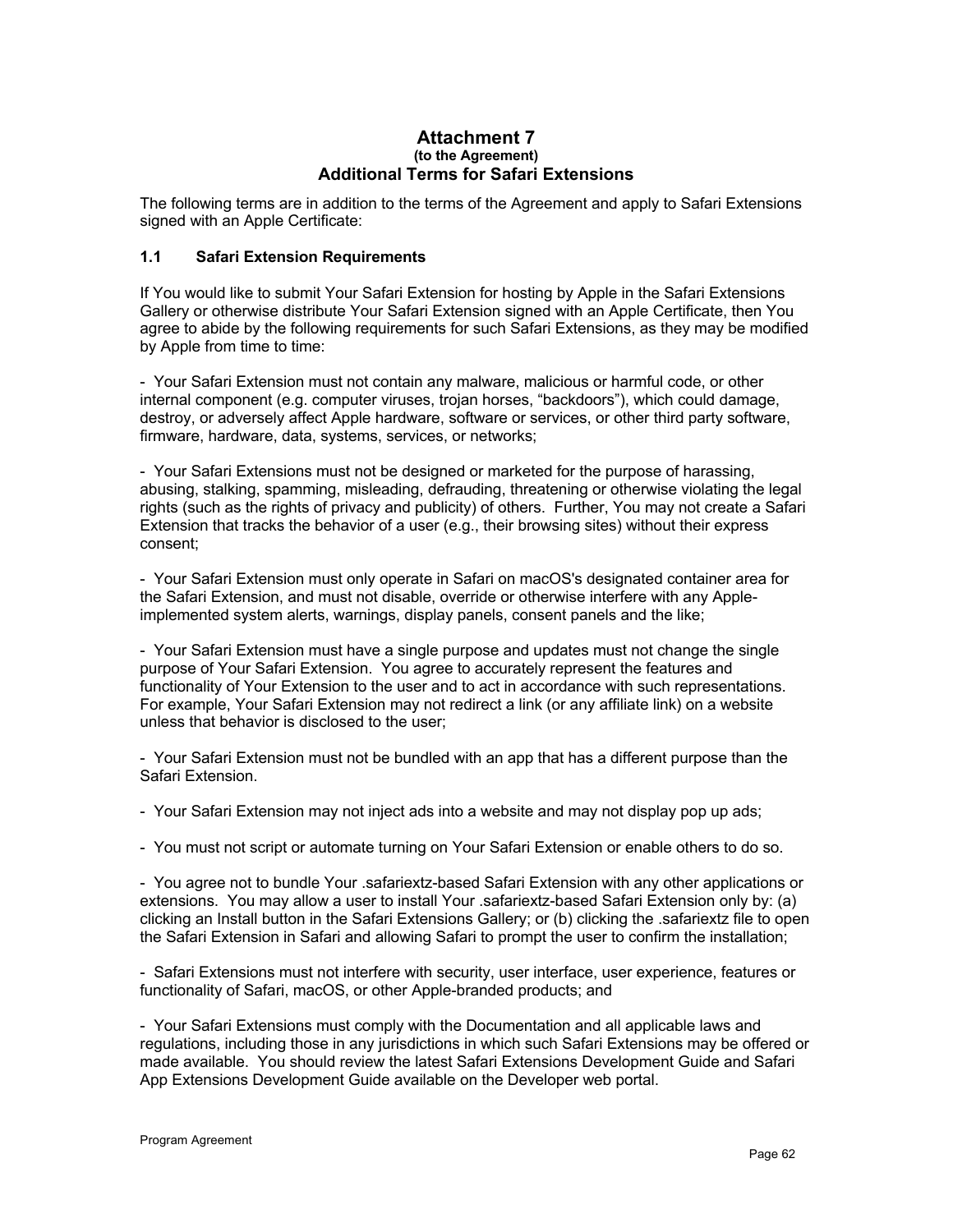You understand that Apple may revoke the Apple Certificates used to sign Your Safari Extensions at any time, in its sole discretion. Further, You acknowledge and agree that Apple may block Your Safari Extension (such that it may be unavailable or inaccessible to Safari users) if it does not comply with the requirements set forth above in this **Section 1.1** or otherwise adversely affects users of Safari or macOS.

#### **1.2 Submission to the Safari Extensions Gallery**

If You are submitting Your Safari Extension for hosting by Apple on the Safari Extensions Gallery, You agree that Your Safari Extension complies with the requirements set forth above in **Section 1.1**, and with any additional guidelines that Apple may post on the Program web portal for the Safari Extensions Gallery.

You understand that Apple will review such Extensions prior to posting them on the Safari Extensions Gallery and that Apple can approve or reject Your Safari Extension in its sole discretion. Further, You agree that Apple reserves the right to remove Safari Extensions from the Safari Extensions Gallery at any time in its sole discretion without notice to You. By submitting Your Safari Extension for hosting by Apple, You consent to Apple hosting it for You on the Safari Extensions Gallery. You will be responsible for attaching or otherwise including, at Your discretion, any relevant end-user usage terms with such Safari Extension and for all user assistance, warranty and support of Your Safari Extension. You may remove Your Safari Extension from the Safari Extensions Gallery by emailing: safari-extensions@apple.com.

By distributing Your Safari Extension through the Safari Extensions Gallery, You hereby permit Apple to use (a) screen shots of Your Safari Extension; and (b) trademarks and logos associated with Your Safari Extension for promotional purposes in marketing materials, excluding those portions which You do not have the right to use for promotional purposes and which You identify in writing to Apple. You also permit Apple to use images and other materials that You may provide to Apple, at Apple's reasonable request, for promotional purposes in marketing materials.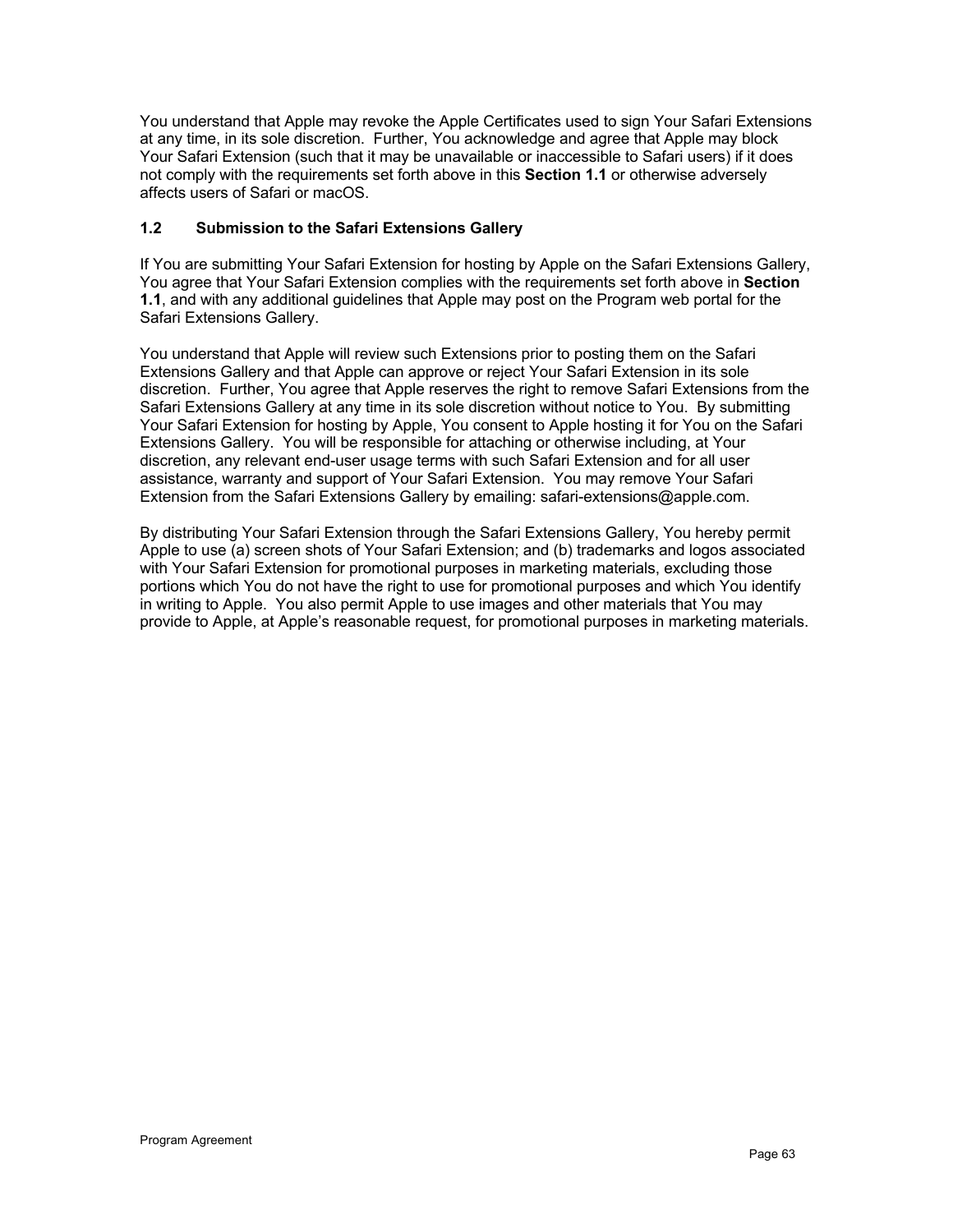# **Schedule 1**

# **1. Appointment of Agent**

**1.1** You hereby appoint Apple and Apple Subsidiaries (collectively "Apple") as: (i) Your agent for the marketing and delivery of the Licensed Applications to end-users located in those countries listed on Exhibit A, Section 1 to this Schedule 1, subject to change; and (ii) Your commissionaire for the marketing and delivery of the Licensed Applications to end-users located in those countries listed on Exhibit A, Section 2 to this Schedule 1, subject to change, during the Delivery Period. The most current list of App Store countries among which You may select shall be set forth in the App Store Connect tool and may be updated by Apple from time to time. You hereby acknowledge that Apple will market and make the Licensed Applications available for download by end-users, through one or more App Stores, for You and on Your behalf. For purposes of this Schedule 1, the following terms apply:

(a) "You" shall include App Store Connect users authorized by You to submit Licensed Applications and associated metadata on Your behalf; and

(b) "end-user" includes individual purchasers as well as eligible users associated with their account via Family Sharing. For institutional customers, "end-user" shall mean the individual authorized to use the Licensed Application, the institutional administrator responsible for management of installations on shared devices, as well as authorized institutional purchasers themselves, including educational institutions approved by Apple, which may acquire the Licensed Applications for use by their employees, agents, and affiliates.

(c) For the purposes of this Schedule 1, the term "Licensed Application" shall include any content, functionality, extensions, stickers, or services offered in the software application.

**1.2** In furtherance of Apple's appointment under Section 1.1 of this Schedule 1, You hereby authorize and instruct Apple to:

(a) market, solicit and obtain orders on Your behalf for Licensed Applications from end-users located in the countries identified by You in the App Store Connect tool;

(b) provide hosting services to You subject to the terms of the Agreement, in order to allow for the storage of, and end-user access to, the Licensed Applications and to enable third party hosting of such Licensed Applications solely as otherwise licensed or authorized by Apple;

(c) make copies of, format, and otherwise prepare Licensed Applications for acquisition and download by end-users, including adding the Security Solution and other optimizations identified in the Agreement;

(d) allow or, in the case of cross-border assignments of VPP purchases, arrange for end-users to access and re-access copies of the Licensed Applications, so that end-users may acquire from You and electronically download those Licensed Applications, Licensed Application Information, and associated metadata through one or more App Stores, and You hereby authorize distribution of Your Licensed Applications under this Schedule 1 to end-users with accounts associated with another end-user's via Family Sharing. You also hereby authorize distribution of Your Licensed Applications under this Schedule 1 for use by multiple end users under a single Apple ID when the Licensed Application is provided to such end-users through Apple Configurator in accordance with the Apple Configurator software license agreement or requested by a single institutional customer via the Volume Purchase Program for use by its end-users and/or for installation on devices with no associated iTunes Account that are owned or controlled by that institutional customer in accordance with the Volume Purchase Program terms, conditions, and program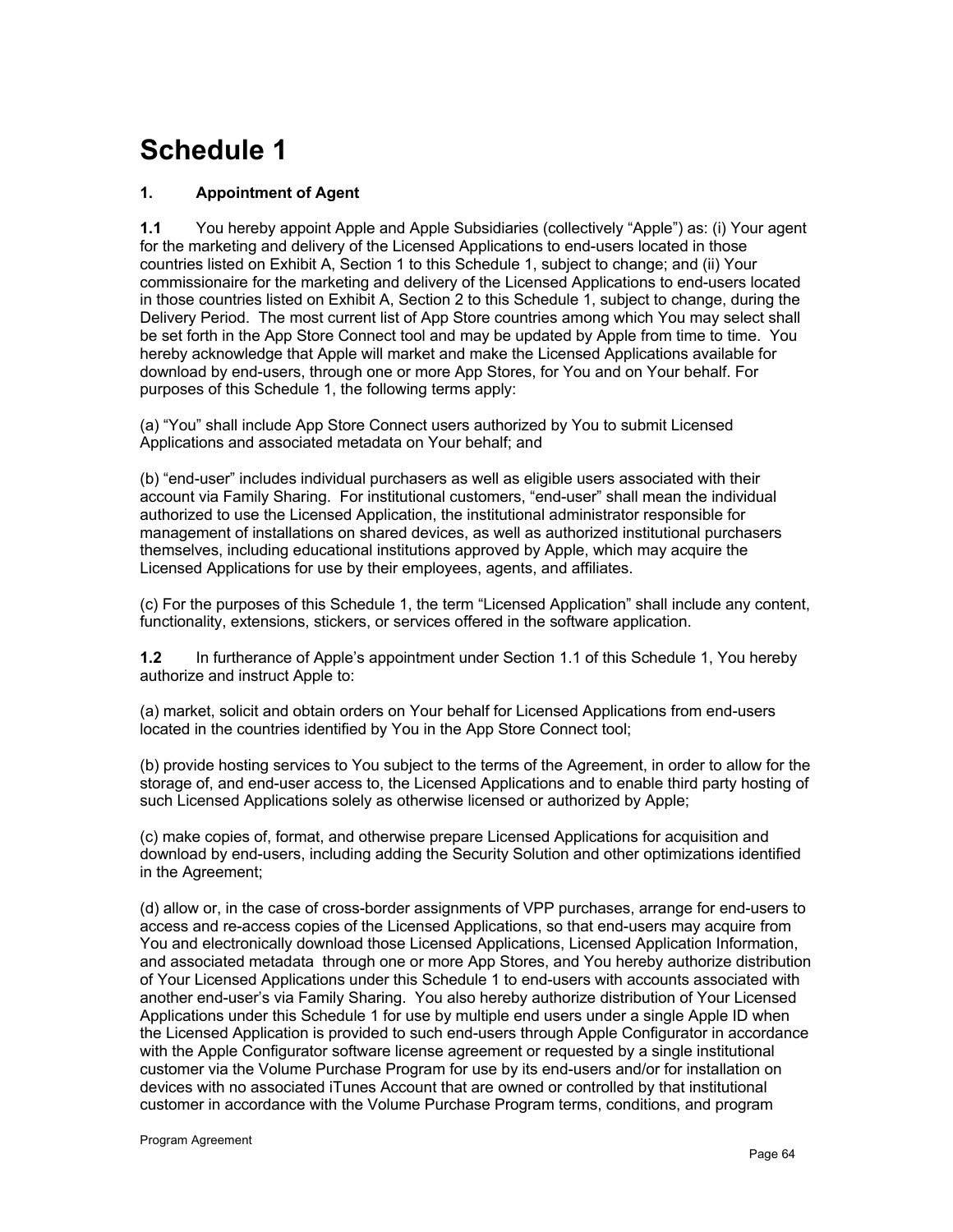#### requirements;

(e) use (i) screen shots, previews, and/or up to 30 second excerpts of the Licensed Applications; (ii) trademarks and logos associated with the Licensed Applications; and (iii) Licensed Application Information, for promotional purposes in marketing materials and gift cards, excluding those portions of the Licensed Applications, trademarks or logos, or Licensed Application Information which You do not have the right to use for promotional purposes, and which You identify in writing at the time that the Licensed Applications are delivered by You to Apple under Section 2.1 of this Schedule 1, and use images and other materials that You may provide to Apple, at Apple's reasonable request, for promotional purposes in marketing materials and gift cards. In addition, and subject to the limitation set forth above, You agree that Apple may use screen shots, icons, and up to 30 second excerpts of Your Licensed Applications for use at Apple Developer events (e.g., WWDC, Tech Talks) and in developer documentation;

(f) otherwise use Licensed Applications, Licensed Application Information and associated metadata as may be reasonably necessary in the delivery of the Licensed Applications in accordance with this Schedule 1. You agree that no royalty or other compensation is payable for the rights described above in Section 1.2 of this Schedule 1; and

(g) facilitate distribution of pre-release versions of Your Licensed Applications ("Beta Testing") to end-users designated by You in accordance with the Agreement, availability, and other program requirements as updated from time to time in the App Store Connect tool. For the purposes of such Beta Testing, You hereby waive any right to collect any purchase price, proceeds or other remuneration for the distribution and download of such pre-release versions of Your Licensed Application. You further agree that You shall remain responsible for the payment of any royalties or other payments to third parties relating to the distribution and user of Your pre-release Licensed Applications, as well as compliance with any and all laws for territories in which such Beta Testing takes place. For the sake of clarity, no commission shall be owed to Apple with respect to such distribution.

**1.3** The parties acknowledge and agree that their relationship under this Schedule 1 is, and shall be, that of principal and agent, or principal and commissionaire, as the case may be, as described in Exhibit A, Section 1 and Exhibit A, Section 2 respectively, and that You, as principal, are, and shall be, solely responsible for any and all claims and liabilities involving or relating to, the Licensed Applications, as provided in this Schedule 1. The parties acknowledge and agree that Your appointment of Apple as Your agent or commissionaire, as the case may be, under this Schedule 1 is non-exclusive. You hereby represent and warrant that You own or control the necessary rights in order to appoint Apple and Apple Subsidiaries as Your worldwide agent and/or commissionaire for the delivery of Your Licensed Applications, and that the fulfillment of such appointment by Apple and Apple Subsidiaries shall not violate or infringe the rights of any third party.

**1.4** For purposes of this Schedule 1, the "Delivery Period" shall mean the period beginning on the Effective Date of the Agreement, and expiring on the last day of the Agreement or any renewal thereof; provided, however, that Apple's appointment as Your agent shall survive expiration of the Agreement for a reasonable phase-out period not to exceed thirty (30) days and further provided that, solely with respect to Your end-users, subsections 1.2(b), (c), and (d) of this Schedule 1 shall survive termination or expiration of the Agreement unless You indicate otherwise pursuant to sections 4.1 and 6.2 of this Schedule 1.

**1.5** All of the Licensed Applications delivered by You to Apple under Section 2.1 of this Schedule 1 shall be made available by Apple for download by end-users at no charge. Apple shall have no duty to collect any fees for the Licensed Applications for any end-user and shall have no payment obligation to You with respect to any of those Licensed Applications under this Schedule 1. In the event that You intend to charge end-users a fee for any Licensed Application or In-App Purchase, You must enter (or have previously entered) into a separate extension of this agreement (Schedule 2) with Apple with respect to that Licensed Application.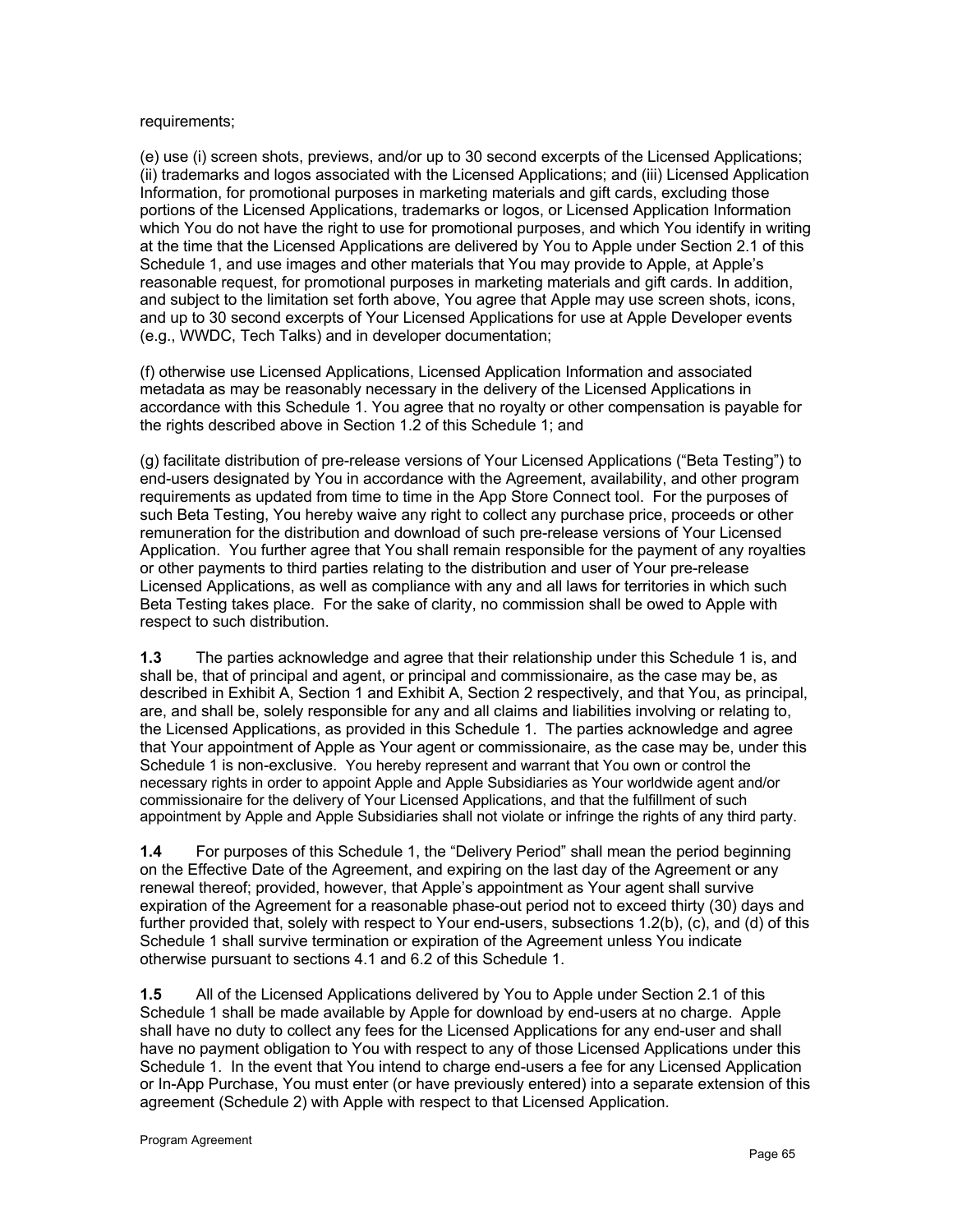# **2. Delivery of the Licensed Applications to Apple**

**2.1** You will deliver to Apple, at Your sole expense, using the App Store Connect tool or other mechanism provided by Apple, the Licensed Applications, Licensed Application Information and associated metadata, in a format and manner prescribed by Apple, as required for the delivery of the Licensed Applications to end-users in accordance with this Schedule 1. Metadata You deliver to Apple under this Schedule 1 will include: (i) the title and version number of each of the Licensed Applications; (ii) the countries You designate, in which You wish Apple to allow endusers to download those Licensed Applications; (iii) any copyright or other intellectual property rights notices; (iv) Your privacy policy, if any; (v) Your end-user license agreement ("EULA"), if any, in accordance with Section 3.2 of this Schedule 1; and (vi) any additional metadata set forth in the Documentation and/or the App Store Connect Tool as may be updated from time to time, including metadata designed to enhance search and discovery for content on Apple-branded hardware.

**2.2** All Licensed Applications will be delivered by You to Apple using software tools, a secure FTP site address and/or such other delivery methods as prescribed by Apple.

**2.3** You hereby certify that all of the Licensed Applications You deliver to Apple under this Schedule 1 are authorized for export from the United States to each of the countries designated by You under Section 2.1 hereof, in accordance with the requirements of all applicable laws, including but not limited to the United States Export Administration Regulations, 15 C.F.R. Parts 730-774 and the International Traffic in Arms Regulations 22 C.F.R. Parts 120-130. Without limiting the generality of this Section 2.3, You certify that (i) none of the Licensed Applications contains, uses or supports any data encryption or cryptographic functions; or (ii) in the event that any Licensed Application contains, uses or supports any such data encryption or cryptographic functionality, You certify that You have complied with the United States Export Administration Regulations, and are in possession of, and will, upon request, provide Apple with a PDF copy of Your Encryption Registration Number (ERN), or export classification ruling (CCATS) issued by the United States Commerce Department, Bureau of Industry and Security and PDF copies of appropriate authorizations from other countries that mandate import authorizations for that Licensed Application, as required. You acknowledge that Apple is relying upon Your certification in this Section 2.3 in allowing end-users to access and download the Licensed Applications under this Schedule 1. Except as provided in this Section 2.3, Apple will be responsible for compliance with the requirements of the Export Administration Regulations in allowing end-users to access and download the Licensed Applications under this Schedule 1.

**2.4** You shall be responsible for determining and implementing any age ratings or parental advisory warnings required by the applicable government regulations, ratings board(s), service(s), or other organizations (each a "Ratings Board") for any video, television, gaming or other content offered in Your Licensed Application for each locality in the Territory. Where applicable, you shall also be responsible for providing any content restriction tools or age verification functionality before enabling end-users to access mature or otherwise regulated content within Your Licensed Application.

#### **3. Ownership and End-User Licensing and Delivery of the Licensed Applications to End Users**

**3.1** You acknowledge and agree that Apple, in the course of acting as agent and/or commissionaire for You, is hosting, or pursuant to Section 1.2(b) of this Schedule 1 may enable authorized third parties to host, the Licensed Application(s), and is allowing the download of those Licensed Application(s) by end-users, on Your behalf. However, You are responsible for hosting and delivering content or services sold or delivered by You using the In-App Purchase API, except for content that is included within the Licensed Application itself (i.e., the In-App Purchase simply unlocks the content) or content hosted by Apple pursuant to Section 3.3 of Attachment 2 of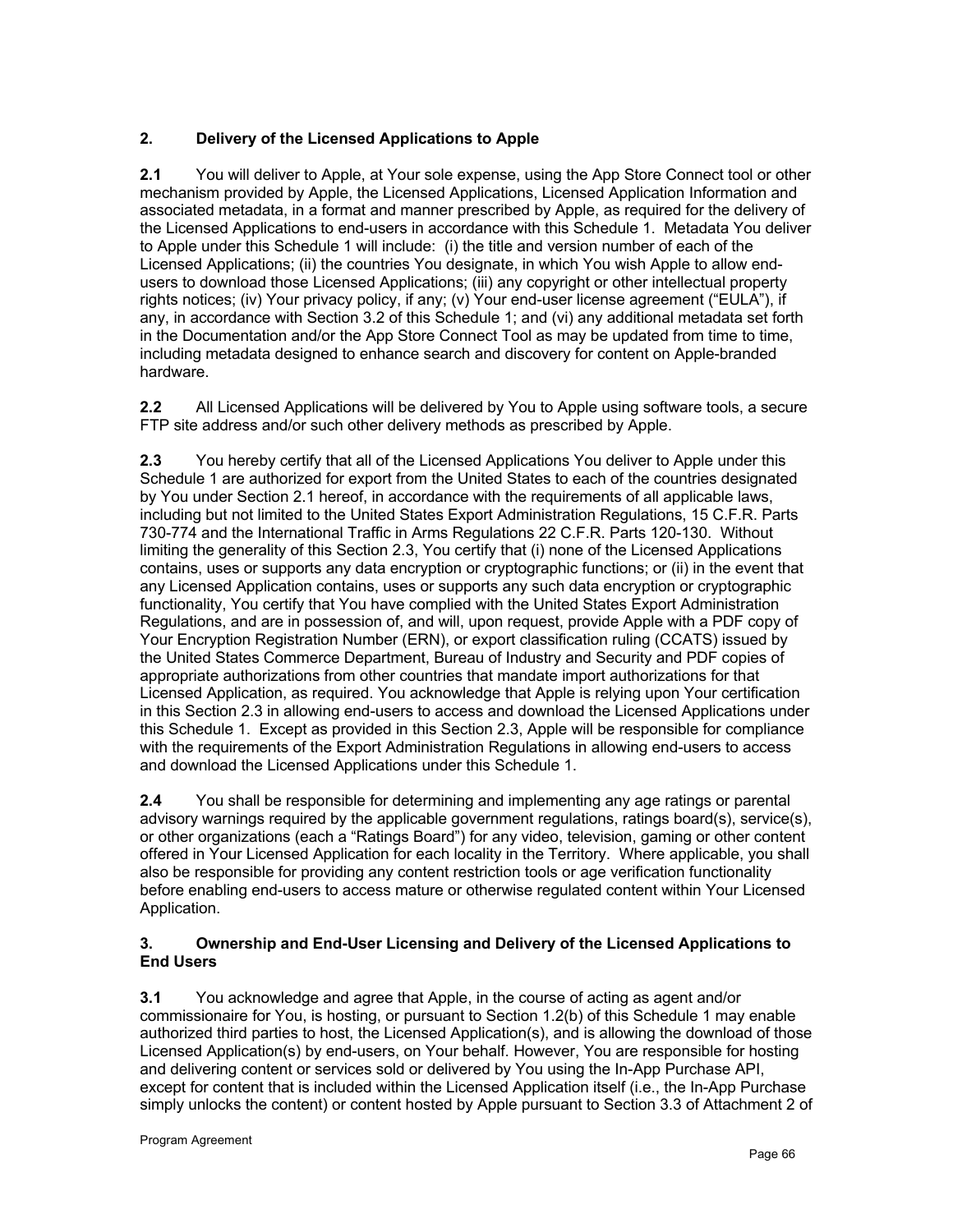the Agreement. The parties acknowledge and agree that Apple shall not acquire any ownership interest in or to any of the Licensed Applications or Licensed Applications Information, and title, risk of loss, responsibility for, and control over the Licensed Applications shall, at all times, remain with You. Apple may not use any of the Licensed Applications or Licensed Application Information for any purpose, or in any manner, except as specifically authorized in the Agreement or this Schedule 1.

**3.2** You may deliver to Apple Your own EULA for any Licensed Application at the time that You deliver that Licensed Application to Apple, in accordance with Section 2.1 of this Schedule 1; provided, however, that Your EULA must include and may not be inconsistent with the minimum terms and conditions specified on Exhibit B to this Schedule 1 and must comply with all applicable laws in all countries where You wish Apple to allow end-users to download that Licensed Application. Apple shall enable each end-user to review Your EULA (if any) at the time that Apple delivers that Licensed Application to that end-user, and Apple shall notify each enduser that the end-user's use of that Licensed Application is subject to the terms and conditions of Your EULA (if any). In the event that You do not furnish Your own EULA for any Licensed Application to Apple, You acknowledge and agree that each end-user's use of that Licensed Application shall be subject to Apple's standard EULA (which is part of the App Store Terms of Service).

**3.3** You hereby acknowledge that the EULA for each of the Licensed Applications is solely between You and the end-user and conforms to applicable law, and Apple shall not be responsible for, and shall not have any liability whatsoever under, any EULA or any breach by You or any end-user of any of the terms and conditions of any EULA.

**3.4** A Licensed Application may read or play content (magazines, newspapers, books, audio, music, video) that is offered outside of the Licensed Application (such as, by way of example, through Your website) provided that You do not link to or market external offers for such content within the Licensed Application. You are responsible for authentication access to content acquired outside of the Licensed Application.

**3.5** Subject to availability, You may offer in-app subscriptions for free in select territories using the In-App Purchase API subject to the terms of this Schedule 1, provided that the Licensed Application is Newsstand-enabled pursuant to section 3.7 below and You clearly and conspicuously disclose to users the following information regarding Your in-app subscription:

- Title of publication or service
- Subscription may be discontinued at any time by removing app from device
- Links to Your Privacy Policy and Terms of Use

**3.6** To the extent You promote and offer in-app subscriptions, You must do so in compliance with all legal and regulatory requirements.

**3.7** If Your Licensed Application is periodical content-based (e.g., magazines and newspapers), Apple may provide You with the name, email address, and zip code associated with an end-user's account when they request an auto-renewing subscription via the In-App Purchase API, provided that such user consents to the provision of data to You, and further provided that You may only use such data to promote Your own products and do so in strict compliance with Your publicly posted Privacy Policy, a copy of which must be readily viewed and is consented to in Your Licensed Application.

**3.8** Licensed Applications offering subscription services under this Schedule 1 must be included in Apple's Newsstand program provided that, in addition to the requirements set forth in paragraphs 3.5, 3.6 and 3.7, You:

- Enable the Licensed Application as a Newsstand app in the App Store Connect tool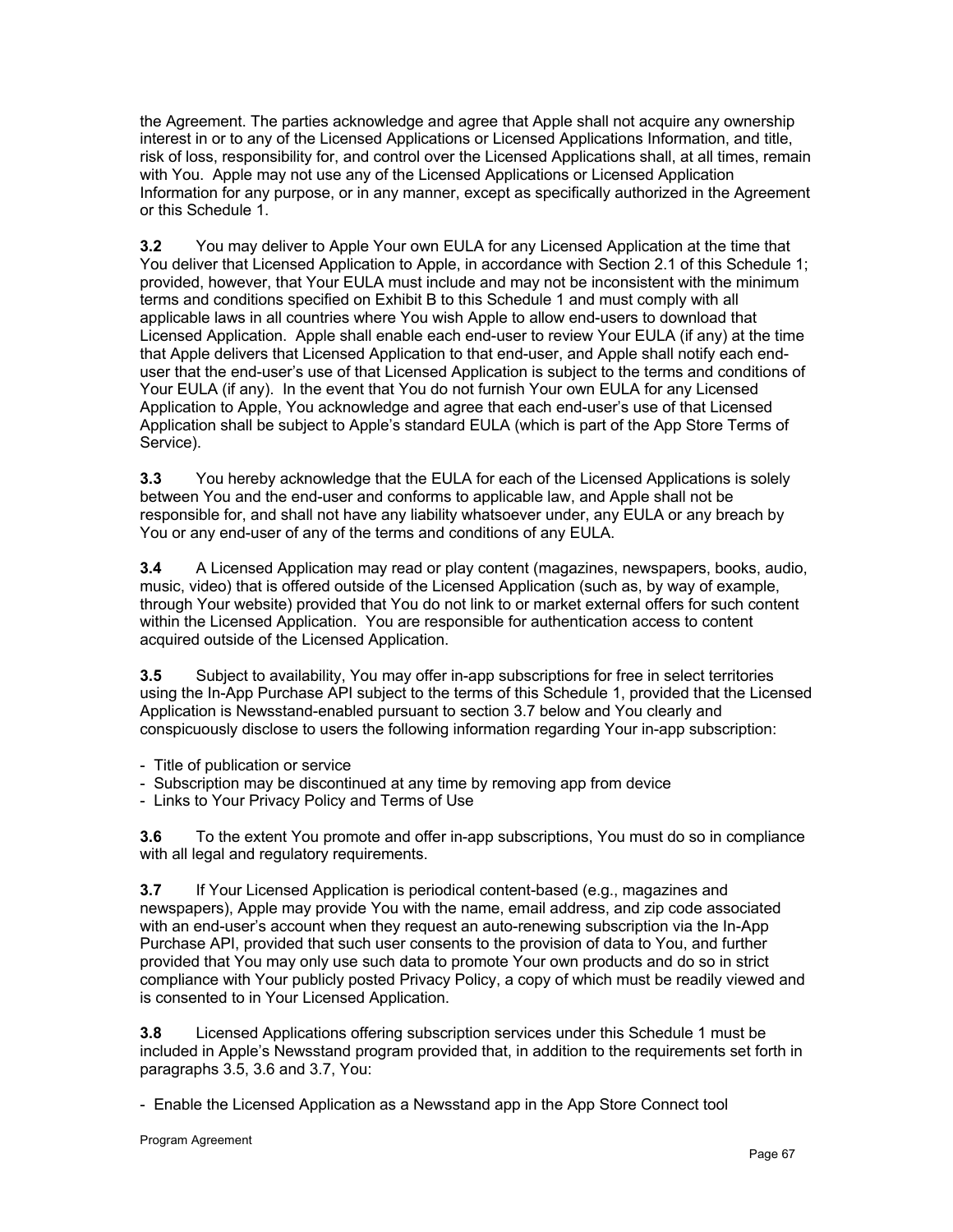- Authorize Apple to select "Newsstand" as the Licensed Application's secondary category

- Utilize the In-App Purchase API, include any additional code, and comply with any other requirements as identified and updated from time to time in Newsstand-related documentation found in the iOS developer library and the App Store Connect Developer Guide

- Provide updated cover art with each new issue

- Confirm that the content of the Licensed Application is a periodical (e.g., newspaper or magazine)

You acknowledge and agree that Apple reserves the right to recategorize or reject Your Licensed Application if it is not appropriate for Newsstand.

## **4. Content Restrictions and Software Rating**

**4.1** You represent and warrant that: (a) You have the right to enter into this Agreement, to reproduce and distribute each of the Licensed Applications, and to authorize Apple to permit endusers to download and use each of the Licensed Applications through one or more App Stores; (b) none of the Licensed Applications, or Apple's or end-users' permitted uses of those Licensed Applications, violate or infringe any patent, copyright, trademark, trade secret or other intellectual property or contractual rights of any other person, firm, corporation or other entity and that You are not submitting the Licensed Applications to Apple on behalf of one or more third parties; (c) each of the Licensed Applications is authorized for distribution, sale and use in, export to, and import into each of the countries designated by You under Section 2.1 of this Schedule 1, in accordance with the laws and regulations of those countries and all applicable export/import regulations; (d) none of the Licensed Applications contains any obscene, offensive or other materials that are prohibited or restricted under the laws or regulations of any of the countries You designate under Section 2.1 of this Schedule 1; (e) all information You provide using the App Store Connect tool, including any information relating to the Licensed Applications, is accurate and that, if any such information ceases to be accurate, You will promptly update it to be accurate using the App Store Connect tool; and (f) in the event a dispute arises over the content of Your Licensed Applications or use of Your intellectual property on the App Store, You agree to permit Apple to share your contact information with the party filing such dispute and to follow Apple's app dispute process on a non-exclusive basis and without any party waiving its legal rights.

**4.2** You shall use the software rating tool set forth on App Store Connect to supply information regarding each of the Licensed Applications delivered by You for marketing and fulfillment by Apple through the App Store under this Schedule 1 in order to assign a rating to each such Licensed Application. For purposes of assigning a rating to each of the Licensed Applications, You shall use Your best efforts to provide correct and complete information about the content of that Licensed Application with the software rating tool. You acknowledge and agree that Apple is relying on: (i) Your good faith and diligence in accurately and completely providing the requested information for each Licensed Application; and (ii) Your representations and warranties in Section 4.1 hereof, in making that Licensed Application available for download by end-users in each of the countries You designate hereunder. Furthermore, You authorize Apple to correct the rating of any Licensed Application of Yours that has been assigned an incorrect rating; and You agree to any such corrected rating.

**4.3** In the event that any country You designate hereunder requires the approval of, or rating of, any Licensed Application by any government or industry regulatory agency as a condition for the distribution and/or use of that Licensed Application, You acknowledge and agree that Apple may elect not to make that Licensed Application available for download by end-users in that country from any App Store.

#### **5. Responsibility and Liability**

**5.1** Apple shall have no responsibility for the installation and/or use of any of the Licensed Applications by any end-user. You shall be solely responsible for any and all product warranties,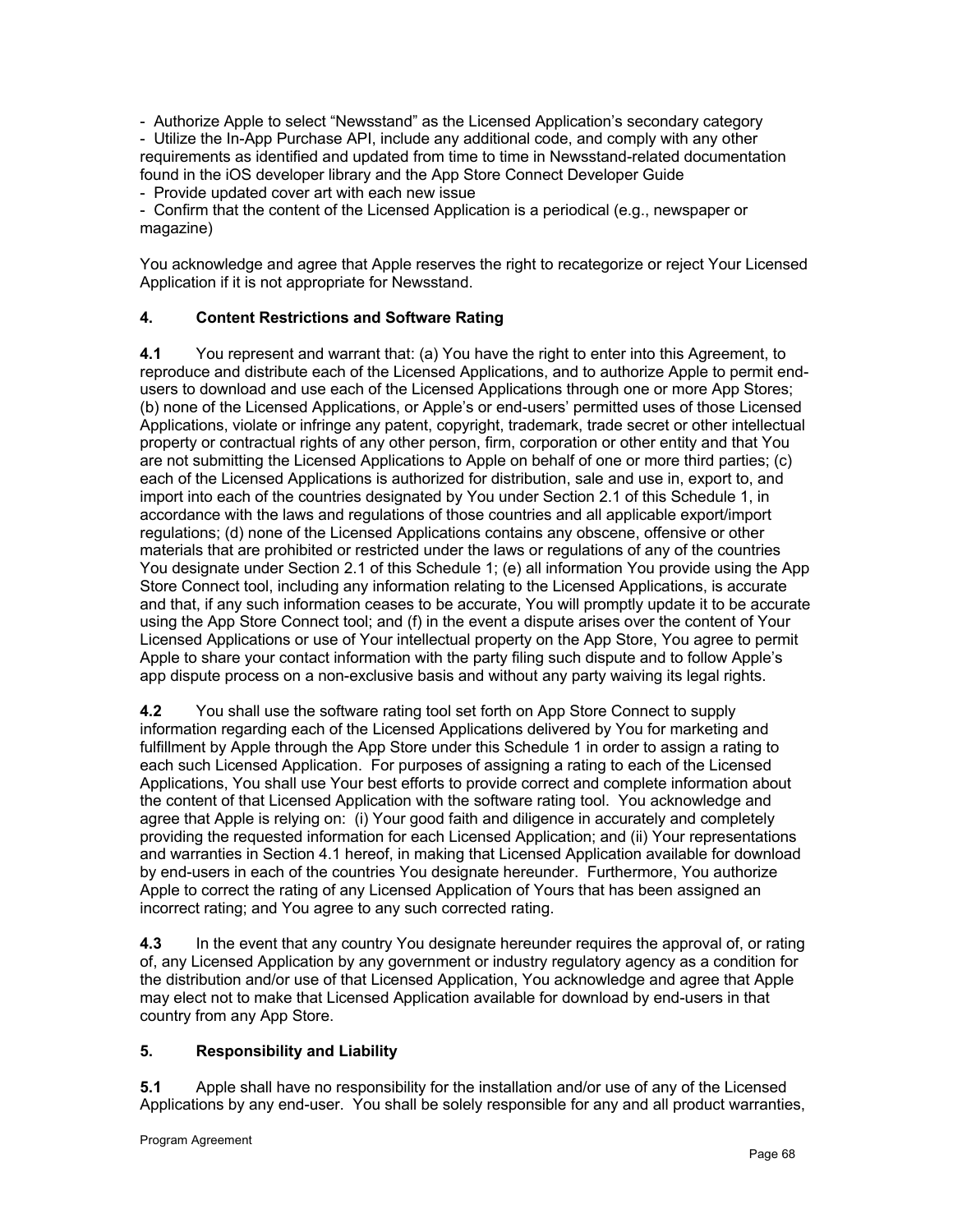end-user assistance and product support with respect to each of the Licensed Applications.

**5.2** You shall be solely responsible for, and Apple shall have no responsibility or liability whatsoever with respect to, any and all claims, suits, liabilities, losses, damages, costs and expenses arising from, or attributable to, the Licensed Applications and/or the use of those Licensed Applications by any end-user, including, but not limited to: (i) claims of breach of warranty, whether specified in the EULA or established under applicable law; (ii) product liability claims; and (iii) claims that any of the Licensed Applications and/or the end-user's possession or use of those Licensed Applications infringes the copyright or other intellectual property rights of any third party.

# **6. Termination**

**6.1** This Schedule 1, and all of Apple's obligations hereunder, shall terminate upon the expiration or termination of the Agreement.

**6.2** In the event that You no longer have the legal right to distribute the Licensed Applications, or to authorize Apple to allow access to those Licensed Applications by end-users, in accordance with this Schedule 1, You shall promptly notify Apple and withdraw those Licensed Applications from the App Store using the tools provided on the App Store Connect site; provided, however, that such withdrawal by You under this Section 6.2 shall not relieve You of any of Your obligations to Apple under this Schedule 1, or any liability to Apple and/or any end-user with respect to those Licensed Applications.

**6.3** Apple reserves the right to cease marketing, offering, and allowing download by endusers of the Licensed Applications at any time, with or without cause, by providing notice of termination to You. Without limiting the generality of this Section 6.3, You acknowledge that Apple may cease allowing download by end-users of some or all of the Licensed Applications, or take other interim measures in Apple's sole discretion, if Apple reasonably believes that: (i) those Licensed Applications are not authorized for export to one or more of the countries designated by You under Section 2.1 hereof, in accordance with the Export Administration Regulations; (ii) those Licensed Applications and/or any end-user's possession and/or use of those Licensed Applications, infringe patent, copyright, trademark, trade secret or other intellectual property rights of any third party; (iii) the distribution and/or use of those Licensed Applications violates any applicable law in any country You designate under Section 2.1 of this Schedule 1; or (iv) You have violated the terms of the Agreement, this Schedule 1, or other documentation including without limitation the iOS App Review Guidelines. An election by Apple to cease allowing download of any Licensed Applications, pursuant to this Section 6.3, shall not relieve You of Your obligations under this Schedule 1.

**6.4** You may withdraw any or all of the Licensed Applications from the App Store, at any time, and for any reason, by using the tools provided on the App Store Connect site, except that, with respect to Your end-users, You hereby authorize and instruct Apple to fulfill sections 1.2(b), (c), and (d) of this Schedule 1, which shall survive termination or expiration of the Agreement unless You indicate otherwise pursuant to sections 4.1 and 6.2 of this Schedule 1.

#### **7. Legal Consequences**

The relationship between You and Apple established by this Schedule 1 may have important legal consequences for You. You acknowledge and agree that it is Your responsibility to consult with Your legal advisors with respect to Your legal obligations hereunder.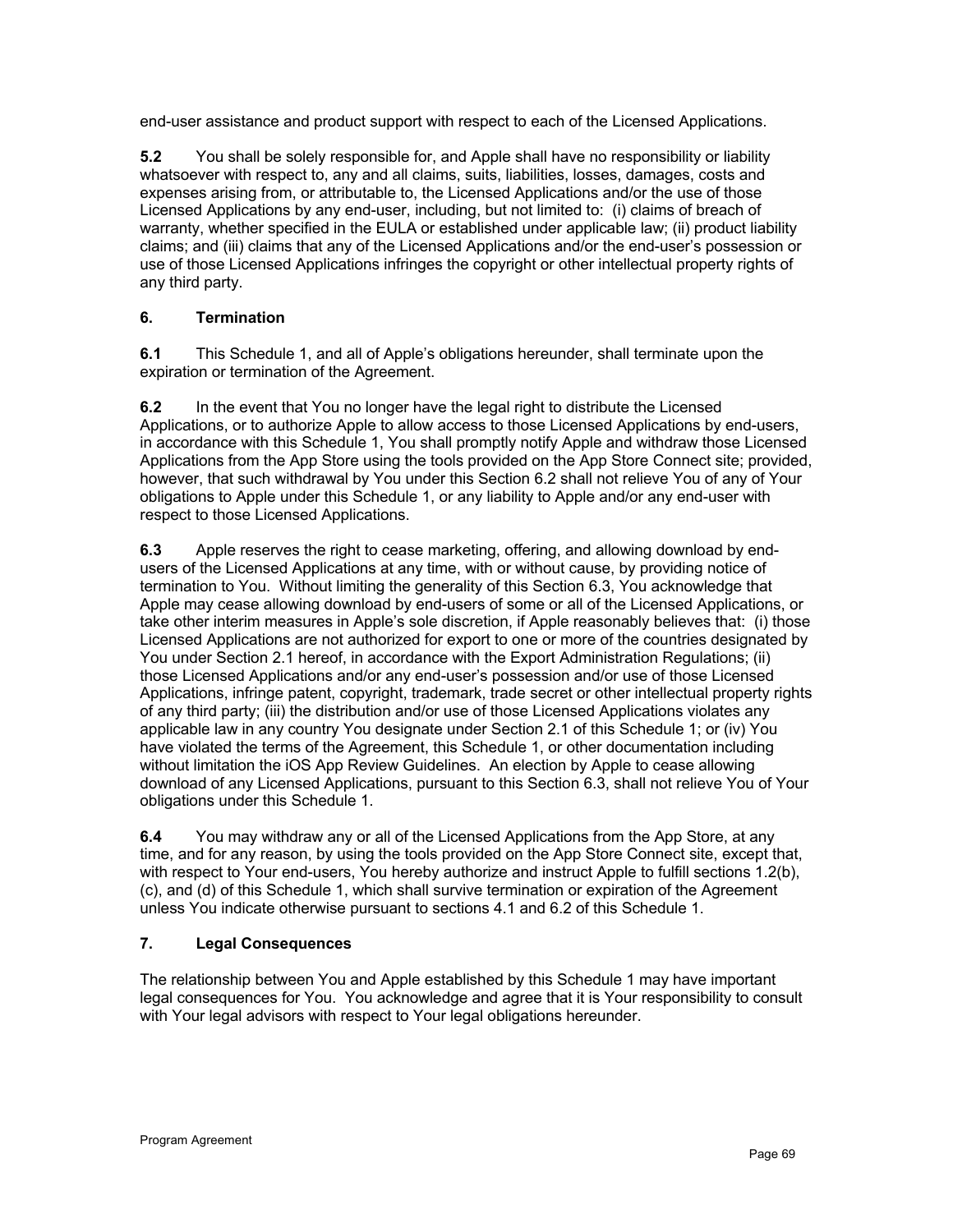### **EXHIBIT A (to Schedule 1)**

#### **1. Apple as Agent**

You appoint Apple Canada, Inc. ("Apple Canada") as Your agent for the marketing and end-user download of the Licensed Applications by end-users located in the following country:

#### Canada

You appoint Apple Pty Limited ("APL") as Your agent for the marketing and end-user download of the Licensed Applications by end-users located in the following countries:

Australia New Zealand

You appoint Apple Inc. as Your agent pursuant to California Civil Code §§ 2295 *et seq.* for the marketing and end-user download of the Licensed Applications by end-users located in the following countries, as updated from time to time via the App Store Connect site:

| Argentina                     | Cayman Islands     | Guatemala       | St. Kitts & Nevis               |
|-------------------------------|--------------------|-----------------|---------------------------------|
| Anguilla                      | Chile              | <b>Honduras</b> | St. Lucia                       |
| Antigua & Barbuda             | Colombia           | Jamaica         | St. Vincent & The<br>Grenadines |
| <b>Bahamas</b>                | Costa Rica         | Mexico          | Suriname                        |
| <b>Barbados</b>               | Dominica           | Montserrat      | Trinidad & Tobago               |
| <b>Belize</b>                 | Dominican Republic | Nicaragua       | Turks & Caicos                  |
| Bermuda                       | Ecuador            | Panama          | Uruguay                         |
| <b>Bolivia</b>                | El Salvador        | Paraguay        | Venezuela                       |
| <b>Brazil</b>                 | Grenada            | Peru            | <b>United States</b>            |
| <b>British Virgin Islands</b> | Guyana             |                 |                                 |

You appoint iTunes KK as Your agent pursuant to Article 643 of the Japanese Civil Code for the marketing and end-user download of the Licensed Applications by end-users located in the following country:

Japan

#### **2. Apple as Commissionaire**

You appoint Apple Distribution International as Your commissionaire for the marketing and enduser download of the Licensed Applications by end-users located in the following countries, as updated from time to time via the App Store Connect site. For the purposes of this Agreement, "commissionaire" means an agent who purports to act on his own behalf and concludes agreements in his own name but acts on behalf of other persons, as generally recognized in many Civil Law legal systems.

| Albania | France  | Madagascar | Senegal      |
|---------|---------|------------|--------------|
| Algeria | Gambia  | Malawi     | Seychelles   |
| Angola  | Germanv | Malavsia   | Sierra Leone |
| Armenia | Ghana   | Mali       | Singapore    |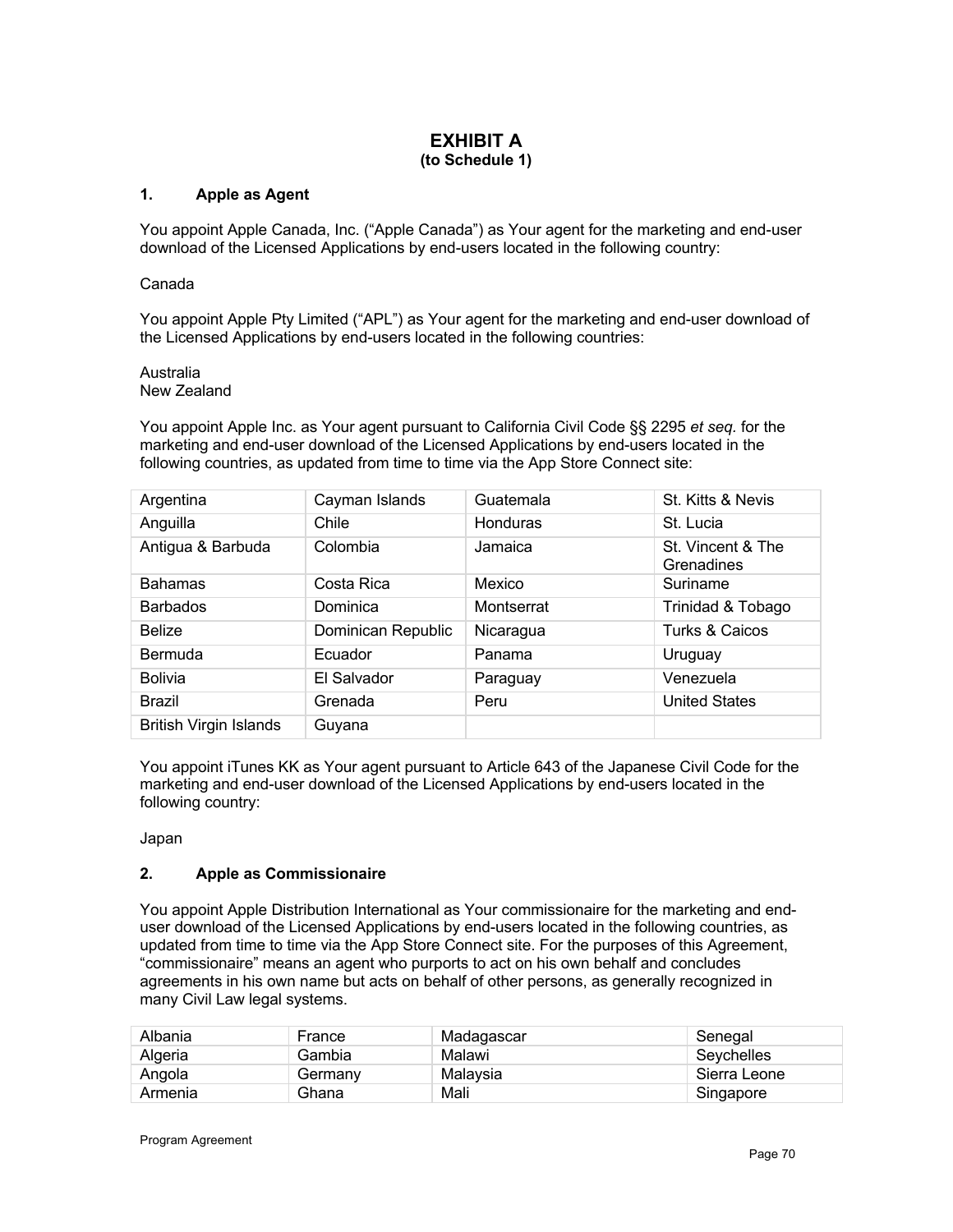| Austria               | Greece        | Malta, Republic of               | Slovakia        |
|-----------------------|---------------|----------------------------------|-----------------|
| Azerbaijan            | Guinea-Bissau | Mauritania                       | Slovenia        |
| Bahrain               | Hong Kong     | <b>Mauritius</b>                 | Solomon Islands |
| <b>Belarus</b>        | Hungary       | Micronesia (Federated States of) | South Africa    |
| Belgium               | Iceland       | Moldova                          | Spain           |
| <b>Benin</b>          | India         | Mongolia                         | Sri Lanka       |
| Bhutan                | Indonesia     | Namibia                          | Swaziland       |
| <b>Botswana</b>       | Ireland       | Nepal                            | Sweden          |
| Brunei                | Israel        | Netherlands                      | Switzerland     |
| <b>Bulgaria</b>       | Italy         | Niger                            | Taiwan          |
| Burkina-Faso          | Jordan        | Nigeria                          | Tajikistan      |
| Cambodia              | Kazakhstan    | Norway                           | Tanzania        |
| Cape Verde            | Kenya         | Oman                             | Thailand        |
| Chad                  | Korea         | Pakistan                         | Tunisia         |
| China                 | Kuwait        | Palau                            | Turkey          |
| Congo (Republic of)   | Kyrgyzstan    | Papua New Guinea                 | Turkmenistan    |
| Croatia               | Laos          | Philippines                      | <b>UAE</b>      |
| Cyprus                | Latvia        | Poland                           | Uganda          |
| <b>Czech Republic</b> | Lebanon       | Portugal                         | Ukraine         |
| <b>Denmark</b>        | Liberia       | Sao Tome e Principe              | United Kingdom  |
| Egypt                 | Lithuania     | Qatar                            | Uzbekistan      |
| Estonia               | Luxembourg    | Romania                          | Vietnam         |
| Fiji                  | Macau         | Russia                           | Yemen           |
| Finland               | Macedonia     | Saudi Arabia                     | Zimbabwe        |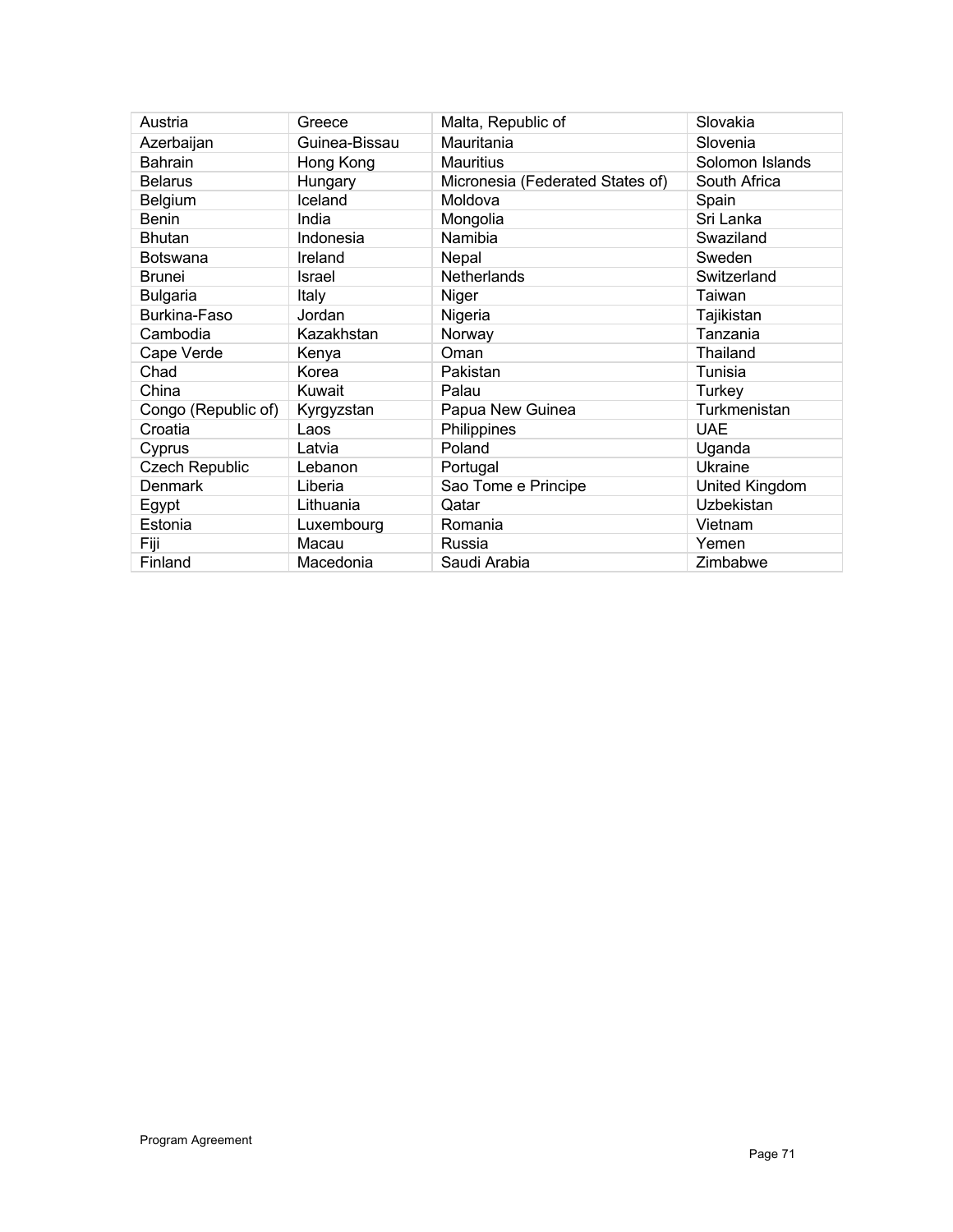# **EXHIBIT B (to Schedule 1) Instructions for Minimum Terms of Developer's End-User License Agreement**

**1. Acknowledgement**: You and the end-user must acknowledge that the EULA is concluded between You and the end-user only, and not with Apple, and You, not Apple, are solely responsible for the Licensed Application and the content thereof. The EULA may not provide for usage rules for Licensed Applications that are in conflict with, the App Store Terms of Service as of the Effective Date (which You acknowledge You have had the opportunity to review).

**2. Scope of License**: The license granted to the end-user for the Licensed Application must be limited to a non-transferable license to use the Licensed Application on any Applebranded Products that the end-user owns or controls and as permitted by the Usage Rules set forth in the App Store Terms of Service, except that such Licensed Application may be accessed, acquired, and used by other accounts associated with the purchaser via Family Sharing or volume purchasing.

**3. Maintenance and Support**: You must be solely responsible for providing any maintenance and support services with respect to the Licensed Application, as specified in the EULA, or as required under applicable law. You and the end-user must acknowledge that Apple has no obligation whatsoever to furnish any maintenance and support services with respect to the Licensed Application.

**4. Warranty**: You must be solely responsible for any product warranties, whether express or implied by law, to the extent not effectively disclaimed. The EULA must provide that, in the event of any failure of the Licensed Application to conform to any applicable warranty, the enduser may notify Apple, and Apple will refund the purchase price for the Licensed Application to that end-user; and that, to the maximum extent permitted by applicable law, Apple will have no other warranty obligation whatsoever with respect to the Licensed Application, and any other claims, losses, liabilities, damages, costs or expenses attributable to any failure to conform to any warranty will be Your sole responsibility.

**5. Product Claims**: You and the end-user must acknowledge that You, not Apple, are responsible for addressing any claims of the end-user or any third party relating to the Licensed Application or the end-user's possession and/or use of that Licensed Application, including, but not limited to: (i) product liability claims; (ii) any claim that the Licensed Application fails to conform to any applicable legal or regulatory requirement; and (iii) claims arising under consumer protection or similar legislation. The EULA may not limit Your liability to the end-user beyond what is permitted by applicable law.

**6. Intellectual Property Rights**: You and the end-user must acknowledge that, in the event of any third party claim that the Licensed Application or the end-user's possession and use of that Licensed Application infringes that third party's intellectual property rights, You, not Apple, will be solely responsible for the investigation, defense, settlement and discharge of any such intellectual property infringement claim.

**7. Legal Compliance**: The end-user must represent and warrant that (i) he/she is not located in a country that is subject to a U.S. Government embargo, or that has been designated by the U.S. Government as a "terrorist supporting" country; and (ii) he/she is not listed on any U.S. Government list of prohibited or restricted parties.

**8. Developer Name and Address**: You must state in the EULA Your name and address,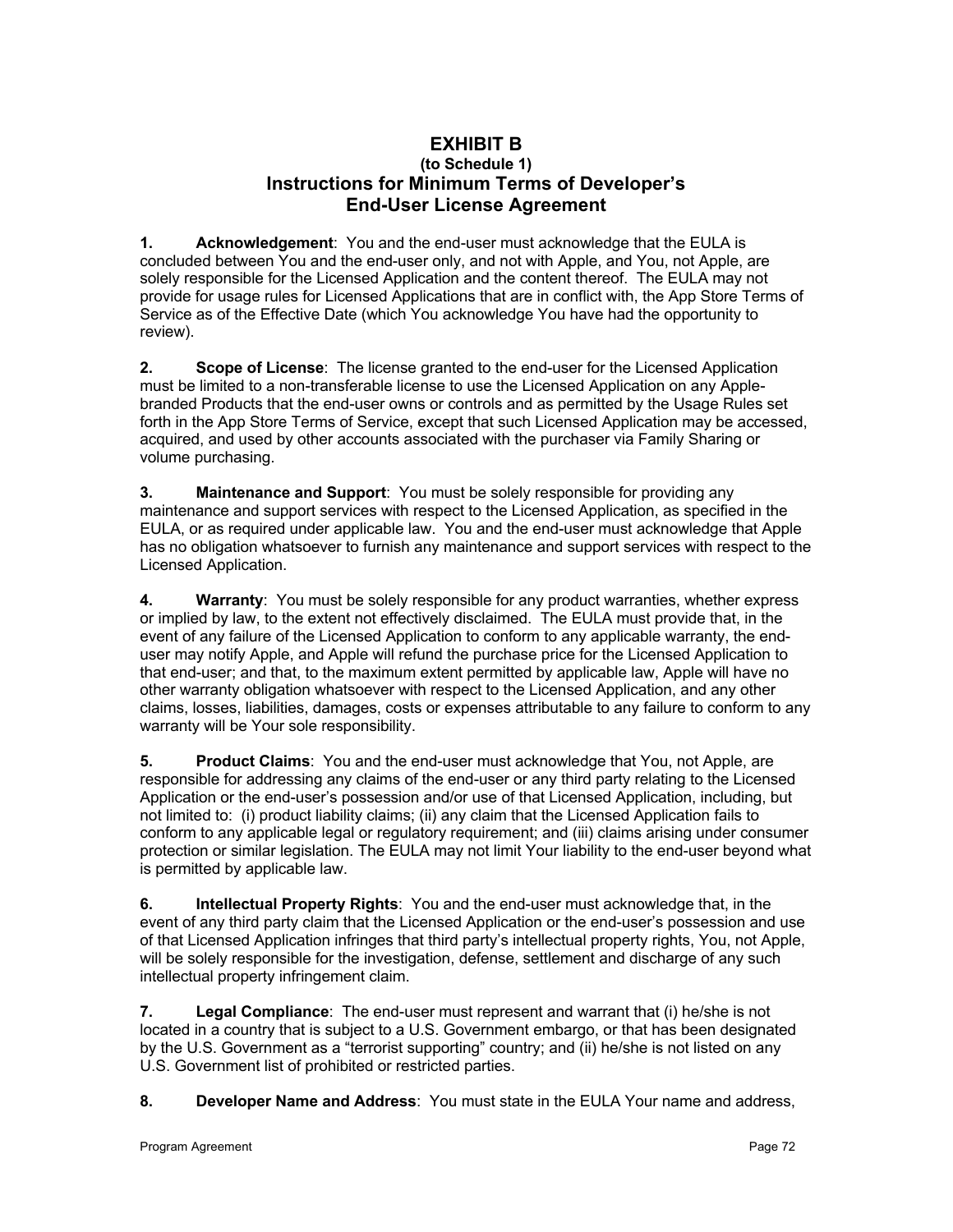and the contact information (telephone number; E-mail address) to which any end-user questions, complaints or claims with respect to the Licensed Application should be directed.

**9. Third Party Terms of Agreement:** You must state in the EULA that the end-user must comply with applicable third party terms of agreement when using Your Application, e.g., if You have a VoIP application, then the end-user must not be in violation of their wireless data service agreement when using Your Application.

**10. Third Party Beneficiary**: You and the end-user must acknowledge and agree that Apple, and Apple's subsidiaries, are third party beneficiaries of the EULA, and that, upon the enduser's acceptance of the terms and conditions of the EULA, Apple will have the right (and will be deemed to have accepted the right) to enforce the EULA against the end-user as a third party beneficiary thereof.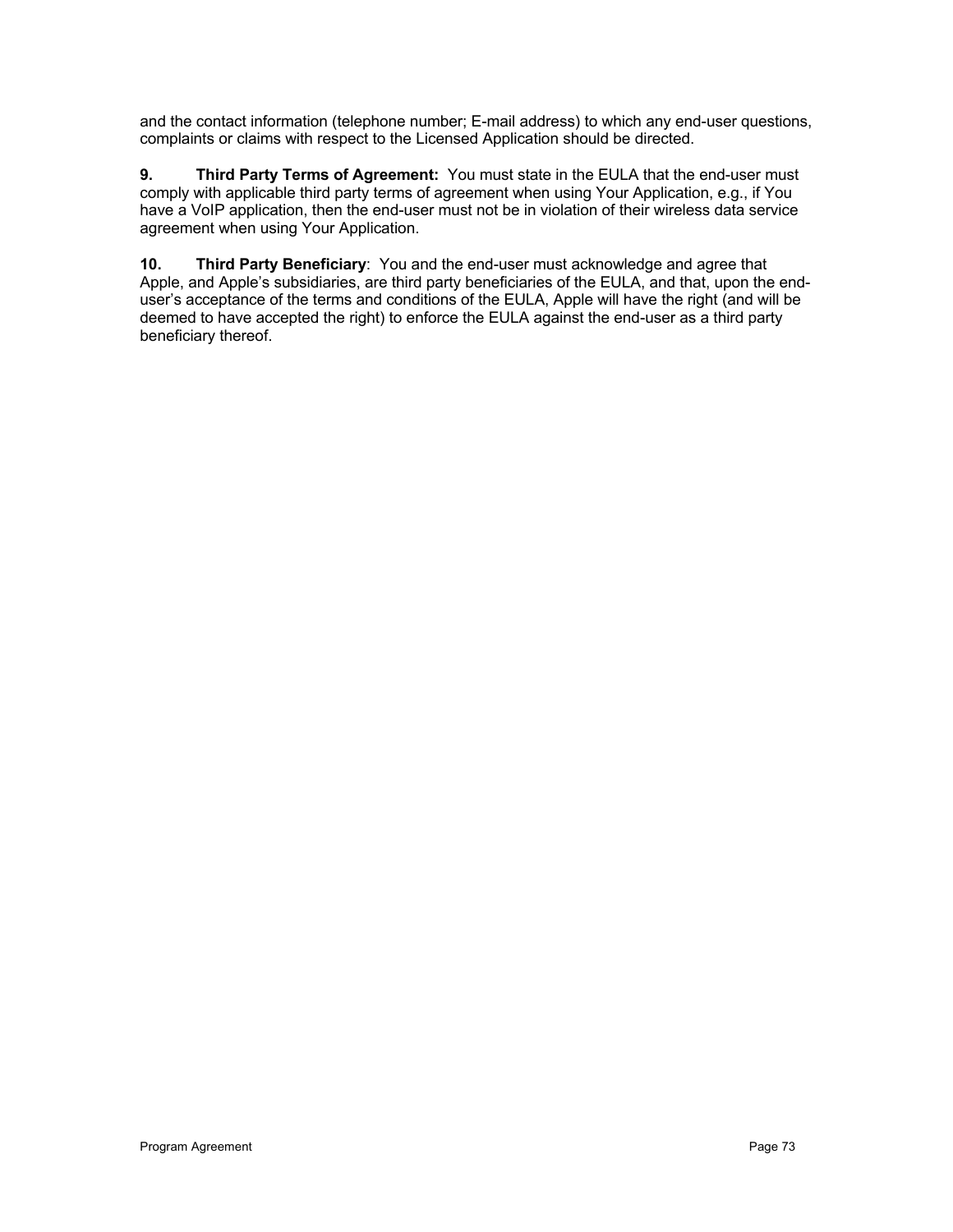## **EXHIBIT C (to Schedule 1) App Store Promo Code Terms**

Notwithstanding any other provisions of the Agreement or this Schedule 1, You hereby agree that the following terms shall apply to all promotional Custom Codes requested by You via the App Store Connect tool. For the purposes of this Exhibit C, "You" shall include additional members of Your App Store Connect team (e.g. individuals in the marketing and technical roles).

Except as otherwise expressed in writing herein, nothing in this Exhibit C shall be construed to modify the Agreement or this Schedule 1 in any way, and all capitalized terms not defined below shall have the meanings set forth in the Program Agreement.

## **1. DEFINITIONS:**

"Holder" means an individual located in a Territory to whom You provide one or more Custom Codes;

"Custom Code" means a unique alphanumeric code generated and provided to You by Apple pursuant to this Exhibit C which allows a Holder who is an App Store customer to download or access for free from the App Store the Licensed Application for which You have requested such code via the App Store Connect tool, whether offered for free or for a fee on the App Store (the "Promo Content"); and

"Effective Period" means the period between the Custom Code Activation Date and the Custom Code Expiration Date.

**2. AUTHORIZATION AND OBLIGATIONS:** You hereby authorize and instruct Apple to provide You with Custom Codes upon request, pursuant to the terms of this Exhibit C, and You take full responsibility for ensuring that any team member that requests such codes shall abide by the terms of this Exhibit C. You shall be responsible for securing all necessary licenses and permissions relating to use of the Custom Codes and the Licensed Application, including any uses by You of the name(s) or other indicia of the Licensed Application, or name(s) or likenesses of the person(s) performing or otherwise featured in the Licensed Application, in any advertising, marketing, or other promotional materials, in any and all media. Apple reserves the right to request and receive copies of such licenses and permissions from You, at any time, during the Effective Period.

**3. NO PAYMENT:** Except for Your obligations set forth in Section 10 of this Exhibit C, You are not obligated to pay Apple any commission for the Custom Codes.

**4. DELIVERY:** Upon request by You via the App Store Connect tool, Apple shall provide the Custom Codes electronically to You via App Store Connect, email, or other method as may be indicated by Apple.

**5. CUSTOM CODE ACTIVATION DATE:** Custom Codes will become active for use by Holders upon delivery to You.

**6. CUSTOM CODE EXPIRATION DATE:** All unused Custom Codes, whether or not applied to an Apple ID, expire at midnight 11:59 PT on the earlier of: (a) the date that is twenty-eight (28) days after the delivery of the Custom Codes; or (b) the termination of the Agreement.

**7. PERMITTED USE:** You may distribute the Custom Codes until that date which is ten (10) calendar days prior to the Custom Code Expiration Date solely for the purpose of offering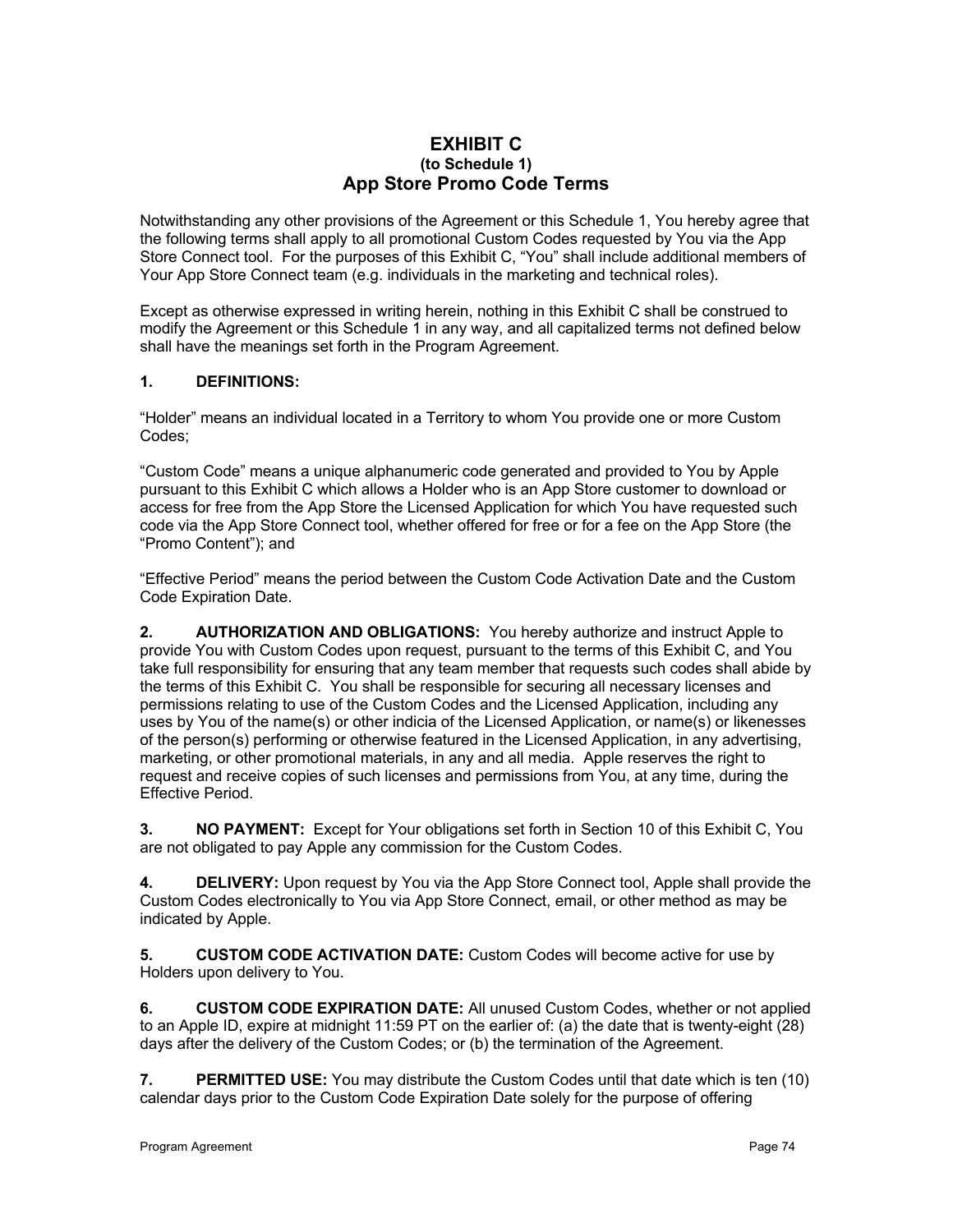instances of the app for media review or promotional purposes. You may not distribute the Custom Codes to Holders in any Territory in which You are not permitted to sell or distribute Your Licensed Application.

**8. ADDITIONAL MATERIALS:** Apple shall not be responsible for developing and producing any materials in relation to the Custom Codes other than the Custom Codes themselves.

**9. REPRESENTATIONS, WARRANTIES, AND INDEMNIFICATION:** You represent and warrant that: (i) You own or control all rights necessary to make the grant of rights, licenses, and permissions listed in Section 2, and that the exercise of such rights, licenses, and permissions shall not violate or infringe the rights of any third party, and (ii) any use of the Custom Codes shall be in accordance with the terms of this Exhibit C and shall not infringe any third party rights or violate any applicable laws, directives, rules, and regulations of any governmental authority in the Territory or anywhere else in the world. You agree to indemnify and hold Apple, its subsidiaries and affiliates (and their respective directors, officers, and employees) harmless from all losses, liabilities, damages, or expenses (including reasonable attorneys' fees and costs) resulting from any claims, demands, actions, or other proceedings arising from a breach of the representations and warranties set for h in this Section, or a breach of any other term of the Agreement and this Schedule 1.

**10. PAYMENT WAIVER:** You hereby waive any right to collect any royalties, proceeds, or remuneration for the distribution and download of the Licensed Application via the Custom Codes, regardless of whether any remuneration would otherwise be payable under the Agreement, including Schedule 1 thereto, if applicable. The parties acknowledge that, as between Apple and You, the parties' respective responsibilities for the payment of any royalties or other similar payments to third parties with respect to distribution and download of the Licensed Application via the Custom Codes shall be as set forth in the Agreement.

**11. TERMS AND CONDITIONS:** You further agree to the following terms:

(a) You shall not sell the Custom Codes or accept any form of payment, trade-in-kind, or other compensation in connection with the distribution of the Custom Codes and You shall prohibit third parties from doing so.

(b) Nothing in this Exhibit C shall cause the parties to become partners, joint venturers or coowners, nor shall either party constitute an agent, employee, or representative of the other, or empower the other party to act for, bind, or otherwise create or assume any obligation on its behalf, in connection with any transaction under this Exhibit C; provided, however, that nothing in this Section 11(b) shall affect, impair, or modify either of the Parties' respective rights and obligations, including the agency or commissionaire relationship between them under Schedules 1, 2, and 3 of the Agreement.

(c) You shall prominently disclose any content age restrictions or warnings legally required in the Territories and ensure that Custom Codes are distributed only to persons of an age appropriate and consistent with the App Store rating for the associated Licensed Application.

(d) You shall conduct Yourself in an honest and ethical manner and shall not make any statement, orally or in writing, or do any act or engage in any activity that is obscene, unlawful, or encourages unlawful or dangerous conduct, or that may disparage, denigrate, or be detrimental to Apple or its business.

(e) Apple shall not be responsible for providing any technical or customer support to You or Holders above what Apple provides to standard or ordinary App Store users.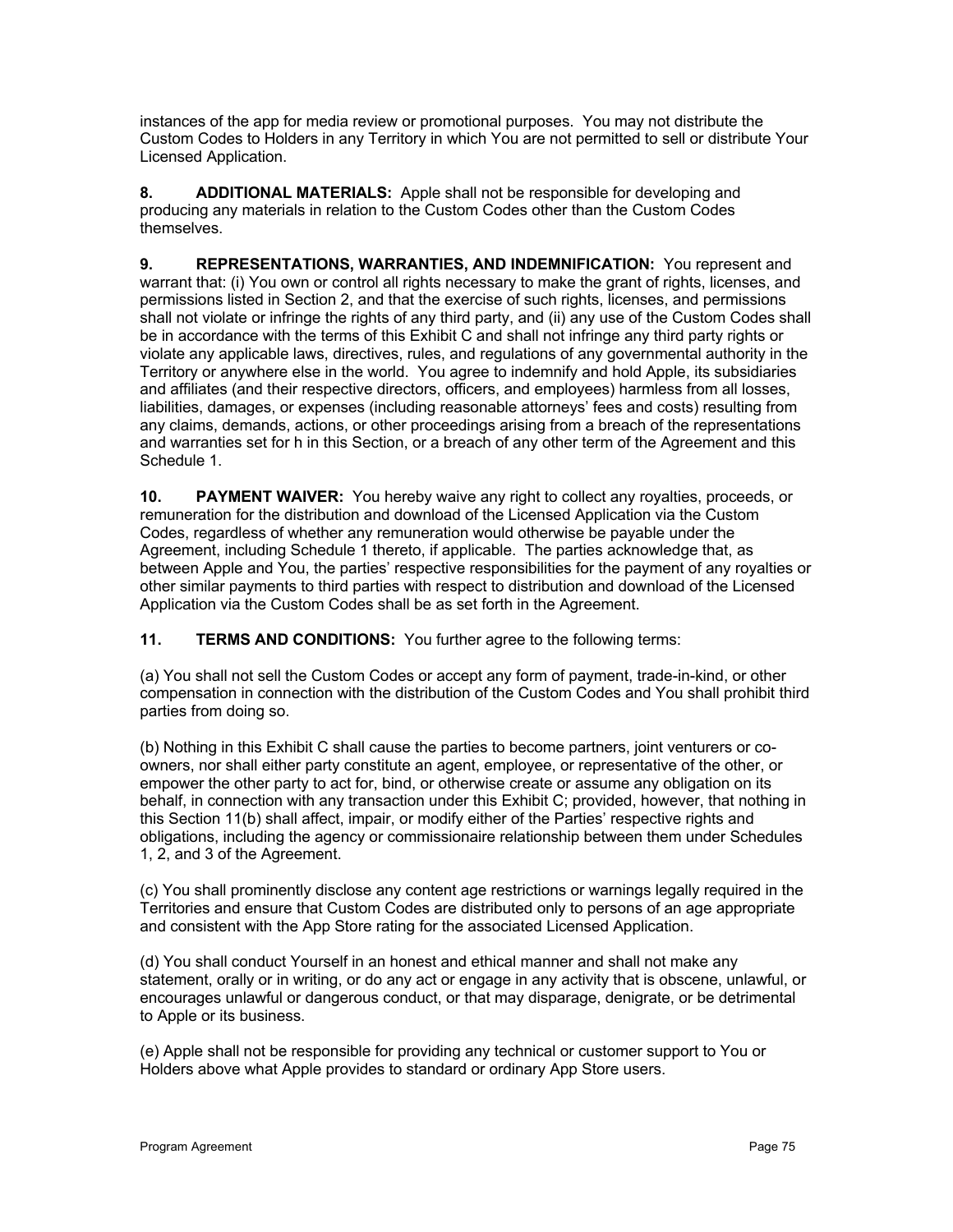(f) You agree to the additional Custom Code Terms and Conditions attached hereto as Attachment 1.

(g) YOU SHALL INCLUDE THE COUNTRY SPECIFIC CODE USER TERMS AS WELL AS THE EXPIRATION DATE OF THE CUSTOM CODE ON ANY INSTRUMENT USED TO DISTRIBUTE THE CUSTOM CODE TO HOLDERS (E.G. CERTIFICATE, CARD, EMAIL, ETC). YOU SHALL RECEIVE AN EMAIL WITH THIS INFORMATION LOCALIZED FOR EACH TERRITORY UPON REQUESTING THE CUSTOM CODES IN THE APP STORE CONNECT TOOL.

Code expires on [date] and is redeemable only on the App Store for [territory]. Requires an iTunes account, subject to prior acceptance of license and usage terms. Compatible software and hardware, and internet access (fees may apply) required. Not for resale. Full terms apply; see [www.apple.com/legal/internet-services/us/terms.html]. For more information, see www.apple.com/support/ In-app purchases sold separately. This app is provided to You by [Developer's name].

(h) You shall be solely responsible for Your use of the Custom Codes, including any use by other members of Your App Store Connect team, and for any loss or liability to You or Apple therefrom.

(i) In the event Your Licensed Application is removed from the App Store for any reason, You agree to cease distribution of the Custom Codes and that Apple may deactivate such Custom Codes.

(j) You agree that Apple shall have the right to deactivate the Custom Codes, even if already delivered to Holders, in the event You violate any of the terms of this Exhibit C, the Agreement, or Schedules 1, 2, or 3 thereto.

(k) You may distribute the Custom Codes within the Territories, but agree that You shall not export any Custom Code for use outside the Territories nor represent that You have the right or ability to do so. Risk of loss and transfer of title for the Custom Codes pass to You upon delivery to You within App Store Connect, via email, or other method provided by Apple.

**12. APPLE TRADEMARKS:** Your use of Apple trademarks in connection with the Custom Codes is limited only to "iTunes" and "App Store" (the "Marks") subject to the following and any additional guidelines Apple may issue from time to time:

(a) You may use the Marks only during the Effective Period

(b) You shall submit any advertising, marketing, promotional or other materials, in any and all media now known or hereinafter invented, incorporating the Marks to Apple prior to use for written approval. Any such materials not expressly approved in writing by Apple shall be deemed disapproved by Apple.

(c) You may only use the Marks in a referential manner and may not use the Marks as the most prominent visual element in any materials. Your company name, trademark(s), or service mark(s) should be significantly larger than any reverence to the Marks.

(d) You may not directly or indirectly suggest Apple's sponsorship, affiliation, or endorsement of You, Your Licensed Applications, or any promotional activities for which You are requesting the Custom Codes.

(e) You acknowledge that the Marks are the exclusive property of Apple and agree not to claim any right, title, or interest in or to the Marks or at any time challenge or attack Apple's rights in the Marks. Any goodwill resulting from Your use of the Marks shall inure solely to the benefit of Apple and shall not create any right, title, or interest for You in the Marks.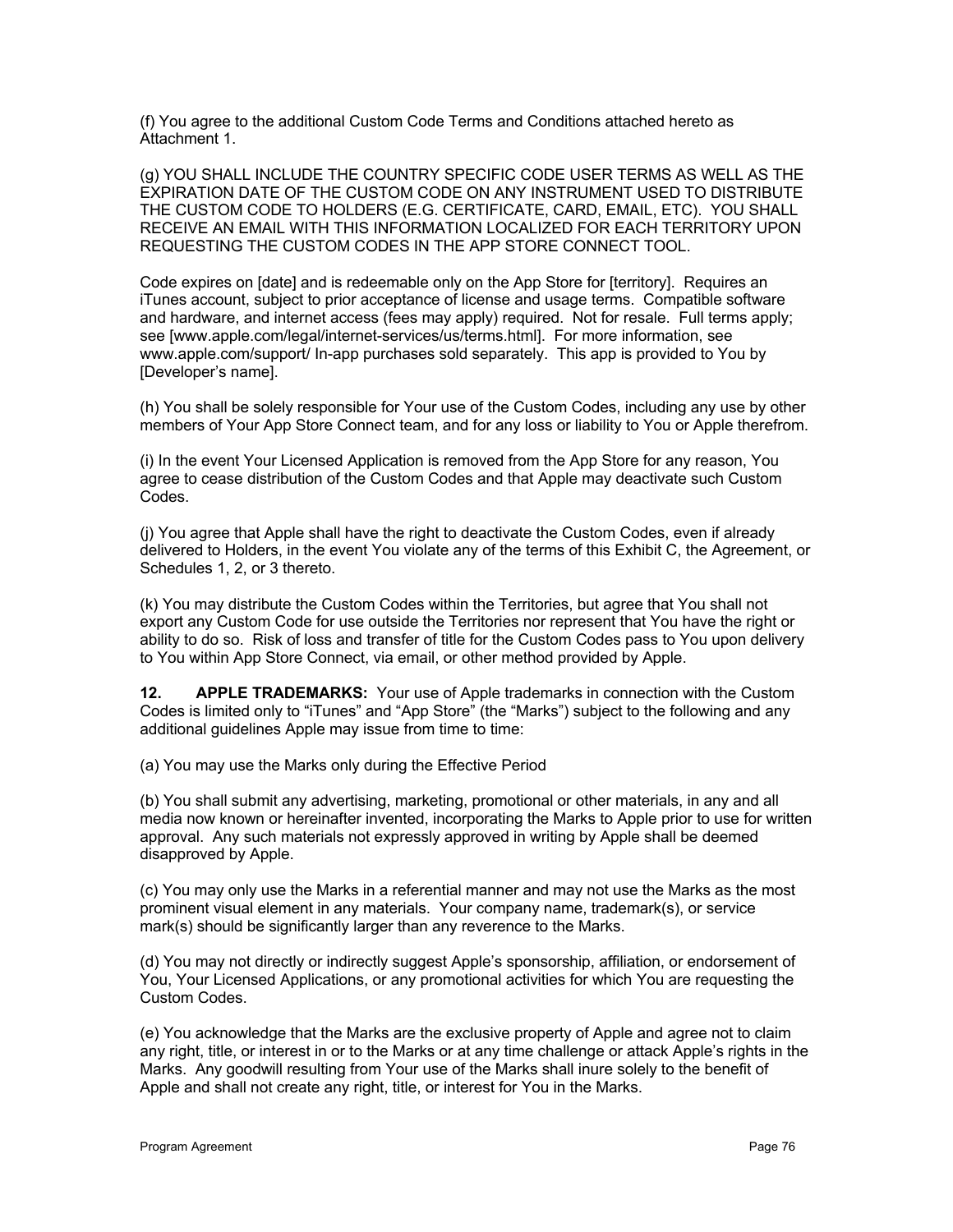**13. GOVERNING LAW:** Any litigation or other dispute resolution between You and Apple arising out of or relating to this Exhibit C or facts relating thereto shall be governed by Section 14.10 of the Agreement.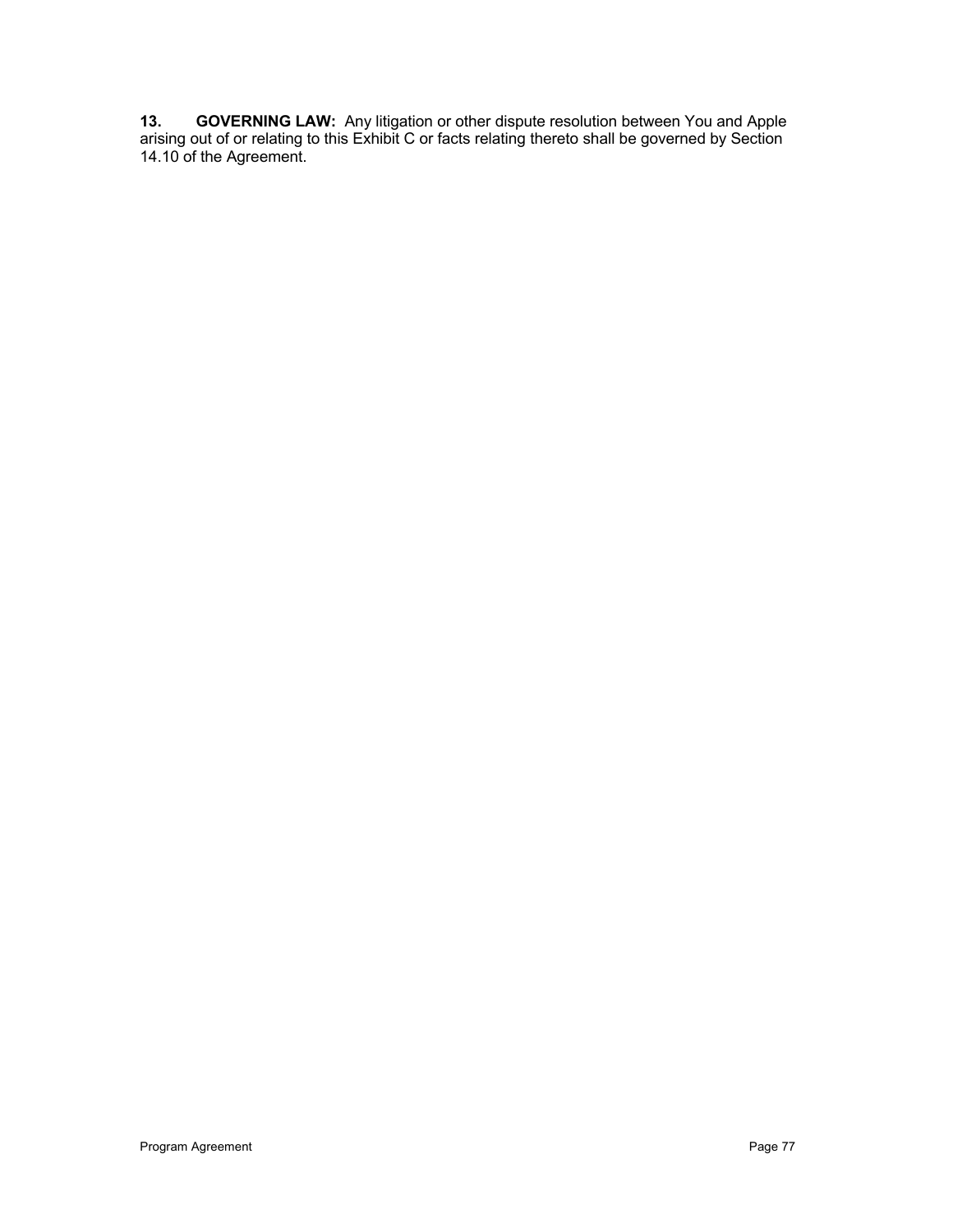## **Attachment 1 (to Exhibit C of Schedule 1) Custom Code Terms and Conditions**

1. All Custom Codes delivered pursuant to this Exhibit C, whether or not applied to an App Store account, expire as indicated in this Exhibit C.

2. Custom Codes, and unused balances, are not redeemable for cash and cannot be returned for a cash refund, exchanged, or used to purchase any other merchandise, or provide allowances or iTunes Gifts by either You or Holder. This includes Custom Codes that have expired unused.

3. Custom Codes may only be redeemed through the App Store in the Territory, open only to persons in the Territory with a valid Apple ID. Not all App Store products may be available in all Territories. Internet access (fees may apply), the latest version of iTunes software, and other compatible software and hardware are required.

4. Access to, redemption of Custom Codes on, or purchases from, and use of products purchased on, the App Store, are subject to acceptance of its Terms of Service presented at the time of redemption or purchase, and found at http://www.apple.com/legal/itunes/ww/.

5. Latest version of iTunes software required to access the App Store, and can be downloaded at no charge at www.apple.com/itunes/download/. Use of iTunes software is subject to acceptance of its software license agreement presented at the time of installation. The minimum system requirements for running the software are available at www.apple.com/itunes/download/.

6. Custom Codes will be placed in the Holder's applicable iTunes account and are not transferable.

7. If a Holder's order exceeds the amount available on the Custom Codes, Holder must establish an iTunes Store Purchaser account and pay for the balance with a credit card.

8. Except as stated otherwise, data collection and use are subject to Apple's Privacy Policy, which can be found at http://www.apple.com/legal/privacy.

9. Apple is not responsible for lost or stolen Custom Codes. If Holders have any questions, they may visit Apple's iTunes Store Purchaser Service at www.apple.com/support/itunes/.

10. Apple reserves the right to close Holder accounts and request alternative forms of payment if Custom Codes are fraudulently obtained or used on the App Store.

11. APPLE AND ITS LICENSEES, AFFILIATES, AND LICENSORS MAKE NO WARRANTIES, EXPRESS OR IMPLIED, WITH RESPECT TO CUSTOM CODES OR THE APP STORE, INCLUDING WITHOUT LIMITATION, ANY EXPRESS OR IMPLIED WARRANTY OF MERCHANTABILITY OR FITNESS FOR A PARTICULAR PURPOSE. IN THE EVENT A CUSTOM CODE IS NON-FUNCTIONAL, HOLDER'S OR COMPANY'S SOLE REMEDY, AND APPLE'S SOLE LIABILITY, SHALL BE THE REPLACEMENT OF SUCH CUSTOM CODE. THESE LIMITATIONS MAY NOT APPLY. CERTAIN LOCAL AND TERRITORY LAWS DO NOT ALLOW LIMITATIONS ON IMPLIED WARRANTIES OR THE EXCLUSION OR LIMITATION OF CERTAIN DAMAGES. IF THESE LAWS APPLY, SOME OR ALL OF THE ABOVE DISCLAIMERS, EXCLUSIONS, OR LIMITATIONS MAY NOT APPLY, AND YOU OR HOLDER MAY ALSO HAVE ADDITIONAL RIGHTS.